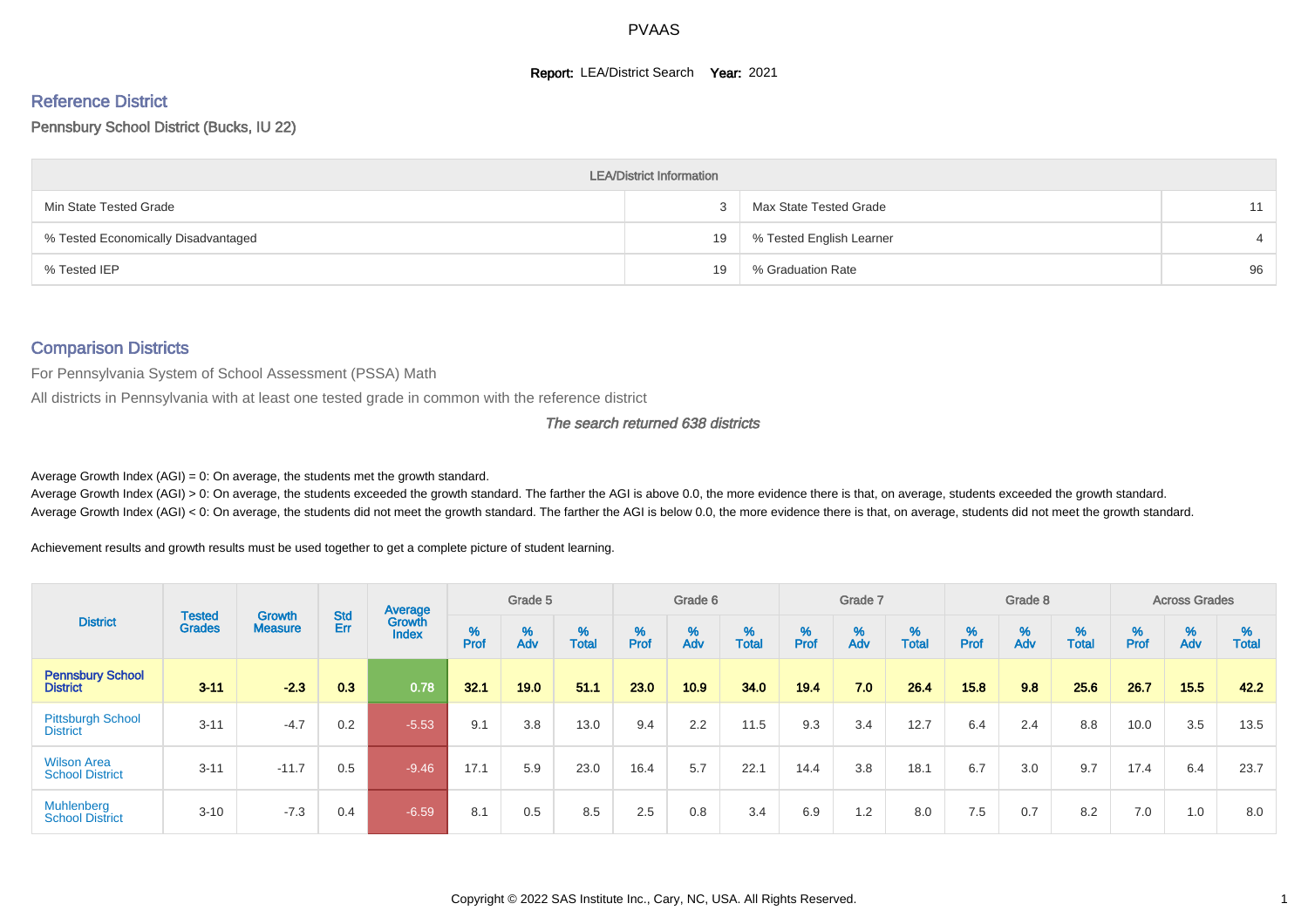|                                                    | <b>Tested</b> | <b>Growth</b>  | <b>Std</b> | Average<br>Growth |              | Grade 5  |                      |                     | Grade 6  |                      |              | Grade 7  |                      |              | Grade 8  |                      |                  | <b>Across Grades</b> |                   |
|----------------------------------------------------|---------------|----------------|------------|-------------------|--------------|----------|----------------------|---------------------|----------|----------------------|--------------|----------|----------------------|--------------|----------|----------------------|------------------|----------------------|-------------------|
| <b>District</b>                                    | <b>Grades</b> | <b>Measure</b> | Err        | <b>Index</b>      | $\%$<br>Prof | %<br>Adv | $\%$<br><b>Total</b> | $\%$<br><b>Prof</b> | %<br>Adv | $\%$<br><b>Total</b> | $\%$<br>Prof | %<br>Adv | $\%$<br><b>Total</b> | $\%$<br>Prof | %<br>Adv | $\%$<br><b>Total</b> | %<br><b>Prof</b> | %<br>Adv             | %<br><b>Total</b> |
| <b>Pennsbury School</b><br><b>District</b>         | $3 - 11$      | $-2.3$         | 0.3        | 0.78              | 32.1         | 19.0     | 51.1                 | 23.0                | 10.9     | 34.0                 | 19.4         | 7.0      | 26.4                 | 15.8         | 9.8      | 25.6                 | 26.7             | 15.5                 | 42.2              |
| <b>Shaler Area</b><br><b>School District</b>       | $3 - 11$      | $-6.1$         | 0.4        | 1.00              | 26.2         | 5.8      | 32.0                 | 12.6                | 1.9      | 14.5                 | 22.1         | 5.5      | 27.7                 | 19.6         | 5.2      | 24.8                 | 23.3             | 7.8                  | 31.2              |
| <b>West Mifflin Area</b><br><b>School District</b> | $3 - 12$      | $-8.5$         | 0.5        | $-2.29$           | 18.4         | 5.7      | 24.1                 | 6.8                 | 0.7      | 7.4                  | 6.7          | 0.0      | 6.7                  | 5.5          | 0.0      | 5.5                  | 11.1             | 2.8                  | 13.9              |
| <b>MaST Community</b><br><b>Charter School</b>     | $3 - 10$      | $-8.7$         | 0.6        | $-3.76$           | 30.0         | 3.0      | 33.0                 | 20.0                | 3.8      | 23.8                 | 24.3         | 3.9      | 28.2                 | 17.5         | 1.9      | 19.4                 | 23.1             | 3.6                  | 26.7              |
| <b>Baldwin-Whitehall</b><br><b>School District</b> | $3 - 11$      | $-5.8$         | 0.4        | $-2.93$           | 24.7         | 6.6      | 31.4                 | 18.6                | 1.2      | 19.8                 | 16.0         | 1.6      | 17.7                 | 11.5         | 2.1      | 13.6                 | 22.2             | 6.8                  | 29.0              |
| <b>Abington School</b><br><b>District</b>          | $3 - 10$      | $-3.8$         | 0.3        | 0.35              | 25.7         | 12.4     | 38.1                 | 30.8                | 10.8     | 41.6                 | 23.9         | 6.4      | 30.2                 | 14.9         | 1.1      | 15.9                 | 26.9             | 10.4                 | 37.3              |
| Pennridge School<br><b>District</b>                | $3 - 10$      | $-1.2$         | 0.3        | 6.80              | 35.5         | 15.4     | 50.9                 | 19.1                | 2.9      | 22.0                 | 21.4         | 13.9     | 35.3                 | 21.6         | 3.4      | 25.1                 | 28.5             | 12.0                 | 40.5              |
| <b>Allentown City</b><br><b>School District</b>    | $3 - 12$      | $-4.5$         | 0.3        | $-9.09$           |              |          |                      | 2.0                 | 0.7      | 2.8                  | 2.2          | 0.3      | 2.5                  |              |          |                      | 4.3              | 1.1                  | 5.4               |
| <b>Parkland School</b><br><b>District</b>          | $3 - 11$      | $-3.5$         | 0.3        | $-5.03$           | 33.6         | 26.4     | 60.0                 | 33.4                | 15.9     | 49.3                 | 27.1         | 18.6     | 45.7                 | 23.1         | 11.8     | 34.9                 | 30.8             | 24.1                 | 54.9              |
| <b>Wyoming Area</b><br><b>School District</b>      | $3 - 10$      | $-7.7$         | 0.6        | $-1.00$           | 22.1         | 8.8      | 31.0                 | 4.8                 | 1.0      | 5.8                  | 9.3          | 3.1      | 12.4                 | 7.4          | 1.8      | 9.3                  | 14.1             | 4.3                  | 18.4              |
| <b>MaST Community</b><br>Charter School II         | $3 - 10$      | $-8.4$         | 0.7        | $-4.62$           | 5.0          | 2.0      | 6.9                  | 7.2                 | 1.0      | 8.2                  | 8.9          | 2.0      | 10.9                 |              |          |                      | 12.6             | 3.2                  | 15.8              |
| <b>Pittston Area</b><br><b>School District</b>     | $3 - 11$      | $-8.4$         | 0.8        | 0.10              | 5.7          | 0.0      | 5.7                  | 4.2                 | 0.0      | 4.2                  | 4.8          | 3.2      | 7.9                  | 7.1          | 1.8      | 8.9                  | 10.7             | 3.8                  | 14.4              |
| <b>Seneca Valley</b><br><b>School District</b>     | $3 - 11$      | $-2.1$         | 0.3        | 1.45              | 28.8         | 15.8     | 44.6                 | 33.8                | 9.8      | 43.6                 | 26.6         | 12.0     | 38.5                 | 18.6         | 6.0      | 24.6                 | 30.0             | 14.4                 | 44.4              |
| <b>Woodland Hills</b><br><b>School District</b>    | $3 - 12$      | $-6.1$         | 0.5        | $-2.24$           | 5.7          | 5.1      | 10.8                 | 4.8                 | 1.4      | 6.2                  | 8.7          | 2.9      | 11.6                 | 2.3          | 3.0      | 5.3                  | 7.9              | 2.7                  | 10.6              |
| <b>Kiski Area School</b><br><b>District</b>        | $3 - 11$      | $-4.9$         | 0.4        | $-1.08$           | 15.4         | 5.6      | 21.0                 | 11.1                | 1.8      | 13.0                 | 22.9         | 5.0      | 27.9                 | 9.6          | 2.8      | 12.4                 | 20.2             | 7.5                  | 27.7              |
| <b>Lancaster School</b><br><b>District</b>         | $3 - 12$      | $-3.2$         | 0.3        | $-3.06$           | 8.8          | 3.0      | 11.8                 | 3.9                 | 0.8      | 4.7                  | 4.4          | 0.9      | 5.3                  | 2.3          | 0.6      | 3.0                  | 7.4              | 1.9                  | 9.3               |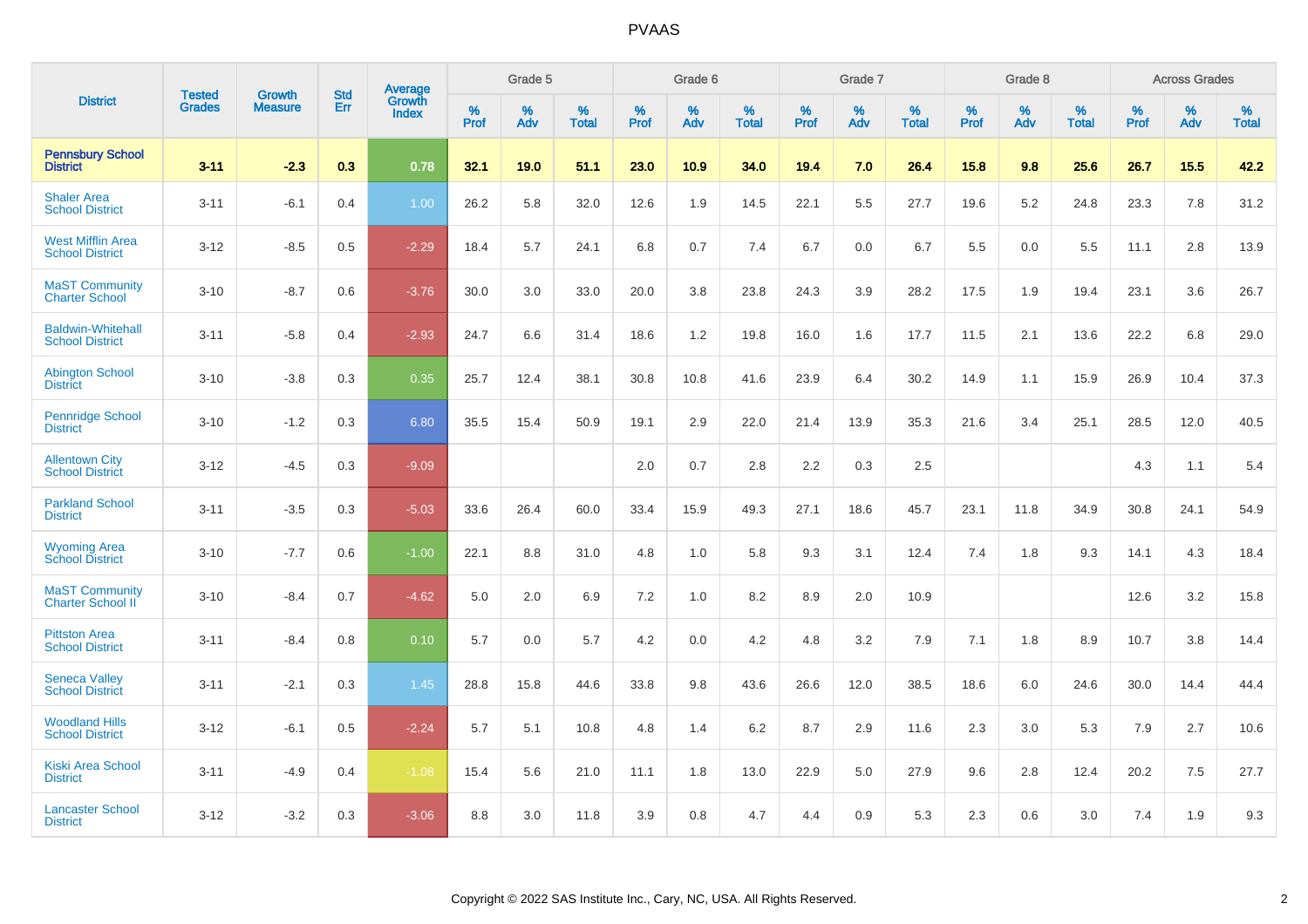|                                                                |                                | <b>Growth</b>  | <b>Std</b> | Average                |           | Grade 5  |                   |           | Grade 6  |                   |           | Grade 7  |                   |           | Grade 8  |                   |           | <b>Across Grades</b> |                   |
|----------------------------------------------------------------|--------------------------------|----------------|------------|------------------------|-----------|----------|-------------------|-----------|----------|-------------------|-----------|----------|-------------------|-----------|----------|-------------------|-----------|----------------------|-------------------|
| <b>District</b>                                                | <b>Tested</b><br><b>Grades</b> | <b>Measure</b> | Err        | Growth<br><b>Index</b> | %<br>Prof | %<br>Adv | %<br><b>Total</b> | %<br>Prof | %<br>Adv | %<br><b>Total</b> | %<br>Prof | %<br>Adv | %<br><b>Total</b> | %<br>Prof | %<br>Adv | %<br><b>Total</b> | %<br>Prof | %<br>Adv             | %<br><b>Total</b> |
| <b>Pennsbury School</b><br><b>District</b>                     | $3 - 11$                       | $-2.3$         | 0.3        | 0.78                   | 32.1      | 19.0     | 51.1              | 23.0      | 10.9     | 34.0              | 19.4      | 7.0      | 26.4              | 15.8      | 9.8      | 25.6              | 26.7      | 15.5                 | 42.2              |
| <b>Dallas School</b><br><b>District</b>                        | $3 - 11$                       | $-5.7$         | 0.5        | 5.42                   | 43.8      | 15.6     | 59.4              | 24.3      | 2.8      | 27.1              | 18.1      | 6.3      | 24.4              | 17.9      | 0.0      | 17.9              | 30.9      | 12.9                 | 43.8              |
| <b>Southeastern</b><br><b>Greene School</b><br><b>District</b> | $3 - 10$                       | $-11.8$        | 1.0        | $-3.05$                | 34.5      | 13.8     | 48.3              | 32.4      | 2.9      | 35.3              | 8.2       | 4.1      | 12.2              | 25.6      | 2.3      | 27.9              | 26.6      | 12.9                 | 39.5              |
| <b>Bristol Township</b><br><b>School District</b>              | $3 - 11$                       | $-4.1$         | 0.4        | $-1.98$                | 12.4      | 2.9      | 15.3              | 2.7       | 0.7      | 3.4               | 7.5       | 1.1      | 8.6               | 3.8       | 0.4      | 4.2               | 10.6      | 2.1                  | 12.7              |
| <b>Central Bucks</b><br><b>School District</b>                 | $3 - 11$                       | 0.2            | 0.2        | 7.38                   | 36.0      | 18.4     | 54.4              | 31.8      | 16.6     | 48.4              | 29.2      | 13.4     | 42.6              | 22.8      | 7.4      | 30.1              | 32.0      | 16.6                 | 48.6              |
| <b>Pine-Richland</b><br><b>School District</b>                 | $3 - 11$                       | $-1.8$         | 0.3        | 0.90                   | 35.0      | 21.7     | 56.7              | 35.6      | 11.5     | 47.1              | 37.1      | 18.2     | 55.4              | 30.1      | 15.8     | 45.9              | 34.9      | 21.2                 | 56.1              |
| Northwestern<br><b>School District</b>                         | $3 - 11$                       | $-6.8$         | 0.6        | $-3.84$                | 34.7      | 6.3      | 41.0              | 21.8      | 1.2      | 23.0              | 16.8      | 7.5      | 24.3              | 9.1       | 1.8      | 10.9              | 25.1      | 6.0                  | 31.1              |
| Wissahickon<br><b>Charter School</b>                           | $3 - 8$                        | $-0.8$         | 0.7        | 4.54                   | 0.0       | 0.0      | 0.0               | 2.4       | $0.0\,$  | 2.4               | 3.7       | 0.0      | 3.7               | 1.5       | 0.0      | 1.5               | 4.0       | $0.2\,$              | 4.2               |
| <b>Owen J Roberts</b><br><b>School District</b>                | $3 - 11$                       | $-3.2$         | 0.3        | $-0.55$                | 35.7      | 21.9     | 57.7              | 29.6      | 17.3     | 46.9              | 28.3      | 12.5     | 40.8              | 22.8      | 5.5      | 28.4              | 31.9      | 16.7                 | 48.6              |
| <b>Gateway School</b><br><b>District</b>                       | $3 - 11$                       | $-4.4$         | 0.4        | $-2.08$                | 15.3      | 7.4      | 22.7              | 16.5      | 7.1      | 23.6              | 14.6      | 4.2      | 18.8              | 16.2      | 6.9      | 23.2              | 21.5      | 9.7                  | 31.2              |
| <b>Conrad Weiser</b><br><b>Area School</b><br><b>District</b>  | $3 - 11$                       | $-1.9$         | 0.5        | 2.69                   | 15.3      | 1.8      | 17.2              | 18.5      | 2.6      | 21.2              | 15.6      | 1.6      | 17.2              | 9.4       | 3.0      | 12.3              | 17.9      | 5.0                  | 23.0              |
| <b>Trinity Area School</b><br><b>District</b>                  | $3 - 11$                       | $-4.0$         | 0.4        | 3.77                   | 35.4      | 13.4     | 48.9              | 20.9      | 3.2      | 24.1              | 21.5      | 8.0      | 29.5              | 15.3      | 3.2      | 18.6              | 25.6      | 9.6                  | 35.2              |
| <b>Penn-Trafford</b><br><b>School District</b>                 | $3 - 11$                       | $-3.6$         | 0.4        | 3.72                   | 40.3      | 24.6     | 64.9              | 36.1      | 20.9     | 57.0              | 33.3      | 18.7     | 52.0              | 19.3      | 3.7      | 23.0              | 34.4      | 21.1                 | 55.5              |
| <b>Tuscarora School</b><br><b>District</b>                     | $3 - 11$                       | $-2.4$         | 0.5        | 3.82                   | 16.5      | 7.4      | 23.9              | 11.3      | 2.7      | 14.0              | 13.4      | 4.5      | 17.9              | 11.0      | 2.1      | 13.1              | 17.7      | 6.0                  | 23.6              |
| <b>Mount Pleasant</b><br><b>Area School</b><br><b>District</b> | $3 - 11$                       | $-5.7$         | 0.5        | $-0.96$                | 18.0      | 1.6      | 19.7              | 12.8      | 2.4      | 15.2              | 12.7      | 2.8      | 15.5              | 7.4       | 0.8      | 8.3               | 18.3      | 4.3                  | 22.6              |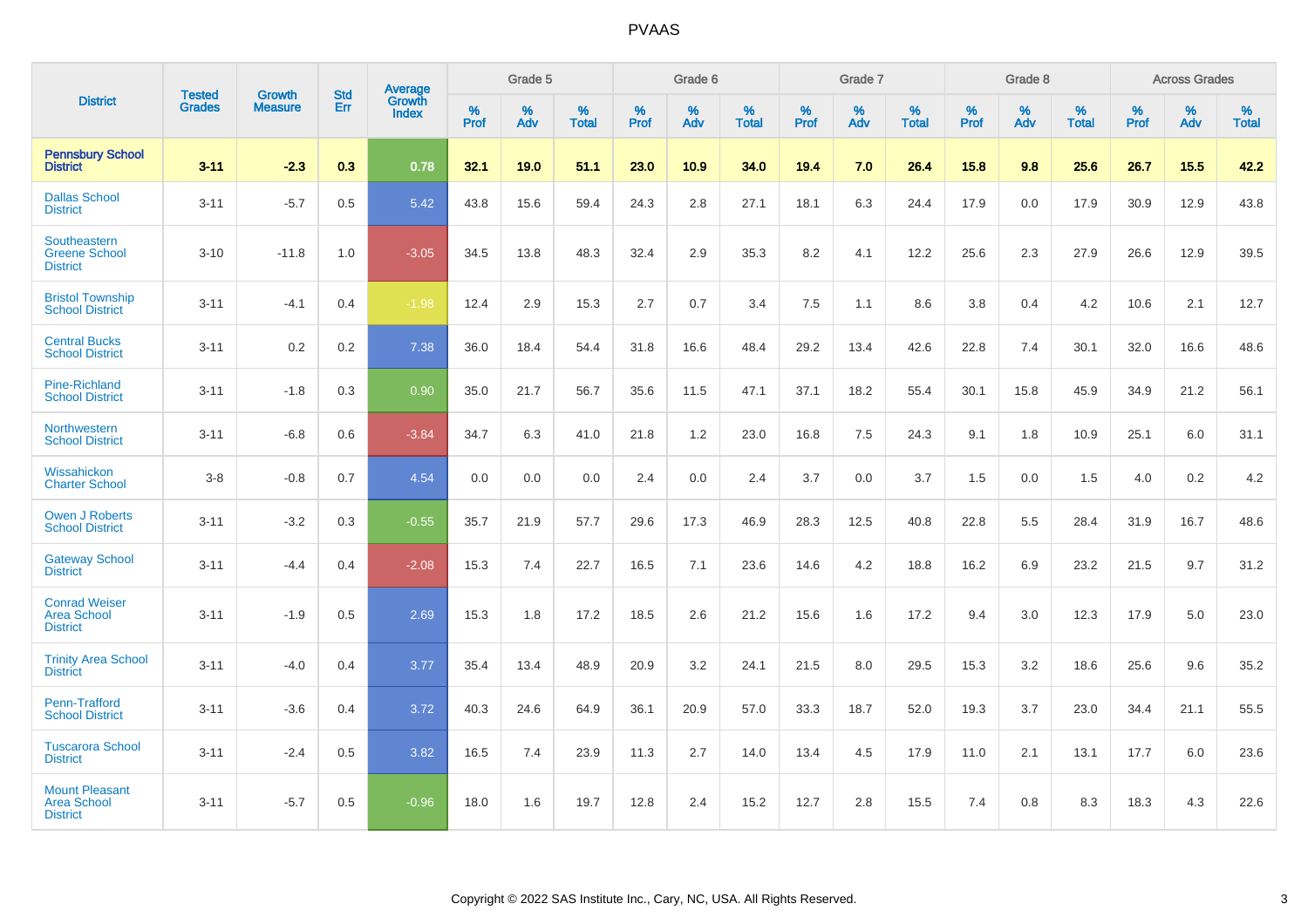|                                                                   |                                |                                 | <b>Std</b> | Average                       |           | Grade 5  |                   |           | Grade 6  |                   |           | Grade 7  |                   |           | Grade 8  |                   |           | <b>Across Grades</b> |                   |
|-------------------------------------------------------------------|--------------------------------|---------------------------------|------------|-------------------------------|-----------|----------|-------------------|-----------|----------|-------------------|-----------|----------|-------------------|-----------|----------|-------------------|-----------|----------------------|-------------------|
| <b>District</b>                                                   | <b>Tested</b><br><b>Grades</b> | <b>Growth</b><br><b>Measure</b> | Err        | <b>Growth</b><br><b>Index</b> | %<br>Prof | %<br>Adv | %<br><b>Total</b> | %<br>Prof | %<br>Adv | %<br><b>Total</b> | %<br>Prof | %<br>Adv | %<br><b>Total</b> | %<br>Prof | %<br>Adv | %<br><b>Total</b> | %<br>Prof | %<br>Adv             | %<br><b>Total</b> |
| <b>Pennsbury School</b><br><b>District</b>                        | $3 - 11$                       | $-2.3$                          | 0.3        | 0.78                          | 32.1      | 19.0     | 51.1              | 23.0      | 10.9     | 34.0              | 19.4      | 7.0      | 26.4              | 15.8      | 9.8      | 25.6              | 26.7      | 15.5                 | 42.2              |
| <b>Penn-Delco School</b><br><b>District</b>                       | $3 - 11$                       | $-4.5$                          | 0.4        | $-1.99$                       | 31.7      | 11.9     | 43.6              | 20.2      | 6.6      | 26.8              | 22.0      | 6.8      | 28.8              | 10.9      | 1.6      | 12.5              | 25.2      | 8.0                  | 33.2              |
| <b>Ringgold School</b><br><b>District</b>                         | $3 - 11$                       | $-4.9$                          | 0.5        | $-3.96$                       | 13.5      | 1.8      | 15.3              | 5.7       | 0.0      | 5.7               | 8.3       | 1.2      | 9.5               | 6.4       | 0.5      | 6.9               | 12.7      | 1.7                  | 14.4              |
| <b>Springfield School</b><br><b>District</b>                      | $3 - 11$                       | $-3.6$                          | 0.4        | $-2.60$                       | 35.0      | 20.1     | 55.1              | 30.6      | 7.7      | 38.4              | 35.8      | 10.7     | 46.5              | 26.0      | 12.6     | 38.6              | 33.8      | 18.4                 | 52.2              |
| Penn Hills School<br><b>District</b>                              | $3 - 11$                       | $-4.0$                          | 0.5        | 1.96                          | 4.7       | 1.8      | 6.4               | 2.7       | 0.7      | 3.4               | 2.1       | 1.6      | 3.7               | 3.4       | 0.0      | 3.4               | 6.8       | 2.1                  | 8.9               |
| <b>Nazareth Area</b><br><b>School District</b>                    | $3 - 11$                       | $-2.2$                          | 0.4        | 3.03                          | 30.3      | 13.0     | 43.3              | 27.3      | 13.5     | 40.8              | 27.8      | 6.8      | 34.6              | 17.3      | 3.5      | 20.9              | 28.9      | 10.3                 | 39.2              |
| <b>Connellsville Area</b><br><b>School District</b>               | $3 - 11$                       | $-3.8$                          | 0.4        | $-0.77$                       | 19.0      | 7.5      | 26.5              | 10.8      | 3.6      | 14.3              | 9.5       | 2.4      | 11.9              | 9.4       | 2.2      | 11.6              | 15.5      | 4.5                  | 20.0              |
| <b>East Stroudsburg</b><br><b>Area School</b><br><b>District</b>  | $3 - 11$                       | $-4.6$                          | 0.5        | $-0.82$                       | 19.0      | 5.3      | 24.3              | 8.8       | 1.6      | 10.4              | 9.7       | 3.0      | 12.7              | 7.7       | 1.9      | 9.7               | 16.0      | 4.5                  | 20.5              |
| <b>Eastern Lebanon</b><br><b>County School</b><br><b>District</b> | $3 - 11$                       | $-3.3$                          | 0.5        | 2.09                          | 19.8      | 7.9      | 27.7              | 9.1       | 0.6      | 9.7               | 13.1      | 3.1      | 16.2              | 8.9       | 1.8      | 10.6              | 17.0      | 5.0                  | 22.0              |
| <b>Pottstown School</b><br><b>District</b>                        | $3 - 12$                       | $-5.0$                          | 0.5        | $-2.29$                       | 6.0       | 3.6      | 9.5               | 2.1       | 0.0      | 2.1               | 5.3       | 0.7      | 5.9               | 5.6       | 0.0      | 5.6               | 6.5       | 1.2                  | 7.7               |
| <b>Beaver Area</b><br><b>School District</b>                      | $3 - 10$                       | $-4.4$                          | 0.6        | 1.92                          | 36.2      | 23.8     | 60.0              | 37.3      | 28.8     | 66.1              | 22.6      | 13.0     | 35.6              | 17.1      | 7.2      | 24.3              | 29.2      | 25.6                 | 54.8              |
| <b>Greensburg Salem</b><br><b>School District</b>                 | $3 - 11$                       | $-3.8$                          | 0.5        | $-1.81$                       | 31.1      | 7.9      | 39.0              | 12.0      | 1.2      | 13.2              | 16.5      | 3.8      | 20.3              | 17.6      | 4.6      | 22.2              | 20.7      | 7.4                  | 28.2              |
| Susquehanna<br><b>Township School</b><br><b>District</b>          | $3 - 12$                       | $-3.4$                          | 0.5        | 0.05                          | 13.7      | 3.7      | 17.4              | 3.0       | 0.5      | 3.5               | 6.2       | 2.3      | 8.5               | 9.8       | 0.5      | 10.3              | 11.5      | 3.0                  | 14.4              |
| <b>York Suburban</b><br><b>School District</b>                    | $3 - 11$                       | $-1.0$                          | 0.5        | 6.95                          | 28.6      | 23.2     | 51.7              | 17.1      | 6.5      | 23.6              | 23.6      | 15.3     | 38.9              | 20.6      | 9.2      | 29.9              | 27.3      | 17.9                 | 45.3              |
| <b>Pleasant Valley</b><br><b>School District</b>                  | $3 - 11$                       | $-2.3$                          | 0.4        | 2.77                          | 20.4      | 6.2      | 26.6              | 17.4      | 2.3      | 19.7              | 23.2      | 3.5      | 26.8              | 8.3       | 3.2      | 11.5              | 20.4      | 5.0                  | 25.4              |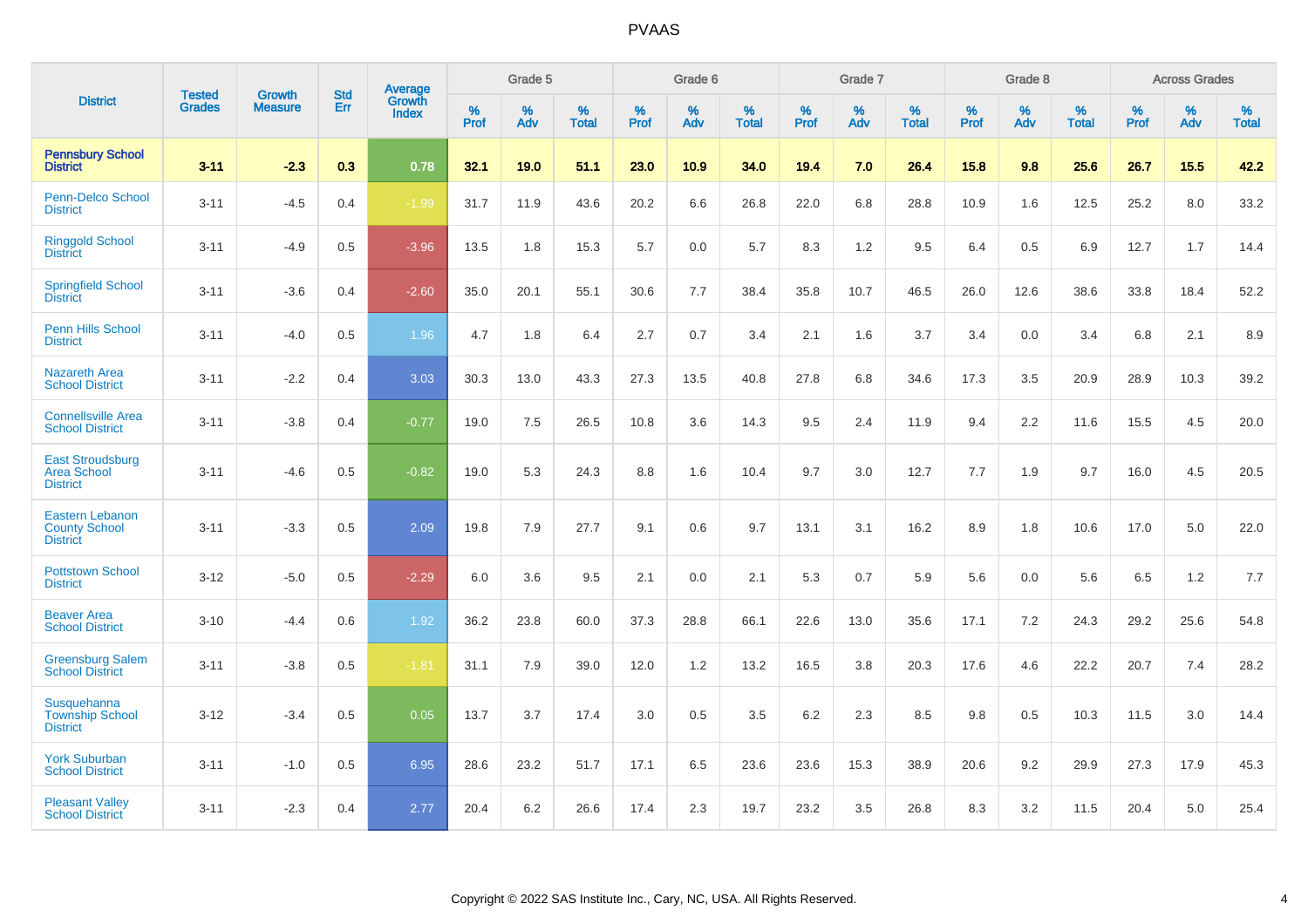|                                                             | <b>Tested</b> | <b>Growth</b>  | <b>Std</b> | Average<br>Growth |                     | Grade 5  |                      |              | Grade 6  |                      |              | Grade 7  |                      |              | Grade 8  |                      |              | <b>Across Grades</b> |                      |
|-------------------------------------------------------------|---------------|----------------|------------|-------------------|---------------------|----------|----------------------|--------------|----------|----------------------|--------------|----------|----------------------|--------------|----------|----------------------|--------------|----------------------|----------------------|
| <b>District</b>                                             | <b>Grades</b> | <b>Measure</b> | Err        | <b>Index</b>      | $\%$<br><b>Prof</b> | %<br>Adv | $\%$<br><b>Total</b> | $\%$<br>Prof | %<br>Adv | $\%$<br><b>Total</b> | $\%$<br>Prof | %<br>Adv | $\%$<br><b>Total</b> | $\%$<br>Prof | %<br>Adv | $\%$<br><b>Total</b> | $\%$<br>Prof | $\%$<br>Adv          | $\%$<br><b>Total</b> |
| <b>Pennsbury School</b><br><b>District</b>                  | $3 - 11$      | $-2.3$         | 0.3        | 0.78              | 32.1                | 19.0     | 51.1                 | 23.0         | 10.9     | 34.0                 | 19.4         | 7.0      | 26.4                 | 15.8         | 9.8      | 25.6                 | 26.7         | 15.5                 | 42.2                 |
| <b>Crestwood School</b><br><b>District</b>                  | $3 - 11$      | $-2.8$         | 0.5        | 3.04              | 19.1                | 5.6      | 24.7                 | 24.3         | 7.7      | 32.0                 | 21.0         | 8.7      | 29.7                 | 19.0         | 6.6      | 25.6                 | 23.4         | 8.3                  | 31.7                 |
| <b>Pennsbury School</b><br><b>District</b>                  | $3 - 11$      | $-2.3$         | 0.3        | 0.78              | 32.1                | 19.0     | 51.1                 | 23.0         | 10.9     | 34.0                 | 19.4         | 7.0      | 26.4                 | 15.8         | 9.8      | 25.6                 | 26.7         | 15.5                 | 42.2                 |
| <b>Neshaminy School</b><br><b>District</b>                  | $3 - 11$      | $-0.6$         | 0.3        | 4.21              | 26.6                | 8.4      | 35.0                 | 18.4         | 3.5      | 21.9                 | 21.1         | 6.5      | 27.6                 | 17.0         | 5.4      | 22.4                 | 24.8         | 10.8                 | 35.6                 |
| <b>Plum Borough</b><br><b>School District</b>               | $3 - 11$      | $-3.1$         | 0.4        | 3.08              | 34.5                | 8.4      | 42.9                 | 32.3         | 19.5     | 51.8                 | 22.5         | 13.0     | 35.5                 | 17.6         | 4.3      | 21.9                 | 28.8         | 15.8                 | 44.6                 |
| Jefferson-Morgan<br><b>School District</b>                  | $3 - 10$      | $-0.4$         | 0.8        | 4.12              | 7.1                 | 1.4      | 8.6                  | 23.6         | 0.0      | 23.6                 | 10.9         | 3.6      | 14.6                 | 24.4         | 2.2      | 26.7                 | 17.1         | 4.8                  | 21.9                 |
| <b>Tacony Academy</b><br><b>Charter School</b>              | $3 - 11$      | $-3.3$         | 0.8        | 3.79              | 4.1                 | 1.4      | 5.5                  | 2.9          | 0.0      | 2.9                  | 6.8          | 0.0      | 6.8                  | 5.7          | 2.9      | 8.6                  | 5.0          | 1.0                  | $6.0\,$              |
| <b>Philadelphia City</b><br><b>School District</b>          | $3 - 12$      | $-0.5$         | 0.2        | 3.67              | 8.4                 | 4.9      | 13.3                 | 9.6          | 3.1      | 12.7                 | 10.6         | 4.5      | 15.1                 | 5.0          | 4.4      | 9.4                  | 9.8          | 5.2                  | 15.0                 |
| <b>North Penn School</b><br><b>District</b>                 | $3 - 11$      | 0.9            | 0.2        | 9.59              | 30.6                | 14.1     | 44.6                 | 25.7         | 14.1     | 39.7                 | 29.4         | 8.8      | 38.2                 | 25.4         | 7.7      | 33.2                 | 29.6         | 14.0                 | 43.7                 |
| <b>Whitehall-Coplay</b><br><b>School District</b>           | $3 - 11$      | $-3.3$         | 0.4        | $-2.64$           | 23.4                | 6.6      | 30.0                 | 12.7         | 1.9      | 14.7                 | 11.1         | 2.5      | 13.6                 | 10.5         | 3.2      | 13.7                 | 18.5         | 4.9                  | 23.5                 |
| Downingtown Area<br><b>School District</b>                  | $3 - 11$      | $-1.3$         | 0.3        | 5.44              | 40.5                | 24.2     | 64.7                 | 28.9         | 24.6     | 53.5                 | 31.4         | 21.1     | 52.5                 | 27.1         | 28.6     | 55.7                 | 36.8         | 25.9                 | 62.7                 |
| <b>Manheim</b><br><b>Township School</b><br><b>District</b> | $3 - 12$      | $-0.7$         | 0.3        | 6.38              | 29.8                | 17.1     | 46.9                 | 33.2         | 23.2     | 56.3                 | 28.9         | 9.6      | 38.6                 | 18.1         | 11.2     | 29.3                 | 28.7         | 21.3                 | 49.9                 |
| <b>Shippensburg Area</b><br><b>School District</b>          | $3 - 11$      | $-3.6$         | 0.4        | 1.09              | 18.3                | 13.7     | 32.0                 | 12.9         | 4.2      | 17.0                 | 13.4         | 2.4      | 15.8                 | 13.6         | 4.0      | 17.7                 | 17.3         | 7.6                  | 24.9                 |
| <b>Interboro School</b><br><b>District</b>                  | $3 - 12$      | $-3.0$         | 0.4        | 0.02              | 13.5                | 2.2      | 15.8                 | 11.8         | 2.4      | 14.2                 | 14.4         | 3.4      | 17.8                 | 10.7         | 2.1      | 12.8                 | 16.4         | 3.1                  | 19.6                 |
| <b>Burgettstown Area</b><br><b>School District</b>          | $3 - 11$      | $-6.3$         | 0.7        | $-3.35$           | 16.9                | 2.6      | 19.5                 | 15.4         | 0.0      | 15.4                 | 3.6          | 2.4      | 6.0                  | 9.3          | 4.0      | 13.3                 | 15.1         | 3.7                  | 18.9                 |
| <b>Yough School</b><br><b>District</b>                      | $3 - 10$      | $-4.9$         | 0.6        | $-3.11$           | 19.1                | 5.3      | 24.4                 | 17.8         | 5.2      | 23.0                 | 16.5         | 1.0      | 17.5                 | 6.6          | 0.8      | 7.4                  | 19.1         | 4.3                  | 23.4                 |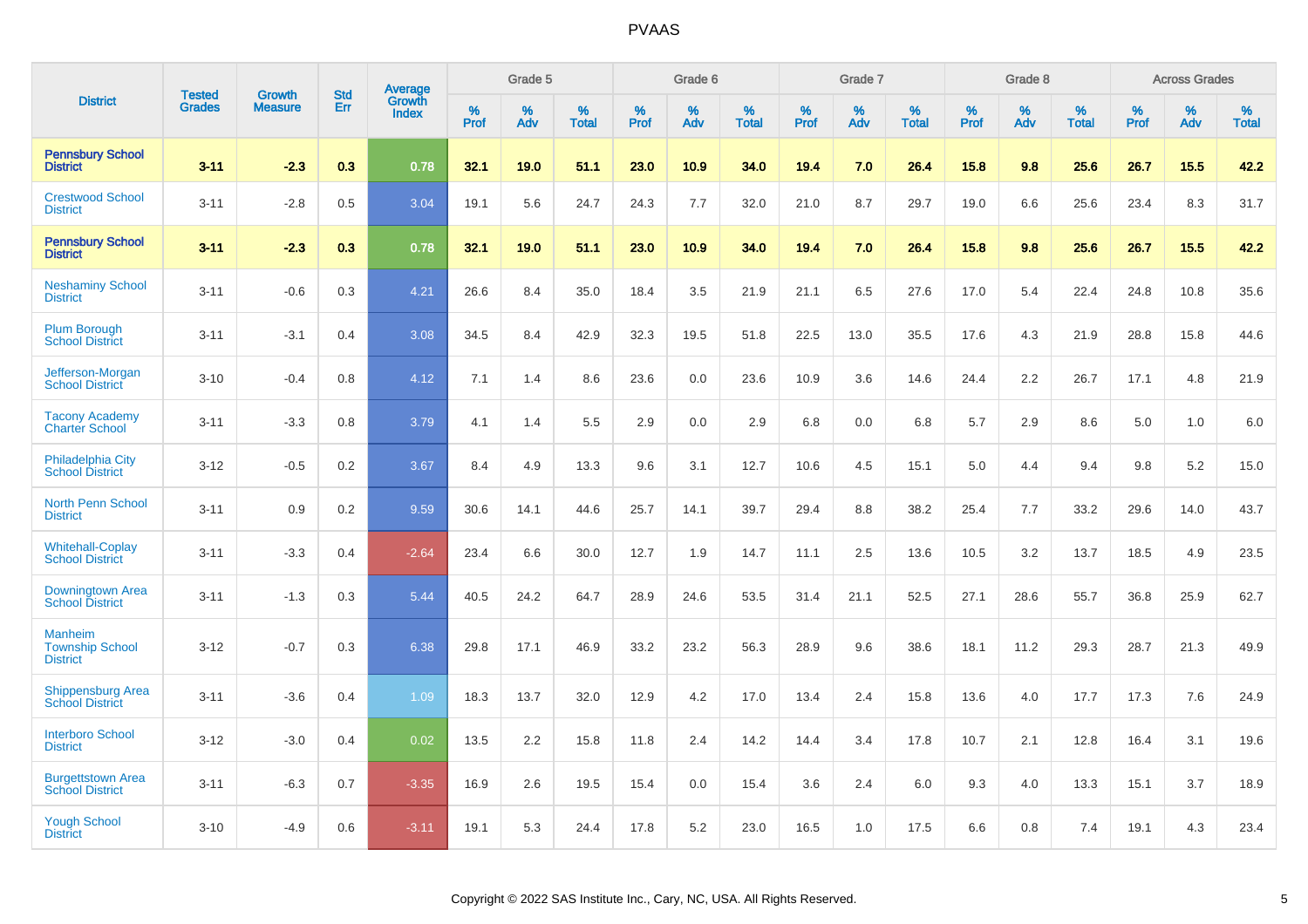|                                                        | <b>Tested</b> | <b>Growth</b>  | <b>Std</b> | Average                |                     | Grade 5  |                   |                     | Grade 6  |                   |                     | Grade 7  |                   |                     | Grade 8  |                   |              | <b>Across Grades</b> |                   |
|--------------------------------------------------------|---------------|----------------|------------|------------------------|---------------------|----------|-------------------|---------------------|----------|-------------------|---------------------|----------|-------------------|---------------------|----------|-------------------|--------------|----------------------|-------------------|
| <b>District</b>                                        | <b>Grades</b> | <b>Measure</b> | Err        | Growth<br><b>Index</b> | $\%$<br><b>Prof</b> | %<br>Adv | %<br><b>Total</b> | $\%$<br><b>Prof</b> | %<br>Adv | %<br><b>Total</b> | $\%$<br><b>Prof</b> | %<br>Adv | %<br><b>Total</b> | $\%$<br><b>Prof</b> | %<br>Adv | %<br><b>Total</b> | $\%$<br>Prof | %<br>Adv             | %<br><b>Total</b> |
| <b>Pennsbury School</b><br><b>District</b>             | $3 - 11$      | $-2.3$         | 0.3        | 0.78                   | 32.1                | 19.0     | 51.1              | 23.0                | 10.9     | 34.0              | 19.4                | 7.0      | 26.4              | 15.8                | 9.8      | 25.6              | 26.7         | 15.5                 | 42.2              |
| <b>Phoenixville Area</b><br><b>School District</b>     | $3 - 11$      | $-3.6$         | 0.4        | 4.13                   | 37.1                | 16.7     | 53.8              | 17.6                | 8.6      | 26.1              | 18.6                | 3.8      | 22.5              | 13.4                | 3.6      | 17.0              | 25.5         | 11.8                 | 37.3              |
| Philipsburg-<br>Osceola Area<br><b>School District</b> | $3 - 11$      | $-4.9$         | 0.6        | 0.04                   | 35.5                | 10.5     | 46.0              | 27.8                | 7.4      | 35.2              | 23.0                | 3.2      | 26.2              | 15.6                | 5.2      | 20.8              | 27.5         | 12.4                 | 40.0              |
| <b>Blackhawk School</b><br><b>District</b>             | $3 - 11$      | $-1.6$         | 0.5        | 4.57                   | 38.0                | 8.8      | 46.7              | 28.3                | 8.8      | 37.1              | 27.3                | 7.4      | 34.8              | 13.5                | 1.7      | 15.2              | 28.7         | 9.2                  | 37.8              |
| <b>Riverview School</b><br><b>District</b>             | $3 - 11$      | $-6.6$         | 0.8        | $-0.07$                | 28.8                | 5.8      | 34.6              | 29.9                | 9.1      | 39.0              | 21.7                | 3.3      | 25.0              | 12.7                | 5.1      | 17.7              | 25.8         | 15.0                 | 40.8              |
| <b>Laurel Highlands</b><br><b>School District</b>      | $3 - 11$      | $-4.3$         | 0.5        | $-1.98$                | 13.3                | 5.7      | 19.0              | 9.7                 | 7.1      | 16.8              | 11.0                | 3.9      | 15.0              | 12.6                | 4.8      | 17.5              | 17.1         | 7.0                  | 24.1              |
| <b>North Hills School</b><br><b>District</b>           | $3 - 11$      | $-3.1$         | 0.4        | $-1.31$                | 34.1                | 14.0     | 48.1              | 30.1                | 11.4     | 41.5              | 28.1                | 11.5     | 39.6              | 21.9                | 9.6      | 31.5              | 30.4         | 13.8                 | 44.2              |
| <b>Hopewell Area</b><br><b>School District</b>         | $3 - 11$      | $-1.6$         | 0.5        | 4.04                   | 31.1                | 8.2      | 39.3              | 28.6                | 11.8     | 40.3              | 18.7                | 4.5      | 23.1              | 12.5                | 2.5      | 15.0              | 23.5         | 8.4                  | 32.0              |
| <b>Governor Mifflin</b><br><b>School District</b>      | $3 - 11$      | $-1.6$         | 0.4        | 2.23                   | 20.4                | 9.3      | 29.6              | 18.8                | 4.8      | 23.6              | 20.6                | 3.2      | 23.7              | 11.2                | 2.2      | 13.4              | 20.0         | 7.5                  | 27.4              |
| <b>Bethlehem-Center</b><br><b>School District</b>      | $3 - 10$      | $-6.4$         | 0.7        | $-0.87$                | 5.6                 | 1.4      | 6.9               | 0.0                 | 0.0      | 0.0               | 4.0                 | 0.0      | 4.0               | 3.2                 | 1.6      | 4.8               | 9.6          | 3.9                  | 13.6              |
| <b>West Chester Area</b><br><b>School District</b>     | $3 - 11$      | $-1.3$         | 0.3        | 6.72                   | 35.0                | 18.9     | 53.9              | 29.1                | 9.5      | 38.7              | 26.7                | 11.1     | 37.8              | 22.1                | 13.0     | 35.1              | 32.0         | 17.9                 | 49.8              |
| <b>Central Dauphin</b><br><b>School District</b>       | $3 - 11$      | $-0.5$         | 0.2        | 4.10                   | 22.0                | 11.6     | 33.6              | 14.9                | 2.6      | 17.4              | 14.8                | 7.0      | 21.8              | 12.5                | 4.2      | 16.7              | 19.3         | 7.8                  | 27.1              |
| <b>Central Valley</b><br><b>School District</b>        | $3 - 10$      | $-3.2$         | 0.5        | 2.71                   | 24.6                | 4.9      | 29.6              | 22.1                | 2.2      | 24.3              | 20.3                | 7.2      | 27.4              | 20.4                | 8.0      | 28.5              | 26.6         | 9.0                  | 35.6              |
| <b>Norristown Area</b><br><b>School District</b>       | $3 - 12$      | $-2.3$         | 0.4        | 0.04                   | 10.2                | 0.6      | 10.8              | 9.0                 | 1.1      | 10.0              | 9.3                 | 1.3      | 10.7              | 7.4                 | 3.0      | 10.4              | 11.0         | 1.9                  | 13.0              |
| Northern Lebanon<br><b>School District</b>             | $3 - 11$      | $-3.8$         | 0.5        | $-1.80$                | 30.5                | 8.6      | 39.1              | 12.8                | 0.8      | 13.6              | 8.1                 | 2.7      | 10.8              | 7.2                 | 0.6      | 7.8               | 19.9         | 7.9                  | 27.9              |
| Renaissance<br><b>Academy Charter</b><br><b>School</b> | $3 - 11$      | $-5.7$         | 0.7        | $-3.32$                | 16.7                | 11.1     | 27.8              | 19.2                | 4.1      | 23.3              | 20.0                | 1.3      | 21.3              | 10.1                | 7.2      | 17.4              | 18.7         | 5.7                  | 24.4              |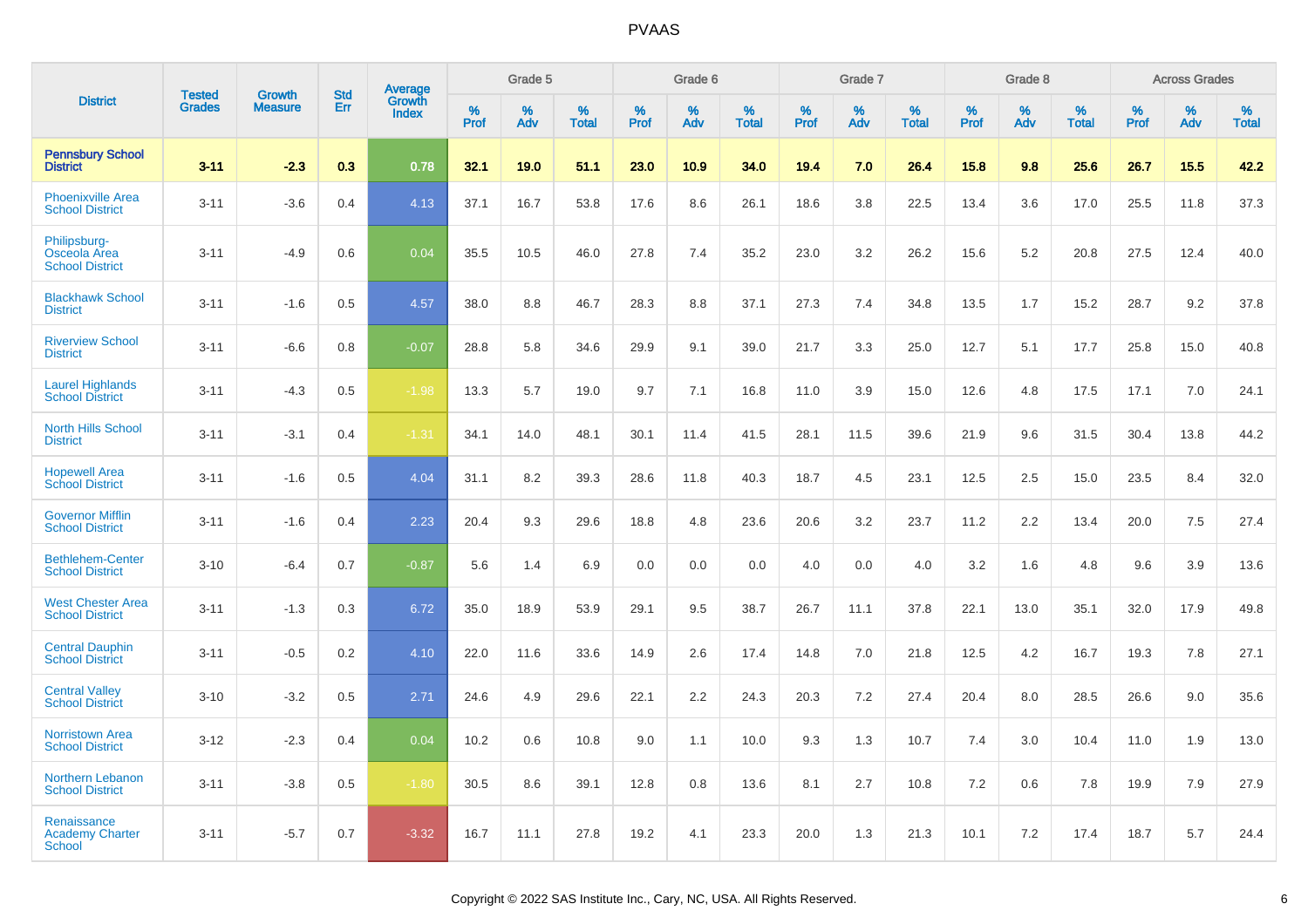|                                                      |                                |                                 | <b>Std</b> | Average                |           | Grade 5  |                   |           | Grade 6  |                   |              | Grade 7  |                   |              | Grade 8  |                   |           | <b>Across Grades</b> |            |
|------------------------------------------------------|--------------------------------|---------------------------------|------------|------------------------|-----------|----------|-------------------|-----------|----------|-------------------|--------------|----------|-------------------|--------------|----------|-------------------|-----------|----------------------|------------|
| <b>District</b>                                      | <b>Tested</b><br><b>Grades</b> | <b>Growth</b><br><b>Measure</b> | Err        | Growth<br><b>Index</b> | %<br>Prof | %<br>Adv | %<br><b>Total</b> | %<br>Prof | %<br>Adv | %<br><b>Total</b> | $\%$<br>Prof | %<br>Adv | %<br><b>Total</b> | $\%$<br>Prof | %<br>Adv | %<br><b>Total</b> | %<br>Prof | %<br>Adv             | %<br>Total |
| <b>Pennsbury School</b><br><b>District</b>           | $3 - 11$                       | $-2.3$                          | 0.3        | 0.78                   | 32.1      | 19.0     | 51.1              | 23.0      | 10.9     | 34.0              | 19.4         | 7.0      | 26.4              | 15.8         | 9.8      | 25.6              | 26.7      | 15.5                 | 42.2       |
| Mt Lebanon<br><b>School District</b>                 | $3 - 11$                       | $-2.1$                          | 0.4        | 4.72                   | 39.7      | 34.6     | 74.3              | 42.0      | 15.7     | 57.7              | 32.6         | 20.7     | 53.3              | 31.6         | 17.4     | 49.1              | 36.2      | 29.4                 | 65.5       |
| <b>Chartiers Valley</b><br><b>School District</b>    | $3 - 11$                       | $-2.3$                          | 0.4        | 1.51                   | 33.8      | 14.7     | 48.5              | 16.8      | 5.3      | 22.1              | 15.6         | 7.4      | 22.9              | 10.8         | 4.2      | 15.1              | 23.4      | 11.6                 | 35.0       |
| <b>Ridley School</b><br><b>District</b>              | $3 - 12$                       | $-1.6$                          | 0.3        | 0.71                   | 24.4      | 10.9     | 35.3              | 16.6      | 2.2      | 18.8              | 11.2         | 6.6      | 17.8              | 12.6         | 6.5      | 19.1              | 19.6      | 9.1                  | 28.7       |
| <b>Council Rock</b><br><b>School District</b>        | $3 - 11$                       | $-0.6$                          | 0.2        | 4.05                   | 30.5      | 16.8     | 47.3              | 33.6      | 14.1     | 47.6              | 27.3         | 16.1     | 43.4              | 21.3         | 13.1     | 34.4              | 31.0      | 18.6                 | 49.7       |
| <b>Tri-Valley School</b><br><b>District</b>          | $3 - 10$                       | $-6.5$                          | 0.8        | $-1.14$                | 13.2      | 2.4      | 15.7              | 13.2      | 0.0      | 13.2              | 7.3          | 0.0      | 7.3               | 2.4          | 7.3      | 9.8               | 15.8      | 3.7                  | 19.4       |
| <b>School Lane</b><br><b>Charter School</b>          | $3 - 11$                       | $-4.8$                          | 0.7        | 0.49                   | 26.9      | 7.5      | 34.3              | 11.9      | 1.7      | 13.6              | 7.0          | 2.8      | 9.9               | 18.8         | 3.1      | 21.9              | 21.0      | 6.5                  | 27.5       |
| Octorara Area<br><b>School District</b>              | $3 - 11$                       | $-2.8$                          | 0.6        | 1.31                   | 25.9      | 6.5      | 32.4              | 17.5      | 4.2      | 21.7              | 13.9         | 0.0      | 13.9              | 10.2         | 0.0      | 10.2              | 21.2      | 4.1                  | 25.4       |
| <b>Pottsgrove School</b><br><b>District</b>          | $3 - 11$                       | $-3.5$                          | 0.4        | $-0.89$                | 27.2      | 6.5      | 33.7              | 10.2      | 5.4      | 15.6              | 21.6         | 4.1      | 25.7              | 9.8          | 1.6      | 11.4              | 19.2      | 4.4                  | 23.5       |
| <b>Wilson School</b><br><b>District</b>              | $3 - 12$                       | $-3.7$                          | 0.5        | $-3.10$                | 27.9      | 12.6     | 40.5              | 24.6      | 4.2      | 28.8              | 19.9         | 7.0      | 26.9              | 13.0         | 9.8      | 22.8              | 28.3      | 14.3                 | 42.6       |
| <b>Marple Newtown</b><br><b>School District</b>      | $3 - 11$                       | $-3.4$                          | 0.4        | $-1.81$                | 36.2      | 21.4     | 57.6              | 31.7      | 20.2     | 51.9              | 27.1         | 8.3      | 35.4              | 20.5         | 6.0      | 26.5              | 32.9      | 20.2                 | 53.1       |
| <b>Morrisville Borough</b><br><b>School District</b> | $3 - 11$                       | $-6.7$                          | 0.9        | $-1.42$                | 9.8       | 0.0      | 9.8               | 1.9       | 0.0      | 1.9               | 3.9          | 0.0      | 3.9               | 0.0          | 0.0      | 0.0               | 5.1       | 0.6                  | 5.7        |
| <b>Charleroi School</b><br><b>District</b>           | $3 - 11$                       | $-4.8$                          | 0.6        | 2.44                   | 10.8      | 1.0      | 11.8              | 13.1      | 0.0      | 13.1              | 8.5          | 3.8      | 12.3              | 11.6         | 1.0      | 12.6              | 12.5      | 2.4                  | 14.9       |
| <b>Carmichaels Area</b><br><b>School District</b>    | $3 - 10$                       | $-5.5$                          | 0.7        | 1.91                   | 13.8      | 1.2      | 15.0              | 1.5       | 0.0      | 1.5               | 3.0          | 3.0      | 6.0               | 6.8          | 0.0      | 6.8               | 11.3      | 2.2                  | 13.4       |
| <b>Berwick Area</b><br><b>School District</b>        | $3 - 11$                       | $-3.7$                          | 0.5        | $-0.18$                | 17.8      | 6.3      | 24.1              | 18.3      | 3.0      | 21.3              | 16.8         | 3.2      | 20.0              | 12.0         | 2.0      | 14.0              | 20.4      | 9.0                  | 29.4       |
| <b>Tyrone Area</b><br><b>School District</b>         | $3 - 12$                       | $-0.7$                          | 0.5        | 4.35                   | 18.0      | 3.8      | 21.8              | 12.4      | 4.6      | 17.0              | 18.0         | 2.5      | 20.5              | 12.4         | 5.3      | 17.7              | 20.5      | 8.1                  | 28.6       |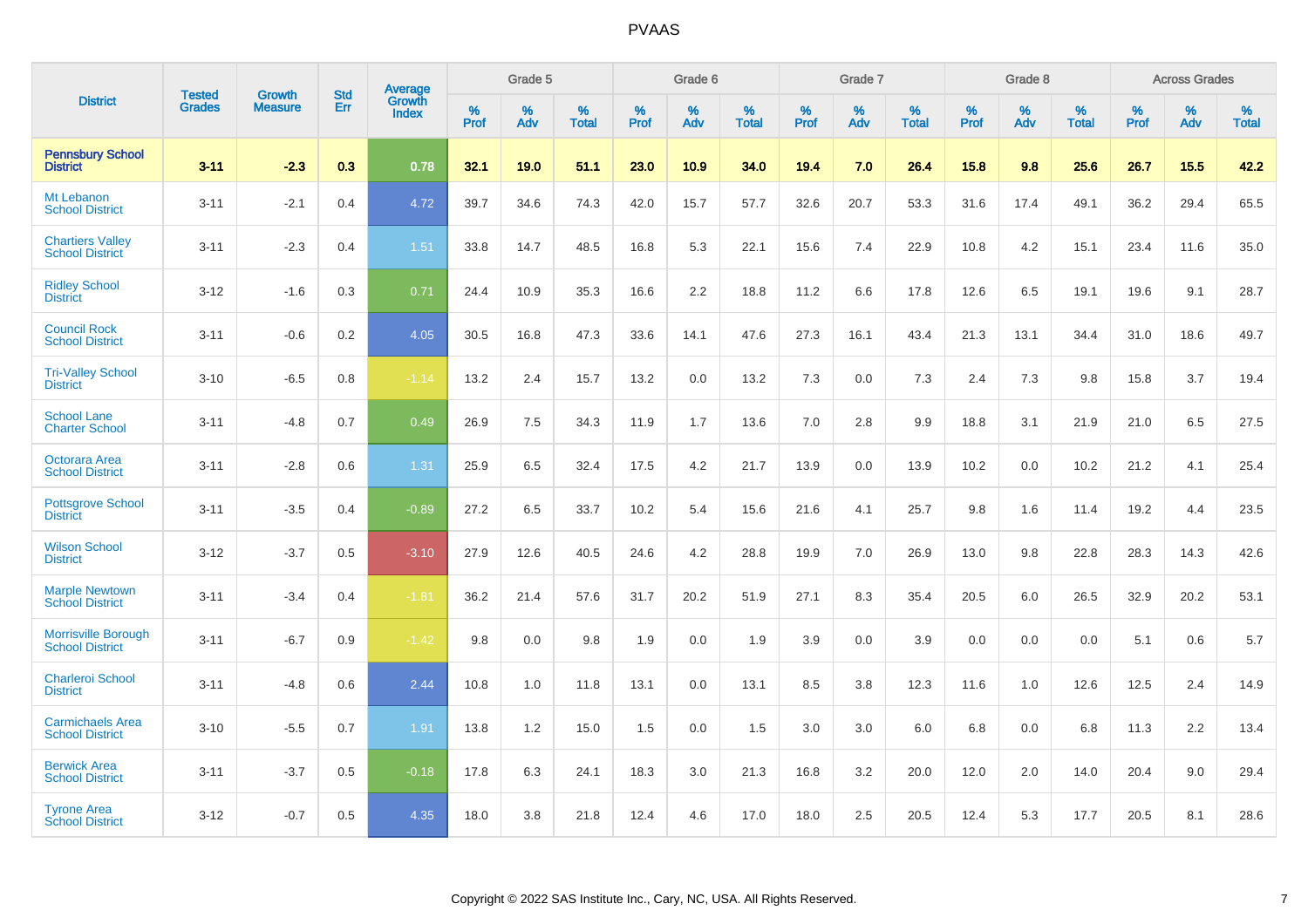|                                                                            | <b>Tested</b> |                                 | <b>Std</b> | Average                |              | Grade 5  |                   |              | Grade 6  |                   |              | Grade 7  |                   |              | Grade 8  |                   |              | <b>Across Grades</b> |                   |
|----------------------------------------------------------------------------|---------------|---------------------------------|------------|------------------------|--------------|----------|-------------------|--------------|----------|-------------------|--------------|----------|-------------------|--------------|----------|-------------------|--------------|----------------------|-------------------|
| <b>District</b>                                                            | <b>Grades</b> | <b>Growth</b><br><b>Measure</b> | Err        | Growth<br><b>Index</b> | $\%$<br>Prof | %<br>Adv | %<br><b>Total</b> | $\%$<br>Prof | %<br>Adv | %<br><b>Total</b> | $\%$<br>Prof | %<br>Adv | %<br><b>Total</b> | $\%$<br>Prof | %<br>Adv | %<br><b>Total</b> | $\%$<br>Prof | %<br>Adv             | %<br><b>Total</b> |
| <b>Pennsbury School</b><br><b>District</b>                                 | $3 - 11$      | $-2.3$                          | 0.3        | 0.78                   | 32.1         | 19.0     | 51.1              | 23.0         | 10.9     | 34.0              | 19.4         | 7.0      | 26.4              | 15.8         | 9.8      | 25.6              | 26.7         | 15.5                 | 42.2              |
| <b>Maritime Academy</b><br><b>Charter School</b>                           | $3 - 10$      | $-3.7$                          | 0.6        | 1.10                   | 3.5          | 1.2      | 4.7               | 1.2          | 3.6      | 4.8               | 7.9          | 5.6      | 13.5              | 3.3          | 0.0      | 3.3               | 4.6          | 2.1                  | 6.7               |
| <b>Uniontown Area</b><br><b>School District</b>                            | $3 - 11$      | $-4.0$                          | 0.6        | $-0.51$                | 17.1         | 3.8      | 21.0              | 18.7         | 3.7      | 22.4              | 6.5          | 0.9      | 7.5               | 0.0          | 0.0      | 0.0               | 15.0         | 4.4                  | 19.3              |
| <b>Souderton Area</b><br><b>School District</b>                            | $3 - 11$      | 0.8                             | 0.3        | 7.15                   | 35.8         | 26.1     | 61.9              | 29.8         | 8.6      | 38.4              | 30.6         | 10.4     | 41.0              | 24.3         | 4.2      | 28.5              | 30.8         | 18.3                 | 49.1              |
| <b>Erie City School</b><br><b>District</b>                                 | $3 - 12$      | $-1.7$                          | 0.3        | 1.03                   | 7.6          | 2.4      | 10.0              | 2.9          | 0.5      | 3.4               | 5.9          | 1.6      | 7.4               | 5.2          | 0.3      | 5.5               | 6.4          | 1.4                  | 7.8               |
| <b>Clearfield Area</b><br><b>School District</b>                           | $3 - 10$      | $-3.9$                          | 0.5        | $-2.41$                | 16.5         | 3.3      | 19.8              | 4.7          | 1.6      | 6.3               | 9.3          | 0.8      | 10.1              | 6.3          | 3.5      | 9.8               | 12.1         | 2.5                  | 14.6              |
| <b>Chester Charter</b><br><b>Scholars Academy</b><br><b>Charter School</b> | $3 - 12$      | $-3.3$                          | 0.8        | 2.00                   | 0.0          | 0.0      | 0.0               | 2.1          | 0.0      | 2.1               | 6.2          | 0.0      | 6.2               | 0.0          | 0.0      | 0.0               | 1.8          | 0.4                  | 2.2               |
| <b>Hampton Township</b><br><b>School District</b>                          | $3 - 11$      | 0.5                             | 0.4        | 5.96                   | 33.5         | 35.2     | 68.7              | 30.6         | 12.9     | 43.6              | 33.3         | 26.9     | 60.2              | 33.0         | 21.4     | 54.3              | 33.4         | 29.9                 | 63.3              |
| <b>Boyertown Area</b><br><b>School District</b>                            | $3 - 11$      | $-2.5$                          | 0.3        | 1.59                   | 29.0         | 8.5      | 37.4              | 24.6         | 4.6      | 29.2              | 28.2         | 14.4     | 42.6              | 24.8         | 6.0      | 30.8              | 29.1         | 9.0                  | 38.2              |
| <b>Brentwood</b><br><b>Borough School</b><br><b>District</b>               | $3 - 11$      | $-2.3$                          | 0.7        | 3.94                   | 25.6         | 4.6      | 30.2              | 8.5          | 2.4      | 11.0              | 9.2          | 0.0      | 9.2               | 19.4         | 1.4      | 20.8              | 19.6         | 5.3                  | 24.9              |
| <b>Scranton School</b><br><b>District</b>                                  | $3 - 12$      | $-3.3$                          | 0.5        | $-1.47$                | 10.4         | 0.8      | 11.2              | 2.1          | 1.3      | 3.4               | 3.7          | 1.1      | 4.8               | 3.4          | 2.3      | 5.7               | 7.0          | 1.7                  | 8.6               |
| <b>Colonial School</b><br><b>District</b>                                  | $3 - 11$      | $-0.9$                          | 0.3        | 2.48                   | 32.7         | 27.3     | 60.0              | 35.6         | 15.3     | 50.9              | 29.4         | 16.8     | 46.2              | 21.2         | 15.0     | 36.2              | 31.5         | 21.3                 | 52.8              |
| <b>Reynolds School</b><br><b>District</b>                                  | $3 - 10$      | $-3.3$                          | 0.8        | 0.34                   | 13.0         | 1.4      | 14.5              | 18.2         | 1.3      | 19.5              | 14.0         | 10.0     | 24.0              | 11.8         | 1.5      | 13.2              | 15.2         | 2.8                  | 18.0              |
| <b>Ligonier Valley</b><br><b>School District</b>                           | $3 - 11$      | $-3.6$                          | 0.7        | 1.35                   | 14.6         | 3.7      | 18.3              | 16.5         | 0.0      | 16.5              | 12.3         | 0.0      | 12.3              | 6.9          | 0.0      | 6.9               | 17.2         | 2.9                  | 20.0              |
| <b>North Pocono</b><br><b>School District</b>                              | $3 - 11$      | $-3.6$                          | 0.6        | 0.08                   | 34.1         | 6.2      | 40.3              | 12.8         | 1.8      | 14.7              | 24.2         | 8.3      | 32.5              | 19.3         | 7.9      | 27.2              | 27.9         | 10.4                 | 38.3              |
| <b>Lower Dauphin</b><br><b>School District</b>                             | $3 - 11$      | $-1.8$                          | 0.4        | 2.03                   | 29.8         | 22.8     | 52.6              | 23.7         | 4.8      | 28.5              | 22.0         | 6.4      | 28.4              | 18.6         | 9.5      | 28.0              | 25.6         | 14.4                 | 39.9              |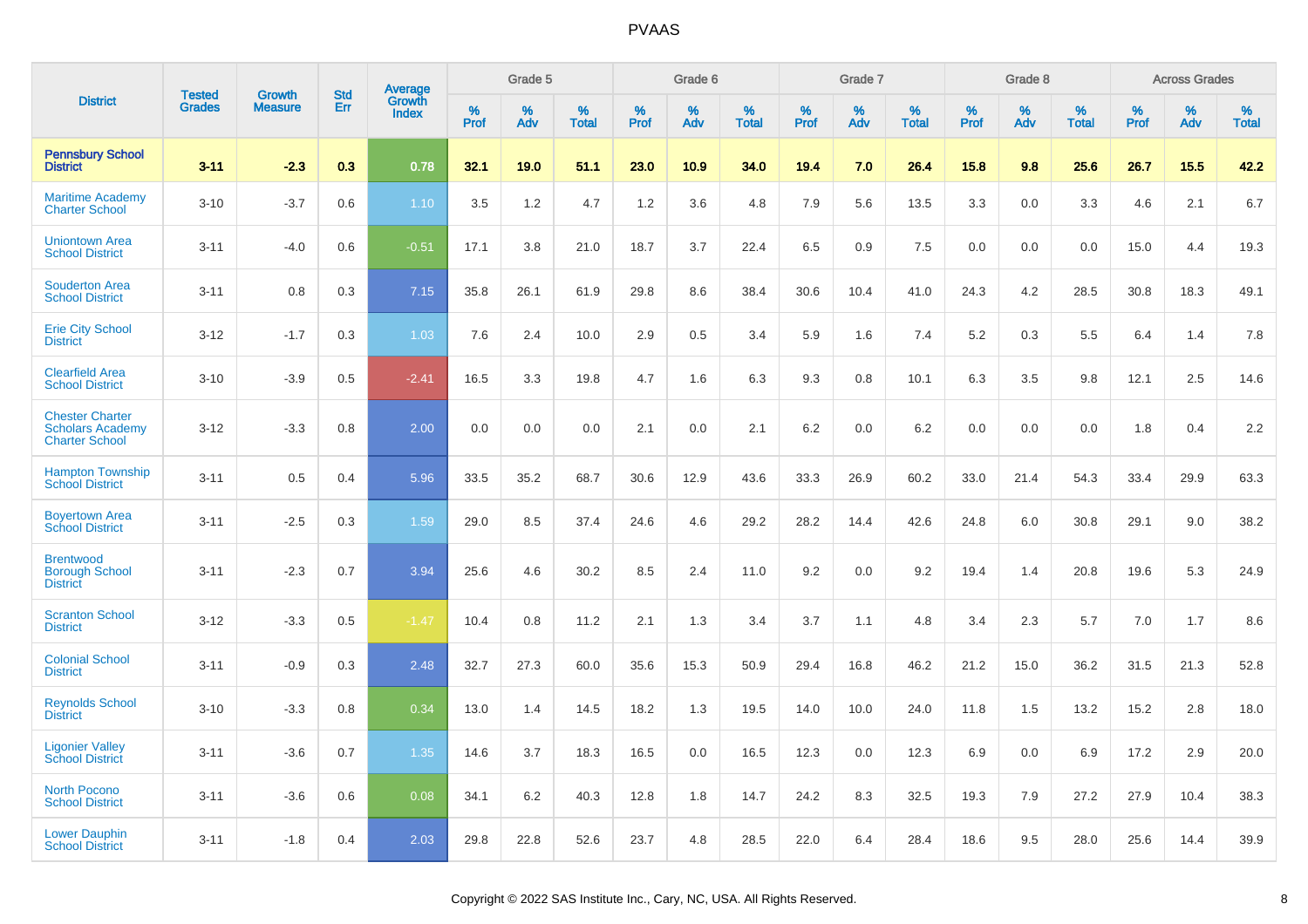|                                                                |                                |                                 | <b>Std</b> | <b>Average</b>  |                     | Grade 5  |                   |           | Grade 6  |                   |           | Grade 7  |                   |           | Grade 8  |                   |              | <b>Across Grades</b> |                   |
|----------------------------------------------------------------|--------------------------------|---------------------------------|------------|-----------------|---------------------|----------|-------------------|-----------|----------|-------------------|-----------|----------|-------------------|-----------|----------|-------------------|--------------|----------------------|-------------------|
| <b>District</b>                                                | <b>Tested</b><br><b>Grades</b> | <b>Growth</b><br><b>Measure</b> | Err        | Growth<br>Index | $\%$<br><b>Prof</b> | %<br>Adv | %<br><b>Total</b> | %<br>Prof | %<br>Adv | %<br><b>Total</b> | %<br>Prof | %<br>Adv | %<br><b>Total</b> | %<br>Prof | %<br>Adv | %<br><b>Total</b> | $\%$<br>Prof | %<br>Adv             | %<br><b>Total</b> |
| <b>Pennsbury School</b><br><b>District</b>                     | $3 - 11$                       | $-2.3$                          | 0.3        | 0.78            | 32.1                | 19.0     | 51.1              | 23.0      | 10.9     | 34.0              | 19.4      | 7.0      | 26.4              | 15.8      | 9.8      | 25.6              | 26.7         | 15.5                 | 42.2              |
| <b>Oil City Area</b><br><b>School District</b>                 | $3 - 11$                       | $-3.7$                          | 0.5        | 0.74            | 15.5                | 2.8      | 18.3              | 7.9       | 0.8      | 8.7               | 10.2      | 2.4      | 12.6              | 3.8       | 0.0      | 3.8               | 13.2         | 2.5                  | 15.8              |
| <b>Arts Academy</b><br><b>Charter School</b>                   | $5-8$                          | $-7.7$                          | 1.1        | $-2.90$         | 7.7                 | 0.0      | 7.7               | 2.4       | 0.0      | 2.4               | 8.3       | 0.0      | 8.3               | 0.0       | 0.0      | 0.0               | 4.4          | 0.0                  | 4.4               |
| <b>Derry Area School</b><br><b>District</b>                    | $3 - 11$                       | $-0.6$                          | 0.6        | 4.16            | 21.3                | 14.8     | 36.1              | 32.5      | 13.0     | 45.5              | 11.9      | 6.8      | 18.6              | 10.2      | 6.5      | 16.7              | 23.2         | 13.2                 | 36.4              |
| <b>Wyomissing Area</b><br><b>School District</b>               | $3 - 12$                       | $-3.5$                          | 0.6        | 1.22            | 32.2                | 13.6     | 45.8              | 30.0      | 7.3      | 37.3              | 12.3      | 6.6      | 18.8              | 13.6      | 6.4      | 20.0              | 25.7         | 12.9                 | 38.6              |
| Southmoreland<br><b>School District</b>                        | $3 - 11$                       | $-3.6$                          | 0.6        | 3.41            | 12.6                | 4.2      | 16.8              | 15.6      | 3.7      | 19.3              | 11.1      | 2.8      | 13.9              | 10.5      | 1.0      | 11.4              | 17.8         | 4.1                  | 21.9              |
| <b>Moon Area School</b><br><b>District</b>                     | $3 - 11$                       | $-2.5$                          | 0.4        | $-1.68$         | 32.1                | 15.8     | 48.0              | 26.9      | 9.1      | 36.0              | 28.0      | 11.5     | 39.4              | 20.6      | 10.9     | 31.5              | 29.3         | 16.9                 | 46.2              |
| <b>Alliance For</b><br><b>Progress Charter</b><br>School       | $3 - 8$                        | $-5.0$                          | 1.1        | 2.70            | 0.0                 | 0.0      | 0.0               | 0.0       | 0.0      | 0.0               | 0.0       | 0.0      | 0.0               | 0.0       | 0.0      | 0.0               | 0.6          | 0.0                  | 0.6               |
| <b>Daniel Boone Area</b><br><b>School District</b>             | $3 - 12$                       | $-1.1$                          | 0.5        | 3.78            | 27.2                | 11.1     | 38.3              | 28.7      | 6.6      | 35.4              | 18.6      | 7.8      | 26.4              | 13.8      | 2.4      | 16.2              | 25.4         | 7.1                  | 32.4              |
| <b>Danville Area</b><br><b>School District</b>                 | $3 - 11$                       | 1.2                             | 0.5        | 7.01            | 33.8                | 25.6     | 59.4              | 26.4      | 8.3      | 34.7              | 24.5      | 14.6     | 39.1              | 19.6      | 9.8      | 29.4              | 27.8         | 17.7                 | 45.5              |
| Chambersburg<br><b>Area School</b><br><b>District</b>          | $3 - 11$                       | $-1.4$                          | 0.3        | 3.43            | 20.2                | 6.3      | 26.5              | 14.1      | 3.8      | 17.9              | 15.1      | 4.9      | 20.0              | 11.2      | 4.5      | 15.7              | 16.9         | 5.3                  | 22.3              |
| <b>Keystone Oaks</b><br><b>School District</b>                 | $3 - 11$                       | $-3.0$                          | 0.6        | 0.82            | 26.0                | 20.3     | 46.3              | 19.5      | 11.5     | 31.0              | 19.5      | 10.6     | 30.1              | 17.5      | 12.3     | 29.8              | 25.2         | 15.8                 | 41.0              |
| <b>East Pennsboro</b><br><b>Area School</b><br><b>District</b> | $3 - 11$                       | $-2.6$                          | 0.5        | 1.39            | 24.8                | 3.0      | 27.8              | 9.9       | 3.7      | 13.7              | 11.8      | 2.4      | 14.1              | 10.3      | 4.2      | 14.6              | 18.3         | 6.2                  | 24.5              |
| <b>Columbia Borough</b><br><b>School District</b>              | $3 - 12$                       | $-4.8$                          | 0.7        | $-0.49$         | 15.1                | 1.4      | 16.4              | 1.4       | 0.0      | 1.4               | 6.2       | 1.5      | 7.7               | 0.0       | 0.0      | 0.0               | 8.7          | 1.4                  | 10.0              |
| <b>Bensalem</b><br><b>Township School</b><br><b>District</b>   | $3 - 11$                       | $-2.0$                          | 0.3        | 0.26            | 9.4                 | 4.3      | 13.7              | 13.0      | 2.3      | 15.3              | 9.8       | 4.6      | 14.3              | 8.2       | 1.9      | 10.1              | 12.0         | 3.5                  | 15.5              |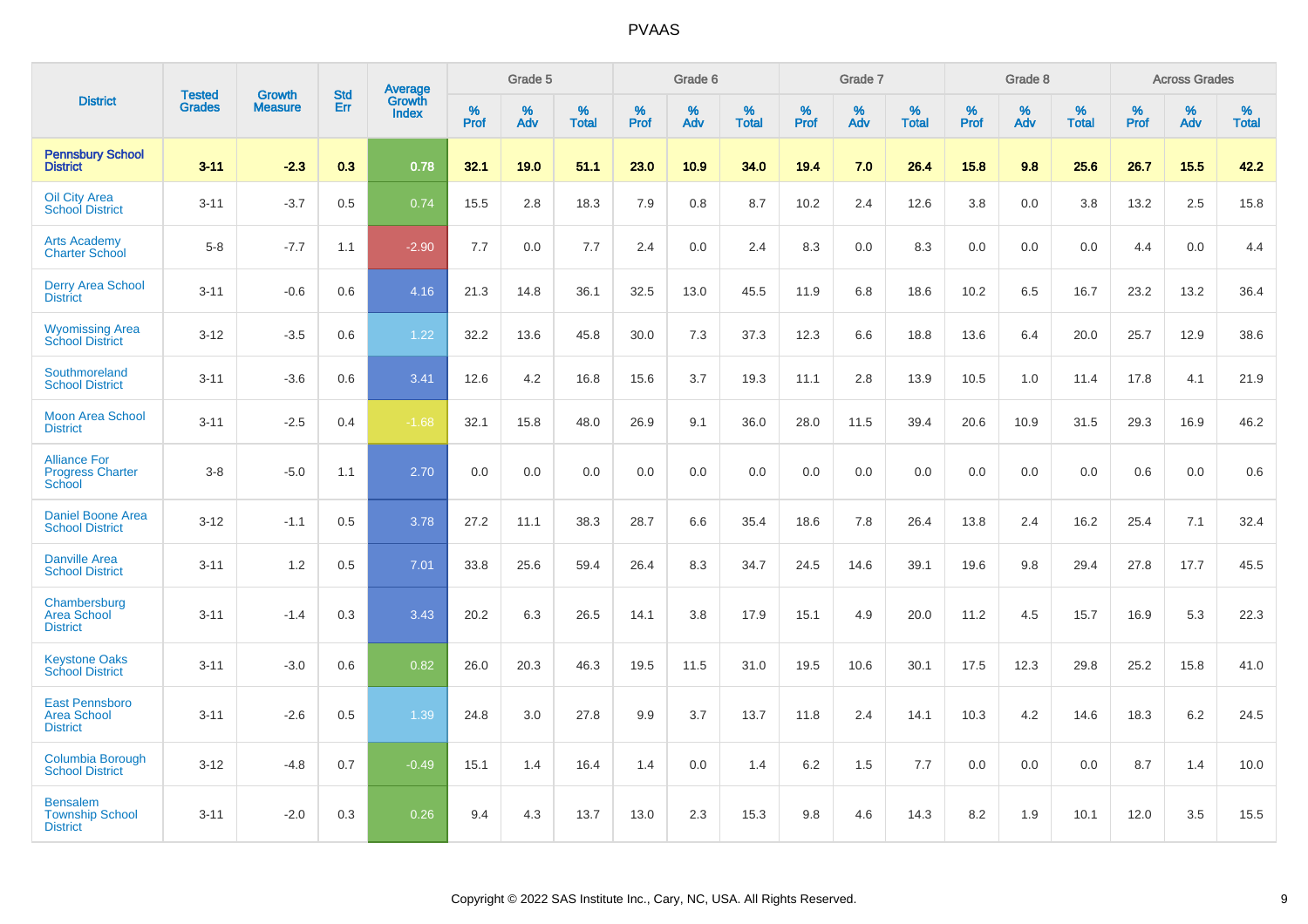|                                                                  |                                |                                 | <b>Std</b> | Average                       |              | Grade 5  |                   |           | Grade 6  |                   |           | Grade 7  |                   |           | Grade 8  |                   |           | <b>Across Grades</b> |                   |
|------------------------------------------------------------------|--------------------------------|---------------------------------|------------|-------------------------------|--------------|----------|-------------------|-----------|----------|-------------------|-----------|----------|-------------------|-----------|----------|-------------------|-----------|----------------------|-------------------|
| <b>District</b>                                                  | <b>Tested</b><br><b>Grades</b> | <b>Growth</b><br><b>Measure</b> | <b>Err</b> | <b>Growth</b><br><b>Index</b> | $\%$<br>Prof | %<br>Adv | %<br><b>Total</b> | %<br>Prof | %<br>Adv | %<br><b>Total</b> | %<br>Prof | %<br>Adv | %<br><b>Total</b> | %<br>Prof | %<br>Adv | %<br><b>Total</b> | %<br>Prof | %<br>Adv             | %<br><b>Total</b> |
| <b>Pennsbury School</b><br><b>District</b>                       | $3 - 11$                       | $-2.3$                          | 0.3        | 0.78                          | 32.1         | 19.0     | 51.1              | 23.0      | 10.9     | 34.0              | 19.4      | 7.0      | 26.4              | 15.8      | 9.8      | 25.6              | 26.7      | 15.5                 | 42.2              |
| Mechanicsburg<br><b>Area School</b><br><b>District</b>           | $3 - 11$                       | $-1.3$                          | 0.4        | 1.94                          | 27.0         | 14.7     | 41.8              | 16.3      | 2.8      | 19.1              | 20.3      | 5.4      | 25.8              | 14.5      | 4.6      | 19.1              | 24.3      | 10.0                 | 34.2              |
| <b>Armstrong School</b><br><b>District</b>                       | $3 - 11$                       | 0.7                             | 0.3        | 11.41                         | 25.3         | 10.5     | 35.8              | 26.6      | 13.3     | 39.9              | 21.4      | 4.3      | 25.7              | 20.5      | 3.8      | 24.3              | 25.7      | 9.4                  | 35.1              |
| <b>People For People</b><br><b>Charter School</b>                | $3 - 12$                       | $-1.1$                          | 1.0        | 3.27                          | 0.0          | 0.0      | 0.0               | 0.0       | 0.0      | 0.0               | 2.4       | 0.0      | 2.4               | 0.0       | 0.0      | 0.0               | 1.3       | 0.0                  | 1.3               |
| <b>Peters Township</b><br><b>School District</b>                 | $3 - 11$                       | 0.5                             | 0.4        | 5.86                          | 37.8         | 32.6     | 70.4              | 35.7      | 24.9     | 60.6              | 33.1      | 29.1     | 62.2              | 35.1      | 13.0     | 48.2              | 35.8      | 30.6                 | 66.3              |
| Elizabethtown<br><b>Area School</b><br><b>District</b>           | $3 - 12$                       | 0.2                             | 0.4        | 10.73                         | 29.9         | 22.6     | 52.6              | 22.2      | 10.9     | 33.1              | 20.8      | 2.8      | 23.7              | 20.8      | 3.3      | 24.1              | 26.7      | 14.6                 | 41.2              |
| <b>Tulpehocken Area</b><br><b>School District</b>                | $3 - 12$                       | $-1.2$                          | 0.6        | 1.70                          | 29.9         | 18.4     | 48.3              | 15.7      | 11.8     | 27.4              | 18.4      | 5.8      | 24.3              | 14.3      | 2.7      | 17.0              | 21.6      | 11.0                 | 32.6              |
| <b>Weatherly Area</b><br><b>School District</b>                  | $3 - 11$                       | $-6.9$                          | 1.1        | $-1.18$                       | 26.9         | 7.7      | 34.6              | 12.1      | 0.0      | 12.1              | 6.9       | $0.0\,$  | 6.9               | 5.6       | $0.0\,$  | 5.6               | 15.1      | 4.0                  | 19.1              |
| Community<br>Academy Of<br>Philadelphia<br><b>Charter School</b> | $3 - 11$                       | $-5.7$                          | 0.9        | $-0.37$                       | 4.9          | 2.4      | 7.3               | 0.0       | 0.0      | 0.0               | 0.0       | 0.0      | 0.0               | 0.0       | 0.0      | 0.0               | 2.4       | 1.0                  | 3.5               |
| Shenandoah<br><b>Valley School</b><br><b>District</b>            | $3 - 11$                       | $-5.1$                          | 0.8        | 0.47                          | 11.9         | 3.0      | 14.9              | 19.6      | 2.0      | 21.6              | 1.7       | 3.4      | 5.1               | 3.6       | 0.0      | 3.6               | 12.0      | 3.5                  | 15.5              |
| <b>Neshannock</b><br><b>Township School</b><br><b>District</b>   | $3 - 10$                       | $-3.2$                          | 0.7        | 0.96                          | 26.7         | 15.6     | 42.2              | 30.9      | 13.2     | 44.1              | 20.0      | 7.0      | 27.0              | 15.6      | 3.9      | 19.5              | 23.6      | 9.2                  | 32.8              |
| <b>Harbor Creek</b><br><b>School District</b>                    | $3 - 11$                       | $-3.0$                          | 0.5        | 0.88                          | 35.1         | 17.5     | 52.6              | 35.8      | 14.2     | 50.0              | 25.9      | 13.3     | 39.2              | 20.8      | 7.1      | 27.9              | 32.8      | 17.9                 | 50.6              |
| <b>West Jefferson</b><br><b>Hills School District</b>            | $3 - 11$                       | $-1.1$                          | 0.4        | 3.34                          | 35.0         | 17.5     | 52.5              | 24.8      | 3.3      | 28.0              | 22.8      | 6.3      | 29.1              | 21.7      | 4.4      | 26.1              | 30.8      | 13.4                 | 44.3              |
| <b>Ambridge Area</b><br><b>School District</b>                   | $3 - 12$                       | $-3.4$                          | 0.6        | $-0.98$                       | 17.8         | 5.1      | 22.9              | 13.2      | 0.9      | 14.2              | 11.9      | 0.8      | 12.7              | 10.7      | 0.8      | 11.6              | 15.7      | 5.2                  | 20.8              |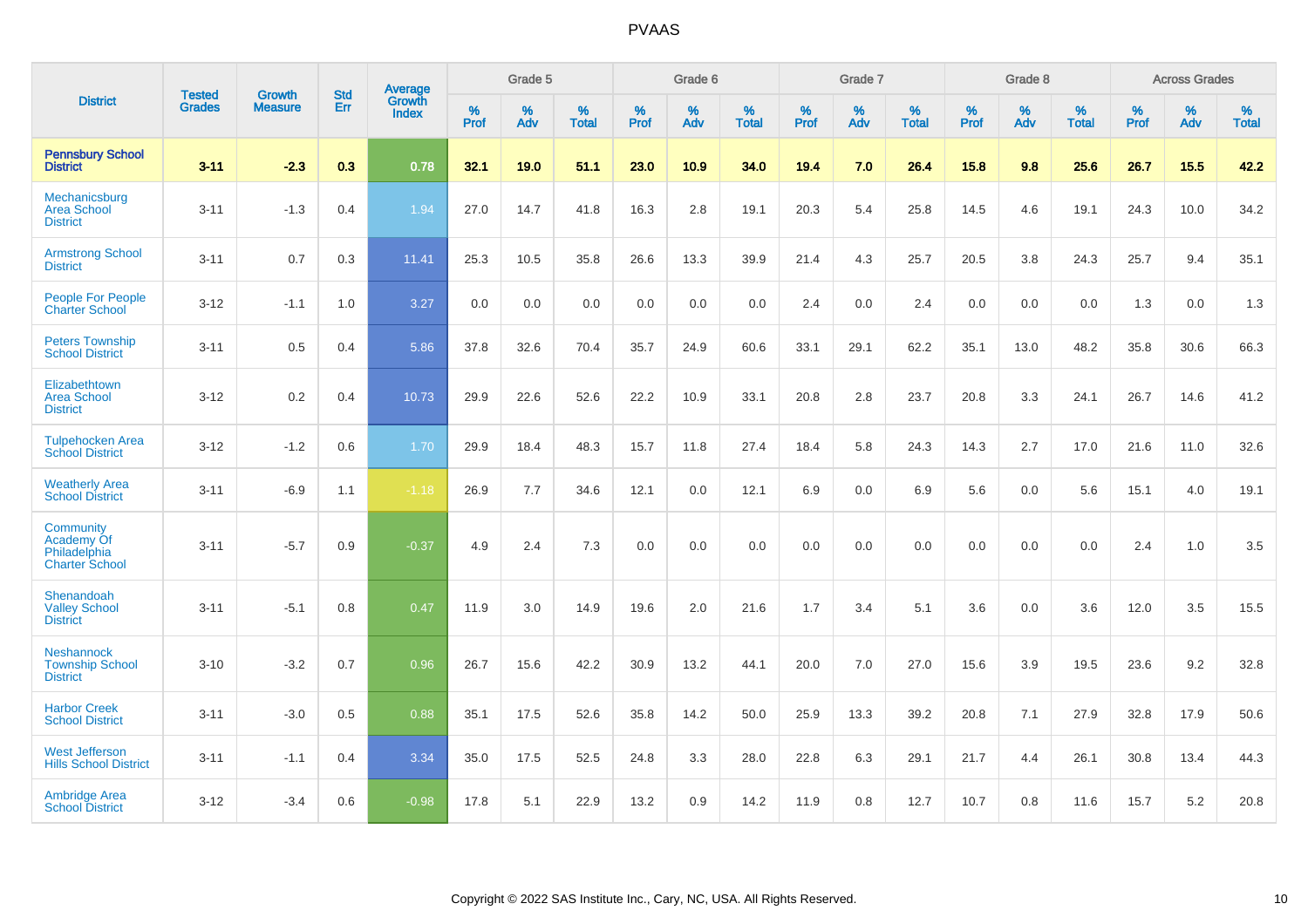|                                                                        | <b>Tested</b> | <b>Growth</b>  | <b>Std</b> | Average                       |           | Grade 5  |                   |           | Grade 6  |                   |           | Grade 7  |                   |           | Grade 8  |                   |           | <b>Across Grades</b> |                   |
|------------------------------------------------------------------------|---------------|----------------|------------|-------------------------------|-----------|----------|-------------------|-----------|----------|-------------------|-----------|----------|-------------------|-----------|----------|-------------------|-----------|----------------------|-------------------|
| <b>District</b>                                                        | <b>Grades</b> | <b>Measure</b> | Err        | <b>Growth</b><br><b>Index</b> | %<br>Prof | %<br>Adv | %<br><b>Total</b> | %<br>Prof | %<br>Adv | %<br><b>Total</b> | %<br>Prof | %<br>Adv | %<br><b>Total</b> | %<br>Prof | %<br>Adv | %<br><b>Total</b> | %<br>Prof | %<br>Adv             | %<br><b>Total</b> |
| <b>Pennsbury School</b><br><b>District</b>                             | $3 - 11$      | $-2.3$         | 0.3        | 0.78                          | 32.1      | 19.0     | 51.1              | 23.0      | 10.9     | 34.0              | 19.4      | 7.0      | 26.4              | 15.8      | 9.8      | 25.6              | 26.7      | 15.5                 | 42.2              |
| <b>Lincoln Park</b><br><b>Performing Arts</b><br><b>Charter School</b> | $7 - 11$      | $-4.4$         | 1.0        | $-0.45$                       |           |          |                   |           |          |                   | 33.9      | 5.4      | 39.3              | 11.5      | 3.4      | 14.9              | 20.3      | 4.2                  | 24.5              |
| <b>Lakeland School</b><br><b>District</b>                              | $3 - 11$      | $-2.1$         | 0.6        | 0.56                          | 29.3      | 2.7      | 32.0              | 25.5      | 6.4      | 31.9              | 26.9      | 4.8      | 31.7              | 5.7       | 0.0      | 5.7               | 24.0      | 5.5                  | 29.5              |
| <b>Penn Cambria</b><br><b>School District</b>                          | $3 - 11$      | $-1.7$         | 0.6        | 3.05                          | 23.8      | 1.8      | 25.7              | 20.6      | 2.0      | 22.6              | 12.3      | 0.0      | 12.3              | 11.8      | 1.6      | 13.4              | 18.9      | 3.5                  | 22.5              |
| <b>Collegium Charter</b><br>School                                     | $3 - 10$      | $-1.0$         | 0.4        | 2.29                          | 15.6      | 3.0      | 18.6              | 10.6      | 1.1      | 11.6              | 8.0       | 2.3      | 10.3              | 7.6       | 2.8      | 10.3              | 14.4      | 3.4                  | 17.8              |
| <b>Wyoming Valley</b><br>West School<br><b>District</b>                | $3 - 11$      | $-0.6$         | 0.5        | 1.83                          | 9.2       | 2.7      | 11.9              | 13.8      | 2.1      | 15.9              | 10.8      | 0.0      | 10.8              | 10.5      | 2.9      | 13.4              | 11.8      | 2.4                  | 14.3              |
| <b>Millersburg Area</b><br><b>School District</b>                      | $3 - 11$      | $-2.3$         | 0.8        | 3.45                          | 37.2      | 19.6     | 56.9              | 15.1      | 3.8      | 18.9              | 18.8      | 1.6      | 20.3              | 8.1       | 1.6      | 9.7               | 23.6      | 9.2                  | 32.8              |
| <b>Propel Charter</b><br>School - East                                 | $3 - 8$       | $-4.2$         | 1.0        | 1.61                          | 2.5       | 0.0      | 2.5               | 11.4      | 0.0      | 11.4              | 9.4       | 3.1      | 12.5              | 0.0       | 0.0      | 0.0               | 9.4       | 0.5                  | 9.9               |
| <b>West Allegheny</b><br><b>School District</b>                        | $3 - 12$      | 1.0            | 0.4        | 10.83                         | 32.7      | 40.9     | 73.6              | 33.6      | 21.4     | 55.0              | 27.5      | 20.6     | 48.1              | 23.4      | 11.2     | 34.6              | 31.3      | 30.8                 | 62.1              |
| <b>Wyalusing Area</b><br><b>School District</b>                        | $3 - 12$      | 1.6            | 0.6        | 7.67                          | 12.0      | 4.8      | 16.9              | 17.8      | 4.0      | 21.8              | 14.6      | 7.9      | 22.5              | 9.6       | 1.0      | 10.6              | 16.5      | 5.1                  | 21.5              |
| <b>Palisades School</b><br><b>District</b>                             | $3 - 11$      | 1.0            | 0.6        | 4.66                          | 33.3      | 16.7     | 50.0              | 27.6      | 4.1      | 31.6              | 32.4      | 6.9      | 39.2              | 19.3      | 1.1      | 20.4              | 31.4      | 13.6                 | 45.0              |
| <b>West Shore School</b><br><b>District</b>                            | $3 - 12$      | $-1.6$         | 0.3        | $-1.96$                       | 26.7      | 11.3     | 38.1              | 24.5      | 4.3      | 28.8              | 13.5      | 7.4      | 20.9              | 16.1      | 7.2      | 23.3              | 22.8      | 10.8                 | 33.5              |
| <b>South Allegheny</b><br><b>School District</b>                       | $3 - 11$      | $-5.4$         | 0.9        | $-1.61$                       | 25.9      | 1.7      | 27.6              | 2.0       | 2.0      | 4.1               | 7.9       | 2.6      | 10.5              | 12.5      | 2.5      | 15.0              | 16.9      | 2.7                  | 19.6              |
| <b>New Kensington-</b><br><b>Arnold School</b><br><b>District</b>      | $3 - 11$      | $-1.9$         | 0.6        | 6.23                          | 9.1       | 0.9      | 10.0              | 12.5      | 5.8      | 18.3              | 4.4       | $0.0\,$  | 4.4               | 1.2       | $0.0\,$  | 1.2               | 11.4      | 2.6                  | 14.0              |
| <b>East Allegheny</b><br><b>School District</b>                        | $3 - 11$      | $-3.9$         | 0.7        | $-0.28$                       | 9.1       | 3.4      | 12.5              | 8.5       | 2.4      | 11.0              | 13.8      | 0.0      | 13.8              | 5.8       | 0.0      | 5.8               | 9.0       | 2.1                  | 11.1              |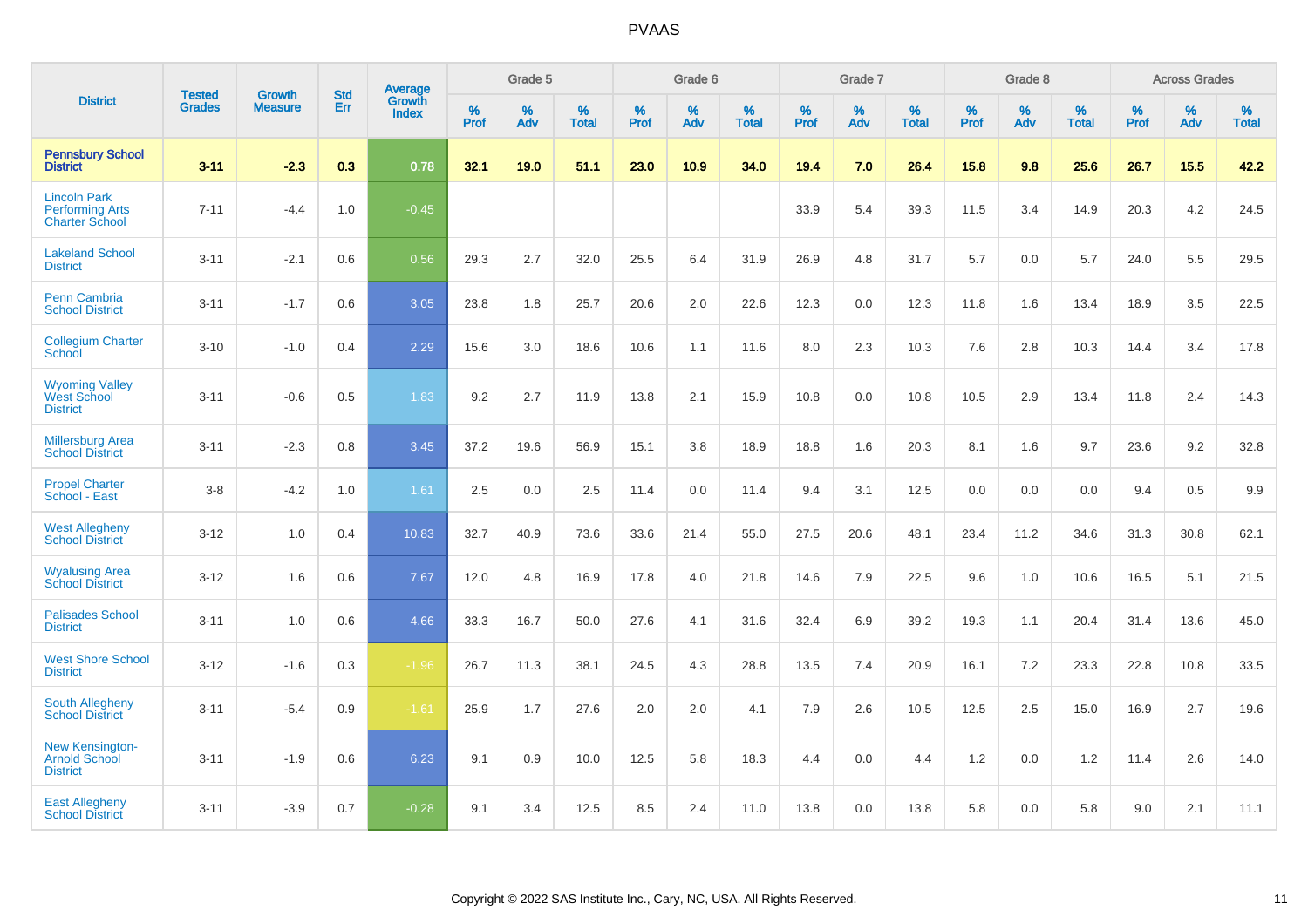|                                                                  | <b>Tested</b> | <b>Growth</b>  | <b>Std</b> | Average                |           | Grade 5  |                   |                  | Grade 6  |                   |           | Grade 7  |                   |           | Grade 8  |                   |           | <b>Across Grades</b> |                   |
|------------------------------------------------------------------|---------------|----------------|------------|------------------------|-----------|----------|-------------------|------------------|----------|-------------------|-----------|----------|-------------------|-----------|----------|-------------------|-----------|----------------------|-------------------|
| <b>District</b>                                                  | <b>Grades</b> | <b>Measure</b> | Err        | Growth<br><b>Index</b> | %<br>Prof | %<br>Adv | %<br><b>Total</b> | %<br><b>Prof</b> | %<br>Adv | %<br><b>Total</b> | %<br>Prof | %<br>Adv | %<br><b>Total</b> | %<br>Prof | %<br>Adv | %<br><b>Total</b> | %<br>Prof | %<br>Adv             | %<br><b>Total</b> |
| <b>Pennsbury School</b><br><b>District</b>                       | $3 - 11$      | $-2.3$         | 0.3        | 0.78                   | 32.1      | 19.0     | 51.1              | 23.0             | 10.9     | 34.0              | 19.4      | 7.0      | 26.4              | 15.8      | 9.8      | 25.6              | 26.7      | 15.5                 | 42.2              |
| <b>Steel Valley</b><br><b>School District</b>                    | $3 - 11$      | $-2.8$         | 0.7        | 4.51                   | 12.0      | 2.4      | 14.5              | 11.3             | 6.4      | 17.7              | 18.1      | 4.8      | 22.9              | 9.5       | 4.0      | 13.5              | 18.3      | 7.3                  | 25.6              |
| <b>Schuylkill Haven</b><br><b>Area School</b><br><b>District</b> | $3 - 11$      | $-3.0$         | 0.7        | 2.62                   | 11.9      | 1.2      | 13.1              | 4.9              | 1.2      | 6.2               | 20.0      | 4.2      | 24.2              | 5.8       | 0.0      | 5.8               | 17.6      | 5.5                  | 23.1              |
| <b>Abington Heights</b><br><b>School District</b>                | $3 - 11$      | $-1.7$         | 0.5        | 0.31                   | 29.2      | 13.3     | 42.5              | 21.1             | 6.7      | 27.8              | 31.5      | 7.9      | 39.4              |           |          |                   | 30.5      | 14.3                 | 44.8              |
| <b>Fairview School</b><br><b>District</b>                        | $3 - 11$      | $-0.6$         | 0.5        | 3.58                   | 31.8      | 12.7     | 44.4              | 24.8             | 11.3     | 36.1              | 29.4      | 11.6     | 41.1              | 30.8      | 12.0     | 42.9              | 32.4      | 15.4                 | 47.7              |
| <b>Dover Area School</b><br><b>District</b>                      | $3 - 12$      | $-1.9$         | 0.4        | 0.24                   | 24.5      | 8.2      | 32.7              | 24.5             | 3.6      | 28.1              | 22.4      | 9.0      | 31.4              | 14.1      | $6.2\,$  | 20.3              | 24.8      | 10.2                 | 35.0              |
| <b>Mifflin County</b><br><b>School District</b>                  | $3 - 11$      | 1.8            | 0.3        | 8.99                   | 26.6      | 10.4     | 37.0              | 13.8             | 4.6      | 18.4              | 10.3      | 3.8      | 14.1              | 10.7      | 1.5      | 12.2              | 17.7      | 5.5                  | 23.2              |
| <b>Roberto Clemente</b><br><b>Charter School</b>                 | $3 - 12$      | $-4.0$         | 0.9        | 1.79                   | 5.6       | 0.0      | 5.6               | 0.0              | 0.0      | 0.0               | 0.0       | 0.0      | 0.0               | 0.0       | 0.0      | 0.0               | 3.0       | 0.0                  | 3.0               |
| <b>Spring Grove Area</b><br><b>School District</b>               | $3 - 11$      | $-1.9$         | 0.4        | 1.46                   | 30.9      | 11.5     | 42.4              | 31.2             | 15.8     | 47.0              | 23.2      | 11.2     | 34.4              | 5.2       | 3.2      | 8.4               | 26.1      | 15.4                 | 41.5              |
| <b>Garnet Valley</b><br><b>School District</b>                   | $3 - 10$      | $-2.1$         | 0.4        | $-2.57$                | 26.5      | 22.8     | 49.3              | 30.8             | 18.2     | 49.0              | 28.0      | 20.7     | 48.7              | 21.5      | 10.3     | 31.8              | 29.2      | 18.6                 | 47.8              |
| Lampeter-<br><b>Strasburg School</b><br><b>District</b>          | $3 - 12$      | $-0.2$         | 0.4        | 3.38                   | 38.6      | 13.5     | 52.2              | 32.4             | 4.9      | 37.2              | 36.0      | 7.1      | 43.2              | 22.6      | 10.6     | 33.2              | 34.5      | 12.8                 | 47.4              |
| <b>Butler Area School</b><br><b>District</b>                     | $3 - 11$      | 0.7            | 0.3        | 9.95                   | 36.3      | 13.7     | 50.0              | 23.1             | 5.4      | 28.5              | 15.2      | 9.0      | 24.2              | 16.4      | 9.0      | 25.4              | 25.4      | 11.6                 | 37.0              |
| <b>Cornell School</b><br><b>District</b>                         | $3 - 11$      | $-3.1$         | 1.1        | 4.74                   | 10.0      | 6.7      | 16.7              | 14.0             | 0.0      | 14.0              | $7.7$     | 0.0      | 7.7               | 0.0       | 0.0      | 0.0               | 12.2      | $2.8\,$              | 15.0              |
| <b>South Middleton</b><br><b>School District</b>                 | $3 - 11$      | $-1.1$         | 0.5        | 2.74                   | 28.8      | 22.7     | 51.5              | 23.8             | 4.0      | 27.8              | 20.7      | 7.1      | 27.8              | 16.8      | 9.2      | 26.0              | 25.9      | 15.1                 | 41.0              |
| Wissahickon<br><b>School District</b>                            | $3 - 10$      | $-0.4$         | 0.3        | 4.99                   | 32.3      | 30.1     | 62.4              | 34.5             | 16.2     | 50.7              | 31.3      | 19.5     | 50.8              | 20.0      | 17.9     | 37.9              | 30.3      | 27.2                 | 57.4              |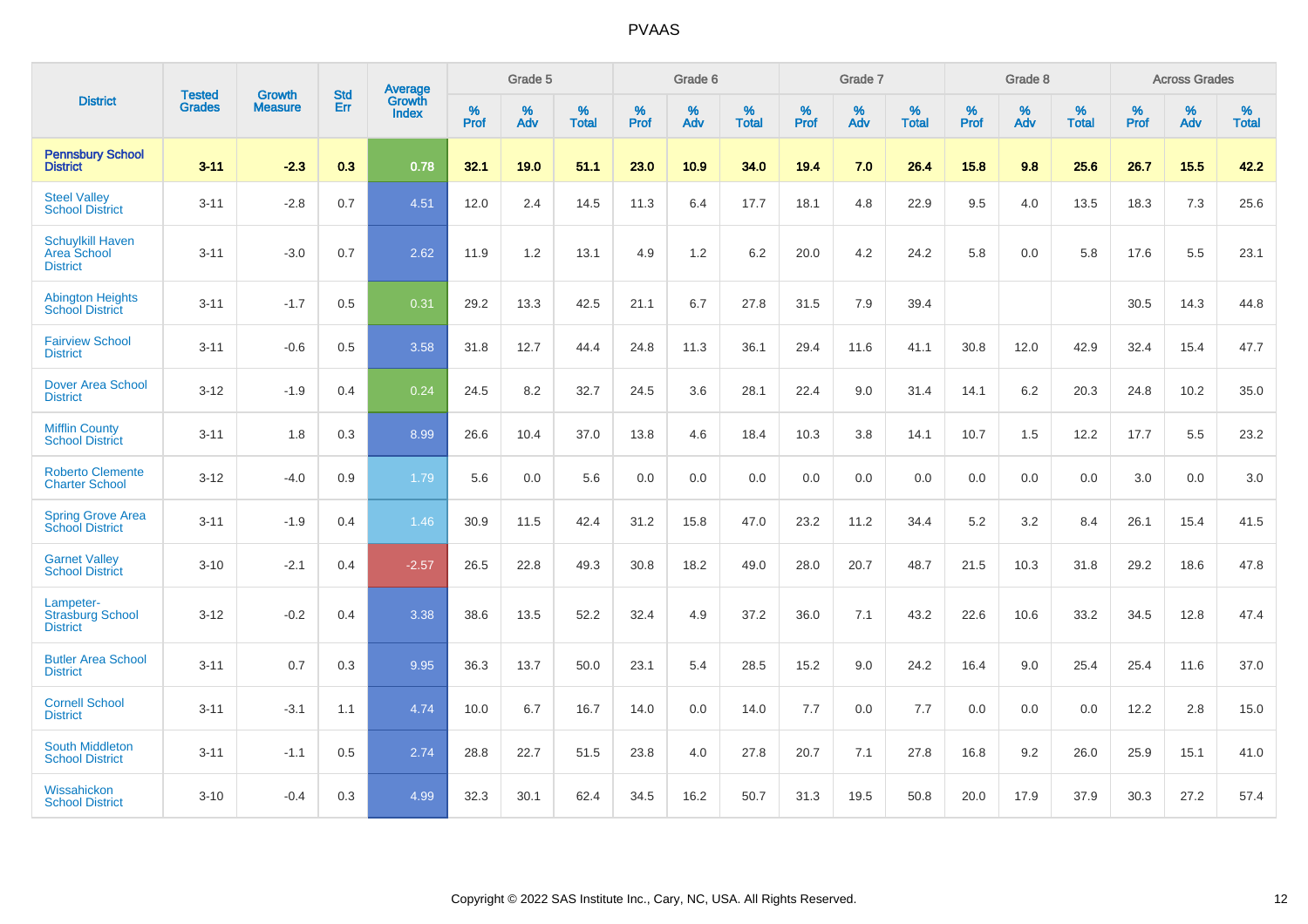|                                                                          |                                |                                 | <b>Std</b> |                                          |                     | Grade 5  |                   |              | Grade 6  |                   |           | Grade 7  |                   |           | Grade 8  |                   |              | <b>Across Grades</b> |                   |
|--------------------------------------------------------------------------|--------------------------------|---------------------------------|------------|------------------------------------------|---------------------|----------|-------------------|--------------|----------|-------------------|-----------|----------|-------------------|-----------|----------|-------------------|--------------|----------------------|-------------------|
| <b>District</b>                                                          | <b>Tested</b><br><b>Grades</b> | <b>Growth</b><br><b>Measure</b> | Err        | <b>Average</b><br>Growth<br><b>Index</b> | $\%$<br><b>Prof</b> | %<br>Adv | %<br><b>Total</b> | $\%$<br>Prof | %<br>Adv | %<br><b>Total</b> | %<br>Prof | %<br>Adv | %<br><b>Total</b> | %<br>Prof | %<br>Adv | %<br><b>Total</b> | $\%$<br>Prof | %<br>Adv             | %<br><b>Total</b> |
| <b>Pennsbury School</b><br><b>District</b>                               | $3 - 11$                       | $-2.3$                          | 0.3        | 0.78                                     | 32.1                | 19.0     | 51.1              | 23.0         | 10.9     | 34.0              | 19.4      | 7.0      | 26.4              | 15.8      | 9.8      | 25.6              | 26.7         | 15.5                 | 42.2              |
| <b>Lehigh Valley</b><br><b>Academy Regional</b><br><b>Charter School</b> | $3 - 11$                       | $-3.0$                          | 0.5        | $-1.04$                                  | 22.5                | 7.5      | 30.0              | 16.4         | 3.1      | 19.5              | 7.4       | 1.8      | 9.3               | 5.5       | 0.9      | 6.4               | 17.4         | 4.4                  | 21.8              |
| <b>Southern York</b><br><b>County School</b><br><b>District</b>          | $3 - 11$                       | $-0.3$                          | 0.5        | 7.16                                     | 25.6                | 7.0      | 32.7              | 36.1         | 8.9      | 45.0              | 18.8      | 5.4      | 24.3              | 11.5      | 3.0      | 14.5              | 25.1         | 8.0                  | 33.0              |
| <b>Central Greene</b><br><b>School District</b>                          | $3 - 11$                       | $-1.8$                          | 0.6        | 2.52                                     | 16.5                | 2.9      | 19.4              | 17.1         | 0.0      | 17.1              | 11.7      | 5.8      | 17.5              | 9.3       | 0.9      | 10.2              | 14.7         | 3.7                  | 18.4              |
| <b>Blairsville-</b><br><b>Saltsburg School</b><br><b>District</b>        | $3 - 11$                       | $-2.7$                          | 0.6        | 2.20                                     | 28.9                | 20.6     | 49.5              | 15.4         | 9.9      | 25.3              | 19.4      | 8.2      | 27.6              | 18.8      | 8.2      | 27.1              | 22.2         | 12.6                 | 34.8              |
| <b>Upper Merion Area</b><br><b>School District</b>                       | $3 - 11$                       | $-1.3$                          | 0.4        | 3.72                                     | 34.4                | 16.7     | 51.1              | 27.9         | 11.7     | 39.6              | 26.4      | 7.1      | 33.5              | 11.7      | 7.8      | 19.4              | 26.8         | 17.0                 | 43.8              |
| <b>Upper Darby</b><br><b>School District</b>                             | $3 - 12$                       | $-0.4$                          | 0.3        | 5.21                                     | 12.6                | 3.0      | 15.6              | 6.9          | 0.7      | 7.6               | 5.4       | 2.9      | 8.3               | 7.5       | 1.4      | 8.8               | 10.5         | 2.2                  | 12.8              |
| <b>Moniteau School</b><br><b>District</b>                                | $3 - 11$                       | $-2.7$                          | 0.7        | $-0.13$                                  | 32.5                | 8.4      | 41.0              | 22.9         | 8.4      | 31.3              | 11.0      | 2.4      | 13.4              | 11.1      | 0.0      | 11.1              | 23.7         | 9.2                  | 32.9              |
| <b>York Academy</b><br><b>Regional Charter</b><br>School                 | $3 - 11$                       | $-4.4$                          | 0.8        | 1.08                                     | 10.0                | 11.7     | 21.7              | 13.6         | 6.8      | 20.3              | 7.3       | 5.4      | 12.7              | 19.3      | 0.0      | 19.3              | 18.4         | 9.5                  | 27.9              |
| <b>Propel Charter</b><br>School-Montour                                  | $3 - 10$                       | $-2.8$                          | 0.7        | 1.07                                     | 4.9                 | 1.6      | 6.6               | 4.6          | 0.0      | 4.6               | 3.1       | 0.0      | 3.1               | 3.2       | 0.0      | 3.2               | 4.8          | 1.6                  | 6.4               |
| <b>North Allegheny</b><br><b>School District</b>                         | $3 - 11$                       | 0.3                             | 0.3        | 4.51                                     | 38.5                | 35.1     | 73.5              | 35.2         | 13.4     | 48.6              | 31.8      | 23.8     | 55.6              | 25.9      | 16.5     | 42.4              | 34.1         | 26.8                 | 60.9              |
| <b>South Fayette</b><br><b>Township School</b><br><b>District</b>        | $3 - 11$                       | 0.2                             | 0.4        | 6.88                                     | 37.5                | 23.5     | 61.0              | 40.8         | 18.4     | 59.2              | 35.5      | 24.3     | 59.8              | 30.9      | 20.9     | 51.8              | 35.4         | 28.3                 | 63.7              |
| <b>Chichester School</b><br><b>District</b>                              | $3 - 11$                       | $-3.7$                          | 0.7        | 1.84                                     | 6.7                 | 1.1      | 7.9               | 6.8          | 2.7      | 9.5               | 5.0       | 6.2      | 11.2              | 4.2       | 0.0      | 4.2               | 9.0          | 3.2                  | 12.2              |
| <b>Valley View School</b><br><b>District</b>                             | $3 - 11$                       | $-2.3$                          | 0.8        | 1.14                                     | 26.2                | 0.9      | 27.1              | 5.8          | 1.2      | 6.9               | 9.8       | 2.4      | 12.2              | 7.9       | 0.0      | 7.9               | 18.2         | 2.7                  | 20.9              |
| <b>Mid Valley School</b><br><b>District</b>                              | $3 - 10$                       | 1.5                             | 0.6        | 5.23                                     | 22.9                | 10.4     | 33.3              | 15.0         | 2.4      | 17.3              | 15.3      | 0.0      | 15.3              | 6.7       | 0.7      | 7.4               | 17.5         | 4.6                  | 22.0              |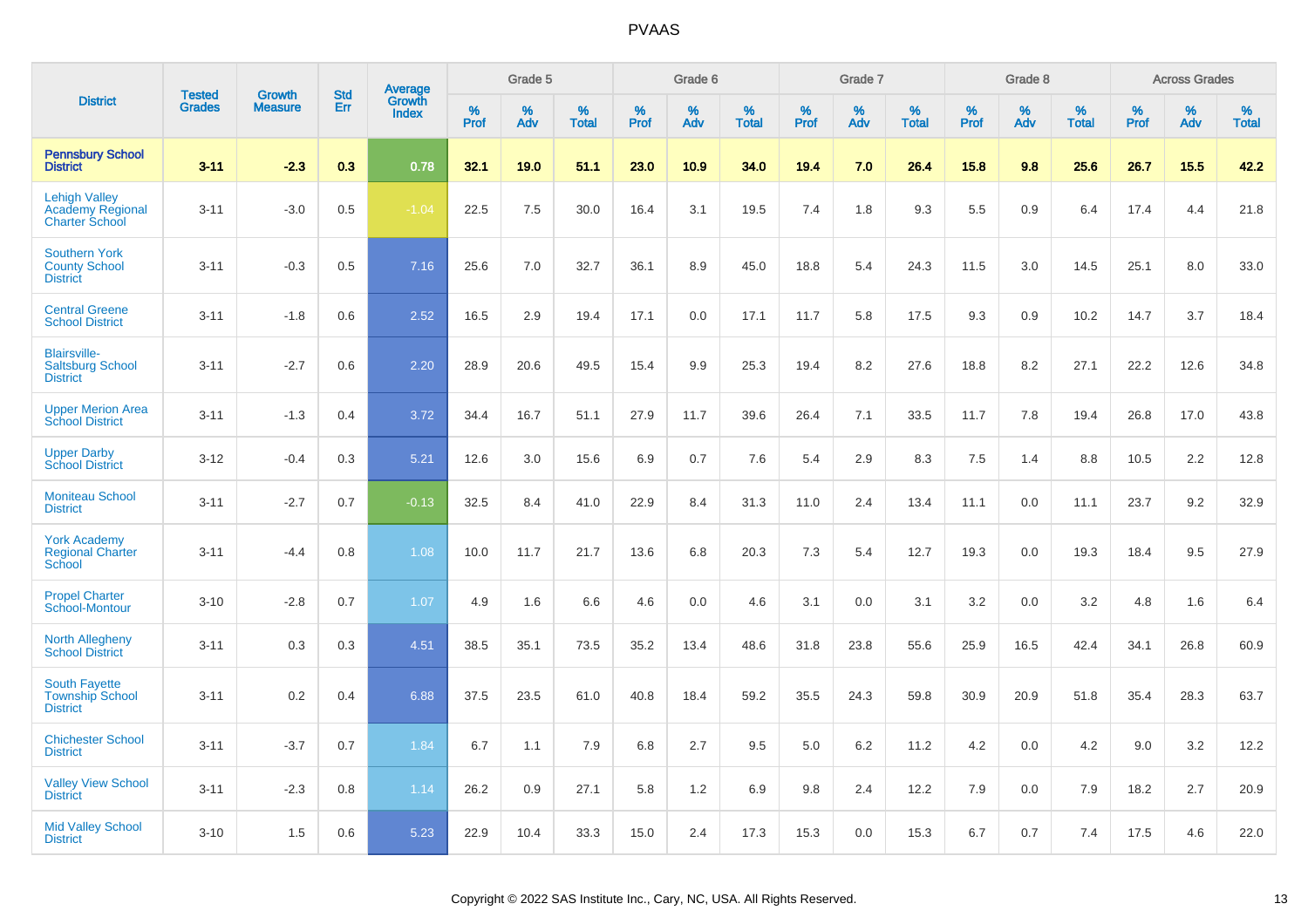|                                                              | <b>Tested</b> |                                 | <b>Std</b> |                                          |              | Grade 5  |                   |              | Grade 6  |                   |              | Grade 7  |                   |              | Grade 8  |                   |              | <b>Across Grades</b> |                   |
|--------------------------------------------------------------|---------------|---------------------------------|------------|------------------------------------------|--------------|----------|-------------------|--------------|----------|-------------------|--------------|----------|-------------------|--------------|----------|-------------------|--------------|----------------------|-------------------|
| <b>District</b>                                              | <b>Grades</b> | <b>Growth</b><br><b>Measure</b> | Err        | <b>Average</b><br>Growth<br><b>Index</b> | $\%$<br>Prof | %<br>Adv | %<br><b>Total</b> | $\%$<br>Prof | %<br>Adv | %<br><b>Total</b> | $\%$<br>Prof | %<br>Adv | %<br><b>Total</b> | $\%$<br>Prof | %<br>Adv | %<br><b>Total</b> | $\%$<br>Prof | %<br>Adv             | %<br><b>Total</b> |
| <b>Pennsbury School</b><br><b>District</b>                   | $3 - 11$      | $-2.3$                          | 0.3        | 0.78                                     | 32.1         | 19.0     | 51.1              | 23.0         | 10.9     | 34.0              | 19.4         | 7.0      | 26.4              | 15.8         | 9.8      | 25.6              | 26.7         | 15.5                 | 42.2              |
| <b>Commodore Perry</b><br><b>School District</b>             | $3 - 11$      | $-5.2$                          | 1.1        | 0.56                                     | 38.7         | 9.7      | 48.4              | 9.7          | 0.0      | 9.7               | 8.1          | 2.7      | 10.8              | 20.0         | 8.0      | 28.0              | 20.6         | 7.2                  | 27.8              |
| Northwood<br><b>Academy Charter</b><br><b>School</b>         | $3 - 8$       | $-3.7$                          | 0.7        | $-0.69$                                  | 6.6          | 1.3      | 7.9               | 5.2          | 0.0      | 5.2               | 8.7          | 1.4      | 10.1              | 10.7         | 1.8      | 12.5              | 6.3          | 0.9                  | 7.2               |
| <b>Franklin Towne</b><br>Charter<br><b>Elementary School</b> | $3 - 8$       | $-6.2$                          | 1.2        | $-2.25$                                  | 24.1         | 10.3     | 34.5              | 18.5         | 14.8     | 33.3              | 14.3         | 3.6      | 17.9              | 4.6          | 0.0      | 4.6               | 24.3         | 9.6                  | 33.9              |
| <b>North Star School</b><br><b>District</b>                  | $3 - 11$      | $-2.8$                          | 0.7        | $-0.18$                                  | 12.5         | 12.5     | 25.0              | 23.4         | 4.7      | 28.1              | 11.1         | 1.4      | 12.5              | 14.1         | 2.2      | 16.3              | 22.6         | 10.0                 | 32.6              |
| Spring-Ford Area<br><b>School District</b>                   | $3 - 11$      | 1.6                             | 0.3        | 9.56                                     | 36.6         | 13.0     | 49.6              | 33.2         | 16.5     | 49.7              | 34.3         | 16.3     | 50.6              | 23.1         | 9.8      | 32.9              | 34.2         | 19.2                 | 53.4              |
| <b>Propel Charter</b><br>School-Pitcairn                     | $3 - 8$       | $-5.7$                          | 1.1        | $-1.88$                                  | 0.0          | 0.0      | 0.0               | 7.4          | 0.0      | 7.4               | 0.0          | 0.0      | 0.0               | 0.0          | 0.0      | 0.0               | 5.5          | 0.0                  | 5.5               |
| Pocono Mountain<br><b>School District</b>                    | $3 - 12$      | $-3.0$                          | 0.6        | 0.33                                     | 23.9         | 8.1      | 32.0              | 12.4         | 4.3      | 16.7              | 10.6         | 3.5      | 14.2              | 7.8          | 2.9      | 10.8              | 18.3         | 6.6                  | 24.9              |
| 21st Century Cyber<br><b>Charter School</b>                  | $6 - 12$      | $-3.4$                          | 0.7        | $-1.54$                                  |              |          |                   | 19.1         | 9.1      | 28.2              | 21.6         | 6.0      | 27.6              | 11.3         | 3.3      | 14.7              | 17.0         | 5.8                  | 22.8              |
| <b>Lakeview School</b><br><b>District</b>                    | $3 - 11$      | $-3.9$                          | 0.8        | 0.54                                     | 28.6         | 18.4     | 46.9              | 30.0         | 7.1      | 37.1              | 22.2         | 1.6      | 23.8              | 21.0         | 1.6      | 22.6              | 28.3         | 13.3                 | 41.6              |
| <b>Norwin School</b><br><b>District</b>                      | $3 - 11$      | $-0.5$                          | 0.3        | 3.82                                     | 31.7         | 25.2     | 56.9              | 37.2         | 20.7     | 58.0              | 42.6         | 14.9     | 57.4              | 32.4         | 5.4      | 37.7              | 36.5         | 21.0                 | 57.4              |
| <b>Conewago Valley</b><br><b>School District</b>             | $3 - 12$      | 1.2                             | 0.4        | 6.92                                     | 26.3         | 8.6      | 35.0              | 29.9         | 10.6     | 40.5              | 19.9         | 3.8      | 23.6              | 17.4         | 1.1      | 18.4              | 25.3         | 8.6                  | 33.9              |
| Independence<br><b>Charter School</b>                        | $3 - 8$       | 1.4                             | 0.7        | 5.93                                     | 13.7         | 4.1      | 17.8              | 26.8         | 4.9      | 31.7              | 21.0         | 4.9      | 25.9              | 24.1         | 8.6      | 32.8              | 19.7         | 7.2                  | 26.9              |
| <b>Williams Valley</b><br><b>School District</b>             | $3 - 11$      | 0.1                             | 0.8        | 3.83                                     | 31.8         | 6.8      | 38.6              | 5.2          | 0.0      | 5.2               | 8.0          | 1.3      | 9.3               | 9.4          | 1.6      | 10.9              | 12.8         | 1.6                  | 14.4              |
| <b>Rockwood Area</b><br><b>School District</b>               | $3 - 11$      | $-2.1$                          | 0.9        | 2.50                                     | 34.2         | 12.2     | 46.3              | 16.7         | 21.4     | 38.1              | 15.6         | 2.2      | 17.8              | 12.7         | 7.9      | 20.6              | 19.1         | 9.4                  | 28.5              |
| <b>Montoursville Area</b><br><b>School District</b>          | $3 - 12$      | $-1.9$                          | 0.5        | $-0.02$                                  | 31.1         | 12.9     | 43.9              | 28.8         | 8.0      | 36.8              | 25.2         | 6.7      | 31.8              | 19.9         | 8.5      | 28.4              | 28.2         | 11.2                 | 39.4              |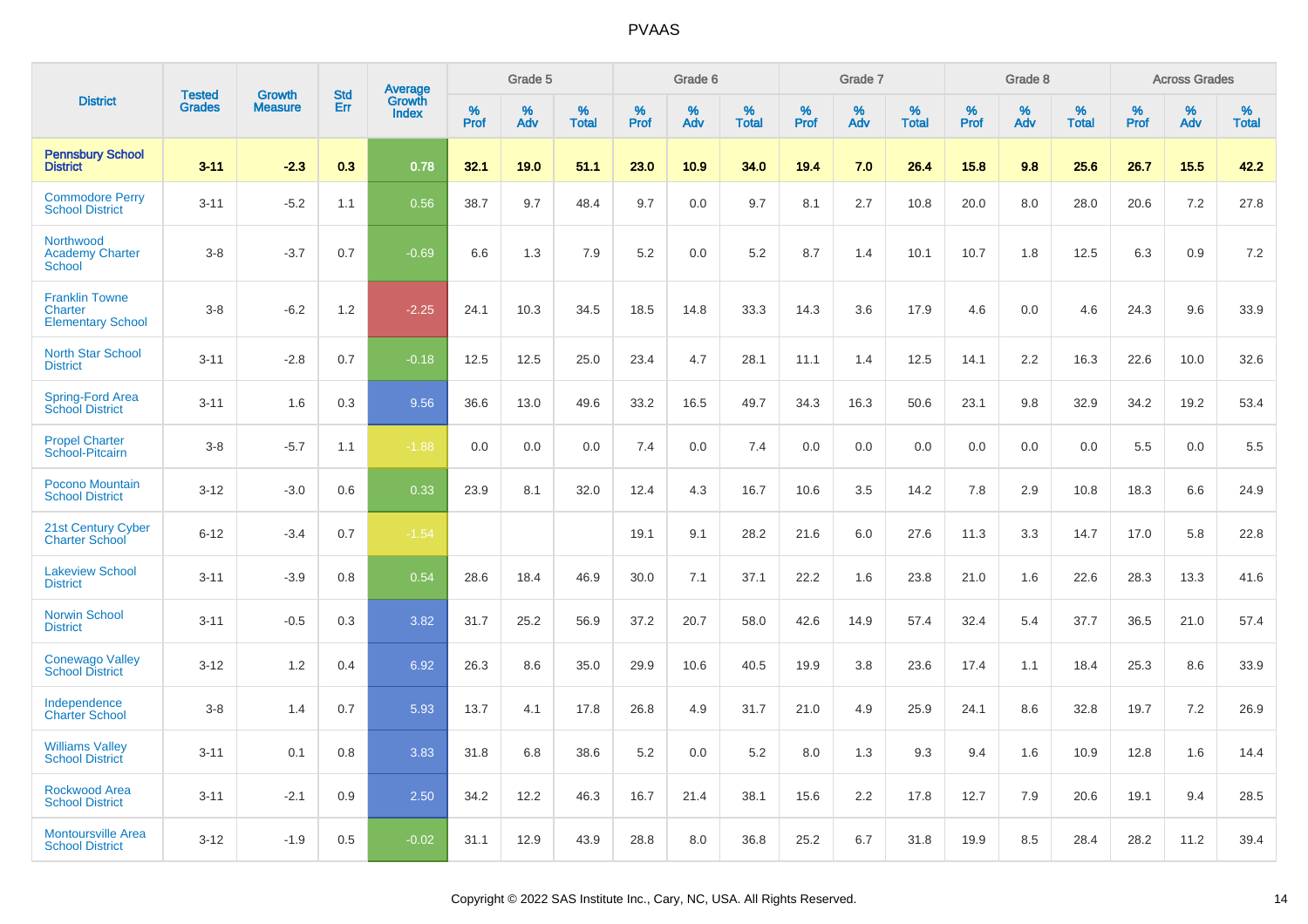|                                                                    | <b>Tested</b> | <b>Growth</b>  | <b>Std</b> | Average                |                     | Grade 5  |                   |                     | Grade 6  |                   |              | Grade 7  |                   |                     | Grade 8  |                   |                     | <b>Across Grades</b> |                   |
|--------------------------------------------------------------------|---------------|----------------|------------|------------------------|---------------------|----------|-------------------|---------------------|----------|-------------------|--------------|----------|-------------------|---------------------|----------|-------------------|---------------------|----------------------|-------------------|
| <b>District</b>                                                    | <b>Grades</b> | <b>Measure</b> | Err        | Growth<br><b>Index</b> | $\%$<br><b>Prof</b> | %<br>Adv | %<br><b>Total</b> | $\%$<br><b>Prof</b> | %<br>Adv | %<br><b>Total</b> | $\%$<br>Prof | %<br>Adv | %<br><b>Total</b> | $\%$<br><b>Prof</b> | %<br>Adv | %<br><b>Total</b> | $\%$<br><b>Prof</b> | %<br>Adv             | %<br><b>Total</b> |
| <b>Pennsbury School</b><br><b>District</b>                         | $3 - 11$      | $-2.3$         | 0.3        | 0.78                   | 32.1                | 19.0     | 51.1              | 23.0                | 10.9     | 34.0              | 19.4         | 7.0      | 26.4              | 15.8                | 9.8      | 25.6              | 26.7                | 15.5                 | 42.2              |
| <b>Jenkintown School</b><br><b>District</b>                        | $3 - 11$      | $-5.2$         | 1.0        | $-0.07$                | 35.4                | 12.5     | 47.9              | 18.9                | 8.1      | 27.0              | 16.0         | 0.0      | 16.0              | 8.0                 | 4.0      | 12.0              | 29.0                | 16.2                 | 45.2              |
| <b>Pan American</b><br><b>Academy Charter</b><br><b>School</b>     | $3 - 8$       | 0.3            | 0.8        | 2.25                   | 1.7                 | 0.0      | 1.7               | 2.3                 | 0.0      | 2.3               | 3.4          | 0.0      | 3.4               | 0.0                 | 0.0      | 0.0               | 2.4                 | 0.3                  | 2.7               |
| <b>Green Woods</b><br><b>Charter School</b>                        | $3 - 8$       | $-0.3$         | 0.8        | 2.38                   | 16.7                | 3.3      | 20.0              | 27.1                | 11.9     | 39.0              | 16.1         | 5.4      | 21.4              | 17.3                | 3.8      | 21.2              | 21.3                | 8.3                  | 29.6              |
| <b>Mcguffey School</b><br><b>District</b>                          | $3 - 11$      | $-2.0$         | 0.6        | 2.55                   | 25.9                | 2.8      | 28.7              | 13.7                | 2.0      | 15.7              | 4.7          | 0.0      | 4.7               | 5.6                 | 3.2      | 8.9               | 17.6                | 5.0                  | 22.6              |
| <b>Upper Moreland</b><br><b>Township School</b><br><b>District</b> | $3 - 11$      | $-0.1$         | 0.4        | 4.58                   | 28.5                | 10.6     | 39.1              | 16.1                | 10.8     | 26.9              | 21.7         | 10.6     | 32.3              | 18.9                | 12.1     | 31.1              | 23.9                | 11.6                 | 35.5              |
| <b>Belmont Charter</b><br><b>School</b>                            | $3 - 10$      | $-0.8$         | 0.8        | 2.15                   | 1.6                 | $0.0\,$  | 1.6               | 4.0                 | 0.0      | 4.0               | 0.0          | 0.0      | 0.0               | 5.6                 | $0.0\,$  | 5.6               | 2.8                 | $0.6\,$              | 3.4               |
| <b>Big Beaver Falls</b><br>Area School<br><b>District</b>          | $3 - 11$      | $-1.7$         | 0.6        | 1.44                   | 19.6                | 2.0      | 21.6              | 5.4                 | 0.9      | 6.4               | 8.3          | 1.0      | 9.4               | 1.0                 | 1.0      | 2.1               | 12.5                | 1.1                  | 13.6              |
| <b>Innovative Arts</b><br><b>Academy Charter</b><br>School         | $6 - 11$      | $-1.5$         | 0.8        | 5.73                   |                     |          |                   | 0.0                 | 0.0      | 0.0               | 0.0          | 0.0      | 0.0               | 3.4                 | 0.0      | 3.4               | 1.4                 | 0.0                  | 1.4               |
| <b>Fort Cherry School</b><br><b>District</b>                       | $3 - 10$      | $-3.8$         | 0.8        | $-0.22$                | 19.3                | 19.3     | 38.6              | 29.8                | 8.8      | 38.6              | 14.3         | 5.4      | 19.6              | 9.3                 | 4.6      | 14.0              | 21.9                | 9.6                  | 31.5              |
| <b>Chartiers-Houston</b><br><b>School District</b>                 | $3 - 10$      | $-2.5$         | 0.7        | 1.15                   | 25.6                | 12.2     | 37.8              | 35.1                | 2.6      | 37.7              | 20.5         | 1.3      | 21.8              | 18.3                | 5.6      | 23.9              | 28.7                | 8.2                  | 36.9              |
| <b>First Philadelphia</b><br>Preparatory<br><b>Charter School</b>  | $3 - 8$       | $-2.3$         | 0.6        | 1.67                   | 1.2                 | 0.0      | 1.2               | 1.1                 | 0.0      | 1.1               | 1.3          | 0.0      | 1.3               | 4.0                 | 0.0      | 4.0               | 2.4                 | 0.0                  | 2.4               |
| <b>Western Wayne</b><br><b>School District</b>                     | $3 - 11$      | $-2.5$         | 0.6        | 0.99                   | 28.3                | 9.4      | 37.7              | 18.7                | 0.9      | 19.6              | 21.6         | 2.9      | 24.5              | 14.1                | 5.4      | 19.6              | 23.6                | 9.6                  | 33.2              |
| Altoona Area<br><b>School District</b>                             | $3 - 12$      | $-0.5$         | 0.3        | 1.50                   | 24.7                | 8.0      | 32.7              | 17.8                | 5.2      | 23.0              | 14.6         | 4.9      | 19.5              | 15.8                | 4.3      | 20.1              | 19.6                | 6.6                  | 26.2              |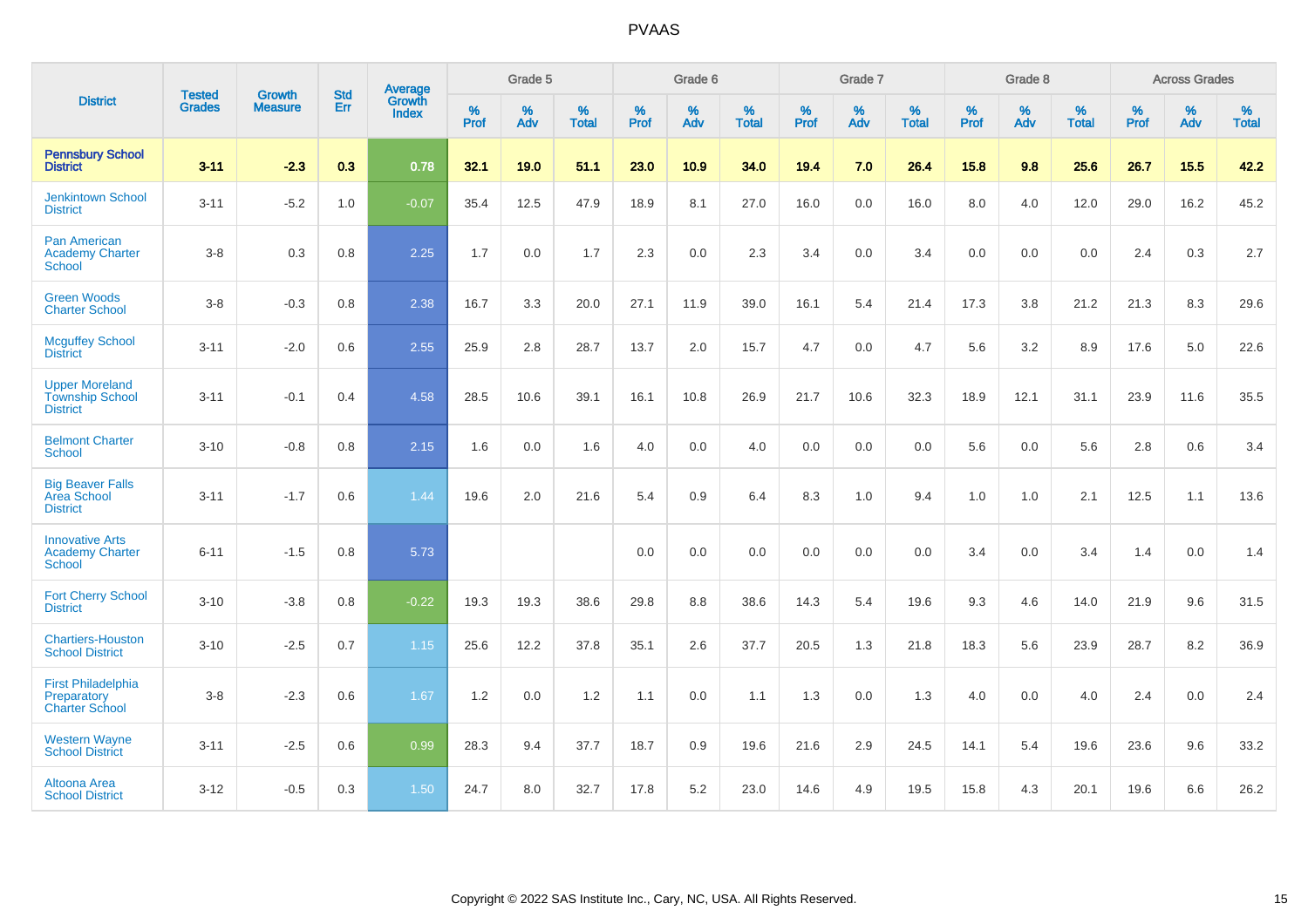|                                                                   | <b>Tested</b> | <b>Growth</b>  | <b>Std</b> | Average                |              | Grade 5  |                   |              | Grade 6  |                   |           | Grade 7  |                   |           | Grade 8  |                   |              | <b>Across Grades</b> |                   |
|-------------------------------------------------------------------|---------------|----------------|------------|------------------------|--------------|----------|-------------------|--------------|----------|-------------------|-----------|----------|-------------------|-----------|----------|-------------------|--------------|----------------------|-------------------|
| <b>District</b>                                                   | <b>Grades</b> | <b>Measure</b> | Err        | Growth<br><b>Index</b> | $\%$<br>Prof | %<br>Adv | %<br><b>Total</b> | $\%$<br>Prof | %<br>Adv | %<br><b>Total</b> | %<br>Prof | %<br>Adv | %<br><b>Total</b> | %<br>Prof | %<br>Adv | %<br><b>Total</b> | $\%$<br>Prof | %<br>Adv             | %<br><b>Total</b> |
| <b>Pennsbury School</b><br><b>District</b>                        | $3 - 11$      | $-2.3$         | 0.3        | 0.78                   | 32.1         | 19.0     | 51.1              | 23.0         | 10.9     | 34.0              | 19.4      | 7.0      | 26.4              | 15.8      | 9.8      | 25.6              | 26.7         | 15.5                 | 42.2              |
| Southern<br><b>Huntingdon County</b><br><b>School District</b>    | $3 - 11$      | $-2.5$         | 0.7        | $-0.14$                | 18.8         | 10.1     | 29.0              | 9.0          | 1.3      | 10.3              | 10.1      | 1.1      | 11.2              | 6.1       | 0.0      | 6.1               | 15.5         | 3.9                  | 19.4              |
| <b>New Brighton Area</b><br><b>School District</b>                | $3 - 11$      | $-2.4$         | 0.6        | 1.31                   | 18.0         | 1.1      | 19.1              | 7.9          | 0.0      | 7.9               | 8.9       | 3.0      | 11.9              | 4.8       | 1.0      | 5.8               | 11.1         | 1.9                  | 13.0              |
| <b>Northampton Area</b><br><b>School District</b>                 | $3 - 11$      | $-3.1$         | 0.7        | 0.02                   | 28.5         | 9.3      | 37.8              | 23.7         | 5.3      | 29.0              | 18.7      | 5.3      | 24.0              | 13.3      | 1.7      | 15.0              | 29.6         | 9.8                  | 39.4              |
| Philadelphia<br><b>Performing Arts</b><br><b>Charter School</b>   | $3-9$         | $-0.4$         | 0.7        | 4.01                   | 19.2         | 9.0      | 28.2              | 19.6         | 3.6      | 23.2              | 23.0      | 14.9     | 37.9              | 18.0      | 8.0      | 26.0              | 25.2         | 9.7                  | 34.9              |
| <b>Oxford Area</b><br><b>School District</b>                      | $3 - 11$      | 2.0            | 0.4        | 10.25                  | 24.0         | 8.0      | 32.0              | 28.3         | 7.3      | 35.6              | 20.2      | 9.9      | 30.0              | 11.5      | 5.5      | 17.0              | 21.8         | 8.2                  | 30.0              |
| <b>Hazleton Area</b><br><b>School District</b>                    | $3 - 11$      | $-0.5$         | 0.4        | 1.77                   | 5.8          | 1.7      | 7.5               | 5.2          | 1.1      | 6.3               | 2.8       | 0.5      | 3.3               | 6.6       | 0.6      | 7.1               | 6.4          | 1.2                  | 7.7               |
| <b>Wallingford-</b><br>Swarthmore<br><b>School District</b>       | $3 - 10$      | 0.4            | 0.4        | 8.13                   | 38.3         | 33.9     | 72.2              | 29.9         | 20.5     | 50.4              | 27.6      | 17.6     | 45.3              | 29.4      | 14.7     | 44.2              | 33.9         | 27.8                 | 61.7              |
| <b>Coatesville Area</b><br><b>School District</b>                 | $3 - 11$      | $-0.5$         | 0.4        | 1.87                   | 14.8         | 4.8      | 19.6              | 8.5          | 0.0      | 8.5               | 8.9       | 1.3      | 10.1              | 6.9       | 0.5      | 7.4               | 10.9         | 3.9                  | 14.8              |
| <b>Jim Thorpe Area</b><br><b>School District</b>                  | $3 - 11$      | $-2.3$         | 0.6        | 0.76                   | 14.1         | 1.0      | 15.2              | 12.3         | 0.9      | 13.2              | 9.2       | 8.5      | 17.7              | 10.0      | 1.5      | 11.5              | 14.9         | 4.3                  | 19.2              |
| Pennsylvania<br><b>Leadership Charter</b><br><b>School</b>        | $3 - 11$      | $-1.4$         | 0.5        | 2.15                   | 24.7         | 11.5     | 36.2              | 24.9         | 6.4      | 31.2              | 13.4      | 19.6     | 33.0              | 16.7      | 6.2      | 22.9              | 23.9         | 12.4                 | 36.4              |
| <b>Ad Prima Charter</b><br><b>School</b>                          | $3-8$         | 1.5            | 0.8        | 4.76                   | 8.3          | 0.0      | 8.3               | 15.7         | 0.0      | 15.7              | 8.2       | 1.6      | 9.8               | 9.8       | 1.6      | 11.5              | 10.9         | 0.7                  | 11.6              |
| <b>Clarion-Limestone</b><br><b>Area School</b><br><b>District</b> | $3 - 12$      | $-1.1$         | 0.9        | 4.00                   | 40.0         | 27.3     | 67.3              | 36.5         | 5.8      | 42.3              | 27.9      | 11.6     | 39.5              | 7.8       | 3.9      | 11.8              | 28.4         | 13.2                 | 41.6              |
| <b>Freeport Area</b><br><b>School District</b>                    | $3 - 10$      | 0.9            | 0.5        | 6.32                   | 30.5         | 9.9      | 40.5              | 26.6         | 15.3     | 41.9              | 34.3      | 12.7     | 47.0              | 19.1      | 9.9      | 29.0              | 29.3         | 13.4                 | 42.8              |
| <b>MaST Community</b><br><b>Charter School III</b>                | $3-6$         | $-3.6$         | 0.8        | $-2.16$                | 3.8          | 0.0      | 3.8               | 6.8          | 1.5      | 8.3               |           |          |                   |           |          |                   | 8.3          | 2.2                  | 10.5              |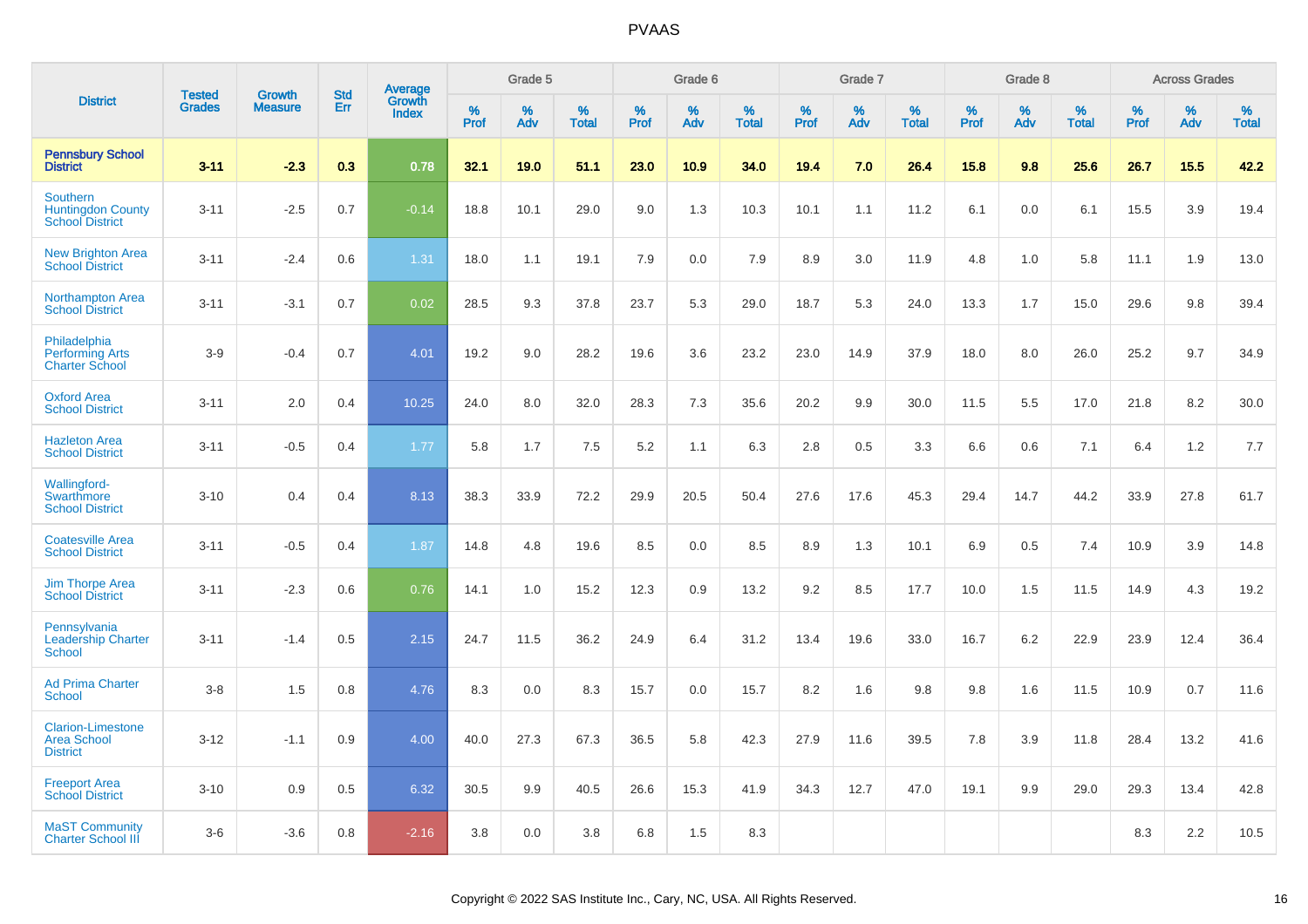|                                                                     |                                | <b>Growth</b>  | <b>Std</b> |                                          |              | Grade 5  |                   |           | Grade 6  |                   |              | Grade 7  |                   |              | Grade 8  |                   |              | <b>Across Grades</b> |                   |
|---------------------------------------------------------------------|--------------------------------|----------------|------------|------------------------------------------|--------------|----------|-------------------|-----------|----------|-------------------|--------------|----------|-------------------|--------------|----------|-------------------|--------------|----------------------|-------------------|
| <b>District</b>                                                     | <b>Tested</b><br><b>Grades</b> | <b>Measure</b> | <b>Err</b> | <b>Average</b><br>Growth<br><b>Index</b> | $\%$<br>Prof | %<br>Adv | %<br><b>Total</b> | %<br>Prof | %<br>Adv | %<br><b>Total</b> | $\%$<br>Prof | %<br>Adv | %<br><b>Total</b> | $\%$<br>Prof | %<br>Adv | %<br><b>Total</b> | $\%$<br>Prof | %<br>Adv             | %<br><b>Total</b> |
| <b>Pennsbury School</b><br><b>District</b>                          | $3 - 11$                       | $-2.3$         | 0.3        | 0.78                                     | 32.1         | 19.0     | 51.1              | 23.0      | 10.9     | 34.0              | 19.4         | 7.0      | 26.4              | 15.8         | 9.8      | 25.6              | 26.7         | 15.5                 | 42.2              |
| <b>Delaware Valley</b><br><b>School District</b>                    | $3 - 11$                       | 0.1            | 0.4        | 4.58                                     | 26.1         | 11.6     | 37.8              | 19.0      | 8.6      | 27.6              | 21.8         | 8.2      | 30.0              | 17.9         | 3.4      | 21.3              | 25.0         | 9.4                  | 34.4              |
| <b>Lindley Academy</b><br><b>Charter School At</b><br><b>Birney</b> | $3 - 8$                        | $-3.0$         | 0.7        | 0.43                                     | 1.3          | 0.0      | 1.3               | 2.6       | 0.0      | 2.6               | 0.0          | 0.0      | 0.0               | 0.0          | 1.6      | 1.6               | 1.0          | 0.3                  | 1.3               |
| Antonia Pantoja<br>Community<br><b>Charter School</b>               | $3 - 8$                        | $-3.9$         | 0.8        | $-1.30$                                  | 1.5          | 0.0      | 1.5               | 0.0       | 0.0      | 0.0               | 4.6          | 2.3      | 7.0               | 5.6          | 0.0      | 5.6               | 1.8          | 0.9                  | 2.8               |
| <b>Towanda Area</b><br><b>School District</b>                       | $3 - 11$                       | 2.2            | 0.6        | 7.65                                     | 22.7         | 15.1     | 37.8              | 22.6      | 11.3     | 34.0              | 14.5         | 7.7      | 22.2              | 17.1         | 8.6      | 25.6              | 19.2         | 10.3                 | 29.5              |
| Environmental<br><b>Charter School At</b><br><b>Frick Park</b>      | $3-9$                          | $-0.2$         | 0.7        | 3.70                                     | 18.2         | 10.4     | 28.6              | 17.0      | 4.3      | 21.3              | 16.3         | 10.9     | 27.2              | 10.0         | 4.3      | 14.3              | 22.6         | 13.4                 | 36.0              |
| <b>Sharpsville Area</b><br><b>School District</b>                   | $3 - 11$                       | $-2.3$         | 0.8        | 2.39                                     | 29.0         | 9.7      | 38.7              | 16.4      | 1.5      | 17.9              | 21.9         | 3.1      | 25.0              | 20.0         | 7.1      | 27.1              | 27.3         | 8.8                  | 36.1              |
| <b>Saint Marys Area</b><br><b>School District</b>                   | $3 - 11$                       | $-2.5$         | 0.5        | $-0.36$                                  | 35.6         | 8.7      | 44.4              | 21.8      | 1.6      | 23.4              | 10.0         | 5.4      | 15.4              | 13.3         | 1.3      | 14.7              | 24.9         | 7.3                  | 32.3              |
| <b>Southern Fulton</b><br><b>School District</b>                    | $3 - 11$                       | $-2.2$         | 0.9        | 0.85                                     | 21.3         | 6.4      | 27.7              | 15.2      | 10.2     | 25.4              | 12.3         | 1.8      | 14.0              | 5.9          | 3.9      | 9.8               | 18.9         | 4.4                  | 23.3              |
| <b>Mariana Bracetti</b><br><b>Academy Charter</b><br><b>School</b>  | $3 - 10$                       | $-3.1$         | 0.9        | 2.21                                     | 8.6          | 0.0      | 8.6               | 2.2       | 0.0      | 2.2               | 7.3          | 0.0      | 7.3               | 0.0          | 0.0      | 0.0               | 4.4          | 0.0                  | 4.4               |
| <b>Southern Lehigh</b><br><b>School District</b>                    | $3 - 11$                       | $-1.1$         | 0.4        | 2.10                                     | 33.9         | 21.0     | 54.8              | 28.3      | 16.8     | 45.1              | 40.2         | 13.1     | 53.3              | 32.0         | 12.7     | 44.8              | 35.0         | 20.7                 | 55.8              |
| <b>Forbes Road</b><br><b>School District</b>                        | $3 - 11$                       | $-5.7$         | 1.4        | $-0.81$                                  | 38.7         | 3.2      | 41.9              | 26.7      | 0.0      | 26.7              | 44.4         | 0.0      | 44.4              | 15.0         | 0.0      | 15.0              | 31.9         | 2.9                  | 34.8              |
| <b>Glendale School</b><br><b>District</b>                           | $3 - 10$                       | 1.2            | 0.8        | 3.21                                     | 42.9         | 4.8      | 47.6              | 26.4      | 5.7      | 32.1              | 22.7         | 15.2     | 37.9              | 7.8          | 2.0      | 9.8               | 27.0         | 7.8                  | 34.8              |
| Canon-Mcmillan<br><b>School District</b>                            | $3 - 11$                       | $-1.3$         | 0.3        | 2.20                                     | 29.4         | 22.3     | 51.7              | 28.2      | 9.8      | 38.0              | 26.1         | 10.4     | 36.5              | 27.7         | 10.6     | 38.4              | 30.0         | 14.6                 | 44.6              |
| <b>Burrell School</b><br><b>District</b>                            | $3 - 11$                       | $-3.1$         | 0.7        | 1.18                                     | 22.5         | 1.8      | 24.3              | 15.4      | 3.8      | 19.2              | 21.5         | 7.6      | 29.1              | 17.2         | 0.0      | 17.2              | 25.3         | 6.1                  | 31.4              |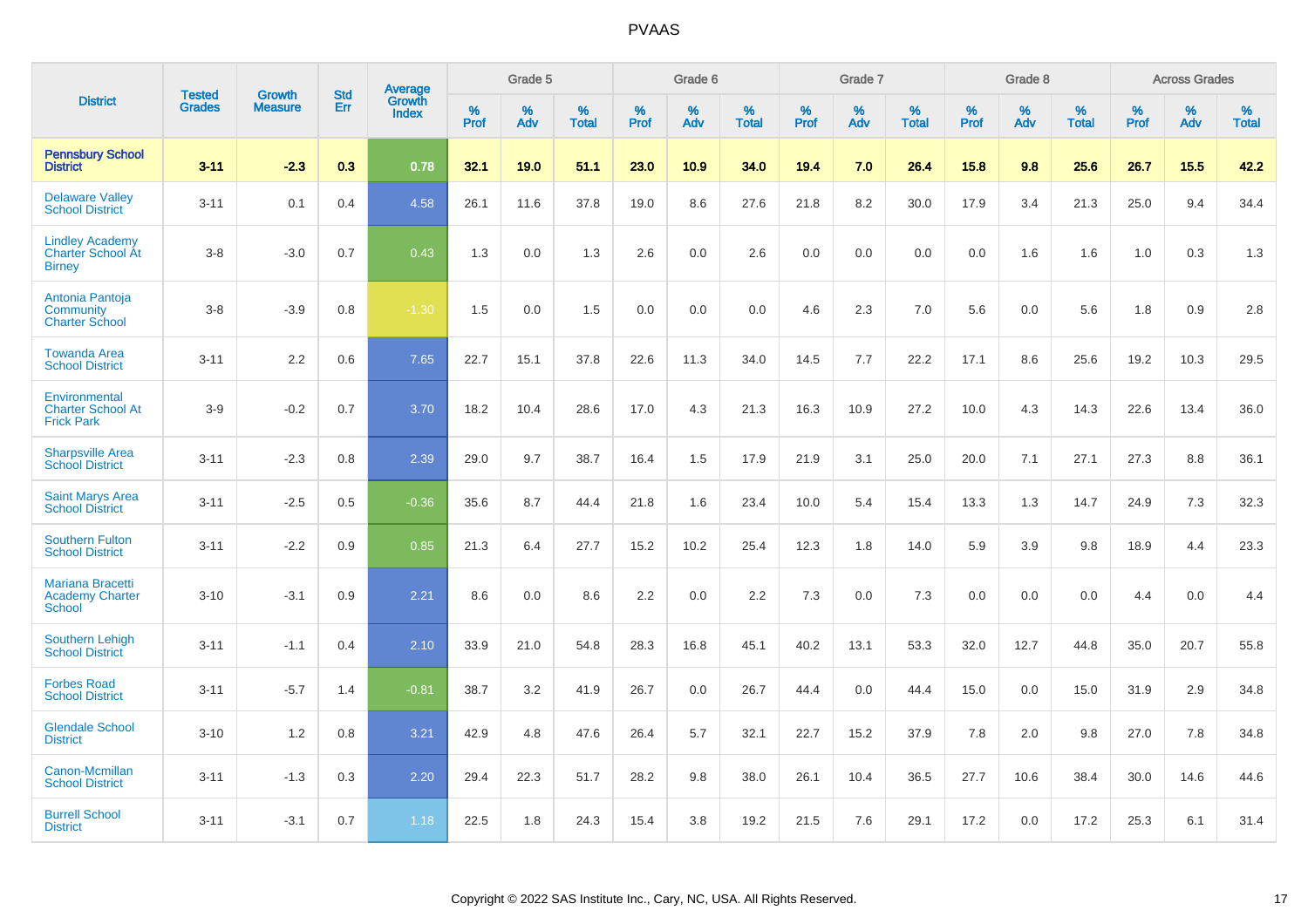|                                                                                 | <b>Tested</b> | <b>Growth</b>  | <b>Std</b> | Average                |              | Grade 5  |                   |           | Grade 6  |                   |              | Grade 7  |                   |              | Grade 8  |                   |              | <b>Across Grades</b> |                   |
|---------------------------------------------------------------------------------|---------------|----------------|------------|------------------------|--------------|----------|-------------------|-----------|----------|-------------------|--------------|----------|-------------------|--------------|----------|-------------------|--------------|----------------------|-------------------|
| <b>District</b>                                                                 | <b>Grades</b> | <b>Measure</b> | Err        | Growth<br><b>Index</b> | $\%$<br>Prof | %<br>Adv | %<br><b>Total</b> | %<br>Prof | %<br>Adv | %<br><b>Total</b> | $\%$<br>Prof | %<br>Adv | %<br><b>Total</b> | $\%$<br>Prof | %<br>Adv | %<br><b>Total</b> | $\%$<br>Prof | %<br>Adv             | %<br><b>Total</b> |
| <b>Pennsbury School</b><br><b>District</b>                                      | $3 - 11$      | $-2.3$         | 0.3        | 0.78                   | 32.1         | 19.0     | 51.1              | 23.0      | 10.9     | 34.0              | 19.4         | 7.0      | 26.4              | 15.8         | 9.8      | 25.6              | 26.7         | 15.5                 | 42.2              |
| <b>Hanover Public</b><br><b>School District</b>                                 | $3 - 11$      | $-2.3$         | 0.5        | $-0.22$                | 24.4         | 4.6      | 29.0              | 19.7      | 2.2      | 21.9              | 17.8         | 5.4      | 23.3              | 11.4         | 4.9      | 16.3              | 20.4         | 9.6                  | 30.0              |
| <b>Williamsport Area</b><br><b>School District</b>                              | $3 - 11$      | 2.8            | 0.3        | 10.28                  | 24.6         | 10.7     | 35.3              | 20.4      | 12.0     | 32.4              | 21.5         | 8.3      | 29.8              | 16.1         | 5.1      | 21.2              | 22.0         | 11.0                 | 33.1              |
| John B. Stetson<br><b>Charter School</b>                                        | $5-8$         | 0.5            | 0.6        | 4.84                   | 1.6          | 0.0      | 1.6               | 0.8       | 0.0      | 0.8               | 0.0          | 0.0      | 0.0               | 0.0          | 0.0      | 0.0               | 0.4          | 0.0                  | 0.4               |
| <b>Methacton School</b><br><b>District</b>                                      | $3 - 11$      | $-1.5$         | 0.3        | 2.62                   | 30.5         | 14.2     | 44.7              | 28.2      | 9.9      | 38.1              | 27.0         | 11.2     | 38.2              | 20.1         | 12.5     | 32.6              | 30.9         | 13.6                 | 44.5              |
| <b>Insight PA Cyber</b><br><b>Charter School</b>                                | $3 - 11$      | $-6.7$         | 1.5        | $-1.06$                | 5.6          | 11.1     | 16.7              | 0.0       | 0.0      | 0.0               | 3.7          | 3.7      | 7.4               | 11.1         | 3.7      | 14.8              | 9.0          | 3.7                  | 12.7              |
| Quakertown<br><b>Community School</b><br><b>District</b>                        | $3 - 12$      | $-0.7$         | 0.3        | 3.64                   | 31.8         | 16.7     | 48.5              | 31.0      | 7.5      | 38.4              | 17.8         | 8.4      | 26.2              | 21.0         | 9.1      | 30.1              | 26.2         | 12.7                 | 38.9              |
| <b>Elizabeth Forward</b><br><b>School District</b>                              | $3 - 11$      | $-1.6$         | 0.5        | 2.70                   | 29.4         | 11.4     | 40.8              | 29.6      | 10.5     | 40.1              | 21.6         | 5.2      | 26.8              | 16.8         | 2.9      | 19.6              | 27.0         | 11.3                 | 38.3              |
| <b>Fort Leboeuf</b><br><b>School District</b>                                   | $3 - 11$      | $-0.7$         | 0.5        | 1.49                   | 33.8         | 31.2     | 64.9              | 25.7      | 18.8     | 44.4              | 21.6         | 14.4     | 35.9              | 22.6         | 11.6     | 34.2              | 28.5         | 22.7                 | 51.2              |
| <b>Pine Grove Area</b><br><b>School District</b>                                | $3 - 11$      | $-2.2$         | 0.6        | 0.60                   | 23.2         | 4.2      | 27.4              | 19.7      | 3.4      | 23.1              | 17.1         | 0.8      | 17.9              | 20.9         | 0.8      | 21.7              | 24.6         | 7.8                  | 32.4              |
| <b>Executive</b><br><b>Education</b><br><b>Academy Charter</b><br><b>School</b> | $3 - 10$      | $-2.5$         | 1.7        | 1.63                   | 0.0          | 0.0      | 0.0               |           |          |                   | 18.2         | 0.0      | 18.2              | 4.8          | 0.0      | 4.8               | 9.1          | 1.7                  | 10.9              |
| <b>Minersville Area</b><br><b>School District</b>                               | $3 - 11$      | $-0.9$         | 0.7        | 4.90                   | 9.6          | 4.1      | 13.7              | 20.8      | 2.6      | 23.4              | 10.4         | 0.0      | 10.4              | 2.7          | 1.3      | 4.0               | 15.1         | 3.2                  | 18.3              |
| <b>Conemaugh Valley</b><br><b>School District</b>                               | $3 - 12$      | $-2.6$         | 0.8        | 1.06                   | 13.7         | 3.9      | 17.6              | 22.0      | 4.0      | 26.0              | 18.9         | 7.6      | 26.4              | 9.4          | 1.9      | 11.3              | 20.1         | 6.4                  | 26.5              |
| <b>Avon Grove</b><br><b>School District</b>                                     | $3 - 10$      | 0.8            | 0.4        | 5.13                   | 28.6         | 23.2     | 51.8              | 30.5      | 19.3     | 49.8              | 35.4         | 20.3     | 55.7              | 27.6         | 14.2     | 41.8              | 30.8         | 18.2                 | 49.0              |
| <b>Rose Tree Media</b><br><b>School District</b>                                | $3 - 10$      | $-1.7$         | 0.4        | $-0.25$                | 29.7         | 19.6     | 49.3              | 31.4      | 15.3     | 46.7              | 31.6         | 20.9     | 52.4              | 18.4         | 13.9     | 32.3              | 31.5         | 20.2                 | 51.8              |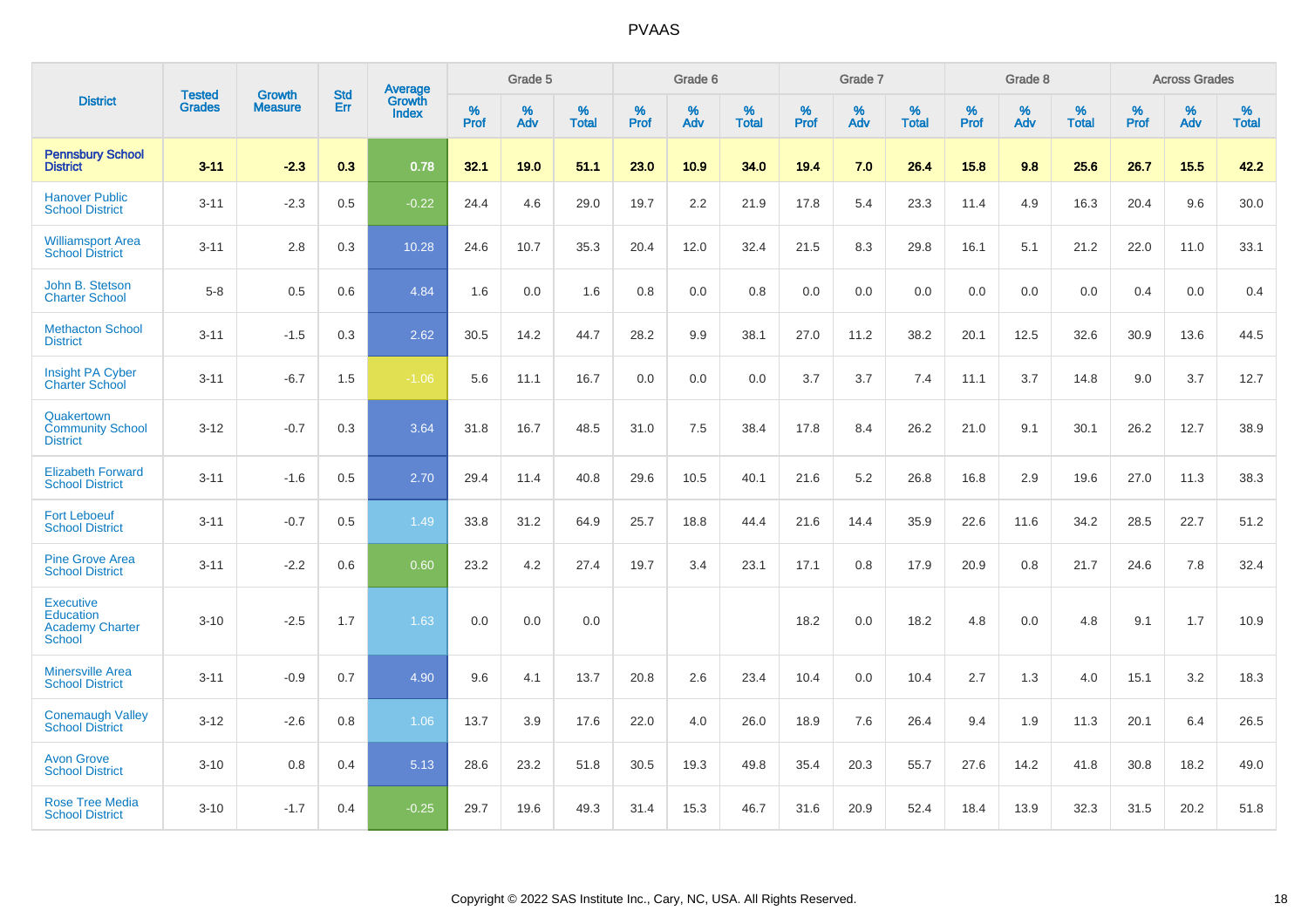|                                                                       |                                | <b>Growth</b>  | <b>Std</b> | Average                |                     | Grade 5  |                   |                  | Grade 6  |                   |                  | Grade 7  |                   |           | Grade 8  |                   |              | <b>Across Grades</b> |                   |
|-----------------------------------------------------------------------|--------------------------------|----------------|------------|------------------------|---------------------|----------|-------------------|------------------|----------|-------------------|------------------|----------|-------------------|-----------|----------|-------------------|--------------|----------------------|-------------------|
| <b>District</b>                                                       | <b>Tested</b><br><b>Grades</b> | <b>Measure</b> | Err        | Growth<br><b>Index</b> | $\%$<br><b>Prof</b> | %<br>Adv | %<br><b>Total</b> | %<br><b>Prof</b> | %<br>Adv | %<br><b>Total</b> | %<br><b>Prof</b> | %<br>Adv | %<br><b>Total</b> | %<br>Prof | %<br>Adv | %<br><b>Total</b> | $\%$<br>Prof | %<br>Adv             | %<br><b>Total</b> |
| <b>Pennsbury School</b><br><b>District</b>                            | $3 - 11$                       | $-2.3$         | 0.3        | 0.78                   | 32.1                | 19.0     | 51.1              | 23.0             | 10.9     | 34.0              | 19.4             | 7.0      | 26.4              | 15.8      | 9.8      | 25.6              | 26.7         | 15.5                 | 42.2              |
| <b>Perseus House</b><br><b>Charter School Of</b><br><b>Excellence</b> | $6 - 11$                       | $-4.8$         | 1.1        | $-1.31$                |                     |          |                   | 0.0              | 0.0      | 0.0               | 1.8              | 0.0      | 1.8               | 1.5       | 0.0      | 1.5               | 1.4          | 0.0                  | 1.4               |
| <b>Schuylkill Valley</b><br><b>School District</b>                    | $3 - 11$                       | $-1.0$         | 0.5        | 3.23                   | 24.8                | 8.5      | 33.3              | 25.6             | 5.8      | 31.4              | 15.3             | 9.9      | 25.2              | 8.2       | 2.7      | 10.9              | 21.3         | 7.6                  | 29.0              |
| Apollo-Ridge<br><b>School District</b>                                | $3 - 12$                       | $-2.9$         | 0.7        | $-0.77$                | 18.8                | 0.0      | 18.8              | 12.0             | 1.2      | 13.2              | 8.5              | 1.2      | 9.8               | 10.4      | 2.6      | 13.0              | 14.8         | 3.0                  | 17.7              |
| <b>Harrisburg City</b><br><b>School District</b>                      | $3 - 11$                       | 1.3            | 0.3        | 7.16                   | 2.0                 | 0.8      | 2.8               | 2.0              | 1.0      | 3.0               | 2.9              | 0.8      | 3.7               | 2.7       | 0.3      | 3.0               | 2.7          | 0.7                  | 3.4               |
| Cornwall-Lebanon<br><b>School District</b>                            | $3 - 11$                       | $-0.5$         | 0.3        | 2.53                   | 31.1                | 9.0      | 40.1              | 18.2             | 6.2      | 24.4              | 16.1             | 4.9      | 21.0              | 16.4      | 9.4      | 25.8              | 23.1         | 8.6                  | 31.8              |
| <b>Kutztown Area</b><br><b>School District</b>                        | $3 - 12$                       | $-1.4$         | 0.8        | 3.35                   | 40.3                | 11.9     | 52.2              | 24.2             | 3.2      | 27.4              | 25.6             | 10.3     | 35.9              | 10.8      | 10.8     | 21.5              | 30.0         | 13.3                 | 43.3              |
| <b>Upper Dauphin</b><br>Area School<br><b>District</b>                | $3 - 11$                       | 1.0            | 0.7        | 6.60                   | 9.7                 | 4.8      | 14.5              | 18.3             | 8.4      | 26.8              | 18.9             | 6.8      | 25.7              | 24.3      | 7.1      | 31.4              | 22.1         | 9.5                  | 31.6              |
| Salisbury<br><b>Township School</b><br><b>District</b>                | $3 - 11$                       | $-2.3$         | 0.6        | 0.96                   | 14.9                | 8.5      | 23.4              | 14.3             | 2.2      | 16.5              | 13.0             | 1.1      | 14.1              | 17.2      | 3.4      | 20.7              | 18.4         | 6.3                  | 24.7              |
| <b>Clairton City</b><br><b>School District</b>                        | $3 - 11$                       | 0.5            | 0.8        | 3.14                   | 6.1                 | 2.0      | 8.2               | 1.5              | 0.0      | 1.5               | 1.6              | 0.0      | 1.6               | 0.0       | 0.0      | 0.0               | 3.5          | 0.3                  | 3.8               |
| <b>Frazier School</b><br><b>District</b>                              | $3 - 11$                       | $-2.4$         | 0.8        | 2.50                   | 7.8                 | 0.0      | 7.8               | 17.5             | 2.5      | 20.0              | 15.1             | 10.5     | 25.6              | 3.9       | 0.0      | 3.9               | 16.1         | 4.2                  | 20.3              |
| <b>New Foundations</b><br><b>Charter School</b>                       | $3 - 11$                       | $-1.5$         | 0.7        | 2.37                   | 18.5                | 5.6      | 24.1              | 6.4              | 0.0      | 6.4               | 21.3             | 3.3      | 24.6              | 13.1      | 2.4      | 15.5              | 17.1         | 2.9                  | 20.0              |
| Commonwealth<br><b>Charter Academy</b><br><b>Charter School</b>       | $3 - 10$                       | $-2.6$         | 0.8        | 1.49                   | 25.4                | 3.4      | 28.8              | 26.0             | 4.0      | 30.0              | 17.2             | 3.4      | 20.7              | 14.6      | 2.1      | 16.7              | 23.9         | 5.7                  | 29.6              |
| <b>Tussey Mountain</b><br><b>School District</b>                      | $3 - 12$                       | 0.2            | 0.7        | 2.41                   | 20.7                | 1.7      | 22.4              | 12.4             | 0.0      | 12.4              | 11.3             | 3.2      | 14.5              | 12.5      | 1.4      | 13.9              | 16.3         | 5.5                  | 21.8              |
| <b>Lincoln Leadership</b><br><b>Academy Charter</b><br><b>School</b>  | $3 - 12$                       | $-1.2$         | 0.9        | 2.09                   | 0.0                 | 0.0      | 0.0               | 2.0              | 0.0      | 2.0               | 4.0              | 2.0      | 6.0               | 0.0       | 0.0      | 0.0               | 3.8          | 0.7                  | 4.4               |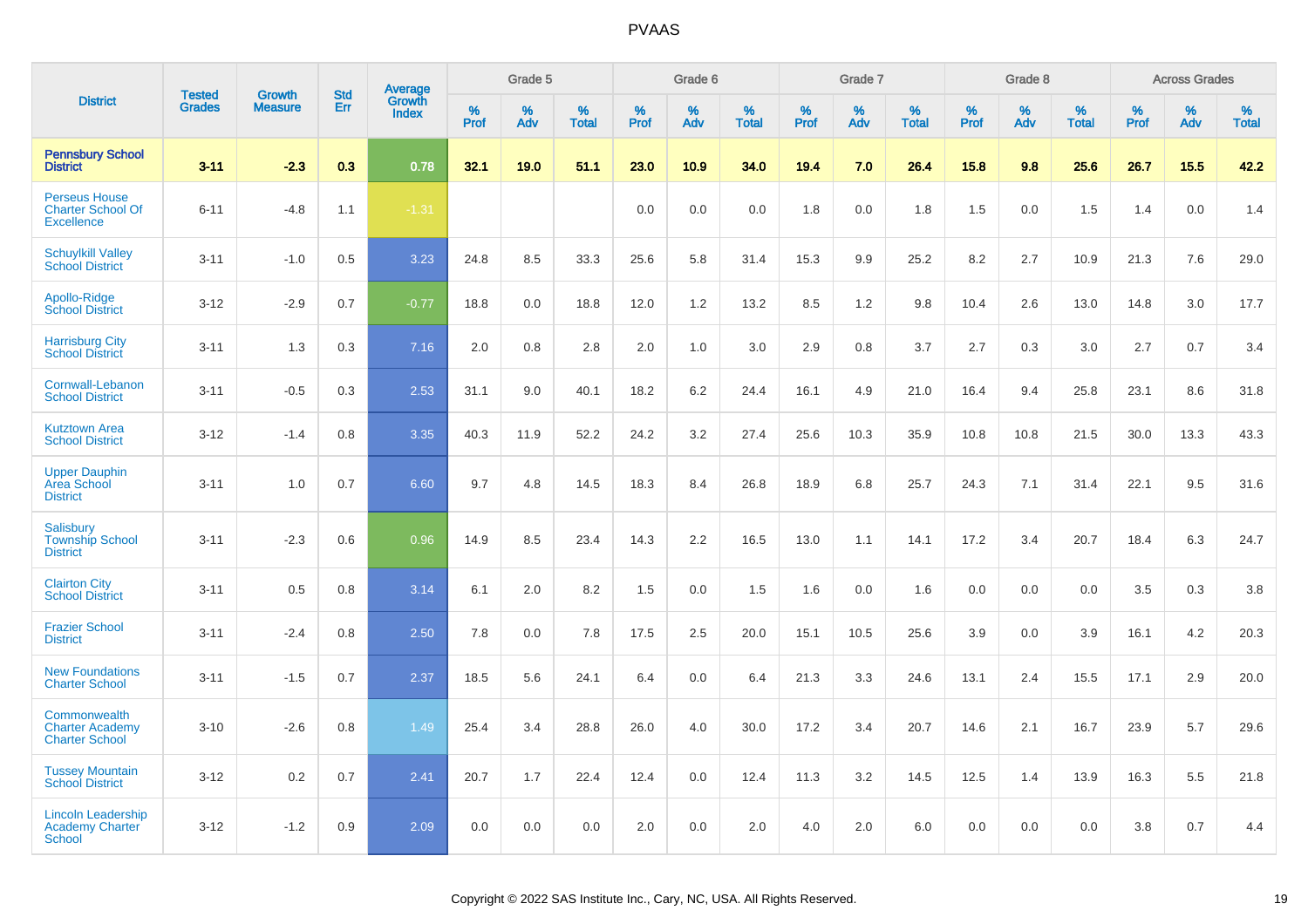|                                                                               | <b>Tested</b> | <b>Growth</b>  | <b>Std</b> | <b>Average</b>                |              | Grade 5  |                   |           | Grade 6  |                   |           | Grade 7  |                   |           | Grade 8  |                   |           | <b>Across Grades</b> |                   |
|-------------------------------------------------------------------------------|---------------|----------------|------------|-------------------------------|--------------|----------|-------------------|-----------|----------|-------------------|-----------|----------|-------------------|-----------|----------|-------------------|-----------|----------------------|-------------------|
| <b>District</b>                                                               | <b>Grades</b> | <b>Measure</b> | Err        | <b>Growth</b><br><b>Index</b> | $\%$<br>Prof | %<br>Adv | %<br><b>Total</b> | %<br>Prof | %<br>Adv | %<br><b>Total</b> | %<br>Prof | %<br>Adv | %<br><b>Total</b> | %<br>Prof | %<br>Adv | %<br><b>Total</b> | %<br>Prof | %<br>Adv             | %<br><b>Total</b> |
| <b>Pennsbury School</b><br><b>District</b>                                    | $3 - 11$      | $-2.3$         | 0.3        | 0.78                          | 32.1         | 19.0     | 51.1              | 23.0      | 10.9     | 34.0              | 19.4      | 7.0      | 26.4              | 15.8      | 9.8      | 25.6              | 26.7      | 15.5                 | 42.2              |
| <b>Rochester Area</b><br><b>School District</b>                               | $3 - 11$      | $-1.6$         | 0.9        | 3.19                          | 27.1         | 6.2      | 33.3              | 24.5      | 3.8      | 28.3              | 2.0       | 0.0      | 2.0               | 15.4      | 0.0      | 15.4              | 20.6      | 7.5                  | 28.1              |
| <b>Urban Academy Of</b><br><b>Greater Pittsburgh</b><br><b>Charter School</b> | $3-5$         | $-7.6$         | 1.9        | $-4.05$                       | 2.7          | 0.0      | 2.7               |           |          |                   |           |          |                   |           |          |                   | 7.3       | 0.0                  | 7.3               |
| <b>Propel Charter</b><br>School-Mckeesport                                    | $3-8$         | $-3.2$         | 1.0        | 1.02                          | 5.6          | 0.0      | 5.6               | 2.7       | 0.0      | 2.7               | 5.3       | 7.9      | 13.2              | 2.7       | 2.7      | 5.4               | 5.4       | 2.3                  | 7.7               |
| <b>Bentworth School</b><br><b>District</b>                                    | $3 - 11$      | $-1.7$         | 0.7        | 1.37                          | 29.9         | 7.8      | 37.7              | 9.6       | 0.0      | 9.6               | 16.9      | 7.8      | 24.7              | 21.2      | 1.5      | 22.7              | 22.6      | 9.6                  | 32.3              |
| <b>Northern Lehigh</b><br><b>School District</b>                              | $3 - 12$      | $-2.6$         | 0.7        | 0.19                          | 22.7         | 6.2      | 28.9              | 13.8      | 0.0      | 13.8              | 15.0      | 1.7      | 16.7              | 12.5      | 0.0      | 12.5              | 18.6      | 3.9                  | 22.5              |
| Northgate School<br><b>District</b>                                           | $3 - 11$      | $-1.8$         | 0.8        | 1.33                          | 19.6         | 7.8      | 27.4              | 15.2      | 1.7      | 17.0              | 10.2      | 0.0      | 10.2              | 12.5      | 4.2      | 16.7              | 15.8      | 4.3                  | 20.1              |
| La Academia<br>Partnership<br><b>Charter School</b>                           | $6 - 11$      | $-5.6$         | 1.8        | $-0.91$                       |              |          |                   | 0.0       | 0.0      | 0.0               | 0.0       | 0.0      | 0.0               | 0.0       | 0.0      | 0.0               | 0.0       | 0.0                  | 0.0               |
| <b>Bristol Borough</b><br><b>School District</b>                              | $3 - 12$      | $-2.4$         | 0.7        | $-0.27$                       | 21.3         | 2.7      | 24.0              | 17.8      | 7.8      | 25.6              | 15.0      | 1.2      | 16.2              | 7.6       | 1.3      | 8.9               | 16.2      | 4.2                  | 20.3              |
| <b>Mercer Area</b><br><b>School District</b>                                  | $3 - 11$      | $-1.2$         | 0.7        | 2.42                          | 32.8         | 15.5     | 48.3              | 35.3      | 8.8      | 44.1              | 25.0      | 11.8     | 36.8              | 18.7      | 4.0      | 22.7              | 29.0      | 12.7                 | 41.7              |
| <b>Shamokin Area</b><br><b>School District</b>                                | $3 - 11$      | $-2.1$         | 0.5        | 0.50                          | 17.1         | 4.3      | 21.4              | 8.8       | 2.9      | 11.8              | 10.3      | 0.7      | 11.0              | 8.4       | 3.9      | 12.3              | 12.1      | 4.8                  | 16.9              |
| Pennsylvania<br><b>Distance Learning</b><br><b>Charter School</b>             | $3 - 12$      | $-1.7$         | 0.7        | 0.39                          | 6.5          | 0.0      | 6.5               | 1.3       | 0.0      | 1.3               | 4.6       | 1.2      | 5.8               | 2.3       | 0.0      | 2.3               | 5.4       | 0.4                  | 5.8               |
| <b>Perkiomen Valley</b><br><b>School District</b>                             | $3 - 11$      | $-0.2$         | 0.3        | 7.20                          | 35.2         | 22.4     | 57.5              | 21.5      | 11.3     | 32.7              | 27.3      | 16.9     | 44.2              | 21.6      | 7.2      | 28.7              | 30.6      | 16.6                 | 47.1              |
| <b>Belle Vernon Area</b><br><b>School District</b>                            | $3 - 11$      | $-1.7$         | 0.6        | 1.65                          | 22.5         | 6.3      | 28.8              | 27.6      | 7.8      | 35.3              | 11.0      | 0.9      | 11.9              | 10.6      | 2.4      | 12.9              | 22.3      | 6.8                  | 29.0              |
| <b>Cambria Heights</b><br><b>School District</b>                              | $3 - 10$      | $-2.3$         | 0.6        | $-0.70$                       | 23.3         | 4.4      | 27.8              | 16.8      | 0.0      | 16.8              | 13.5      | 1.0      | 14.6              | 4.4       | 0.9      | 5.3               | 18.3      | 2.8                  | 21.2              |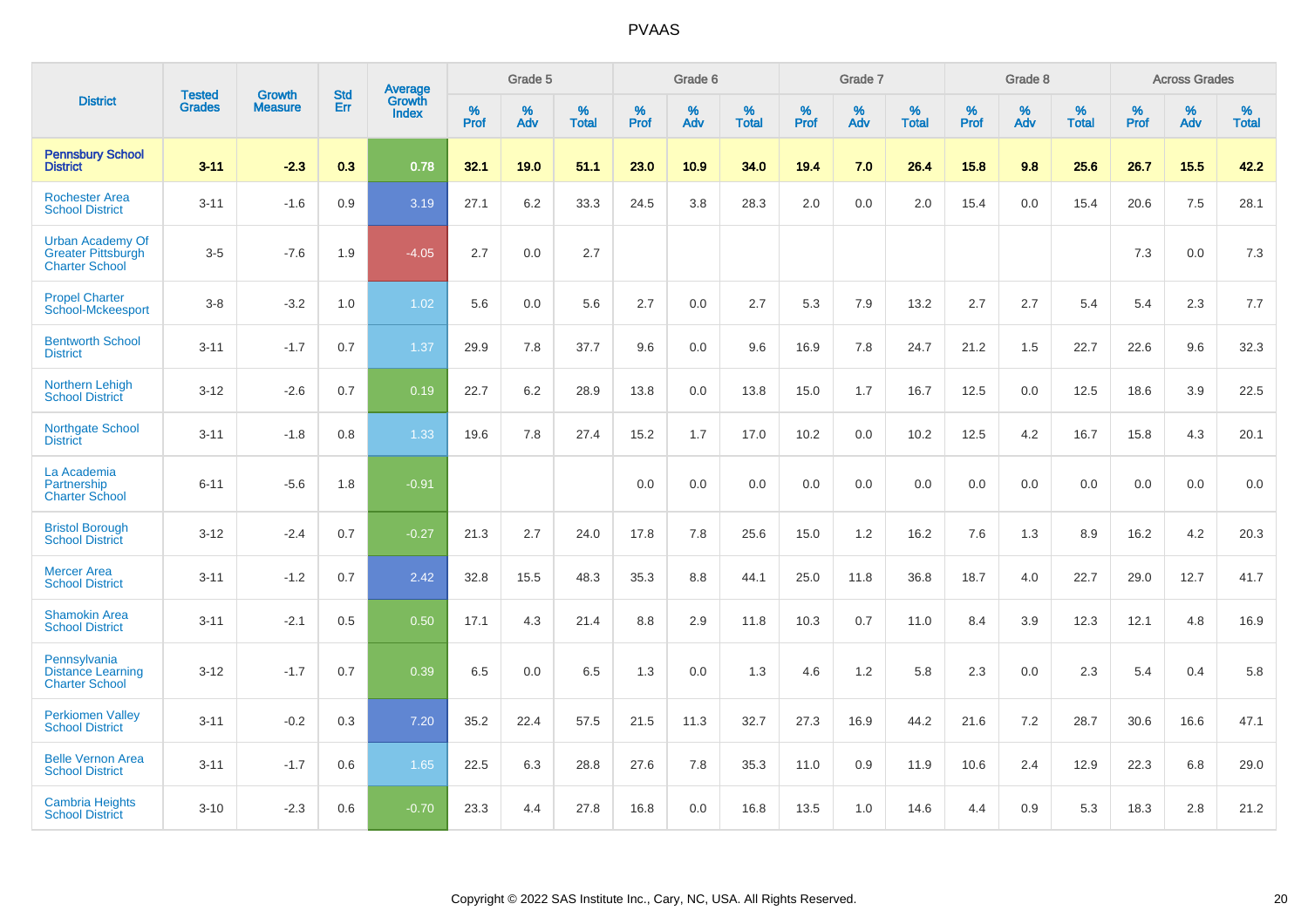|                                                                   | <b>Tested</b> | <b>Growth</b>  | <b>Std</b> | <b>Average</b>         |                     | Grade 5  |                   |                     | Grade 6  |                   |                     | Grade 7  |                   |                     | Grade 8  |                   |                     | <b>Across Grades</b> |                   |
|-------------------------------------------------------------------|---------------|----------------|------------|------------------------|---------------------|----------|-------------------|---------------------|----------|-------------------|---------------------|----------|-------------------|---------------------|----------|-------------------|---------------------|----------------------|-------------------|
| <b>District</b>                                                   | <b>Grades</b> | <b>Measure</b> | Err        | Growth<br><b>Index</b> | $\%$<br><b>Prof</b> | %<br>Adv | %<br><b>Total</b> | $\%$<br><b>Prof</b> | %<br>Adv | %<br><b>Total</b> | $\%$<br><b>Prof</b> | %<br>Adv | %<br><b>Total</b> | $\%$<br><b>Prof</b> | %<br>Adv | %<br><b>Total</b> | $\%$<br><b>Prof</b> | %<br>Adv             | %<br><b>Total</b> |
| <b>Pennsbury School</b><br><b>District</b>                        | $3 - 11$      | $-2.3$         | 0.3        | 0.78                   | 32.1                | 19.0     | 51.1              | 23.0                | 10.9     | 34.0              | 19.4                | 7.0      | 26.4              | 15.8                | 9.8      | 25.6              | 26.7                | 15.5                 | 42.2              |
| <b>Unionville-Chadds</b><br><b>Ford School</b><br><b>District</b> | $3 - 11$      | 0.5            | 0.4        | 5.10                   | 38.8                | 29.9     | 68.7              | 38.4                | 17.1     | 55.5              | 37.6                | 16.8     | 54.5              | 29.8                | 24.9     | 54.7              | 36.9                | 27.5                 | 64.4              |
| <b>Leechburg Area</b><br><b>School District</b>                   | $3 - 11$      | $-3.5$         | 0.9        | $-0.64$                | 15.6                | 2.2      | 17.8              | 16.2                | 5.4      | 21.6              | 8.0                 | 0.0      | 8.0               | 23.8                | 7.1      | 31.0              | 22.5                | 5.9                  | 28.5              |
| <b>Hollidaysburg Area</b><br><b>School District</b>               | $3 - 11$      | 2.9            | 0.4        | 8.32                   | 33.2                | 16.0     | 49.2              | 26.4                | 12.8     | 39.2              | 27.3                | 14.7     | 42.0              | 23.2                | 8.0      | 31.2              | 28.7                | 12.7                 | 41.4              |
| <b>Warrior Run</b><br><b>School District</b>                      | $3 - 11$      | $-0.7$         | 0.6        | 1.21                   | 29.0                | 17.1     | 46.0              | 25.7                | 1.8      | 27.5              | 16.8                | 11.2     | 28.0              | 15.6                | 12.2     | 27.8              | 23.2                | 10.7                 | 34.0              |
| <b>Greater Johnstown</b><br><b>School District</b>                | $3 - 11$      | $-1.7$         | 0.5        | 2.59                   | 5.9                 | 0.7      | 6.6               | 4.8                 | 0.0      | 4.8               | 7.4                 | 0.0      | 7.4               | 0.6                 | 0.6      | 1.3               | 6.8                 | 1.2                  | 8.0               |
| Washington<br><b>School District</b>                              | $3 - 11$      | $-2.6$         | 0.7        | $-0.09$                | 13.5                | 2.9      | 16.4              | 5.2                 | 2.1      | 7.2               | 15.0                | 1.2      | 16.2              | 0.0                 | 1.5      | 1.5               | 11.8                | 3.4                  | 15.2              |
| <b>Canton Area</b><br><b>School District</b>                      | $3 - 11$      | $-0.5$         | 0.8        | 3.67                   | 34.6                | 11.5     | 46.2              | 32.3                | 3.2      | 35.5              | 9.1                 | 1.8      | 10.9              | 4.8                 | 0.0      | 4.8               | 23.4                | 6.2                  | 29.6              |
| <b>Somerset Area</b><br><b>School District</b>                    | $3 - 11$      | 0.0            | 0.5        | 4.78                   | 27.4                | 11.1     | 38.5              | 28.2                | 9.2      | 37.4              | 20.4                | 9.5      | 29.9              | 24.5                | 4.9      | 29.4              | 26.3                | 10.2                 | 36.6              |
| <b>Central Fulton</b><br><b>School District</b>                   | $3 - 11$      | $-0.7$         | 0.8        | 3.45                   | 30.3                | 6.6      | 36.8              | 15.9                | 1.4      | 17.4              | 13.0                | 14.5     | 27.5              | 12.7                | 14.6     | 27.3              | 24.6                | 8.3                  | 32.8              |
| <b>Hermitage School</b><br><b>District</b>                        | $3 - 12$      | 1.0            | 0.5        | 4.16                   | 39.7                | 7.8      | 47.5              | 34.3                | 21.7     | 55.9              | 30.8                | 19.6     | 50.4              | 26.2                | 4.1      | 30.3              | 33.8                | 16.8                 | 50.6              |
| <b>Propel Charter</b><br><b>School-Northside</b>                  | $3-8$         | $-1.6$         | 0.9        | 0.88                   | 0.0                 | 0.0      | 0.0               | 2.4                 | 0.0      | 2.4               | 0.0                 | 0.0      | 0.0               | 0.0                 | 0.0      | 0.0               | 0.4                 | 0.0                  | 0.4               |
| <b>Pottsville Area</b><br><b>School District</b>                  | $3 - 12$      | $-0.7$         | 0.5        | 1.25                   | 21.4                | 12.2     | 33.6              | 17.6                | 4.7      | 22.3              | 14.2                | 4.3      | 18.5              | 16.1                | 2.4      | 18.4              | 18.0                | 6.0                  | 23.9              |
| Wallenpaupack<br><b>Area School</b><br><b>District</b>            | $3 - 11$      | 0.7            | 0.5        | 7.55                   | 27.0                | 6.1      | 33.1              | 11.1                | 3.7      | 14.8              | 30.6                | 8.2      | 38.8              | 13.2                | 3.5      | 16.7              | 24.0                | 7.0                  | 31.1              |
| <b>Fleetwood Area</b><br><b>School District</b>                   | $3 - 10$      | $-1.9$         | 0.5        | 0.68                   | 21.5                | 3.7      | 25.2              | 19.9                | 4.0      | 23.8              | 20.7                | 4.8      | 25.5              | 21.4                | 2.5      | 23.9              | 21.9                | 5.2                  | 27.1              |
| <b>Greater Latrobe</b><br><b>School District</b>                  | $3 - 11$      | 1.6            | 0.4        | 8.54                   | 36.4                | 15.5     | 51.9              | 37.0                | 5.3      | 42.3              | 32.2                | 18.5     | 50.7              | 23.4                | 8.0      | 31.4              | 34.1                | 15.0                 | 49.1              |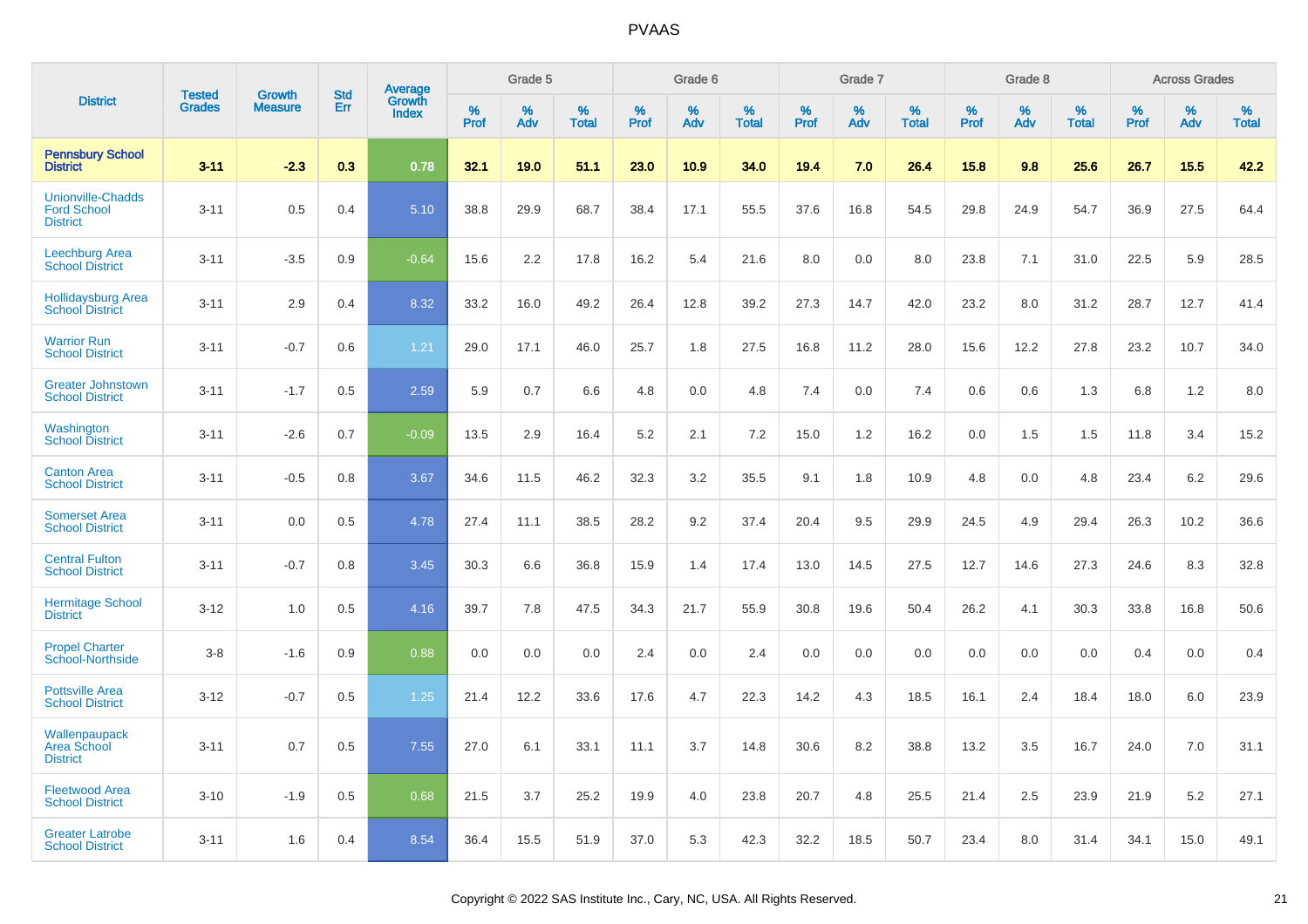|                                                                    | <b>Tested</b> | Growth         | <b>Std</b> |                                   |                  | Grade 5  |                   |           | Grade 6  |                   |                  | Grade 7  |                   |                  | Grade 8  |                   |           | <b>Across Grades</b> |                   |
|--------------------------------------------------------------------|---------------|----------------|------------|-----------------------------------|------------------|----------|-------------------|-----------|----------|-------------------|------------------|----------|-------------------|------------------|----------|-------------------|-----------|----------------------|-------------------|
| <b>District</b>                                                    | <b>Grades</b> | <b>Measure</b> | Err        | Average<br>Growth<br><b>Index</b> | %<br><b>Prof</b> | %<br>Adv | %<br><b>Total</b> | %<br>Prof | %<br>Adv | %<br><b>Total</b> | %<br><b>Prof</b> | %<br>Adv | %<br><b>Total</b> | %<br><b>Prof</b> | %<br>Adv | %<br><b>Total</b> | %<br>Prof | %<br>Adv             | %<br><b>Total</b> |
| <b>Pennsbury School</b><br><b>District</b>                         | $3 - 11$      | $-2.3$         | 0.3        | 0.78                              | 32.1             | 19.0     | 51.1              | 23.0      | 10.9     | 34.0              | 19.4             | 7.0      | 26.4              | 15.8             | 9.8      | 25.6              | 26.7      | 15.5                 | 42.2              |
| <b>Propel Charter</b><br>School - Braddock<br><b>Hills</b>         | $3 - 11$      | $-2.4$         | 0.8        | 3.05                              | 1.8              | 1.8      | 3.5               | 1.7       | 0.0      | 1.7               | 0.0              | 0.0      | 0.0               | 2.9              | 0.0      | 2.9               | 1.9       | 0.6                  | 2.5               |
| <b>Great Valley</b><br><b>School District</b>                      | $3 - 11$      | 0.1            | 0.4        | 2.46                              | 31.0             | 24.2     | 55.2              | 38.1      | 8.6      | 46.6              | 26.8             | 17.2     | 44.1              | 26.4             | 17.4     | 43.8              | 31.1      | 20.1                 | 51.2              |
| <b>Girard School</b><br><b>District</b>                            | $3 - 11$      | 0.0            | 0.6        | 2.99                              | 33.9             | 15.2     | 49.1              | 27.4      | 13.7     | 41.0              | 22.7             | 20.9     | 43.6              | 15.6             | 5.5      | 21.1              | 25.6      | 18.0                 | 43.6              |
| <b>Propel Charter</b><br>School-Homestead                          | $3 - 11$      | $-2.7$         | 1.0        | $-0.17$                           | 2.7              | 0.0      | 2.7               | 0.0       | 5.4      | 5.4               | 2.9              | 0.0      | 2.9               | 0.0              | 0.0      | 0.0               | 2.7       | 1.4                  | 4.1               |
| <b>Southeast Delco</b><br><b>School District</b>                   | $3 - 10$      | $-0.4$         | 0.6        | 4.21                              | 3.3              | 1.7      | 5.0               | 1.8       | 0.0      | 1.8               | 3.0              | 0.8      | 3.8               | 6.9              | 0.8      | 7.7               | 5.7       | 0.7                  | 6.3               |
| <b>Penns Manor Area</b><br><b>School District</b>                  | $3 - 12$      | 1.5            | 0.8        | 4.02                              | 12.7             | 4.8      | 17.5              | 14.6      | 0.0      | 14.6              | 18.5             | 1.8      | 20.4              | 16.7             | 8.3      | 25.0              | 19.0      | 3.6                  | 22.6              |
| <b>Blue Ridge School</b><br><b>District</b>                        | $3 - 11$      | $-1.1$         | 0.7        | 2.21                              | 23.3             | 5.5      | 28.8              | 14.9      | 0.0      | 14.9              | 25.8             | 3.2      | 29.0              | 12.9             | 4.3      | 17.1              | 23.5      | 4.1                  | 27.7              |
| <b>Sullivan County</b><br><b>School District</b>                   | $3 - 10$      | $-2.9$         | 1.0        | 0.92                              | 21.4             | 0.0      | 21.4              | 30.0      | 4.0      | 34.0              | 18.8             | 0.0      | 18.8              | 9.1              | 0.0      | 9.1               | 22.0      | 4.1                  | 26.0              |
| <b>Windber Area</b><br><b>School District</b>                      | $3 - 11$      | $-1.8$         | 0.7        | 2.80                              | 28.8             | 20.0     | 48.8              | 20.9      | 9.0      | 29.8              | 14.7             | 9.3      | 24.0              | 28.6             | 13.1     | 41.7              | 24.4      | 15.1                 | 39.6              |
| <b>Northern Bedford</b><br><b>County School</b><br><b>District</b> | $3 - 11$      | $-1.5$         | 0.8        | 1.00                              | 24.5             | 8.2      | 32.6              | 30.5      | 1.7      | 32.2              | 19.0             | 1.7      | 20.7              | 9.4              | 3.1      | 12.5              | 24.6      | 5.2                  | 29.8              |
| <b>Penn Hills Charter</b><br>School of<br>Entrepreneurship         | $3-8$         | $-0.2$         | 0.9        | 1.98                              | 11.6             | 2.3      | 14.0              | 13.5      | 10.8     | 24.3              | 15.4             | 2.6      | 18.0              | 5.3              | $0.0\,$  | 5.3               | 17.0      | 3.8                  | 20.8              |
| <b>Meyersdale Area</b><br><b>School District</b>                   | $3 - 11$      | 1.9            | 0.8        | 4.25                              | 35.2             | 9.3      | 44.4              | 26.6      | 15.6     | 42.2              | 18.9             | 0.0      | 18.9              | 11.9             | 8.5      | 20.3              | 24.6      | 9.4                  | 34.0              |
| <b>Manchester</b><br><b>Academic Charter</b><br>School             | $3-8$         | 0.6            | 1.1        | 3.37                              | 3.6              | 0.0      | 3.6               | 3.4       | 0.0      | 3.4               | 3.6              | 0.0      | 3.6               | 0.0              | 0.0      | 0.0               | 4.9       | 0.5                  | 5.4               |
| Philadelphia<br><b>Academy Charter</b><br><b>School</b>            | $3 - 11$      | $-2.5$         | 0.7        | 0.18                              | 22.1             | 6.5      | 28.6              | 25.0      | 7.9      | 32.9              | 13.2             | 19.1     | 32.4              | 22.2             | 16.7     | 38.9              | 24.3      | 9.8                  | 34.2              |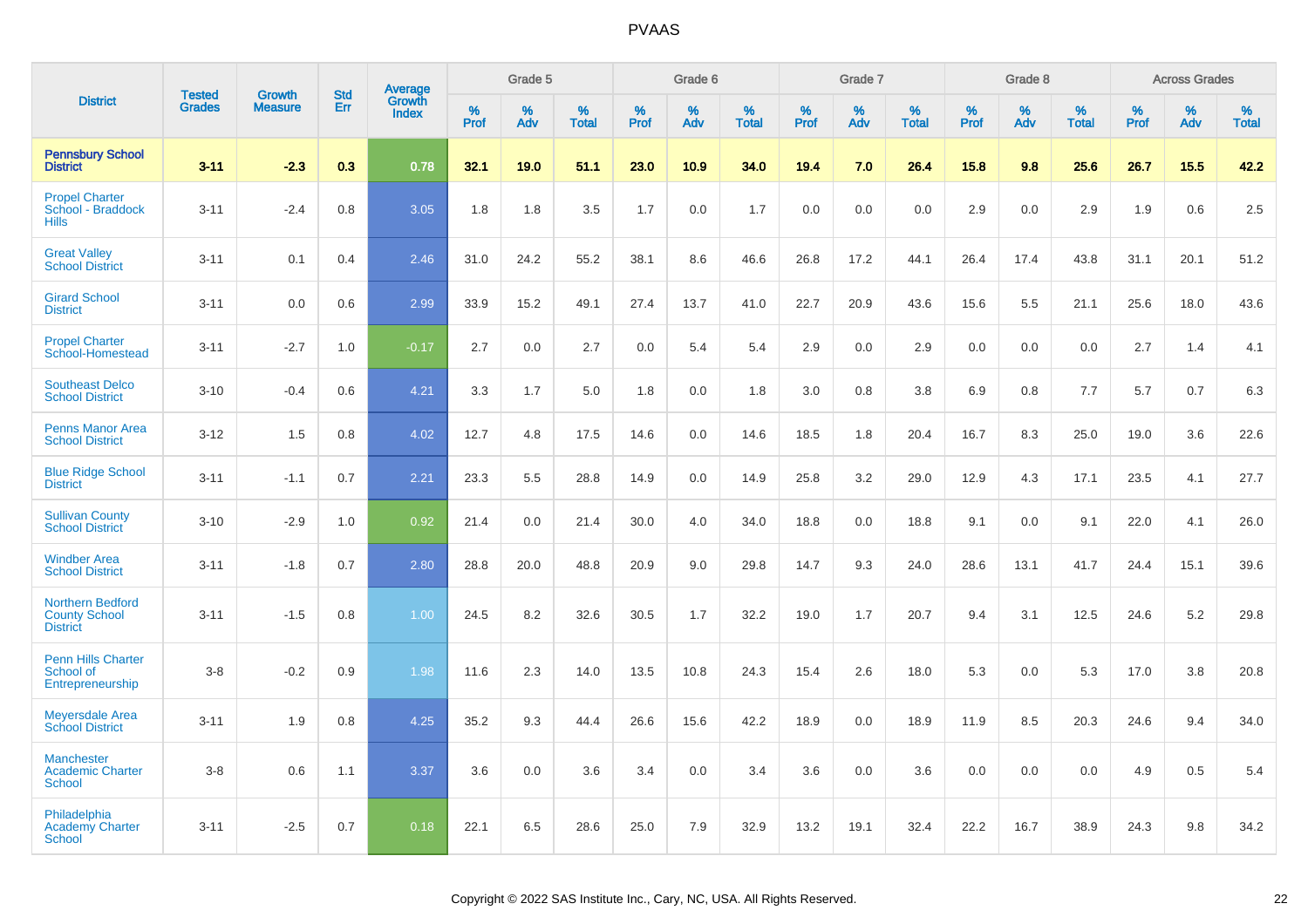|                                                                               | <b>Tested</b> | <b>Growth</b>  | <b>Std</b> | Average<br>Growth |                     | Grade 5  |                      |                     | Grade 6  |                      |              | Grade 7  |                      |                     | Grade 8  |                      |                     | <b>Across Grades</b> |                      |
|-------------------------------------------------------------------------------|---------------|----------------|------------|-------------------|---------------------|----------|----------------------|---------------------|----------|----------------------|--------------|----------|----------------------|---------------------|----------|----------------------|---------------------|----------------------|----------------------|
| <b>District</b>                                                               | <b>Grades</b> | <b>Measure</b> | Err        | <b>Index</b>      | $\%$<br><b>Prof</b> | %<br>Adv | $\%$<br><b>Total</b> | $\%$<br><b>Prof</b> | %<br>Adv | $\%$<br><b>Total</b> | $\%$<br>Prof | %<br>Adv | $\%$<br><b>Total</b> | $\%$<br><b>Prof</b> | %<br>Adv | $\%$<br><b>Total</b> | $\%$<br><b>Prof</b> | $\%$<br>Adv          | $\%$<br><b>Total</b> |
| <b>Pennsbury School</b><br><b>District</b>                                    | $3 - 11$      | $-2.3$         | 0.3        | 0.78              | 32.1                | 19.0     | 51.1                 | 23.0                | 10.9     | 34.0                 | 19.4         | 7.0      | 26.4                 | 15.8                | 9.8      | 25.6                 | 26.7                | 15.5                 | 42.2                 |
| <b>Redbank Valley</b><br><b>School District</b>                               | $3 - 11$      | $-2.5$         | 0.7        | 1.94              | 34.3                | 20.0     | 54.3                 | 12.7                | 0.0      | 12.7                 | 19.5         | 9.2      | 28.7                 | 9.5                 | 0.0      | 9.5                  | 21.8                | 10.1                 | 31.9                 |
| <b>Mckeesport Area</b><br><b>School District</b>                              | $3 - 12$      | $-0.2$         | 0.5        | 1.94              | 8.9                 | 3.0      | 11.9                 | 3.9                 | 0.0      | 3.9                  | 1.0          | 0.0      | 1.0                  | 1.0                 | 0.0      | 1.0                  | 7.7                 | 2.1                  | 9.7                  |
| <b>State College Area</b><br><b>School District</b>                           | $3 - 11$      | 0.6            | 0.4        | 6.90              | 29.6                | 33.7     | 63.3                 | 27.4                | 15.3     | 42.7                 | 28.9         | 16.3     | 45.2                 | 20.8                | 8.9      | 29.7                 | 29.0                | 27.0                 | 56.1                 |
| <b>Young Scholars of</b><br><b>Greater Allegheny</b><br><b>Charter School</b> | $3 - 8$       | $-1.4$         | 1.6        | 1.32              | 10.0                | 0.0      | 10.0                 | 6.2                 | 0.0      | 6.2                  | 10.0         | 0.0      | 10.0                 |                     |          |                      | 6.6                 | 0.0                  | 6.6                  |
| <b>Freire Charter</b><br><b>School</b>                                        | $5 - 11$      | 1.2            | 0.6        | 3.54              | 0.0                 | 0.0      | 0.0                  | 1.5                 | 0.0      | 1.5                  | 3.0          | 0.0      | 3.0                  | 7.6                 | 0.0      | 7.6                  | 3.3                 | 0.0                  | 3.3                  |
| <b>West Greene</b><br><b>School District</b>                                  | $3 - 11$      | $-1.6$         | 0.9        | 2.26              | 20.5                | 7.7      | 28.2                 | 7.7                 | 7.7      | 15.4                 | 9.3          | 11.1     | 20.4                 | 11.8                | 0.0      | 11.8                 | 19.6                | 10.7                 | 30.2                 |
| <b>Reading School</b><br><b>District</b>                                      | $3 - 11$      | 0.0            | 0.4        | 4.14              | 3.8                 | 1.2      | 5.0                  | 1.5                 | 0.2      | 1.8                  | 1.9          | 0.0      | 1.9                  | 1.5                 | 0.4      | 1.9                  | 3.6                 | 1.1                  | 4.7                  |
| <b>Wilkes-Barre Area</b><br><b>School District</b>                            | $3 - 11$      | $-0.9$         | 0.5        | 1.33              | 8.1                 | 1.7      | 9.8                  | 10.1                | 4.4      | 14.5                 | 6.0          | 1.8      | 7.8                  | 3.1                 | 1.3      | 4.4                  | 9.8                 | 3.0                  | 12.7                 |
| <b>Universal Institute</b><br><b>Charter School</b>                           | $3 - 8$       | $-2.3$         | 0.7        | 0.12              | 1.5                 | 0.0      | 1.5                  | 1.3                 | 0.0      | 1.3                  | 0.0          | 0.0      | 0.0                  | 2.3                 | 0.0      | 2.3                  | 1.7                 | 0.2                  | 2.0                  |
| <b>Laboratory Charter</b><br><b>School</b>                                    | $3 - 8$       | $-0.7$         | 1.1        | 2.78              | 3.2                 | 0.0      | 3.2                  | 2.3                 | 0.0      | 2.3                  | 6.4          | 0.0      | 6.4                  | 5.0                 | 0.0      | 5.0                  | 5.3                 | 0.0                  | 5.3                  |
| South Side Area<br><b>School District</b>                                     | $3 - 11$      | 1.2            | 0.8        | 4.65              | 23.3                | 18.3     | 41.7                 | 17.7                | 0.0      | 17.7                 | 26.6         | 7.8      | 34.4                 | 12.7                | 2.8      | 15.5                 | 21.2                | 6.3                  | 27.6                 |
| <b>Shenango Area</b><br><b>School District</b>                                | $3 - 11$      | 0.1            | 0.7        | 4.17              | 25.0                | 7.1      | 32.1                 | 40.4                | 8.8      | 49.1                 | 16.5         | 1.0      | 17.5                 | 14.4                | 1.1      | 15.6                 | 22.5                | 7.6                  | 30.1                 |
| <b>Panther Valley</b><br><b>School District</b>                               | $3 - 12$      | 0.8            | 0.6        | 5.00              | 11.5                | 1.9      | 13.5                 | 10.2                | 1.7      | 11.9                 | 11.1         | 1.8      | 13.0                 | 4.7                 | 0.0      | 4.7                  | 12.1                | 1.6                  | 13.6                 |
| <b>Forest Hills School</b><br><b>District</b>                                 | $3 - 11$      | 0.8            | 0.5        | 4.44              | 34.1                | 21.2     | 55.3                 | 20.8                | 3.3      | 24.2                 | 18.6         | 5.6      | 24.2                 | 10.6                | 3.2      | 13.8                 | 24.0                | 11.0                 | 35.1                 |
| Cheltenham<br><b>School District</b>                                          | $3 - 11$      | $-1.7$         | 0.6        | 1.03              | 19.8                | 16.7     | 36.5                 | 21.7                | 4.7      | 26.4                 | 26.7         | 11.0     | 37.7                 | 12.1                | 3.3      | 15.4                 | 23.0                | 11.2                 | 34.2                 |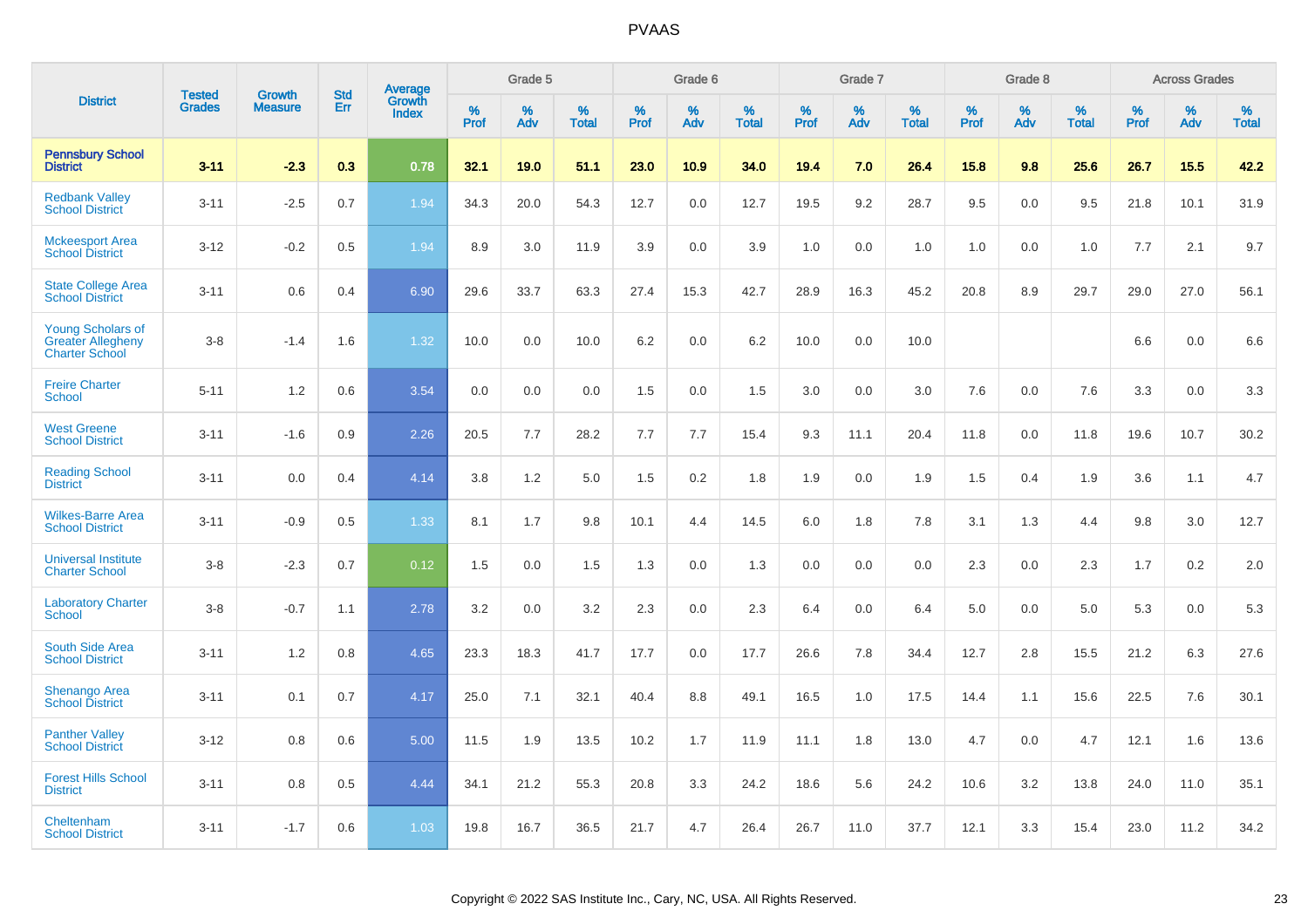|                                                                                   | <b>Tested</b> | <b>Growth</b>  | <b>Std</b> |                                          |                     | Grade 5  |                   |           | Grade 6  |                   |           | Grade 7  |                   |           | Grade 8  |                   |           | <b>Across Grades</b> |                   |
|-----------------------------------------------------------------------------------|---------------|----------------|------------|------------------------------------------|---------------------|----------|-------------------|-----------|----------|-------------------|-----------|----------|-------------------|-----------|----------|-------------------|-----------|----------------------|-------------------|
| <b>District</b>                                                                   | <b>Grades</b> | <b>Measure</b> | Err        | <b>Average</b><br>Growth<br><b>Index</b> | $\%$<br><b>Prof</b> | %<br>Adv | %<br><b>Total</b> | %<br>Prof | %<br>Adv | %<br><b>Total</b> | %<br>Prof | %<br>Adv | %<br><b>Total</b> | %<br>Prof | %<br>Adv | %<br><b>Total</b> | %<br>Prof | %<br>Adv             | %<br><b>Total</b> |
| <b>Pennsbury School</b><br><b>District</b>                                        | $3 - 11$      | $-2.3$         | 0.3        | 0.78                                     | 32.1                | 19.0     | 51.1              | 23.0      | 10.9     | 34.0              | 19.4      | 7.0      | 26.4              | 15.8      | 9.8      | 25.6              | 26.7      | 15.5                 | 42.2              |
| <b>Blue Mountain</b><br><b>School District</b>                                    | $3 - 10$      | 0.1            | 0.5        | 3.24                                     | 33.3                | 19.2     | 52.6              | 24.3      | 0.6      | 24.8              | 16.3      | 10.1     | 26.4              | 20.3      | 6.1      | 26.4              | 27.5      | 11.1                 | 38.6              |
| <b>Titusville Area</b><br><b>School District</b>                                  | $3 - 11$      | $-1.7$         | 0.5        | 0.12                                     | 28.5                | 13.8     | 42.3              | 18.9      | 4.2      | 23.1              | 18.0      | 3.9      | 21.9              | 8.0       | 3.6      | 11.6              | 21.8      | 10.0                 | 31.8              |
| <b>Agora Cyber</b><br><b>Charter School</b>                                       | $3 - 11$      | $-0.3$         | 0.6        | 3.62                                     | 9.8                 | 2.0      | 11.8              | 7.8       | 0.7      | 8.5               | 6.2       | 2.1      | 8.3               | 3.3       | 1.3      | 4.6               | 9.7       | 2.4                  | 12.1              |
| <b>Sharon City School</b><br><b>District</b>                                      | $3 - 11$      | $-0.3$         | 0.5        | 1.32                                     | 14.1                | 2.1      | 16.2              | 13.9      | 4.1      | 18.0              | 6.0       | 1.7      | 7.8               | 5.9       | 1.5      | 7.4               | 12.0      | 2.8                  | 14.8              |
| <b>Indiana Area</b><br><b>School District</b>                                     | $3 - 11$      | 1.8            | 0.4        | 7.21                                     | 29.3                | 17.7     | 47.0              | 23.9      | 11.7     | 35.5              | 36.0      | 10.3     | 46.3              | 23.2      | 14.2     | 37.4              | 30.1      | 15.1                 | 45.2              |
| Susquehanna<br><b>Community School</b><br><b>District</b>                         | $3 - 11$      | $-2.8$         | 0.9        | $-1.20$                                  | 19.6                | 9.8      | 29.4              | 15.5      | 1.7      | 17.2              | 13.3      | 11.1     | 24.4              | 2.0       | 2.0      | 4.1               | 19.6      | 6.3                  | 25.9              |
| Palmyra Area<br><b>School District</b>                                            | $3 - 11$      | 0.0            | 0.4        | 5.60                                     | 36.2                | 17.5     | 53.8              | 27.2      | 8.3      | 35.4              | 25.5      | 12.2     | 37.6              | 29.8      | 12.2     | 42.0              | 31.5      | 15.7                 | 47.2              |
| <b>Manheim Central</b><br><b>School District</b>                                  | $3 - 11$      | 2.8            | 0.4        | 9.93                                     | 25.4                | 7.6      | 33.0              | 23.6      | 5.8      | 29.3              | 15.0      | 5.2      | 20.2              | 20.9      | 6.2      | 27.1              | 22.8      | 9.4                  | 32.2              |
| <b>Highlands School</b><br><b>District</b>                                        | $3 - 11$      | 0.4            | 0.5        | $\overline{2.41}$                        | 20.4                | 4.6      | 25.0              | 16.6      | 1.4      | 17.9              | 28.5      | 4.9      | 33.3              | 13.2      | 8.6      | 21.8              | 20.4      | 5.9                  | 26.3              |
| <b>Howard Gardner</b><br><b>Multiple</b><br>Intelligence<br><b>Charter School</b> | $3-8$         | $-3.7$         | 1.1        | $-1.27$                                  | 16.7                | 6.7      | 23.3              | 9.4       | 0.0      | 9.4               | 9.1       | 0.0      | 9.1               | 7.4       | 11.1     | 18.5              | 14.7      | 3.5                  | 18.2              |
| <b>Inquiry Charter</b><br>School                                                  | $3-5$         | $-6.8$         | 2.1        | $-3.27$                                  | 8.8                 | 2.9      | 11.8              |           |          |                   |           |          |                   |           |          |                   | 11.1      | 2.8                  | 13.9              |
| <b>Purchase Line</b><br><b>School District</b>                                    | $3 - 12$      | 1.0            | 0.8        | 4.29                                     | 28.8                | 7.7      | 36.5              | 6.1       | 3.0      | 9.1               | 7.5       | 3.0      | 10.4              | 5.3       | 0.0      | 5.3               | 16.1      | 3.3                  | 19.4              |
| <b>Haverford</b><br><b>Township School</b><br><b>District</b>                     | $3 - 11$      | $-0.7$         | 0.3        | $-0.06$                                  | 30.7                | 27.3     | 58.0              | 26.4      | 15.0     | 41.4              | 28.5      | 12.8     | 41.3              | 33.9      | 15.2     | 49.1              | 31.6      | 23.1                 | 54.7              |
| <b>Easton Area</b><br><b>School District</b>                                      | $3 - 12$      | $-1.1$         | 0.3        | $-0.56$                                  | 22.4                | 5.9      | 28.3              | 14.6      | 3.3      | 17.9              | 11.0      | 6.9      | 18.0              | 10.3      | 2.2      | 12.4              | 18.5      | 8.4                  | 26.9              |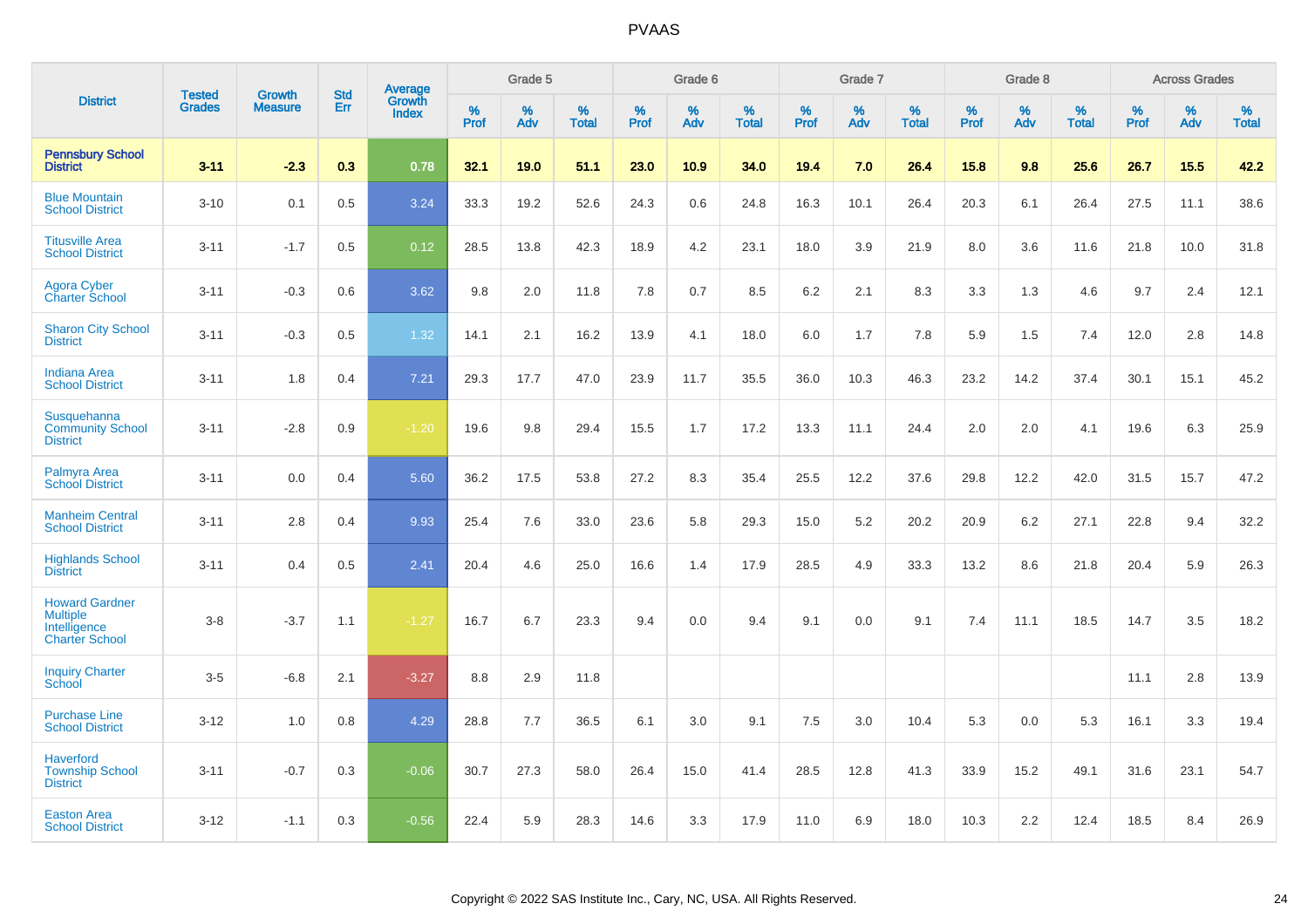|                                                                   |                                |                                 |                   |                                          |                     | Grade 5  |                   |                  | Grade 6  |                   |                  | Grade 7  |                   |           | Grade 8  |                   |              | <b>Across Grades</b> |                   |
|-------------------------------------------------------------------|--------------------------------|---------------------------------|-------------------|------------------------------------------|---------------------|----------|-------------------|------------------|----------|-------------------|------------------|----------|-------------------|-----------|----------|-------------------|--------------|----------------------|-------------------|
| <b>District</b>                                                   | <b>Tested</b><br><b>Grades</b> | <b>Growth</b><br><b>Measure</b> | <b>Std</b><br>Err | <b>Average</b><br>Growth<br><b>Index</b> | $\%$<br><b>Prof</b> | %<br>Adv | %<br><b>Total</b> | %<br><b>Prof</b> | %<br>Adv | %<br><b>Total</b> | %<br><b>Prof</b> | %<br>Adv | %<br><b>Total</b> | %<br>Prof | %<br>Adv | %<br><b>Total</b> | $\%$<br>Prof | %<br>Adv             | %<br><b>Total</b> |
| <b>Pennsbury School</b><br><b>District</b>                        | $3 - 11$                       | $-2.3$                          | 0.3               | 0.78                                     | 32.1                | 19.0     | 51.1              | 23.0             | 10.9     | 34.0              | 19.4             | 7.0      | 26.4              | 15.8      | 9.8      | 25.6              | 26.7         | 15.5                 | 42.2              |
| <b>Mastery Charter</b><br>School - Harrity<br>Campus              | $3-8$                          | $-0.7$                          | 1.1               | 2.42                                     | 4.6                 | 4.6      | 9.1               | 2.3              | 0.0      | 2.3               | 0.0              | 0.0      | 0.0               | 3.1       | 0.0      | 3.1               | 5.5          | 1.0                  | 6.5               |
| Salisbury-Elk Lick<br><b>School District</b>                      | $3 - 11$                       | $-4.2$                          | 1.3               | 0.13                                     | 29.2                | 12.5     | 41.7              | 37.5             | 0.0      | 37.5              | 15.8             | 0.0      | 15.8              | 14.3      | 4.8      | 19.0              | 28.9         | 5.8                  | 34.7              |
| <b>Albert Gallatin</b><br><b>Area School</b><br><b>District</b>   | $3 - 11$                       | $-1.4$                          | 0.5               | 0.97                                     | 19.0                | 10.2     | 29.3              | 18.6             | 1.6      | 20.2              | 12.8             | 2.8      | 15.6              | 14.8      | 2.0      | 16.8              | 17.4         | 4.9                  | 22.3              |
| <b>Carbondale Area</b><br><b>School District</b>                  | $3 - 10$                       | 1.1                             | 0.6               | 5.95                                     | 10.3                | 1.2      | 11.5              | 4.2              | 0.0      | 4.2               | 4.8              | 3.6      | 8.4               | 13.9      | 0.0      | 13.9              | 9.4          | 0.8                  | 10.1              |
| <b>Fannett-Metal</b><br><b>School District</b>                    | $3 - 11$                       | $-2.4$                          | 1.0               | 2.68                                     | 17.2                | 6.9      | 24.1              | 10.3             | 0.0      | 10.3              | 9.4              | 0.0      | 9.4               | 8.9       | 2.2      | 11.1              | 15.5         | 5.8                  | 21.3              |
| <b>Freedom Area</b><br><b>School District</b>                     | $3 - 11$                       | $-0.8$                          | 0.7               | 1.59                                     | 13.6                | 3.7      | 17.3              | 21.4             | 2.4      | 23.8              | 18.6             | 2.9      | 21.6              | 10.7      | 1.3      | 12.0              | 17.8         | 3.7                  | 21.6              |
| <b>Richard Allen</b><br>Preparatory<br><b>Charter School</b>      | $5-8$                          | 0.8                             | 0.7               | 3.33                                     | 0.0                 | 0.0      | 0.0               | 1.0              | 0.0      | 1.0               | 1.8              | 0.9      | 2.7               | 0.9       | 0.0      | 0.9               | 1.1          | 0.3                  | 1.4               |
| <b>Troy Area School</b><br><b>District</b>                        | $3 - 10$                       | $-1.8$                          | 0.6               | 0.45                                     | 11.1                | 4.0      | 15.2              | 4.0              | 4.0      | 8.0               | 14.1             | 0.0      | 14.1              | 6.8       | 0.8      | 7.7               | 11.9         | 2.1                  | 14.0              |
| <b>North Schuylkill</b><br><b>School District</b>                 | $3 - 11$                       | 0.5                             | 0.5               | 4.31                                     | 8.2                 | 3.0      | 11.2              | 4.8              | 0.8      | 5.6               | 5.8              | 3.9      | 9.7               | 11.8      | 6.7      | 18.5              | 12.1         | 4.1                  | 16.1              |
| <b>Middletown Area</b><br><b>School District</b>                  | $3 - 11$                       | $-1.6$                          | 0.5               | 0.08                                     | 19.5                | 5.0      | 24.5              | 6.1              | 0.8      | 6.9               | 16.1             | 9.8      | 25.9              | 11.8      | 2.0      | 13.7              | 18.4         | 7.5                  | 25.9              |
| <b>Selinsgrove Area</b><br><b>School District</b>                 | $3 - 12$                       | 4.7                             | 0.5               | 11.20                                    | 26.0                | 6.1      | 32.0              | 32.0             | 17.0     | 49.0              | 26.4             | 18.7     | 45.2              | 25.6      | 10.5     | 36.1              | 25.8         | 14.6                 | 40.4              |
| <b>Greater Nanticoke</b><br><b>Area School</b><br><b>District</b> | $3 - 12$                       | $-0.5$                          | 0.6               | 4.36                                     | 13.6                | 2.7      | 16.4              | 2.6              | 0.0      | 2.6               | 3.6              | 0.0      | 3.6               | 4.2       | 1.7      | 5.9               | 7.6          | 2.0                  | 9.6               |
| Portage Area<br><b>School District</b>                            | $3 - 10$                       | 0.3                             | 0.8               | 2.06                                     | 28.6                | 7.1      | 35.7              | 30.0             | 10.0     | 40.0              | 25.4             | 9.5      | 34.9              | 17.0      | 7.6      | 24.5              | 29.8         | 12.9                 | 42.6              |
| <b>Mount Carmel</b><br><b>Area School</b><br><b>District</b>      | $3 - 11$                       | 0.2                             | 0.6               | 3.89                                     | 10.8                | 2.7      | 13.5              | 12.5             | 7.1      | 19.6              | 13.6             | 3.6      | 17.3              | 8.8       | 2.6      | 11.5              | 12.2         | 4.5                  | 16.7              |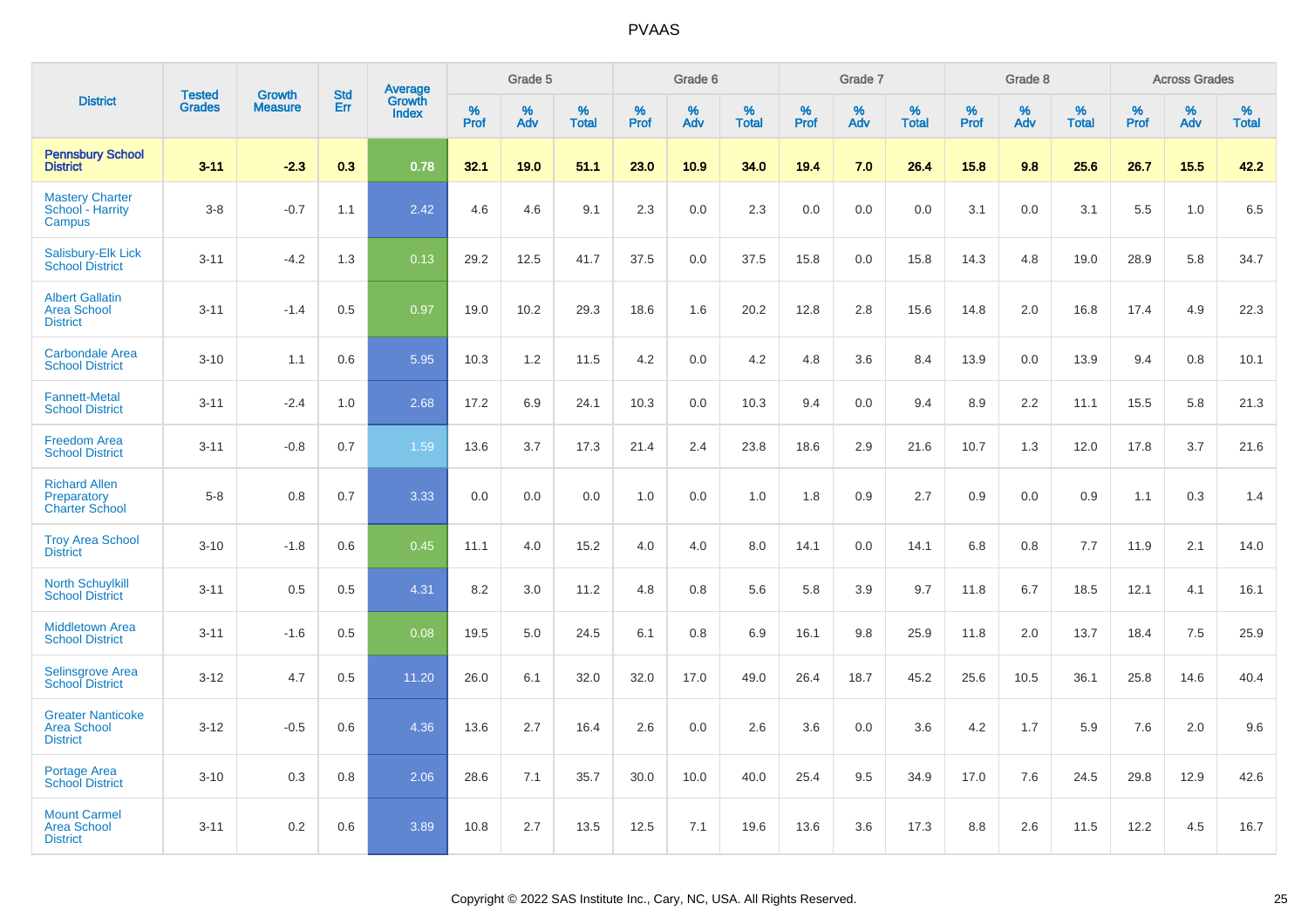|                                                                                            | <b>Tested</b> | <b>Growth</b>  | <b>Std</b> | Average                |                     | Grade 5  |                   |                     | Grade 6  |                   |              | Grade 7  |                   |                     | Grade 8  |                   |                     | <b>Across Grades</b> |                   |
|--------------------------------------------------------------------------------------------|---------------|----------------|------------|------------------------|---------------------|----------|-------------------|---------------------|----------|-------------------|--------------|----------|-------------------|---------------------|----------|-------------------|---------------------|----------------------|-------------------|
| <b>District</b>                                                                            | <b>Grades</b> | <b>Measure</b> | <b>Err</b> | Growth<br><b>Index</b> | $\%$<br><b>Prof</b> | %<br>Adv | %<br><b>Total</b> | $\%$<br><b>Prof</b> | %<br>Adv | %<br><b>Total</b> | $\%$<br>Prof | %<br>Adv | %<br><b>Total</b> | $\%$<br><b>Prof</b> | %<br>Adv | %<br><b>Total</b> | $\%$<br><b>Prof</b> | %<br>Adv             | %<br><b>Total</b> |
| <b>Pennsbury School</b><br><b>District</b>                                                 | $3 - 11$      | $-2.3$         | 0.3        | 0.78                   | 32.1                | 19.0     | 51.1              | 23.0                | 10.9     | 34.0              | 19.4         | 7.0      | 26.4              | 15.8                | 9.8      | 25.6              | 26.7                | 15.5                 | 42.2              |
| <b>Lebanon School</b><br><b>District</b>                                                   | $3 - 11$      | 0.1            | 0.3        | 4.53                   | 10.8                | 2.5      | 13.2              | 5.4                 | 1.6      | 7.0               | 3.4          | 0.6      | 4.1               | 4.5                 | 0.8      | 5.4               | 7.2                 | 1.6                  | 8.8               |
| <b>Mastery Charter</b><br>School - Hardy<br><b>Williams</b>                                | $3 - 11$      | $-0.1$         | 1.2        | 1.30                   | 4.9                 | 0.0      | 4.9               | 11.4                | 2.9      | 14.3              | 5.6          | 0.0      | 5.6               |                     |          |                   | 6.9                 | 0.6                  | 7.5               |
| <b>Cameron County</b><br><b>School District</b>                                            | $3 - 12$      | 1.0            | 1.0        | 4.16                   | 48.4                | 0.0      | 48.4              | 29.0                | 2.6      | 31.6              | 7.3          | 2.4      | 9.8               | 13.5                | 0.0      | 13.5              | 30.3                | 6.8                  | 37.2              |
| Johnsonburg Area<br><b>School District</b>                                                 | $3 - 11$      | 2.2            | 1.0        | 5.07                   | 17.5                | 7.5      | 25.0              | 21.2                | 12.1     | 33.3              | 18.6         | 7.0      | 25.6              | 15.6                | 2.2      | 17.8              | 25.5                | 10.2                 | 35.7              |
| <b>Marion Center</b><br><b>Area School</b><br><b>District</b>                              | $3 - 10$      | 0.9            | 0.7        | 5.76                   | 24.4                | 7.7      | 32.0              | 37.2                | 11.8     | 49.0              | 19.0         | 10.7     | 29.8              | 22.6                | 8.6      | 31.2              | 27.9                | 10.6                 | 38.4              |
| The Philadelphia<br><b>Charter School for</b><br><b>Arts and Sciences</b><br>at HR Edmunds | $3 - 8$       | 1.7            | 0.6        | 4.09                   | 6.4                 | 0.0      | 6.4               | 0.0                 | 0.0      | 0.0               | 2.1          | 0.0      | 2.1               | 2.2                 | 0.0      | 2.2               | 2.1                 | $0.2\,$              | 2.3               |
| <b>Montgomery Area</b><br><b>School District</b>                                           | $3 - 11$      | 0.8            | 0.8        | 4.18                   | 25.7                | 10.8     | 36.5              | 29.0                | 30.6     | 59.7              | 33.3         | 6.9      | 40.3              | 17.2                | 1.7      | 19.0              | 28.4                | 13.2                 | 41.6              |
| <b>Camp Hill School</b><br><b>District</b>                                                 | $3 - 12$      | $-2.0$         | 0.7        | $-0.33$                | 40.7                | 27.2     | 67.9              | 24.0                | 4.0      | 28.0              | 17.6         | 9.9      | 27.5              | 22.0                | 3.7      | 25.7              | 30.7                | 15.4                 | 46.1              |
| <b>Antietam School</b><br><b>District</b>                                                  | $3 - 10$      | $-2.5$         | 0.8        | $-0.25$                | 9.4                 | 1.6      | 10.9              | 10.0                | 3.3      | 13.3              | 5.6          | 0.0      | 5.6               | 5.8                 | 0.0      | 5.8               | 8.3                 | 1.2                  | 9.5               |
| <b>Franklin Area</b><br><b>School District</b>                                             | $3 - 11$      | 0.9            | 0.5        | 5.84                   | 22.0                | 7.1      | 29.1              | 25.8                | 3.1      | 28.9              | 10.1         | 4.2      | 14.3              | 8.2                 | 0.7      | 8.9               | 19.0                | 4.3                  | 23.2              |
| South Williamsport<br><b>Area School</b><br><b>District</b>                                | $3 - 10$      | $-0.6$         | 0.6        | 3.18                   | 20.4                | 1.1      | 21.5              | 25.8                | 4.5      | 30.3              | 15.5         | 2.4      | 17.9              | 15.1                | 0.0      | 15.1              | 20.2                | 2.8                  | 23.0              |
| <b>Deep Roots</b><br><b>Charter School</b>                                                 | $3-6$         | $-0.9$         | 1.3        | 2.28                   | 0.0                 | 0.0      | 0.0               | 0.0                 | 0.0      | 0.0               |              |          |                   |                     |          |                   | 1.3                 | 0.0                  | 1.3               |
| <b>Ellwood City Area</b><br><b>School District</b>                                         | $3 - 11$      | $-1.7$         | 0.6        | 1.08                   | 20.6                | 7.8      | 28.4              | 19.0                | 2.6      | 21.6              | 21.7         | 2.5      | 24.2              | 5.5                 | 2.8      | 8.3               | 17.5                | 4.7                  | 22.2              |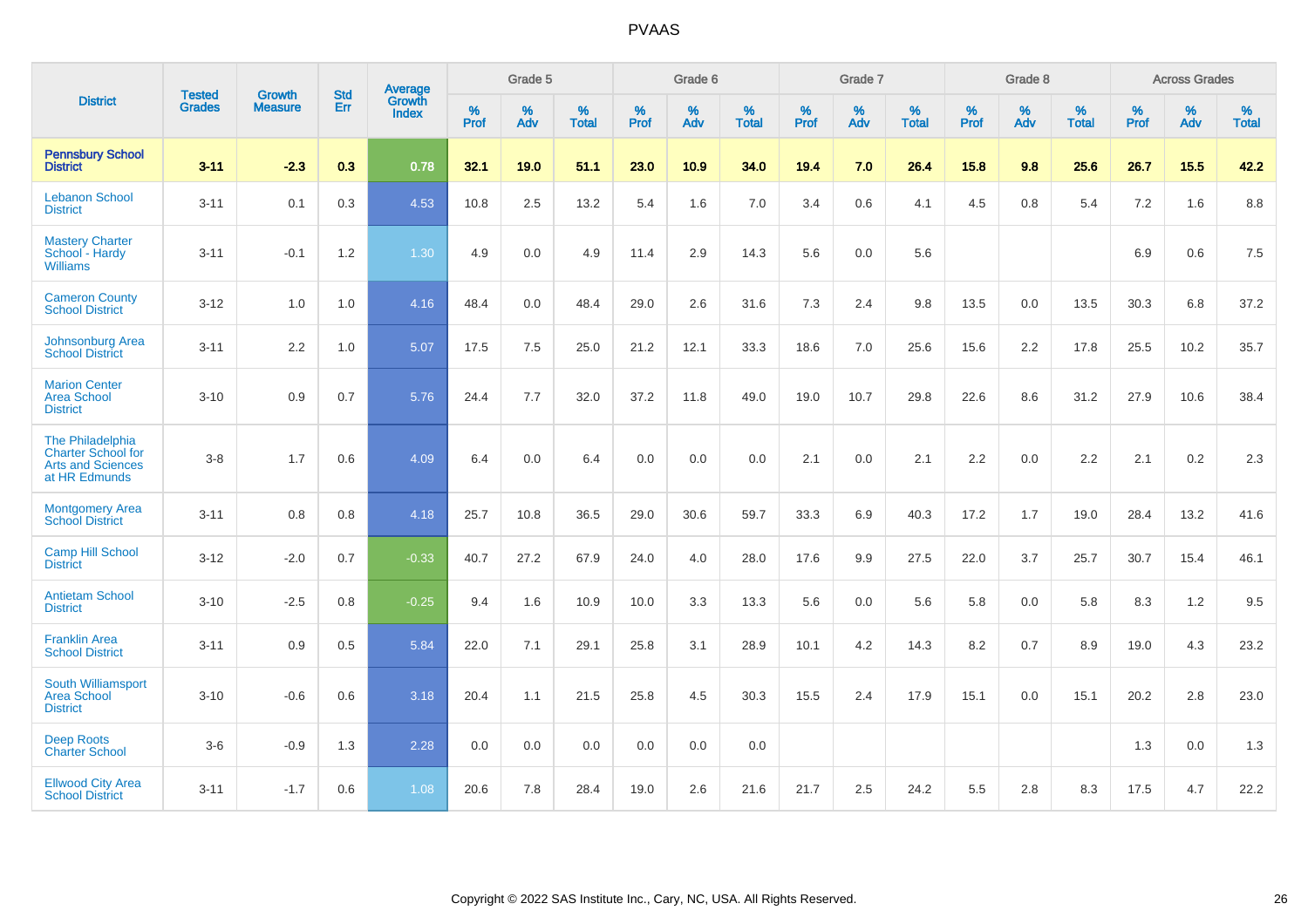|                                                                 |                                |                                 | <b>Std</b> | Average                |                     | Grade 5  |                   |                  | Grade 6  |                   |              | Grade 7     |                   |           | Grade 8  |                   |                     | <b>Across Grades</b> |                   |
|-----------------------------------------------------------------|--------------------------------|---------------------------------|------------|------------------------|---------------------|----------|-------------------|------------------|----------|-------------------|--------------|-------------|-------------------|-----------|----------|-------------------|---------------------|----------------------|-------------------|
| <b>District</b>                                                 | <b>Tested</b><br><b>Grades</b> | <b>Growth</b><br><b>Measure</b> | Err        | Growth<br><b>Index</b> | $\%$<br><b>Prof</b> | %<br>Adv | %<br><b>Total</b> | %<br><b>Prof</b> | %<br>Adv | %<br><b>Total</b> | $\%$<br>Prof | $\%$<br>Adv | %<br><b>Total</b> | %<br>Prof | %<br>Adv | %<br><b>Total</b> | $\%$<br><b>Prof</b> | $\%$<br>Adv          | %<br><b>Total</b> |
| <b>Pennsbury School</b><br><b>District</b>                      | $3 - 11$                       | $-2.3$                          | 0.3        | 0.78                   | 32.1                | 19.0     | 51.1              | 23.0             | 10.9     | 34.0              | 19.4         | 7.0         | 26.4              | 15.8      | 9.8      | 25.6              | 26.7                | 15.5                 | 42.2              |
| <b>West Middlesex</b><br><b>Area School</b><br><b>District</b>  | $3 - 10$                       | 0.9                             | 0.9        | 4.10                   | 21.7                | 21.7     | 43.5              | 39.3             | 4.9      | 44.3              | 30.0         | 2.0         | 32.0              | 7.1       | 0.0      | 7.1               | 30.3                | 7.4                  | 37.7              |
| <b>Gillingham Charter</b><br>School                             | $3 - 11$                       | $-5.9$                          | 2.0        | $-1.16$                | 9.1                 | 0.0      | 9.1               | 0.0              | 0.0      | 0.0               |              |             |                   | 0.0       | 0.0      | 0.0               | 4.4                 | 1.4                  | 5.8               |
| <b>Ferndale Area</b><br><b>School District</b>                  | $3 - 10$                       | $-0.9$                          | 0.9        | 1.11                   | 27.3                | 0.0      | 27.3              | 19.5             | 7.3      | 26.8              | 31.6         | 2.6         | 34.2              | 11.1      | 8.9      | 20.0              | 21.3                | 7.9                  | 29.1              |
| <b>Mastery Charter</b><br>School - Pickett<br>Campus            | $6 - 10$                       | 1.2                             | 1.1        | 2.33                   |                     |          |                   | 0.0              | 0.0      | 0.0               | 0.0          | 0.0         | 0.0               | 2.8       | 0.0      | 2.8               | 0.9                 | 0.0                  | 0.9               |
| <b>Big Spring School</b><br><b>District</b>                     | $3 - 11$                       | $-1.2$                          | 0.5        | 0.68                   | 26.7                | 13.0     | 39.7              | 22.0             | 3.8      | 25.8              | 20.9         | 6.7         | 27.6              | 10.9      | 3.3      | 14.1              | 24.6                | 10.4                 | 35.0              |
| <b>Elk Lake School</b><br><b>District</b>                       | $3 - 11$                       | 1.9                             | 0.7        | 7.96                   | 17.5                | 3.8      | 21.2              | 35.8             | 12.6     | 48.4              | 11.4         | 3.4         | 14.8              | 8.5       | 4.9      | 13.4              | 21.4                | 7.2                  | 28.5              |
| <b>Forest City</b><br><b>Regional School</b><br><b>District</b> | $3 - 12$                       | 1.5                             | 0.9        | 4.76                   | 22.2                | 11.1     | 33.3              | 14.3             | 2.0      | 16.3              | 18.9         | 10.8        | 29.7              | 31.9      | 10.6     | 42.6              | 22.1                | 10.7                 | 32.8              |
| <b>Hamburg Area</b><br><b>School District</b>                   | $3 - 11$                       | $-0.0$                          | 0.5        | 1.79                   | 29.1                | 6.4      | 35.5              | 28.4             | 2.4      | 30.7              | 10.1         | 3.8         | 13.8              | 9.9       | 2.1      | 12.1              | 20.9                | 6.6                  | 27.5              |
| <b>United School</b><br><b>District</b>                         | $3 - 11$                       | 0.3                             | 0.8        | 3.96                   | 27.0                | 1.6      | 28.6              | 31.8             | 12.7     | 44.4              | 29.2         | 10.8        | 40.0              | 20.9      | 9.0      | 29.8              | 28.1                | 9.4                  | 37.5              |
| <b>Valley Grove</b><br><b>School District</b>                   | $3 - 10$                       | $-2.4$                          | 0.8        | $-1.21$                | 35.4                | 8.3      | 43.8              | 27.6             | 1.7      | 29.3              | 18.5         | 5.6         | 24.1              | 14.3      | 1.8      | 16.1              | 25.5                | 6.8                  | 32.2              |
| <b>Hanover Area</b><br><b>School District</b>                   | $3 - 11$                       | $-2.5$                          | 0.9        | $-0.79$                | 3.4                 | 3.4      | 6.8               | 10.0             | 4.0      | 14.0              | 5.3          | 1.8         | 7.0               | 0.0       | 0.0      | 0.0               | 7.4                 | 1.9                  | 9.3               |
| <b>Gettysburg Area</b><br><b>School District</b>                | $3 - 11$                       | 1.3                             | 0.4        | 5.96                   | 36.4                | 17.3     | 53.7              | 22.0             | 12.0     | 34.0              | 15.9         | 5.7         | 21.6              | 21.4      | 7.3      | 28.6              | 25.4                | 14.7                 | 40.1              |
| <b>Folk Arts-Cultural</b><br><b>Treasures Charter</b><br>School | $3 - 7$                        | $-1.8$                          | 1.0        | 1.12                   | 22.7                | 6.8      | 29.6              | 28.9             | 4.4      | 33.3              | 20.4         | 2.3         | 22.7              |           |          |                   | 28.1                | 6.2                  | 34.4              |
| <b>Sayre Area School</b><br><b>District</b>                     | $3 - 11$                       | 1.9                             | 0.7        | 6.31                   | 21.3                | 6.6      | 27.9              | 36.2             | 5.0      | 41.2              | 21.4         | 3.6         | 25.0              | 13.4      | 0.0      | 13.4              | 25.9                | 6.1                  | 32.0              |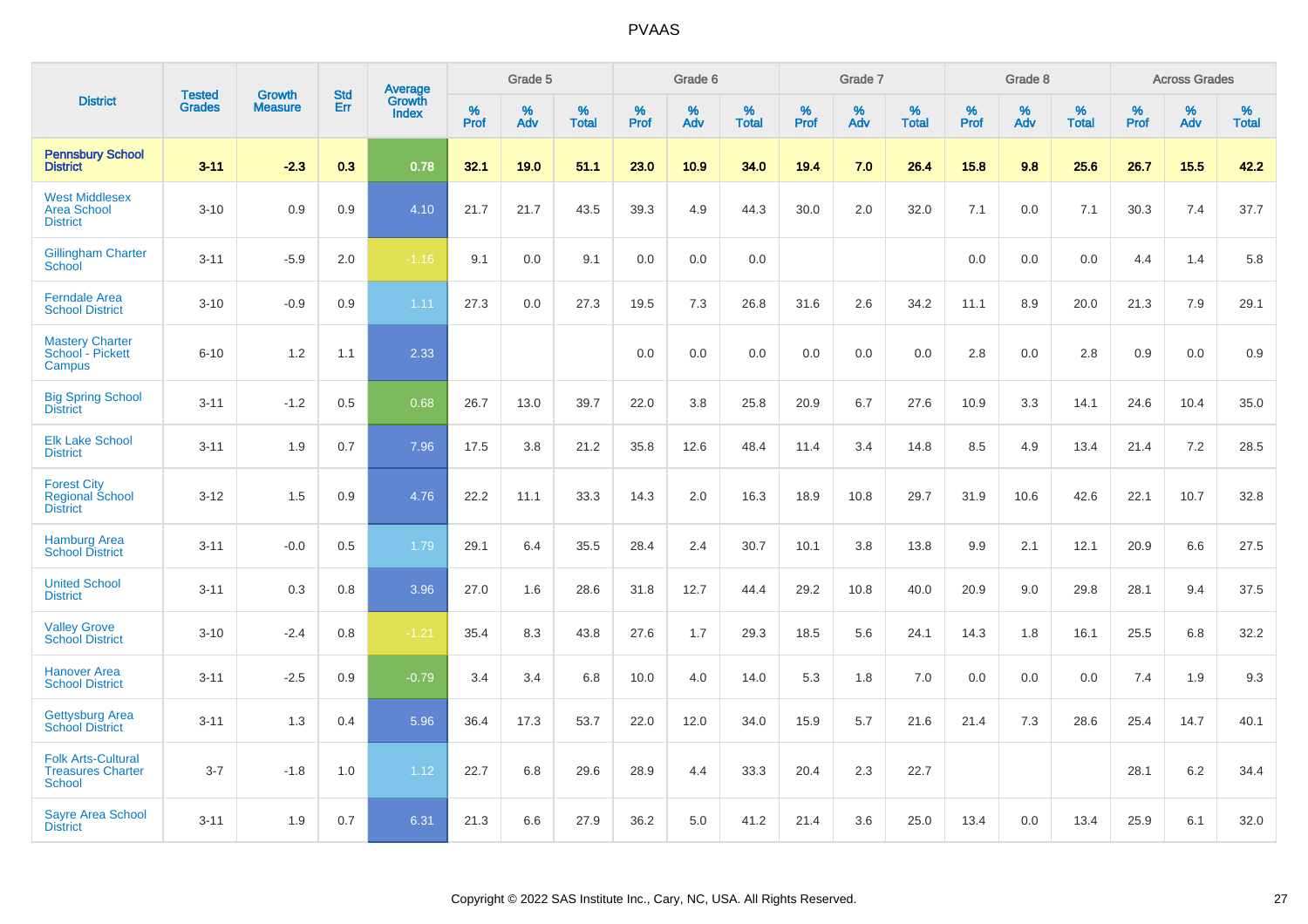|                                                                       | <b>Tested</b> | <b>Growth</b>  | <b>Std</b> | Average                |              | Grade 5  |                      |           | Grade 6  |                   |           | Grade 7  |                   |           | Grade 8  |                   |              | <b>Across Grades</b> |                   |
|-----------------------------------------------------------------------|---------------|----------------|------------|------------------------|--------------|----------|----------------------|-----------|----------|-------------------|-----------|----------|-------------------|-----------|----------|-------------------|--------------|----------------------|-------------------|
| <b>District</b>                                                       | <b>Grades</b> | <b>Measure</b> | Err        | Growth<br><b>Index</b> | $\%$<br>Prof | %<br>Adv | $\%$<br><b>Total</b> | %<br>Prof | %<br>Adv | %<br><b>Total</b> | %<br>Prof | %<br>Adv | %<br><b>Total</b> | %<br>Prof | %<br>Adv | %<br><b>Total</b> | $\%$<br>Prof | $\%$<br>Adv          | %<br><b>Total</b> |
| <b>Pennsbury School</b><br><b>District</b>                            | $3 - 11$      | $-2.3$         | 0.3        | 0.78                   | 32.1         | 19.0     | 51.1                 | 23.0      | 10.9     | 34.0              | 19.4      | 7.0      | 26.4              | 15.8      | 9.8      | 25.6              | 26.7         | 15.5                 | 42.2              |
| <b>Harmony Area</b><br><b>School District</b>                         | $3 - 10$      | 0.9            | 1.7        | 2.79                   | 31.2         | 6.2      | 37.5                 | 41.7      | 4.2      | 45.8              | 0.0       | 0.0      | 0.0               |           |          |                   | 27.4         | 7.4                  | 34.7              |
| <b>Laurel School</b><br><b>District</b>                               | $3 - 11$      | $-0.4$         | 0.7        | 1.59                   | 25.7         | 5.4      | 31.1                 | 23.9      | 12.7     | 36.6              | 29.5      | 5.1      | 34.6              | 18.8      | 8.7      | 27.5              | 28.6         | 13.6                 | 42.2              |
| <b>Old Forge School</b><br><b>District</b>                            | $3 - 12$      | $-2.1$         | 0.8        | 0.34                   | 11.8         | 2.9      | 14.7                 | 11.3      | 0.0      | 11.3              | 19.0      | 4.8      | 23.8              | 5.9       | 0.0      | 5.9               | 14.0         | 2.9                  | 16.9              |
| <b>Universal Alcorn</b><br><b>Charter School</b>                      | $3-8$         | $-0.7$         | 0.8        | 0.93                   | 7.7          | 1.9      | 9.6                  | 3.9       | 0.0      | 3.9               | 8.8       | 0.0      | 8.8               | 5.1       | 0.0      | 5.1               | 6.4          | 1.7                  | 8.1               |
| <b>Reach Cyber</b><br><b>Charter School</b>                           | $3 - 11$      | $-2.4$         | 0.9        | $-0.45$                | 19.4         | 9.7      | 29.0                 | 9.1       | 0.0      | 9.1               | 17.0      | 3.8      | 20.8              | 17.5      | 5.3      | 22.8              | 21.3         | 4.7                  | 26.0              |
| <b>Cocalico School</b><br><b>District</b>                             | $3 - 11$      | 2.0            | 0.4        | 5.70                   | 27.4         | 17.4     | 44.8                 | 25.2      | 17.5     | 42.7              | 27.3      | 4.0      | 31.3              | 22.2      | 6.2      | 28.4              | 28.3         | 12.1                 | 40.4              |
| <b>Waynesboro Area</b><br><b>School District</b>                      | $3 - 12$      | $-0.5$         | 0.4        | 2.30                   | 25.0         | 9.2      | 34.2                 | 20.4      | 10.5     | 31.0              | 19.2      | 6.0      | 25.2              | 20.1      | 4.8      | 24.8              | 22.3         | 9.3                  | 31.6              |
| <b>Spring Cove</b><br><b>School District</b>                          | $3 - 11$      | 0.9            | 0.5        | 5.97                   | 18.5         | 8.4      | 26.9                 | 15.1      | 4.8      | 19.8              | 11.0      | 3.9      | 15.0              | 12.7      | 4.0      | 16.7              | 20.0         | 7.4                  | 27.4              |
| Young Scholars Of<br>Western<br>Pennsylvania<br><b>Charter School</b> | $3 - 8$       | $-0.4$         | 1.1        | 1.25                   | 6.7          | 6.7      | 13.3                 | 5.9       | 5.9      | 11.8              | 20.7      | 3.4      | 24.1              | 8.7       | 0.0      | 8.7               | 12.3         | 4.8                  | 17.1              |
| <b>Keystone School</b><br><b>District</b>                             | $3 - 11$      | $-1.0$         | 0.8        | 1.11                   | 28.4         | 19.4     | 47.8                 | 32.1      | 1.9      | 34.0              | 12.3      | 1.4      | 13.7              | 6.4       | 0.0      | 6.4               | 24.1         | 7.6                  | 31.6              |
| <b>New Castle Area</b><br><b>School District</b>                      | $3 - 12$      | $-0.5$         | 0.4        | 2.63                   | 4.3          | 0.5      | 4.8                  | 3.3       | 1.9      | 5.2               | 7.7       | 1.4      | 9.1               | 3.3       | 0.9      | 4.2               | 4.4          | 1.1                  | 5.5               |
| <b>Vision Academy</b><br>Charter School                               | $3-8$         | 1.7            | 1.1        | 3.72                   | 11.1         | 0.0      | 11.1                 | 0.0       | 0.0      | 0.0               | 2.9       | 2.9      | 5.9               | 9.5       | 4.8      | 14.3              | 6.4          | 1.6                  | 8.0               |
| <b>Lower Moreland</b><br><b>Township School</b><br><b>District</b>    | $3 - 11$      | 2.2            | 0.5        | 4.65                   | 27.3         | 27.3     | 54.6                 | 38.8      | 19.4     | 58.2              | 30.7      | 17.2     | 47.8              | 25.1      | 15.0     | 40.1              | 32.4         | 17.7                 | 50.0              |
| <b>Fairfield Area</b><br><b>School District</b>                       | $3 - 11$      | $-1.2$         | 0.8        | 1.99                   | 32.3         | 1.6      | 33.9                 | 19.7      | 1.6      | 21.3              | 18.5      | 0.0      | 18.5              | 16.7      | 3.7      | 20.4              | 25.3         | 6.7                  | 32.0              |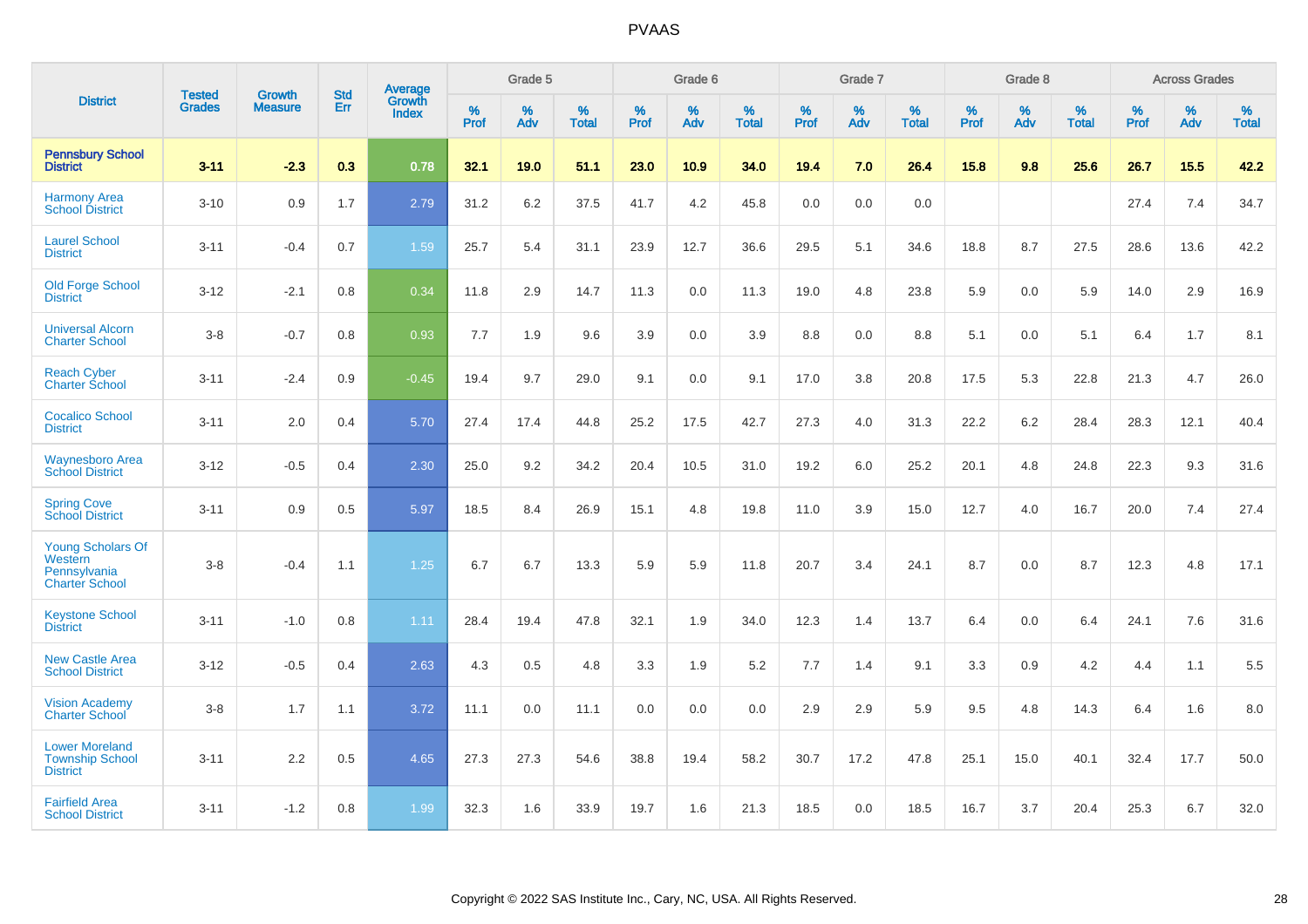|                                                             | <b>Tested</b> | <b>Growth</b>  | <b>Std</b> | Average                |              | Grade 5  |                   |              | Grade 6  |                   |              | Grade 7  |                   |           | Grade 8  |                   |              | <b>Across Grades</b> |                   |
|-------------------------------------------------------------|---------------|----------------|------------|------------------------|--------------|----------|-------------------|--------------|----------|-------------------|--------------|----------|-------------------|-----------|----------|-------------------|--------------|----------------------|-------------------|
| <b>District</b>                                             | <b>Grades</b> | <b>Measure</b> | Err        | Growth<br><b>Index</b> | $\%$<br>Prof | %<br>Adv | %<br><b>Total</b> | $\%$<br>Prof | %<br>Adv | %<br><b>Total</b> | $\%$<br>Prof | %<br>Adv | %<br><b>Total</b> | %<br>Prof | %<br>Adv | %<br><b>Total</b> | $\%$<br>Prof | %<br>Adv             | %<br><b>Total</b> |
| <b>Pennsbury School</b><br><b>District</b>                  | $3 - 11$      | $-2.3$         | 0.3        | 0.78                   | 32.1         | 19.0     | 51.1              | 23.0         | 10.9     | 34.0              | 19.4         | 7.0      | 26.4              | 15.8      | 9.8      | 25.6              | 26.7         | 15.5                 | 42.2              |
| <b>Grove City Area</b><br><b>School District</b>            | $3 - 12$      | $-0.0$         | 0.6        | 1.93                   | 21.8         | 16.8     | 38.6              | 29.0         | 12.1     | 41.1              | 28.1         | 13.2     | 41.2              | 19.5      | 8.5      | 28.0              | 27.6         | 16.8                 | 44.3              |
| <b>Russell Byers</b><br><b>Charter School</b>               | $3-8$         | 1.5            | 0.8        | 5.07                   | 3.6          | 0.0      | 3.6               | 0.0          | 0.0      | 0.0               | 0.0          | 0.0      | 0.0               | 0.0       | 0.0      | 0.0               | 3.2          | 1.9                  | 5.2               |
| <b>Upper Dublin</b><br><b>School District</b>               | $3 - 12$      | 0.6            | 0.4        | 2.59                   | 41.8         | 29.3     | 71.1              | 38.5         | 24.8     | 63.3              | 30.8         | 29.7     | 60.5              | 24.1      | 14.8     | 38.9              | 35.7         | 29.8                 | 65.5              |
| <b>Everett Area</b><br><b>School District</b>               | $3 - 11$      | $-1.4$         | 0.7        | 1.92                   | 27.6         | 6.9      | 34.5              | 19.8         | 2.3      | 22.1              | 13.9         | 1.0      | 14.8              | 10.7      | 6.7      | 17.3              | 19.7         | 5.5                  | 25.2              |
| <b>Dunmore School</b><br><b>District</b>                    | $3 - 11$      | $-0.4$         | 0.7        | 1.48                   | 26.4         | 9.7      | 36.1              | 20.9         | 2.2      | 23.1              | 10.4         | 0.9      | 11.3              | 9.5       | 3.6      | 13.1              | 18.9         | 6.1                  | 25.0              |
| <b>Carlynton School</b><br><b>District</b>                  | $3 - 11$      | $-1.3$         | 0.7        | 0.95                   | 16.3         | 10.9     | 27.2              | 35.7         | 7.1      | 42.9              | 9.5          | 3.8      | 13.3              | 11.7      | 0.0      | 11.7              | 20.9         | 6.7                  | 27.6              |
| <b>Upper Perkiomen</b><br><b>School District</b>            | $3 - 11$      | 2.0            | 0.4        | 6.80                   | 26.0         | 11.8     | 37.8              | 23.0         | 6.1      | 29.1              | 28.0         | 11.6     | 39.6              | 22.9      | 10.0     | 32.8              | 24.8         | 10.4                 | 35.1              |
| <b>Bellwood-Antis</b><br><b>School District</b>             | $3 - 10$      | 2.2            | 0.6        | 5.68                   | 18.9         | 4.4      | 23.3              | 12.4         | 9.0      | 21.4              | 29.4         | 15.3     | 44.7              | 14.1      | 6.5      | 20.6              | 21.6         | 9.9                  | 31.5              |
| <b>Mars Area School</b><br><b>District</b>                  | $3 - 10$      | 0.5            | 0.4        | 6.45                   | 31.3         | 20.9     | 52.2              | 32.6         | 24.5     | 57.1              | 23.8         | 16.5     | 40.4              | 24.5      | 6.4      | 30.8              | 32.3         | 21.1                 | 53.4              |
| <b>Ephrata Area</b><br><b>School District</b>               | $3 - 11$      | 0.9            | 0.4        | 5.20                   | 34.6         | 12.9     | 47.5              | 24.8         | 8.0      | 32.8              | 18.0         | 4.2      | 22.2              | 18.9      | 4.3      | 23.1              | 25.6         | 12.5                 | 38.1              |
| <b>Bethel Park School</b><br><b>District</b>                | $3 - 11$      | $-0.2$         | 0.4        | 1.45                   | 31.6         | 17.7     | 49.3              | 27.0         | 17.1     | 44.1              | 29.6         | 13.0     | 42.6              | 27.1      | 8.9      | 36.0              | 30.4         | 17.5                 | 48.0              |
| <b>Stroudsburg Area</b><br><b>School District</b>           | $3 - 11$      | $-0.2$         | 0.4        | 3.95                   | 17.5         | 9.2      | 26.8              | 18.8         | 4.9      | 23.8              | 21.6         | 2.7      | 24.3              | 15.4      | 1.8      | 17.1              | 20.2         | 6.4                  | 26.6              |
| Conemaugh<br><b>Township Area</b><br><b>School District</b> | $3 - 12$      | $-1.5$         | 0.8        | 2.85                   | 51.6         | 22.6     | 74.2              | 23.0         | 16.4     | 39.3              | 29.2         | 20.8     | 50.0              | 28.8      | 5.5      | 34.2              | 34.8         | 23.6                 | 58.4              |
| <b>Brockway Area</b><br><b>School District</b>              | $3 - 11$      | 2.7            | 0.7        | 9.15                   | 35.4         | 17.7     | 53.2              | 29.4         | 36.8     | 66.2              | 22.5         | 7.5      | 30.0              | 20.8      | 5.6      | 26.4              | 28.7         | 18.6                 | 47.4              |
| <b>Clarion Area</b><br><b>School District</b>               | $3 - 11$      | $-0.1$         | 0.8        | 2.20                   | 31.2         | 8.3      | 39.6              | 32.1         | 7.1      | 39.3              | 17.9         | 10.4     | 28.4              | 28.1      | 3.5      | 31.6              | 26.5         | 10.2                 | 36.8              |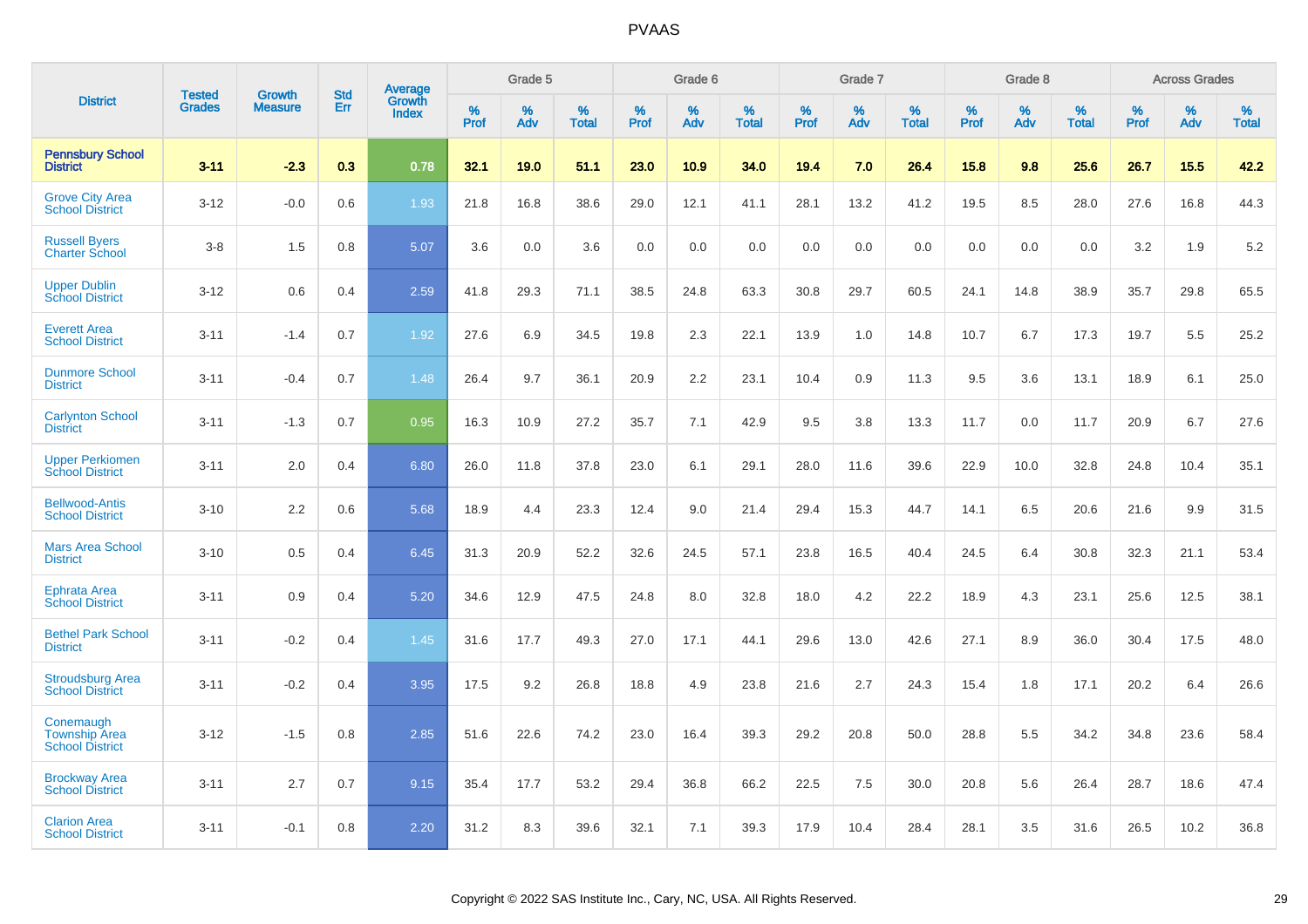|                                                                 | <b>Tested</b> | <b>Growth</b>  | <b>Std</b> | Average                       |              | Grade 5  |                   |           | Grade 6  |                   |           | Grade 7  |                   |           | Grade 8  |                   |           | <b>Across Grades</b> |                   |
|-----------------------------------------------------------------|---------------|----------------|------------|-------------------------------|--------------|----------|-------------------|-----------|----------|-------------------|-----------|----------|-------------------|-----------|----------|-------------------|-----------|----------------------|-------------------|
| <b>District</b>                                                 | <b>Grades</b> | <b>Measure</b> | Err        | <b>Growth</b><br><b>Index</b> | $\%$<br>Prof | %<br>Adv | %<br><b>Total</b> | %<br>Prof | %<br>Adv | %<br><b>Total</b> | %<br>Prof | %<br>Adv | %<br><b>Total</b> | %<br>Prof | %<br>Adv | %<br><b>Total</b> | %<br>Prof | %<br>Adv             | %<br><b>Total</b> |
| <b>Pennsbury School</b><br><b>District</b>                      | $3 - 11$      | $-2.3$         | 0.3        | 0.78                          | 32.1         | 19.0     | 51.1              | 23.0      | 10.9     | 34.0              | 19.4      | 7.0      | 26.4              | 15.8      | 9.8      | 25.6              | 26.7      | 15.5                 | 42.2              |
| <b>Ridgway Area</b><br><b>School District</b>                   | $3 - 11$      | 4.4            | 0.8        | 5.42                          | 36.7         | 20.0     | 56.7              | 42.6      | 18.0     | 60.7              | 25.0      | 13.3     | 38.3              | 28.3      | 5.0      | 33.3              | 30.2      | 18.4                 | 48.6              |
| Montessori<br><b>Regional Charter</b><br>School                 | $3-6$         | $-2.6$         | 1.1        | $-1.45$                       | 15.0         | 5.0      | 20.0              | 5.1       | 1.7      | 6.8               |           |          |                   |           |          |                   | 11.1      | 6.3                  | 17.3              |
| <b>Greencastle-Antrim</b><br><b>School District</b>             | $3 - 11$      | $-0.1$         | 0.4        | 2.26                          | 28.2         | 15.8     | 44.1              | 31.2      | 8.1      | 39.3              | 24.8      | 7.8      | 32.6              | 18.7      | 5.6      | 24.4              | 26.8      | 11.4                 | 38.2              |
| <b>Northwest Area</b><br><b>School District</b>                 | $3 - 10$      | 0.9            | 0.8        | 2.73                          | 17.3         | 1.9      | 19.2              | 19.3      | 3.5      | 22.8              | 7.3       | 1.8      | 9.1               | 5.4       | 0.0      | 5.4               | 13.2      | 1.5                  | 14.8              |
| <b>Aliquippa School</b><br><b>District</b>                      | $3 - 11$      | 0.1            | 0.8        | 2.83                          | 1.5          | 0.0      | 1.5               | 0.0       | 1.6      | 1.6               | 6.9       | 0.0      | 6.9               | 0.0       | 0.0      | 0.0               | 2.0       | 0.5                  | 2.6               |
| <b>Bethlehem Area</b><br><b>School District</b>                 | $3 - 11$      | 0.4            | 0.4        | 3.53                          | 16.6         | 11.7     | 28.3              | 13.0      | 2.9      | 15.9              | 14.3      | 5.3      | 19.6              | 9.9       | 3.9      | 13.8              | 18.1      | 8.8                  | 26.8              |
| <b>Propel Charter</b><br>School-Hazelwood                       | $3 - 8$       | $-1.6$         | 1.2        | 1.36                          | 3.4          | 0.0      | 3.4               | 0.0       | 0.0      | 0.0               | 0.0       | 4.8      | 4.8               | 0.0       | 0.0      | 0.0               | 0.6       | 0.6                  | 1.3               |
| <b>Sto-Rox School</b><br><b>District</b>                        | $3 - 10$      | $-0.5$         | 0.9        | 2.11                          | 4.4          | 1.1      | 5.4               | 1.2       | 0.0      | 1.2               | 0.0       | 0.0      | 0.0               | 0.0       | 0.0      | 0.0               | 2.8       | 0.5                  | 3.3               |
| <b>Tamaqua Area</b><br><b>School District</b>                   | $3 - 12$      | 2.4            | 0.5        | 6.23                          | 28.7         | 9.3      | 38.0              | 18.6      | 1.6      | 20.2              | 19.7      | 7.2      | 27.0              | 11.4      | 2.1      | 13.5              | 22.6      | 5.9                  | 28.4              |
| <b>Susquenita School</b><br><b>District</b>                     | $3 - 11$      | 1.6            | 0.6        | 3.26                          | 23.8         | 15.6     | 39.3              | 15.4      | 5.8      | 21.2              | 19.2      | 5.0      | 24.2              | 12.3      | 5.7      | 17.9              | 23.0      | 9.7                  | 32.7              |
| <b>Northern York</b><br><b>County School</b><br><b>District</b> | $3 - 11$      | 1.3            | 0.4        | 6.31                          | 26.3         | 11.1     | 37.4              | 24.5      | 8.2      | 32.7              | 20.4      | 5.3      | 25.7              | 10.9      | 0.9      | 11.8              | 23.2      | 8.9                  | 32.1              |
| Independence<br><b>Charter School</b><br>West                   | $3 - 7$       | $-1.0$         | 1.7        | 1.35                          | 0.0          | 0.0      | 0.0               | 16.7      | 0.0      | 16.7              | 5.6       | 0.0      | 5.6               |           |          |                   | 6.2       | 1.8                  | 8.0               |
| <b>Sugar Valley Rural</b><br><b>Charter School</b>              | $3 - 11$      | $-0.5$         | 1.0        | 1.21                          | 26.3         | 5.3      | 31.6              | 8.3       | 0.0      | 8.3               | 5.1       | 2.6      | 7.7               | 2.8       | 0.0      | 2.8               | 16.0      | 2.8                  | 18.9              |
| <b>Mahanoy Area</b><br><b>School District</b>                   | $3 - 10$      | $-0.3$         | 0.8        | 3.34                          | 7.3          | 0.0      | 7.3               | 4.0       | 0.0      | 4.0               | 7.7       | 0.0      | 7.7               | 4.6       | 0.0      | 4.6               | 10.4      | 0.8                  | 11.1              |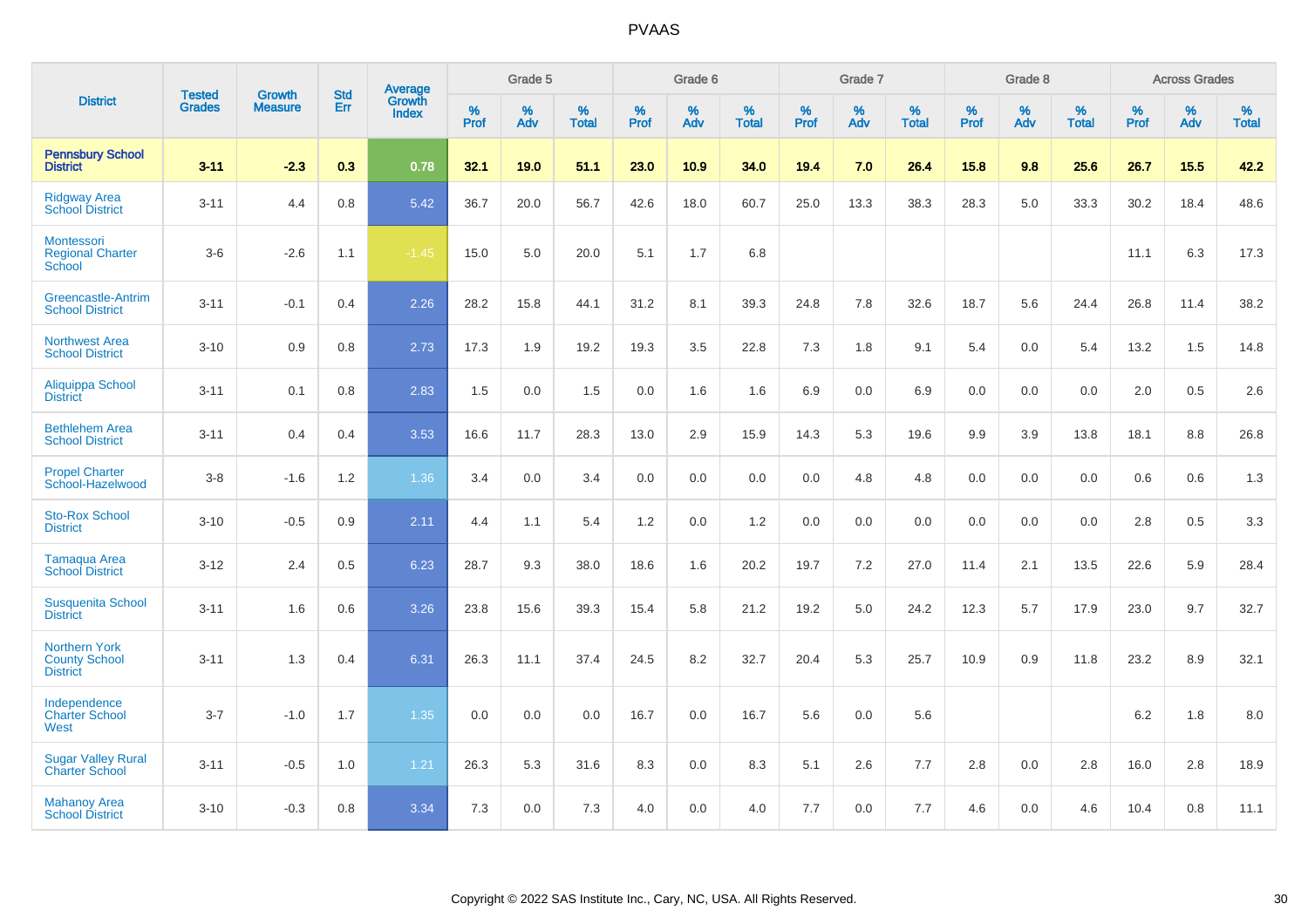|                                                            |                                |                                 | <b>Std</b> |                                          |                     | Grade 5  |                   |                     | Grade 6  |                   |              | Grade 7  |                   |              | Grade 8  |                   |              | <b>Across Grades</b> |                   |
|------------------------------------------------------------|--------------------------------|---------------------------------|------------|------------------------------------------|---------------------|----------|-------------------|---------------------|----------|-------------------|--------------|----------|-------------------|--------------|----------|-------------------|--------------|----------------------|-------------------|
| <b>District</b>                                            | <b>Tested</b><br><b>Grades</b> | <b>Growth</b><br><b>Measure</b> | Err        | <b>Average</b><br>Growth<br><b>Index</b> | $\%$<br><b>Prof</b> | %<br>Adv | %<br><b>Total</b> | $\%$<br><b>Prof</b> | %<br>Adv | %<br><b>Total</b> | $\%$<br>Prof | %<br>Adv | %<br><b>Total</b> | $\%$<br>Prof | %<br>Adv | %<br><b>Total</b> | $\%$<br>Prof | %<br>Adv             | %<br><b>Total</b> |
| <b>Pennsbury School</b><br><b>District</b>                 | $3 - 11$                       | $-2.3$                          | 0.3        | 0.78                                     | 32.1                | 19.0     | 51.1              | 23.0                | 10.9     | 34.0              | 19.4         | 7.0      | 26.4              | 15.8         | 9.8      | 25.6              | 26.7         | 15.5                 | 42.2              |
| <b>Turkeyfoot Valley</b><br>Area School<br><b>District</b> | $3 - 12$                       | $-0.8$                          | 1.3        | 1.22                                     | 18.2                | 0.0      | 18.2              | 14.3                | 0.0      | 14.3              | 30.0         | 0.0      | 30.0              | 12.5         | 4.2      | 16.7              | 20.0         | 2.6                  | 22.6              |
| <b>Saint Clair Area</b><br><b>School District</b>          | $3-8$                          | 1.1                             | 0.9        | 4.46                                     | 28.3                | 13.2     | 41.5              | 24.0                | 4.0      | 28.0              | 19.2         | 7.7      | 26.9              | 12.5         | 2.5      | 15.0              | 24.2         | 7.2                  | 31.4              |
| <b>Tidioute</b><br>Community<br><b>Charter School</b>      | $3 - 11$                       | $-0.3$                          | 1.4        | 2.22                                     | 15.4                | 0.0      | 15.4              | 27.8                | 0.0      | 27.8              | 10.5         | 0.0      | 10.5              | 7.4          | 0.0      | 7.4               | 16.0         | 1.6                  | 17.6              |
| <b>Curwensville Area</b><br><b>School District</b>         | $3 - 11$                       | 1.8                             | 0.8        | 4.90                                     | 43.9                | 17.1     | 61.0              | 21.4                | 7.1      | 28.6              | 27.1         | 4.3      | 31.4              | 21.7         | 2.9      | 24.6              | 32.0         | 11.2                 | 43.3              |
| <b>Deer Lakes School</b><br><b>District</b>                | $3 - 11$                       | 1.8                             | 0.6        | 7.57                                     | 21.1                | 6.5      | 27.6              | 24.4                | 10.6     | 35.0              | 25.4         | 19.2     | 44.6              | 24.5         | 3.9      | 28.4              | 26.2         | 10.7                 | 36.9              |
| <b>Mohawk Area</b><br><b>School District</b>               | $3 - 11$                       | 1.9                             | 0.6        | 3.98                                     | 26.2                | 4.8      | 31.1              | 19.2                | 13.8     | 33.0              | 27.4         | 11.8     | 39.2              | 22.8         | 8.7      | 31.5              | 27.0         | 10.4                 | 37.4              |
| <b>East Penn School</b><br><b>District</b>                 | $3 - 11$                       | 0.8                             | 0.3        | 4.48                                     | 32.6                | 12.6     | 45.2              | 20.7                | 7.8      | 28.4              | 23.5         | 11.3     | 34.8              | 17.8         | 8.6      | 26.5              | 26.4         | 13.0                 | 39.4              |
| <b>Wellsboro Area</b><br><b>School District</b>            | $3 - 11$                       | 3.0                             | 0.6        | 6.61                                     | 30.4                | 7.0      | 37.4              | 16.2                | 5.0      | 21.2              | 20.5         | 13.7     | 34.2              | 24.5         | 13.3     | 37.8              | 24.3         | 8.8                  | 33.1              |
| <b>California Area</b><br><b>School District</b>           | $3 - 10$                       | $-1.0$                          | 0.8        | 3.04                                     | 27.3                | 5.4      | 32.7              | 13.8                | 0.0      | 13.8              | 24.6         | 1.8      | 26.3              | 20.4         | 5.6      | 25.9              | 22.4         | 4.3                  | 26.6              |
| <b>West Branch Area</b><br><b>School District</b>          | $3 - 11$                       | 0.5                             | 0.8        | 1.82                                     | 16.1                | 3.2      | 19.4              | 7.8                 | 4.7      | 12.5              | 19.7         | 14.5     | 34.2              | 18.8         | 6.2      | 25.0              | 18.7         | 7.8                  | 26.5              |
| <b>Union City Area</b><br><b>School District</b>           | $3 - 12$                       | 0.2                             | 0.7        | 1.91                                     | 18.8                | 8.7      | 27.5              | 19.4                | 11.3     | 30.6              | 23.4         | 3.9      | 27.3              | 10.1         | 5.6      | 15.7              | 21.6         | 9.8                  | 31.4              |
| <b>West Oak Lane</b><br><b>Charter School</b>              | $3-8$                          | 0.7                             | 0.7        | 1.55                                     | 2.6                 | 1.3      | 3.8               | 6.1                 | 0.0      | 6.1               | 6.9          | 1.4      | 8.3               | 0.0          | 1.9      | 1.9               | 6.1          | 0.7                  | 6.8               |
| <b>Littlestown Area</b><br><b>School District</b>          | $3 - 11$                       | 1.5                             | 0.6        | 5.61                                     | 18.6                | 2.6      | 21.2              | 16.3                | 1.6      | 17.9              | 14.0         | 4.7      | 18.7              | 21.0         | 4.0      | 25.0              | 23.5         | 4.6                  | 28.1              |
| <b>Corry Area School</b><br><b>District</b>                | $3 - 11$                       | $-1.0$                          | 0.5        | 0.08                                     | 25.4                | 7.9      | 33.3              | 25.2                | 3.6      | 28.8              | 17.4         | 5.1      | 22.5              | 15.8         | 1.4      | 17.1              | 23.2         | 7.5                  | 30.7              |
| <b>Northeast Bradford</b><br><b>School District</b>        | $3 - 10$                       | 1.9                             | 0.9        | 4.85                                     | 40.0                | 12.5     | 52.5              | 34.8                | 2.2      | 37.0              | 24.0         | 2.0      | 26.0              | 13.8         | 5.2      | 19.0              | 29.7         | 6.0                  | 35.7              |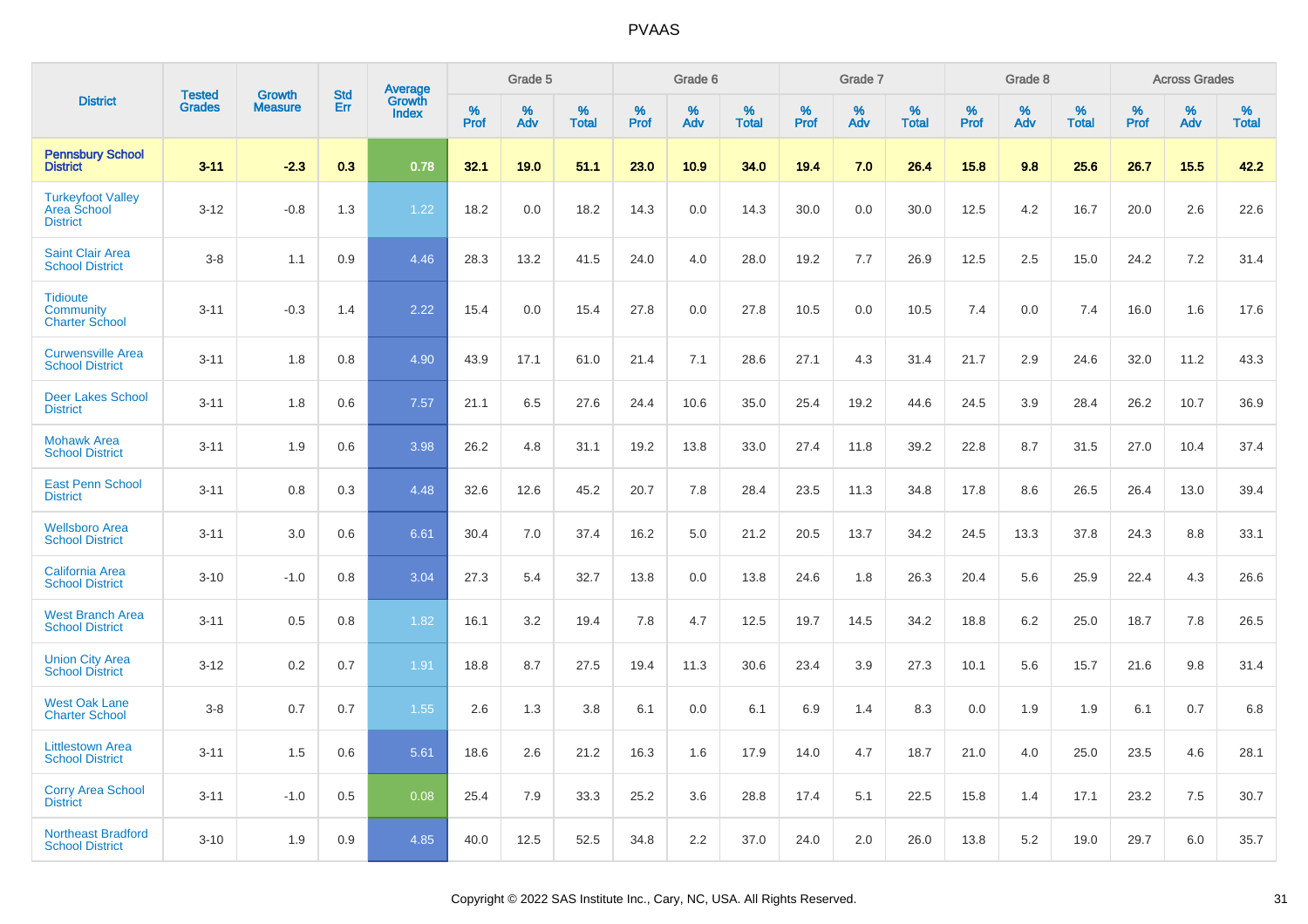|                                                                           | <b>Tested</b> | <b>Growth</b>  | <b>Std</b> | <b>Average</b><br>Growth |                     | Grade 5  |                   |                  | Grade 6  |                   |                  | Grade 7  |                   |           | Grade 8  |                   |                  | <b>Across Grades</b> |                   |
|---------------------------------------------------------------------------|---------------|----------------|------------|--------------------------|---------------------|----------|-------------------|------------------|----------|-------------------|------------------|----------|-------------------|-----------|----------|-------------------|------------------|----------------------|-------------------|
| <b>District</b>                                                           | <b>Grades</b> | <b>Measure</b> | Err        | <b>Index</b>             | $\%$<br><b>Prof</b> | %<br>Adv | %<br><b>Total</b> | %<br><b>Prof</b> | %<br>Adv | %<br><b>Total</b> | %<br><b>Prof</b> | %<br>Adv | %<br><b>Total</b> | %<br>Prof | %<br>Adv | %<br><b>Total</b> | %<br><b>Prof</b> | %<br>Adv             | %<br><b>Total</b> |
| <b>Pennsbury School</b><br><b>District</b>                                | $3 - 11$      | $-2.3$         | 0.3        | 0.78                     | 32.1                | 19.0     | 51.1              | 23.0             | 10.9     | 34.0              | 19.4             | 7.0      | 26.4              | 15.8      | 9.8      | 25.6              | 26.7             | 15.5                 | 42.2              |
| <b>Carlisle Area</b><br><b>School District</b>                            | $3 - 11$      | 0.5            | 0.4        | 3.54                     | 22.0                | 8.3      | 30.3              | 20.5             | 3.3      | 23.8              | 18.9             | 7.6      | 26.5              | 11.6      | 5.6      | 17.1              | 21.3             | 7.2                  | 28.5              |
| <b>Greenville Area</b><br><b>School District</b>                          | $3 - 11$      | 0.3            | 0.7        | 2.17                     | 34.4                | 4.4      | 38.9              | 19.2             | 5.1      | 24.4              | 16.7             | 5.9      | 22.6              | 10.0      | 2.5      | 12.5              | 23.6             | 5.4                  | 29.1              |
| <b>Cranberry Area</b><br><b>School District</b>                           | $3 - 12$      | 0.9            | 0.7        | 2.03                     | 27.3                | 10.4     | 37.7              | 26.0             | 2.1      | 28.1              | 14.7             | 3.2      | 17.9              | 18.7      | 2.7      | 21.3              | 22.6             | 3.9                  | 26.5              |
| <b>Avon Grove</b><br><b>Charter School</b>                                | $3 - 11$      | 1.8            | 0.6        | 4.32                     | 22.1                | 6.6      | 28.7              | 29.9             | 11.7     | 41.6              | 27.2             | 9.8      | 37.0              | 13.9      | 2.0      | 15.8              | 24.3             | 10.2                 | 34.6              |
| <b>Penns Valley Area</b><br><b>School District</b>                        | $3-12$        | 5.2            | 0.6        | 10.29                    | 43.9                | 18.4     | 62.2              | 38.8             | 17.5     | 56.3              | 25.7             | 9.5      | 35.2              | 16.0      | 9.4      | 25.5              | 32.5             | 14.3                 | 46.8              |
| <b>Mifflinburg Area</b><br><b>School District</b>                         | $3 - 11$      | 2.1            | 0.6        | 5.49                     | 32.0                | 12.0     | 44.0              | 29.7             | 4.5      | 34.2              | 17.4             | 8.3      | 25.6              | 25.2      | 7.8      | 33.0              | 29.9             | 8.8                  | 38.6              |
| <b>Avella Area School</b><br><b>District</b>                              | $3 - 12$      | 1.2            | 1.0        | 2.47                     | 17.1                | 2.4      | 19.5              | 36.4             | 6.1      | 42.4              | 17.1             | 2.9      | 20.0              | 21.4      | 10.7     | 32.1              | 22.4             | 9.4                  | 31.8              |
| <b>Jersey Shore Area</b><br><b>School District</b>                        | $3 - 11$      | 1.3            | 0.5        | 4.52                     | 24.0                | 10.8     | 34.7              | 32.5             | 7.1      | 39.7              | 22.6             | 6.9      | 29.6              | 18.1      | 1.6      | 19.8              | 27.4             | 10.1                 | 37.6              |
| <b>Chester-Upland</b><br><b>School District</b>                           | $3 - 11$      | 0.1            | 0.7        | 2.70                     | 3.7                 | 0.0      | 3.7               | 2.6              | 1.3      | 3.9               | 0.0              | 0.0      | 0.0               | 0.0       | 0.0      | 0.0               | 3.1              | 0.4                  | 3.4               |
| <b>Western Beaver</b><br><b>County School</b><br><b>District</b>          | $3 - 11$      | 3.4            | 1.1        | 5.38                     | 12.5                | 12.5     | 25.0              | 32.6             | 11.6     | 44.2              | 29.2             | 4.2      | 33.3              | 27.8      | 2.8      | 30.6              | 26.5             | 9.8                  | 36.3              |
| <b>Mastery Charter</b><br>School-Cleveland<br>Elementary                  | $3-8$         | $-1.3$         | 1.2        | 0.25                     | 3.8                 | 7.7      | 11.5              | 5.9              | 0.0      | 5.9               | 3.6              | 0.0      | 3.6               | 3.8       | 3.8      | 7.7               | 2.4              | 1.8                  | 4.3               |
| <b>Erie Rise</b><br>Leadership<br><b>Academy Charter</b><br><b>School</b> | $3-8$         | $-0.6$         | 1.1        | 2.06                     | 6.9                 | 0.0      | 6.9               | 0.0              | 0.0      | 0.0               | 0.0              | 0.0      | 0.0               | 0.0       | 0.0      | 0.0               | 1.6              | 1.0                  | 2.6               |
| <b>KIPP Philadelphia</b><br><b>Charter School</b>                         | $3 - 8$       | 0.0            | 0.9        | 3.74                     | 2.0                 | 0.0      | 2.0               | 0.0              | 0.0      | 0.0               | 2.6              | 0.0      | 2.6               | 6.8       | 0.0      | 6.8               | 3.6              | 0.0                  | 3.6               |
| <b>Fox Chapel Area</b><br><b>School District</b>                          | $3 - 11$      | 1.4            | 0.4        | 5.89                     | 35.9                | 45.1     | 81.0              | 31.9             | 28.4     | 60.2              | 32.7             | 30.2     | 62.9              | 28.3      | 27.6     | 55.8              | 30.3             | 40.6                 | 70.9              |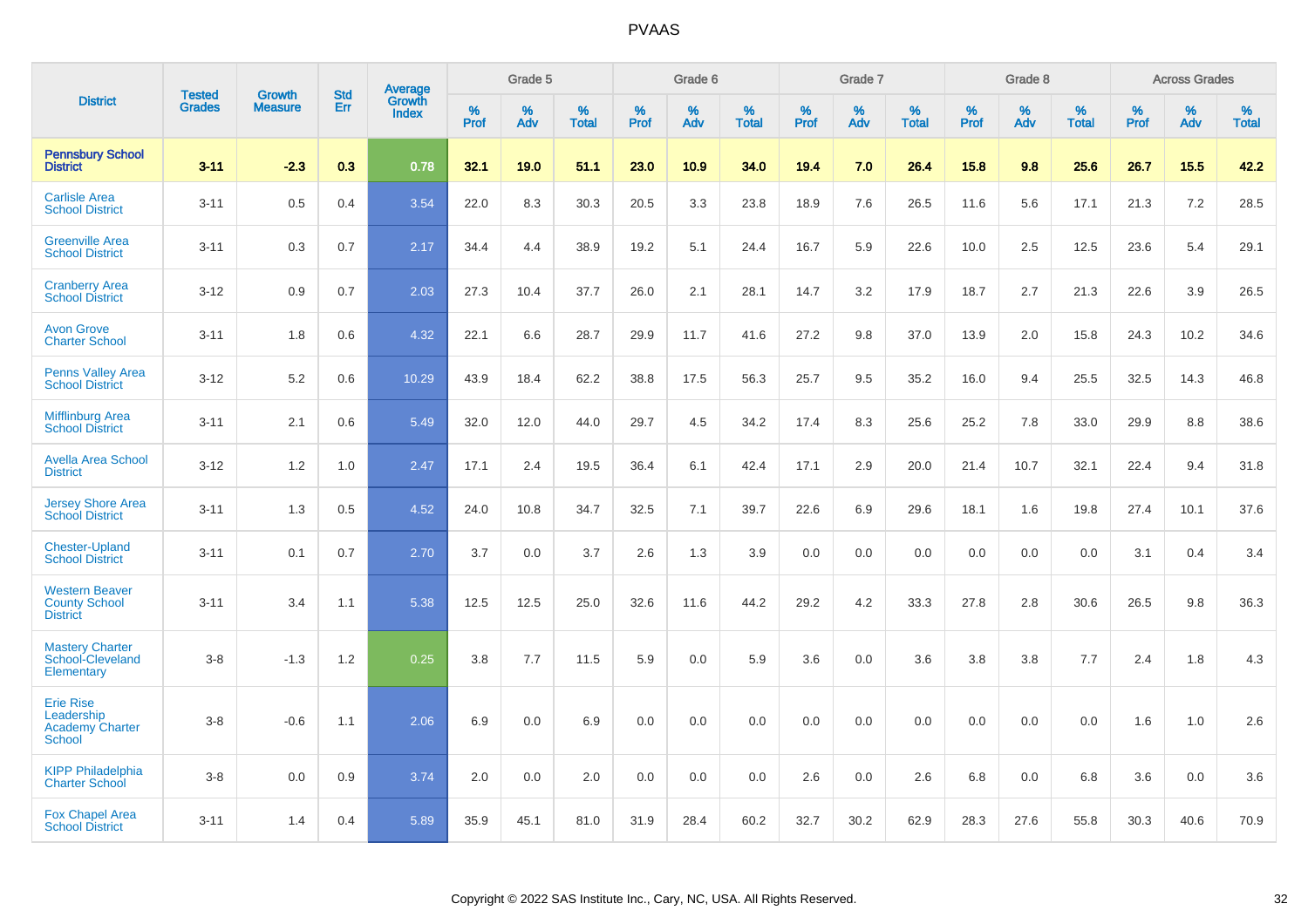|                                                                   | <b>Tested</b> | <b>Growth</b>  | <b>Std</b> | Average                |              | Grade 5  |                   |           | Grade 6  |                   |           | Grade 7  |                   |           | Grade 8  |                   |           | <b>Across Grades</b> |                   |
|-------------------------------------------------------------------|---------------|----------------|------------|------------------------|--------------|----------|-------------------|-----------|----------|-------------------|-----------|----------|-------------------|-----------|----------|-------------------|-----------|----------------------|-------------------|
| <b>District</b>                                                   | <b>Grades</b> | <b>Measure</b> | Err        | Growth<br><b>Index</b> | $\%$<br>Prof | %<br>Adv | %<br><b>Total</b> | %<br>Prof | %<br>Adv | %<br><b>Total</b> | %<br>Prof | %<br>Adv | %<br><b>Total</b> | %<br>Prof | %<br>Adv | %<br><b>Total</b> | %<br>Prof | %<br>Adv             | %<br><b>Total</b> |
| <b>Pennsbury School</b><br><b>District</b>                        | $3 - 11$      | $-2.3$         | 0.3        | 0.78                   | 32.1         | 19.0     | 51.1              | 23.0      | 10.9     | 34.0              | 19.4      | 7.0      | 26.4              | 15.8      | 9.8      | 25.6              | 26.7      | 15.5                 | 42.2              |
| <b>Palmerton Area</b><br><b>School District</b>                   | $3 - 11$      | 3.0            | 0.6        | 9.28                   | 27.7         | 15.7     | 43.4              | 30.6      | 9.3      | 39.8              | 20.8      | 6.2      | 26.9              | 17.9      | 4.7      | 22.6              | 24.8      | 8.0                  | 32.8              |
| <b>Eugenio Maria De</b><br><b>Hostos Charter</b><br><b>School</b> | $3-8$         | $-1.0$         | 1.4        | 0.68                   | 13.0         | 0.0      | 13.0              | 5.6       | 5.6      | 11.1              | 4.4       | 8.7      | 13.0              | 28.6      | 7.1      | 35.7              | 9.3       | 3.4                  | 12.7              |
| <b>Mastery Charter</b><br>School - Gratz<br>Campus                | $7 - 10$      | 1.0            | 1.4        | 3.30                   |              |          |                   |           |          |                   | 6.2       | 0.0      | 6.2               | 2.4       | 0.0      | 2.4               | 4.1       | $0.0\,$              | 4.1               |
| <b>Frederick Douglass</b><br>Mastery Charter<br><b>School</b>     | $3-8$         | $-1.0$         | 1.2        | 2.52                   | 4.8          | 0.0      | 4.8               | 0.0       | 0.0      | 0.0               | 0.0       | $0.0\,$  | 0.0               | 3.4       | 3.4      | 6.9               | 1.5       | $0.8\,$              | 2.3               |
| <b>Wilmington Area</b><br><b>School District</b>                  | $3 - 11$      | $-0.8$         | 0.8        | 1.83                   | 36.8         | 10.5     | 47.4              | 12.7      | 1.6      | 14.3              | 29.4      | 3.9      | 33.3              | 13.6      | 3.4      | 17.0              | 26.8      | 7.9                  | 34.7              |
| <b>Mastery Charter</b><br>School-Mann<br>Campus                   | $3-6$         | 1.8            | 1.6        | 4.14                   | 4.0          | 4.0      | 8.0               | 5.4       | 2.7      | 8.1               |           |          |                   |           |          |                   | 2.2       | 1.4                  | 3.6               |
| <b>Allegheny Valley</b><br><b>School District</b>                 | $3 - 11$      | $-1.2$         | 0.8        | 1.14                   | 26.3         | 12.3     | 38.6              | 11.1      | 5.6      | 16.7              | 16.2      | 7.4      | 23.5              | 13.1      | 8.2      | 21.3              | 18.0      | 6.9                  | 24.9              |
| <b>Exeter Township</b><br><b>School District</b>                  | $3 - 11$      | 2.9            | 0.4        | 7.68                   | 28.6         | 10.1     | 38.7              | 26.9      | 9.0      | 35.9              | 23.5      | 6.7      | 30.2              | 19.9      | 8.5      | 28.4              | 25.7      | 9.5                  | 35.3              |
| <b>Lincoln Charter</b><br><b>School</b>                           | $3-5$         | $-2.5$         | 1.4        | $-1.78$                | 1.3          | 1.3      | 2.6               |           |          |                   |           |          |                   |           |          |                   | 3.6       | 0.8                  | 4.4               |
| <b>KIPP West</b><br>Philadelphia<br><b>Charter School</b>         | $3-8$         | $-2.0$         | 1.2        | 0.29                   | 3.2          | 0.0      | 3.2               | $0.0\,$   | 0.0      | 0.0               | $0.0\,$   | 0.0      | 0.0               | $0.0\,$   | 0.0      | 0.0               | 2.6       | 0.0                  | 2.6               |
| <b>Galeton Area</b><br><b>School District</b>                     | $3 - 11$      | 2.7            | 1.3        | 4.78                   | 29.2         | 20.8     | 50.0              | 23.8      | 4.8      | 28.6              | 16.0      | 0.0      | 16.0              | 0.0       | 0.0      | 0.0               | 19.4      | 7.0                  | 26.4              |
| <b>Muncy School</b><br><b>District</b>                            | $3 - 11$      | 2.4            | 0.7        | 5.81                   | 36.7         | 8.3      | 45.0              | 32.5      | 14.3     | 46.8              | 29.0      | 15.9     | 44.9              | 23.3      | 6.7      | 30.0              | 31.5      | 13.1                 | 44.6              |
| <b>Northwestern</b><br><b>Lehigh School</b><br><b>District</b>    | $3 - 11$      | 0.6            | 0.5        | 3.03                   | 26.0         | 11.0     | 37.0              | 28.7      | 9.3      | 38.0              | 25.2      | 8.4      | 33.6              | 20.4      | 15.9     | 36.3              | 26.4      | 10.7                 | 37.2              |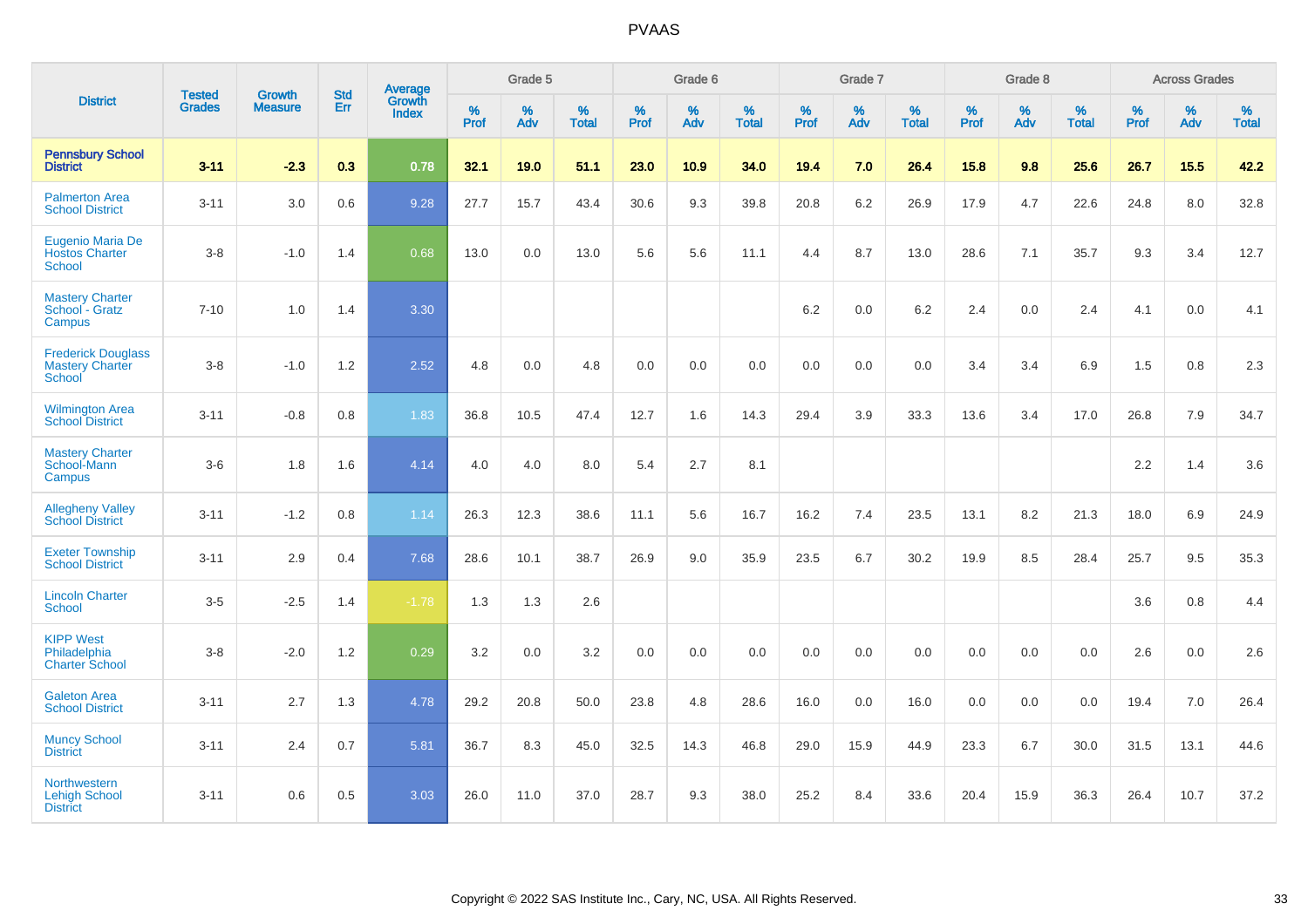|                                                                     |                                | <b>Growth</b>  | <b>Std</b> |                                          |              | Grade 5  |                   |           | Grade 6  |                   |           | Grade 7  |                   |           | Grade 8  |                   |              | <b>Across Grades</b> |                   |
|---------------------------------------------------------------------|--------------------------------|----------------|------------|------------------------------------------|--------------|----------|-------------------|-----------|----------|-------------------|-----------|----------|-------------------|-----------|----------|-------------------|--------------|----------------------|-------------------|
| <b>District</b>                                                     | <b>Tested</b><br><b>Grades</b> | <b>Measure</b> | Err        | <b>Average</b><br>Growth<br><b>Index</b> | $\%$<br>Prof | %<br>Adv | %<br><b>Total</b> | %<br>Prof | %<br>Adv | %<br><b>Total</b> | %<br>Prof | %<br>Adv | %<br><b>Total</b> | %<br>Prof | %<br>Adv | %<br><b>Total</b> | $\%$<br>Prof | %<br>Adv             | %<br><b>Total</b> |
| <b>Pennsbury School</b><br><b>District</b>                          | $3 - 11$                       | $-2.3$         | 0.3        | 0.78                                     | 32.1         | 19.0     | 51.1              | 23.0      | 10.9     | 34.0              | 19.4      | 7.0      | 26.4              | $15.8$    | 9.8      | 25.6              | 26.7         | 15.5                 | 42.2              |
| <b>Twin Valley School</b><br><b>District</b>                        | $3 - 12$                       | 1.9            | 0.4        | 5.97                                     | 37.8         | 14.0     | 51.9              | 28.6      | 8.2      | 36.9              | 29.5      | 15.0     | 44.5              | 24.9      | 11.2     | 36.1              | 32.2         | 17.8                 | 50.0              |
| <b>Bermudian Springs</b><br><b>School District</b>                  | $3 - 11$                       | 0.4            | 0.6        | 2.79                                     | 22.1         | 12.4     | 34.5              | 17.5      | 3.9      | 21.4              | 20.5      | 5.1      | 25.6              | 11.1      | 4.3      | 15.4              | 19.0         | 9.1                  | 28.1              |
| <b>Boys Latin Of</b><br>Philadelphia<br><b>Charter School</b>       | $6 - 12$                       | 0.1            | 0.8        | 2.29                                     |              |          |                   | 0.0       | 0.0      | 0.0               | 3.3       | 0.0      | 3.3               | 1.0       | 0.0      | 1.0               | 1.5          | 0.0                  | 1.5               |
| <b>Halifax Area</b><br><b>School District</b>                       | $3 - 11$                       | 0.1            | 0.7        | 3.46                                     | 26.8         | 14.1     | 40.8              | 18.5      | 3.7      | 22.2              | 9.1       | 3.9      | 13.0              | 5.3       | 1.3      | 6.6               | 17.3         | 7.4                  | 24.8              |
| <b>Brownsville Area</b><br><b>School District</b>                   | $3 - 12$                       | $-0.6$         | 0.7        | 1.53                                     | 17.3         | 4.0      | 21.3              | 7.2       | $1.2$    | 8.4               | 6.4       | 1.3      | 7.7               | 4.2       | 1.4      | 5.6               | 10.2         | 1.5                  | 11.7              |
| <b>Milton Area School</b><br><b>District</b>                        | $3 - 11$                       | 0.2            | 0.5        | 2.24                                     | 24.4         | 11.8     | 36.1              | 17.3      | 3.2      | 20.5              | 20.2      | 7.5      | 27.6              | 19.8      | 12.7     | 32.5              | 22.0         | 8.8                  | 30.9              |
| <b>Juniata County</b><br><b>School District</b>                     | $3 - 12$                       | $-0.1$         | 0.5        | 1.50                                     | 19.4         | 5.3      | 24.7              | 11.1      | 3.7      | 14.8              | 13.1      | 2.2      | 15.3              | 11.9      | 1.8      | 13.7              | 16.9         | 4.3                  | 21.2              |
| <b>Global Leadership</b><br><b>Academy Charter</b><br><b>School</b> | $3-8$                          | $-3.1$         | 1.9        | $-0.47$                                  | 0.0          | 0.0      | 0.0               |           |          |                   | 0.0       | 0.0      | 0.0               | 9.1       | 0.0      | 9.1               | 2.5          | 0.0                  | 2.5               |
| <b>Southern Tioga</b><br><b>School District</b>                     | $3 - 11$                       | 0.3            | 0.6        | 3.78                                     | 23.7         | 1.0      | 24.7              | 17.9      | 1.9      | 19.8              | 8.0       | 2.2      | 10.2              | 10.8      | 2.5      | 13.3              | 18.0         | 4.1                  | 22.1              |
| <b>Eastern Lancaster</b><br><b>County School</b><br><b>District</b> | $3 - 12$                       | 1.1            | 0.4        | 4.40                                     | 23.8         | 8.3      | 32.0              | 14.7      | 3.1      | 17.8              | 15.7      | 3.6      | 19.3              | 16.7      | 5.9      | 22.6              | 21.1         | 6.7                  | 27.8              |
| Pennsylvania<br><b>Virtual Charter</b><br>School                    | $3 - 11$                       | 3.5            | 0.6        | 6.19                                     | 20.8         | 3.8      | 24.5              | 17.6      | 3.3      | 20.9              | 10.1      | 6.1      | 16.2              | 14.8      | 5.7      | 20.4              | 18.4         | 5.2                  | 23.5              |
| Loyalsock<br><b>Township School</b><br><b>District</b>              | $3 - 12$                       | 3.7            | 0.6        | 7.24                                     | 33.0         | 18.3     | 51.3              | 32.6      | 10.2     | 42.9              | 23.4      | 9.4      | 32.8              | 27.0      | 9.0      | 36.0              | 31.1         | 13.2                 | 44.4              |
| <b>Northern Cambria</b><br><b>School District</b>                   | $3 - 11$                       | $-0.4$         | 0.8        | 3.23                                     | 16.4         | 3.6      | 20.0              | 3.8       | 0.0      | 3.8               | 19.6      | 1.8      | 21.4              | 18.2      | 1.5      | 19.7              | 17.9         | 3.6                  | 21.4              |
| <b>Benton Area</b><br><b>School District</b>                        | $3 - 10$                       | $-0.9$         | 0.9        | 0.54                                     | 24.6         | 11.5     | 36.1              | 17.4      | 4.4      | 21.7              | 13.6      | 3.4      | 17.0              | 10.3      | 2.6      | 12.8              | 21.6         | 7.1                  | 28.7              |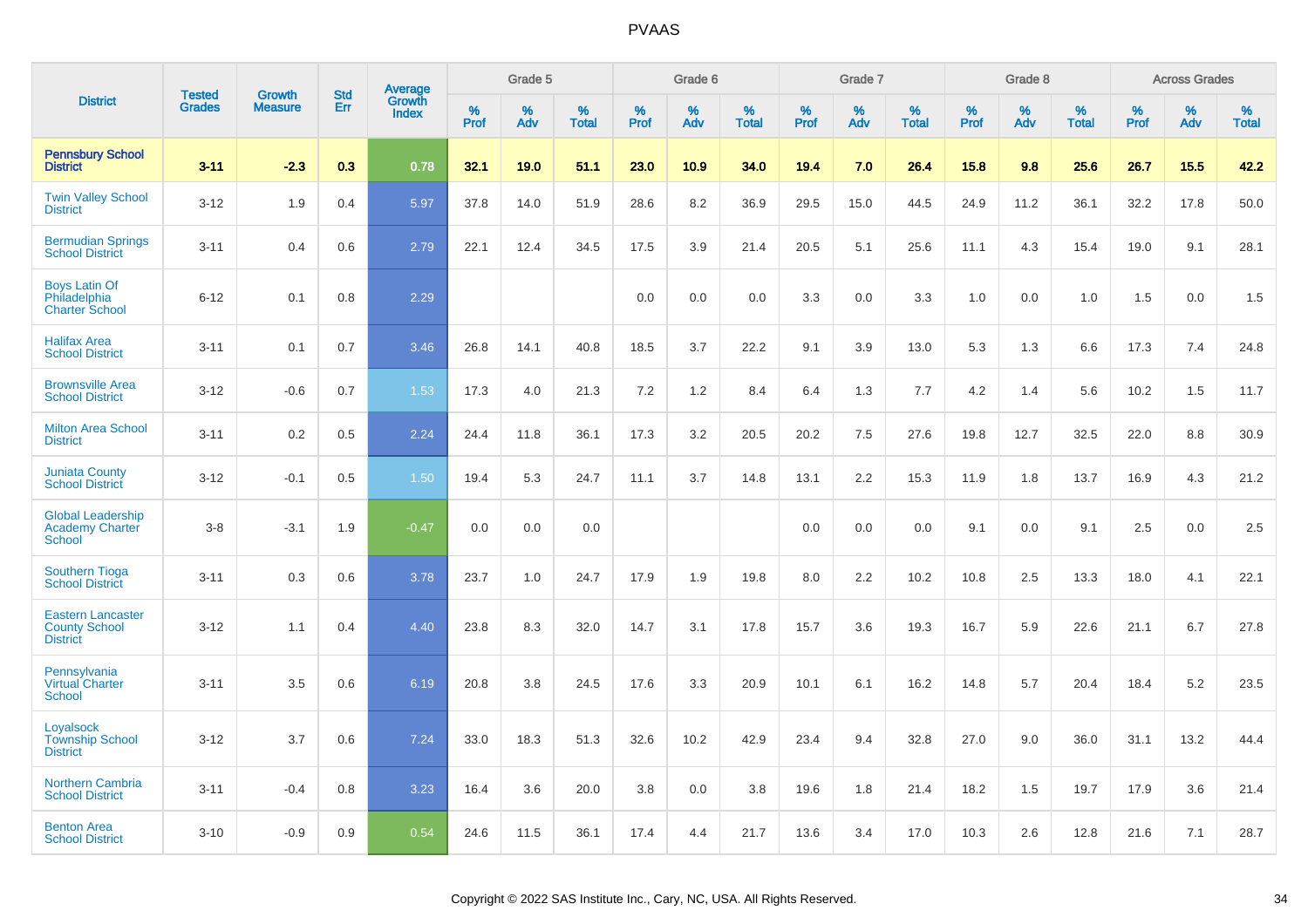|                                                                     |                                |                                 | <b>Std</b> | <b>Average</b>         |              | Grade 5  |                   |                  | Grade 6  |                   |           | Grade 7  |                   |           | Grade 8  |                   |                     | <b>Across Grades</b> |                   |
|---------------------------------------------------------------------|--------------------------------|---------------------------------|------------|------------------------|--------------|----------|-------------------|------------------|----------|-------------------|-----------|----------|-------------------|-----------|----------|-------------------|---------------------|----------------------|-------------------|
| <b>District</b>                                                     | <b>Tested</b><br><b>Grades</b> | <b>Growth</b><br><b>Measure</b> | Err        | Growth<br><b>Index</b> | $\%$<br>Prof | %<br>Adv | %<br><b>Total</b> | %<br><b>Prof</b> | %<br>Adv | %<br><b>Total</b> | %<br>Prof | %<br>Adv | %<br><b>Total</b> | %<br>Prof | %<br>Adv | %<br><b>Total</b> | $\%$<br><b>Prof</b> | %<br>Adv             | %<br><b>Total</b> |
| <b>Pennsbury School</b><br><b>District</b>                          | $3 - 11$                       | $-2.3$                          | 0.3        | 0.78                   | 32.1         | 19.0     | 51.1              | 23.0             | 10.9     | 34.0              | 19.4      | 7.0      | 26.4              | 15.8      | 9.8      | 25.6              | 26.7                | 15.5                 | 42.2              |
| <b>Riverside Beaver</b><br><b>County School</b><br><b>District</b>  | $3 - 11$                       | 1.0                             | 0.6        | 4.05                   | 21.9         | 12.5     | 34.4              | 23.8             | 4.0      | 27.7              | 22.8      | 10.1     | 32.9              | 25.5      | 3.2      | 28.7              | 28.3                | 10.4                 | 38.7              |
| Claysburg-Kimmel<br><b>School District</b>                          | $3 - 11$                       | 3.0                             | 0.8        | 3.68                   | 29.7         | 6.2      | 35.9              | 30.0             | 2.0      | 32.0              | 21.8      | 1.8      | 23.6              | 10.5      | 1.8      | 12.3              | 24.4                | 5.7                  | 30.1              |
| <b>Union School</b><br><b>District</b>                              | $3 - 12$                       | 3.8                             | 1.0        | 7.42                   | 18.2         | 0.0      | 18.2              | 22.0             | 14.6     | 36.6              | 10.5      | 0.0      | 10.5              | 18.2      | 11.4     | 29.6              | 18.6                | 7.7                  | 26.3              |
| <b>Keystone</b><br><b>Education Center</b><br><b>Charter School</b> | $3 - 12$                       | $-4.8$                          | 3.2        | $-1.50$                |              |          |                   |                  |          |                   |           |          |                   | 0.0       | 0.0      | 0.0               | 0.0                 | 0.0                  | 0.0               |
| <b>Line Mountain</b><br><b>School District</b>                      | $3 - 11$                       | $-0.5$                          | 0.7        | 0.25                   | 19.7         | 12.1     | 31.8              | 15.3             | 2.8      | 18.1              | 13.3      | 6.1      | 19.4              | 9.9       | 2.8      | 12.7              | 17.8                | 7.7                  | 25.5              |
| <b>Quaker Valley</b><br><b>School District</b>                      | $3 - 11$                       | 0.6                             | 0.5        | 4.37                   | 36.4         | 23.6     | 60.0              | 32.5             | 20.8     | 53.3              | 36.4      | 11.2     | 47.6              | 26.5      | 7.6      | 34.1              | 34.0                | 24.3                 | 58.3              |
| <b>William Penn</b><br><b>School District</b>                       | $3 - 12$                       | 1.5                             | 0.5        | 5.98                   | 7.8          | 1.9      | 9.7               | 2.2              | 0.0      | 2.2               | 3.0       | 0.6      | 3.6               | 5.6       | 1.2      | 6.9               | 6.3                 | 1.6                  | 7.9               |
| <b>Monessen City</b><br><b>School District</b>                      | $3 - 10$                       | $-1.5$                          | 1.1        | $-0.31$                | 5.3          | 0.0      | 5.3               | 2.6              | 0.0      | 2.6               | 0.0       | 0.0      | 0.0               | 0.0       | 0.0      | 0.0               | 3.9                 | 0.6                  | 4.4               |
| <b>South Butler</b><br><b>County School</b><br><b>District</b>      | $3 - 10$                       | 0.6                             | 0.5        | 3.34                   | 35.1         | 12.8     | 48.0              | 22.9             | 5.0      | 27.9              | 21.2      | 11.4     | 32.6              | 13.3      | 1.6      | 14.8              | 27.0                | 11.2                 | 38.3              |
| <b>Hempfield Area</b><br><b>School District</b>                     | $3 - 12$                       | 2.3                             | 0.3        | 7.58                   | 34.6         | 13.8     | 48.4              | 24.6             | 14.9     | 39.6              | 30.2      | 13.5     | 43.7              | 26.8      | 10.7     | 37.5              | 30.5                | 16.4                 | 46.9              |
| <b>Tunkhannock Area</b><br><b>School District</b>                   | $3 - 11$                       | 1.2                             | 0.5        | 3.18                   | 19.8         | 8.8      | 28.7              | 22.7             | 2.3      | 25.0              | 12.6      | 5.5      | 18.1              | 14.7      | 1.4      | 16.1              | 18.1                | 5.2                  | 23.3              |
| <b>Forest Area School</b><br><b>District</b>                        | $3 - 11$                       | $-0.4$                          | 1.2        | 1.03                   | 43.5         | 4.4      | 47.8              | 19.0             | 0.0      | 19.0              | 13.8      | 0.0      | 13.8              | 3.1       | 0.0      | 3.1               | 23.4                | 5.5                  | 29.0              |
| <b>Franklin Regional</b><br><b>School District</b>                  | $3 - 11$                       | 0.3                             | 0.4        | 1.98                   | 39.6         | 22.0     | 61.7              | 33.2             | 19.3     | 52.5              | 27.9      | 18.3     | 46.2              | 25.8      | 8.1      | 33.9              | 31.7                | 25.0                 | 56.7              |
| Wilkinsburg<br><b>Borough School</b><br><b>District</b>             | $3-6$                          | 3.5                             | 1.4        | 5.04                   | 22.5         | 0.0      | 22.5              | 0.0              | 2.4      | 2.4               |           |          |                   |           |          |                   | 12.1                | 2.0                  | 14.1              |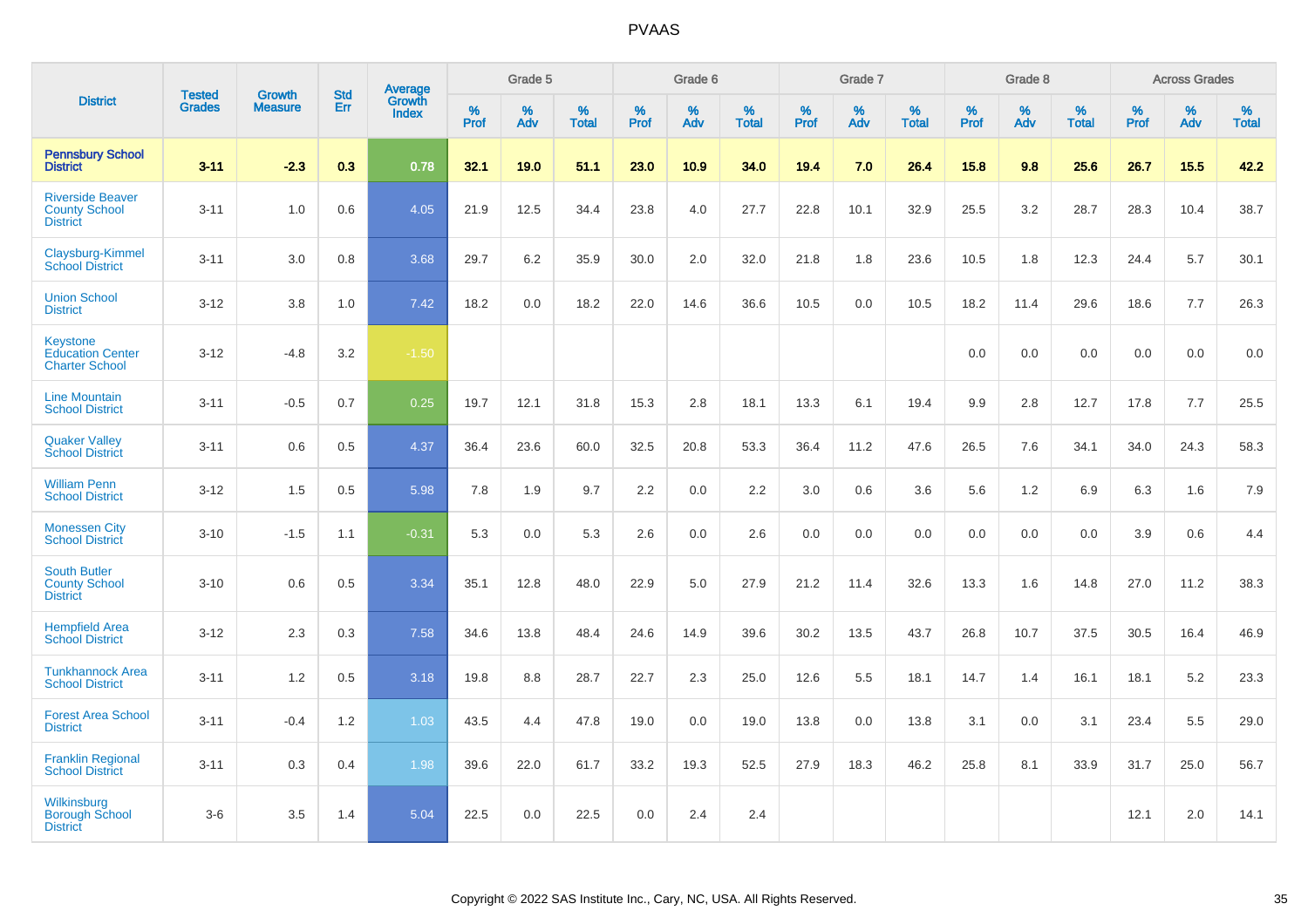|                                                                           | <b>Tested</b> | <b>Growth</b>  | <b>Std</b> | Average                |                     | Grade 5     |                   |                     | Grade 6  |                   |                     | Grade 7  |                   |              | Grade 8  |                   |                     | <b>Across Grades</b> |                   |
|---------------------------------------------------------------------------|---------------|----------------|------------|------------------------|---------------------|-------------|-------------------|---------------------|----------|-------------------|---------------------|----------|-------------------|--------------|----------|-------------------|---------------------|----------------------|-------------------|
| <b>District</b>                                                           | <b>Grades</b> | <b>Measure</b> | Err        | Growth<br><b>Index</b> | $\%$<br><b>Prof</b> | $\%$<br>Adv | %<br><b>Total</b> | $\%$<br><b>Prof</b> | %<br>Adv | %<br><b>Total</b> | $\%$<br><b>Prof</b> | %<br>Adv | %<br><b>Total</b> | $\%$<br>Prof | %<br>Adv | %<br><b>Total</b> | $\%$<br><b>Prof</b> | %<br>Adv             | %<br><b>Total</b> |
| <b>Pennsbury School</b><br><b>District</b>                                | $3 - 11$      | $-2.3$         | 0.3        | 0.78                   | 32.1                | 19.0        | 51.1              | 23.0                | 10.9     | 34.0              | 19.4                | 7.0      | 26.4              | 15.8         | 9.8      | 25.6              | 26.7                | 15.5                 | 42.2              |
| <b>Allegheny-Clarion</b><br><b>Valley School</b><br><b>District</b>       | $3 - 10$      | 0.1            | 0.9        | 2.43                   | 19.5                | 7.3         | 26.8              | 14.6                | 1.8      | 16.4              | 4.8                 | 0.0      | 4.8               | 8.6          | 0.0      | 8.6               | 14.2                | 8.1                  | 22.3              |
| <b>Brookville Area</b><br><b>School District</b>                          | $3 - 11$      | 4.3            | 0.6        | 11.53                  | 16.8                | 13.9        | 30.7              | 28.1                | 16.8     | 44.9              | 13.8                | 2.4      | 16.3              | 19.4         | 9.3      | 28.7              | 21.6                | 9.4                  | 31.0              |
| <b>Southwest</b><br>Leadership<br><b>Academy Charter</b><br><b>School</b> | $3-8$         | 0.7            | 1.0        | 2.49                   | 2.2                 | 0.0         | $2.2\,$           | 2.9                 | 0.0      | 2.9               | 5.1                 | 0.0      | 5.1               | 0.0          | 0.0      | 0.0               | 5.7                 | 1.5                  | $7.2\,$           |
| <b>Oswayo Valley</b><br><b>School District</b>                            | $3 - 12$      | 0.2            | 1.1        | 2.50                   | 27.6                | 20.7        | 48.3              | 25.9                | 7.4      | 33.3              | 25.9                | 11.1     | 37.0              | 25.8         | 16.1     | 41.9              | 30.6                | 20.6                 | 51.2              |
| <b>South Eastern</b><br><b>School District</b>                            | $3 - 11$      | 1.8            | 0.5        | 5.70                   | 21.6                | 15.9        | 37.5              | 25.4                | 14.4     | 39.9              | 20.8                | 3.9      | 24.7              | 20.4         | 5.2      | 25.6              | 26.2                | 11.6                 | 37.7              |
| <b>Union Area School</b><br><b>District</b>                               | $3 - 11$      | $-0.6$         | 0.9        | 1.34                   | 40.0                | 12.5        | 52.5              | 32.8                | 5.2      | 37.9              | 26.3                | 3.5      | 29.8              | 17.8         | 0.0      | 17.8              | 30.2                | 7.4                  | 37.6              |
| Williamsburg<br><b>Community School</b><br><b>District</b>                | $3 - 11$      | 4.8            | 1.0        | 6.37                   | 25.0                | 12.5        | 37.5              | 34.3                | 8.6      | 42.9              | 26.2                | 4.8      | 31.0              | 40.6         | 0.0      | 40.6              | 28.1                | 8.4                  | 36.4              |
| <b>Slippery Rock Area</b><br><b>School District</b>                       | $3 - 11$      | 1.4            | 0.5        | 3.52                   | 37.0                | 20.5        | 57.5              | 28.6                | 26.3     | 54.9              | 26.4                | 13.2     | 39.7              | 26.2         | 10.3     | 36.5              | 32.4                | 20.5                 | 53.0              |
| <b>Jeannette City</b><br><b>School District</b>                           | $3 - 11$      | 3.0            | 0.8        | 3.70                   | 12.5                | 0.0         | 12.5              | 22.6                | 1.9      | 24.5              | 12.9                | 4.8      | 17.7              | 15.4         | 3.8      | 19.2              | 16.1                | 3.6                  | 19.7              |
| Urban Pathways 6-<br>12 Charter School                                    | $6 - 11$      | $-1.8$         | 1.6        | 0.00                   |                     |             |                   | 0.0                 | $0.0\,$  | 0.0               | 0.0                 | $0.0\,$  | 0.0               | $0.0\,$      | $0.0\,$  | 0.0               | 0.0                 | $0.0\,$              | $0.0\,$           |
| <b>Mastery Charter</b><br>School - Thomas<br>Campus                       | $3 - 10$      | 1.5            | 0.9        | 4.14                   | 10.8                | 0.0         | 10.8              | 7.1                 | 2.4      | 9.5               | 7.0                 | 0.0      | 7.0               | 2.2          | 0.0      | 2.2               | 8.6                 | 0.8                  | 9.4               |
| <b>Iroquois School</b><br><b>District</b>                                 | $3 - 11$      | 2.5            | 0.7        | 5.99                   | 36.7                | 10.1        | 46.8              | 20.7                | 17.1     | 37.8              | 11.5                | 9.4      | 20.8              | 21.0         | 6.0      | 27.0              | 23.5                | 11.1                 | 34.6              |
| <b>Red Lion Area</b><br><b>School District</b>                            | $3 - 11$      | 1.0            | 0.4        | 5.19                   | 24.8                | 8.9         | 33.7              | 20.6                | 5.3      | 25.9              | 16.7                | 9.1      | 25.8              | 14.5         | 6.6      | 21.0              | 23.3                | 8.6                  | 31.9              |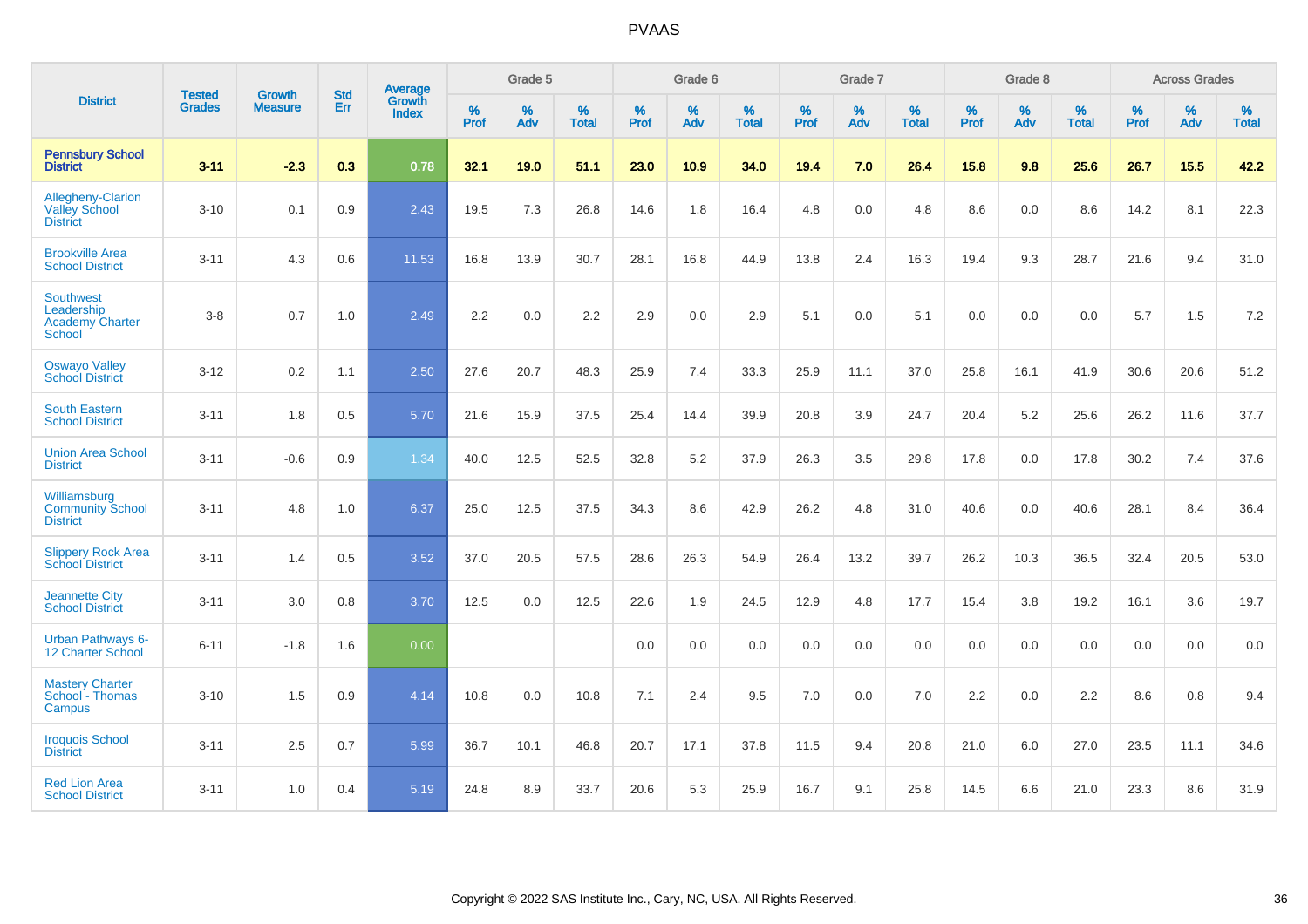|                                                      |                                |                                 | <b>Std</b> | Average                |           | Grade 5  |                      |           | Grade 6  |                   |           | Grade 7  |                      |           | Grade 8  |                   |           | <b>Across Grades</b> |                   |
|------------------------------------------------------|--------------------------------|---------------------------------|------------|------------------------|-----------|----------|----------------------|-----------|----------|-------------------|-----------|----------|----------------------|-----------|----------|-------------------|-----------|----------------------|-------------------|
| <b>District</b>                                      | <b>Tested</b><br><b>Grades</b> | <b>Growth</b><br><b>Measure</b> | Err        | Growth<br><b>Index</b> | %<br>Prof | %<br>Adv | $\%$<br><b>Total</b> | %<br>Prof | %<br>Adv | %<br><b>Total</b> | %<br>Prof | %<br>Adv | $\%$<br><b>Total</b> | %<br>Prof | %<br>Adv | %<br><b>Total</b> | %<br>Prof | %<br>Adv             | %<br><b>Total</b> |
| <b>Pennsbury School</b><br><b>District</b>           | $3 - 11$                       | $-2.3$                          | 0.3        | 0.78                   | 32.1      | 19.0     | 51.1                 | 23.0      | 10.9     | 34.0              | 19.4      | 7.0      | 26.4                 | 15.8      | 9.8      | 25.6              | 26.7      | 15.5                 | 42.2              |
| Achievement<br><b>House Charter</b><br><b>School</b> | $7 - 11$                       | $-0.3$                          | 1.5        | 0.79                   |           |          |                      |           |          |                   | 20.0      | 0.0      | 20.0                 | 7.1       | 2.4      | 9.5               | 11.9      | 1.5                  | 13.4              |
| <b>Solanco School</b><br><b>District</b>             | $3 - 11$                       | 0.3                             | 0.4        | 2.53                   | 21.5      | 5.0      | 26.5                 | 12.6      | 5.6      | 18.1              | 17.0      | 7.4      | 24.4                 | 11.9      | 2.9      | 14.8              | 20.0      | 7.2                  | 27.1              |
| <b>Annville-Cleona</b><br><b>School District</b>     | $3 - 12$                       | 0.4                             | 0.6        | 3.81                   | 33.8      | 12.5     | 46.2                 | 16.7      | 2.1      | 18.8              | 29.1      | 11.8     | 40.9                 | 27.8      | 9.3      | 37.0              | 27.5      | 9.4                  | 36.9              |
| <b>Steelton-Highspire</b><br><b>School District</b>  | $3 - 11$                       | 2.5                             | 0.7        | 4.46                   | 2.9       | 0.0      | 2.9                  | 0.0       | 0.0      | 0.0               | 0.0       | 0.0      | 0.0                  | 0.0       | 0.0      | 0.0               | 0.8       | 0.4                  | 1.3               |
| <b>Dallastown Area</b><br><b>School District</b>     | $3 - 11$                       | 0.6                             | 0.3        | 3.62                   | 25.8      | 13.0     | 38.8                 | 31.1      | 11.5     | 42.6              | 23.7      | 7.8      | 31.6                 | 19.0      | 9.4      | 28.4              | 27.7      | 14.8                 | 42.4              |
| <b>Newport School</b><br><b>District</b>             | $3 - 12$                       | 2.2                             | 0.8        | 4.70                   | 22.2      | 11.1     | 33.3                 | 25.0      | 6.9      | 31.9              | 15.9      | 0.0      | 15.9                 | 27.4      | 4.8      | 32.3              | 24.8      | 6.9                  | 31.7              |
| <b>Juniata Valley</b><br><b>School District</b>      | $3 - 11$                       | 2.4                             | 0.9        | 4.64                   | 23.3      | 4.6      | 27.9                 | 5.4       | 3.6      | 8.9               | 21.0      | 5.3      | 26.3                 | 12.5      | 2.1      | 14.6              | 18.7      | 5.0                  | 23.8              |
| <b>East Lycoming</b><br><b>School District</b>       | $3 - 11$                       | 2.6                             | 0.6        | 7.47                   | 36.1      | 23.5     | 59.7                 | 26.2      | 26.2     | 52.3              | 26.4      | 20.7     | 47.1                 | 27.9      | 14.8     | 42.6              | 31.5      | 19.5                 | 51.0              |
| <b>Penn Manor</b><br><b>School District</b>          | $3 - 11$                       | 3.2                             | 0.3        | 9.54                   | 33.8      | 14.9     | 48.6                 | 28.7      | 15.2     | 43.9              | 25.5      | 13.2     | 38.7                 | 30.2      | 11.0     | 41.2              | 31.4      | 16.9                 | 48.2              |
| <b>Baden Academy</b><br><b>Charter School</b>        | $3-6$                          | 0.1                             | 1.1        | 1.04                   | 20.6      | 4.8      | 25.4                 | 22.4      | 8.6      | 31.0              |           |          |                      |           |          |                   | 20.8      | 6.4                  | 27.2              |
| <b>Millcreek Township</b><br><b>School District</b>  | $3 - 11$                       | 1.1                             | 0.3        | 8.82                   | 26.5      | 20.8     | 47.3                 | 23.1      | 9.4      | 32.4              | 22.1      | 14.3     | 36.4                 | 21.6      | 13.0     | 34.7              | 25.4      | 15.9                 | 41.3              |
| <b>Jamestown Area</b><br><b>School District</b>      | $3 - 11$                       | 0.7                             | 1.2        | 2.23                   | 18.4      | 10.5     | 29.0                 | 16.7      | 0.0      | 16.7              | 24.1      | 3.4      | 27.6                 | 19.0      | 0.0      | 19.0              | 18.3      | 6.1                  | 24.4              |
| <b>Eastern York</b><br><b>School District</b>        | $3 - 11$                       | $-0.5$                          | 0.5        | $-0.16$                | 29.5      | 11.0     | 40.5                 | 23.5      | 6.0      | 29.5              | 23.2      | 14.1     | 37.3                 | 17.3      | 9.7      | 27.0              | 24.8      | 10.7                 | 35.4              |
| <b>Upper Adams</b><br><b>School District</b>         | $3 - 11$                       | 1.7                             | 0.6        | 5.68                   | 30.0      | 9.2      | 39.2                 | 18.0      | 7.7      | 25.6              | 18.1      | 1.9      | 20.0                 | 11.4      | 3.8      | 15.3              | 22.6      | 6.3                  | 28.9              |
| <b>Discovery Charter</b><br>School                   | $3 - 8$                        | 2.6                             | 0.9        | 2.98                   | 8.5       | 2.1      | 10.6                 | 0.0       | 0.0      | 0.0               | 6.6       | 1.6      | 8.2                  | 5.4       | $0.0\,$  | 5.4               | 5.2       | 1.1                  | 6.2               |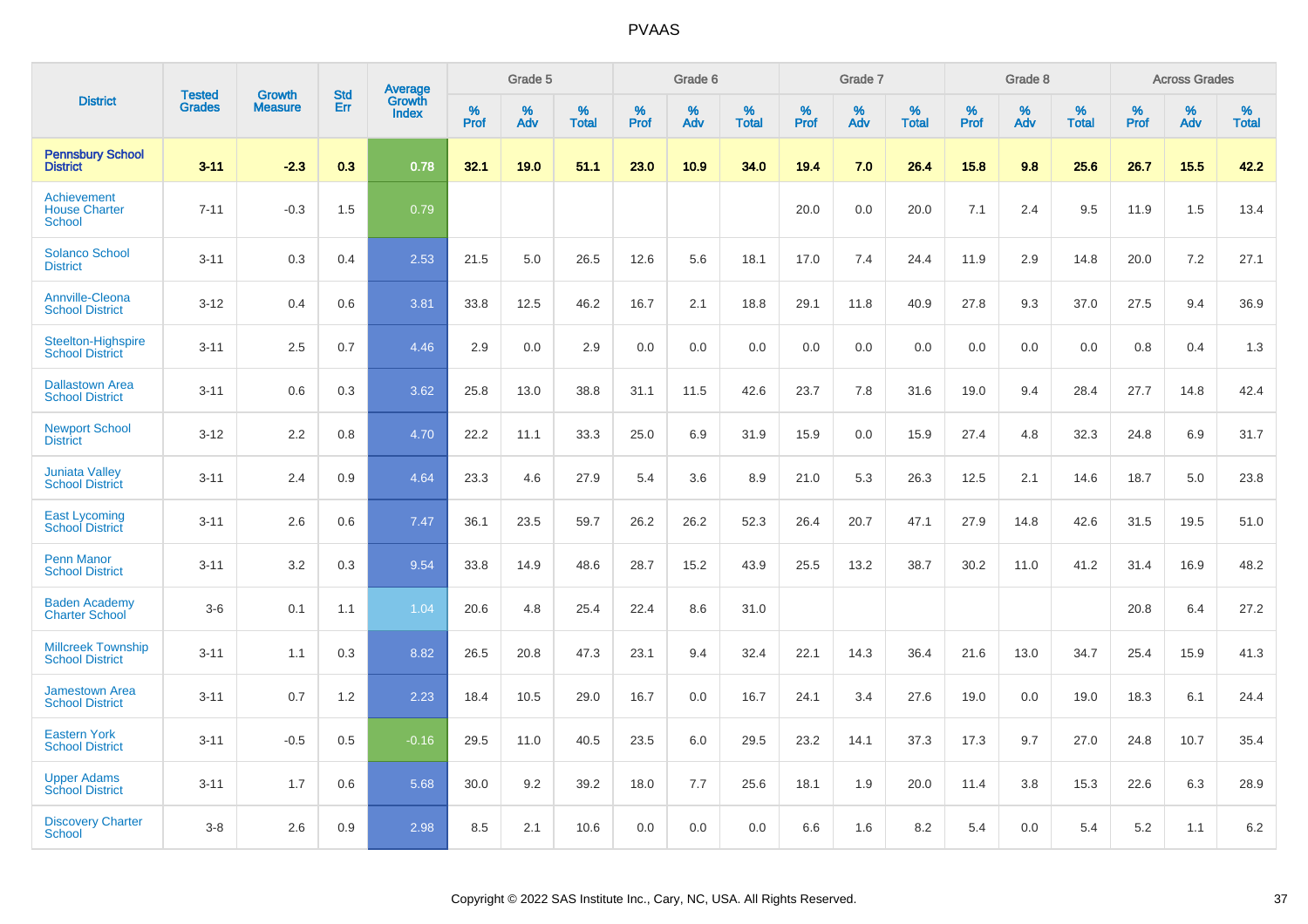|                                                                   |                                | <b>Growth</b>  | <b>Std</b> | <b>Average</b>         |              | Grade 5  |                   |           | Grade 6  |                   |              | Grade 7  |                   |              | Grade 8  |                   |              | <b>Across Grades</b> |                   |
|-------------------------------------------------------------------|--------------------------------|----------------|------------|------------------------|--------------|----------|-------------------|-----------|----------|-------------------|--------------|----------|-------------------|--------------|----------|-------------------|--------------|----------------------|-------------------|
| <b>District</b>                                                   | <b>Tested</b><br><b>Grades</b> | <b>Measure</b> | <b>Err</b> | Growth<br><b>Index</b> | $\%$<br>Prof | %<br>Adv | %<br><b>Total</b> | %<br>Prof | %<br>Adv | %<br><b>Total</b> | $\%$<br>Prof | %<br>Adv | %<br><b>Total</b> | $\%$<br>Prof | %<br>Adv | %<br><b>Total</b> | $\%$<br>Prof | %<br>Adv             | %<br><b>Total</b> |
| <b>Pennsbury School</b><br><b>District</b>                        | $3 - 11$                       | $-2.3$         | 0.3        | 0.78                   | 32.1         | 19.0     | 51.1              | 23.0      | 10.9     | 34.0              | 19.4         | 7.0      | 26.4              | 15.8         | 9.8      | 25.6              | 26.7         | 15.5                 | 42.2              |
| <b>Bloomsburg Area</b><br><b>School District</b>                  | $3 - 10$                       | 1.2            | 0.6        | 3.43                   | 25.0         | 13.0     | 38.0              | 16.7      | 3.3      | 20.0              | 14.7         | 3.9      | 18.6              | 16.8         | 9.9      | 26.7              | 21.5         | 8.7                  | 30.2              |
| <b>Westmont Hilltop</b><br><b>School District</b>                 | $3 - 11$                       | 2.7            | 0.6        | 6.24                   | 28.0         | 11.0     | 39.0              | 18.4      | 8.2      | 26.5              | 22.2         | 6.2      | 28.4              | 26.1         | 8.7      | 34.8              | 24.1         | 11.7                 | 35.7              |
| <b>Montrose Area</b><br><b>School District</b>                    | $3 - 10$                       | 1.4            | 0.7        | 4.16                   | 19.4         | 19.4     | 38.8              | 27.2      | 4.4      | 31.5              | 25.0         | 4.4      | 29.4              | 14.5         | 2.4      | 16.9              | 24.4         | 7.4                  | 31.8              |
| <b>Universal</b><br><b>Creighton Charter</b><br>School            | $3 - 8$                        | 1.1            | 0.7        | 2.15                   | 11.9         | 1.2      | 13.1              | 3.5       | 1.2      | 4.7               | 7.7          | 6.2      | 13.8              | 4.7          | 4.7      | 9.4               | 8.6          | 4.4                  | 13.1              |
| <b>Southern Columbia</b><br><b>Area School</b><br><b>District</b> | $3 - 11$                       | 1.8            | 0.7        | 7.30                   | 34.7         | 9.7      | 44.4              | 18.8      | 5.2      | 24.0              | 29.0         | 14.0     | 43.0              | 15.4         | 2.2      | 17.6              | 28.0         | 10.6                 | 38.6              |
| <b>Shade-Central City</b><br><b>School District</b>               | $3 - 11$                       | 1.4            | 1.4        | 2.94                   | 18.8         | 0.0      | 18.8              | 26.9      | 0.0      | 26.9              | 20.0         | 10.0     | 30.0              | 34.8         | 0.0      | 34.8              | 29.0         | 3.0                  | 32.1              |
| <b>Derry Township</b><br><b>School District</b>                   | $3 - 10$                       | 4.3            | 1.3        | 7.27                   | 39.1         | 28.5     | 67.6              | 51.5      | 21.2     | 72.7              | 30.8         | 34.6     | 65.4              | 14.3         | 71.4     | 85.7              | 37.5         | 30.3                 | 67.8              |
| <b>Berlin</b><br><b>Brothersvalley</b><br><b>School District</b>  | $3 - 11$                       | 2.2            | 0.8        | 3.87                   | 34.0         | 15.1     | 49.1              | 21.2      | 3.0      | 24.2              | 30.8         | 3.8      | 34.6              | 18.8         | 8.3      | 27.1              | 25.8         | 10.8                 | 36.6              |
| <b>Chestnut Ridge</b><br><b>School District</b>                   | $3 - 12$                       | 4.2            | 0.6        | 7.56                   | 30.4         | 6.5      | 37.0              | 22.2      | 3.7      | 25.9              | 36.8         | 4.2      | 41.0              | 18.4         | 10.2     | 28.6              | 26.7         | 9.7                  | 36.4              |
| Springfield<br><b>Township School</b><br><b>District</b>          | $3 - 11$                       | 1.7            | 0.5        | 5.78                   | 31.3         | 12.3     | 43.6              | 26.9      | 11.1     | 38.0              | 28.4         | 21.9     | 50.3              | 31.7         | 17.2     | 49.0              | 33.1         | 15.4                 | 48.5              |
| <b>Esperanza Cyber</b><br><b>Charter School</b>                   | $3 - 11$                       | 0.4            | 1.3        | 1.00                   | 0.0          | 0.0      | 0.0               | 0.0       | 0.0      | 0.0               | 2.6          | 0.0      | 2.6               | 0.0          | 0.0      | 0.0               | 1.6          | 0.0                  | 1.6               |
| <b>Northern Tioga</b><br><b>School District</b>                   | $3 - 12$                       | 3.4            | 0.5        | 10.12                  | 22.7         | 5.2      | 27.9              | 32.2      | 4.2      | 36.4              | 16.8         | 2.6      | 19.4              | 23.8         | 6.2      | 30.0              | 25.9         | 7.0                  | 32.8              |
| Lackawanna Trail<br><b>School District</b>                        | $3 - 10$                       | 1.4            | 0.7        | 3.97                   | 21.8         | 9.1      | 30.9              | 34.3      | 10.4     | 44.8              | 12.7         | 11.3     | 23.9              | 11.8         | 6.6      | 18.4              | 24.2         | 11.5                 | 35.8              |
| <b>Pequea Valley</b><br><b>School District</b>                    | $3 - 11$                       | 2.4            | 0.6        | 6.27                   | 15.6         | 6.4      | 22.0              | 14.0      | 2.2      | 16.1              | 11.7         | 2.3      | 14.1              | 13.1         | 2.0      | 15.2              | 16.9         | 3.8                  | 20.7              |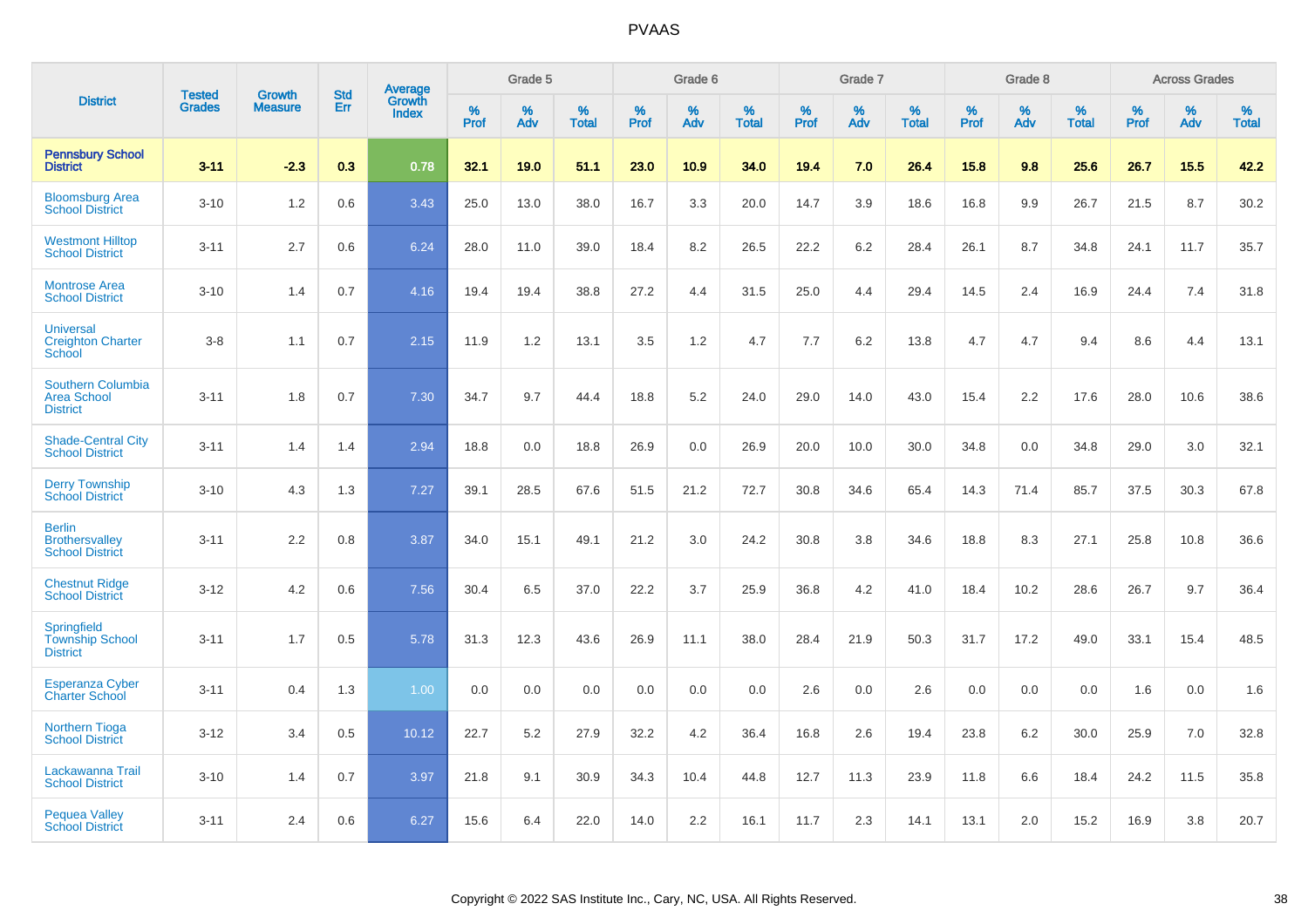|                                                                         |                                |                                 | <b>Std</b> | <b>Average</b>         |              | Grade 5  |                   |           | Grade 6  |                   |           | Grade 7  |                   |           | Grade 8  |                   |           | <b>Across Grades</b> |                   |
|-------------------------------------------------------------------------|--------------------------------|---------------------------------|------------|------------------------|--------------|----------|-------------------|-----------|----------|-------------------|-----------|----------|-------------------|-----------|----------|-------------------|-----------|----------------------|-------------------|
| <b>District</b>                                                         | <b>Tested</b><br><b>Grades</b> | <b>Growth</b><br><b>Measure</b> | Err        | Growth<br><b>Index</b> | $\%$<br>Prof | %<br>Adv | %<br><b>Total</b> | %<br>Prof | %<br>Adv | %<br><b>Total</b> | %<br>Prof | %<br>Adv | %<br><b>Total</b> | %<br>Prof | %<br>Adv | %<br><b>Total</b> | %<br>Prof | %<br>Adv             | %<br><b>Total</b> |
| <b>Pennsbury School</b><br><b>District</b>                              | $3 - 11$                       | $-2.3$                          | 0.3        | 0.78                   | 32.1         | 19.0     | 51.1              | 23.0      | 10.9     | 34.0              | 19.4      | 7.0      | 26.4              | 15.8      | 9.8      | 25.6              | 26.7      | 15.5                 | 42.2              |
| <b>Centennial School</b><br><b>District</b>                             | $3 - 10$                       | 1.6                             | 0.3        | 5.91                   | 23.7         | 5.4      | 29.1              | 18.3      | 3.0      | 21.3              | 22.2      | 5.1      | 27.4              | 13.0      | 8.2      | 21.2              | 21.7      | 6.7                  | 28.4              |
| Kennett<br>Consolidated<br><b>School District</b>                       | $3 - 11$                       | 1.3                             | 0.4        | 6.12                   | 29.8         | 15.1     | 44.9              | 20.2      | 8.3      | 28.5              | 20.2      | 11.6     | 31.7              | 10.9      | 6.9      | 17.8              | 22.4      | 12.3                 | 34.7              |
| <b>Crawford Central</b><br><b>School District</b>                       | $3 - 11$                       | 1.9                             | 0.4        | 4.77                   | 24.2         | 7.9      | 32.1              | 15.7      | 3.8      | 19.6              | 16.7      | 3.7      | 20.4              | 9.0       | 2.6      | 11.6              | 18.4      | 5.5                  | 23.8              |
| <b>Memphis Street</b><br><b>Academy Charter</b><br>School @ JP<br>Jones | $5 - 8$                        | 0.7                             | 0.7        | 1.39                   | 0.0          | 3.2      | 3.2               | $0.0\,$   | 0.0      | 0.0               | 0.0       | 0.0      | 0.0               | 0.0       | 0.0      | 0.0               | 0.0       | 0.6                  | 0.6               |
| <b>Universal Vare</b><br><b>Charter School</b>                          | $6 - 8$                        | 1.8                             | 1.3        | 3.30                   |              |          |                   | 0.0       | 6.2      | 6.2               | 3.6       | 0.0      | 3.6               | 6.4       | 0.0      | 6.4               | 4.7       | 0.9                  | 5.7               |
| <b>Radnor Township</b><br><b>School District</b>                        | $3 - 12$                       | 4.4                             | 0.4        | 11.22                  | 34.0         | 41.4     | 75.4              | 41.7      | 25.4     | 67.1              | 34.3      | 31.8     | 66.2              | 35.0      | 21.5     | 56.5              | 36.8      | 31.8                 | 68.6              |
| Catasaugua Area<br><b>School District</b>                               | $3 - 12$                       | 1.1                             | 0.6        | 2.87                   | 12.0         | 5.4      | 17.4              | 22.7      | 4.0      | 26.7              | 9.8       | 4.9      | 14.7              | 8.9       | 3.3      | 12.2              | 15.4      | 4.4                  | 19.8              |
| Pennsylvania<br><b>Cyber Charter</b><br>School                          | $3 - 11$                       | 1.9                             | 0.5        | 4.83                   | 14.1         | 4.9      | 19.0              | 10.8      | 3.4      | 14.2              | 11.7      | 3.5      | 15.2              | 6.5       | 1.6      | 8.1               | 12.6      | 4.4                  | 17.1              |
| <b>Northern Potter</b><br><b>School District</b>                        | $3 - 12$                       | 2.0                             | 1.1        | 2.34                   | 26.7         | 3.3      | 30.0              | 9.3       | 2.3      | 11.6              | 29.0      | 12.9     | 41.9              | 11.1      | 0.0      | 11.1              | 18.7      | 7.4                  | 26.1              |
| <b>Greenwood School</b><br><b>District</b>                              | $3 - 11$                       | 3.3                             | 0.8        | 4.78                   | 30.3         | 13.6     | 43.9              | 32.1      | 7.6      | 39.6              | 9.1       | 1.8      | 10.9              | 25.9      | 14.8     | 40.7              | 28.8      | 15.4                 | 44.2              |
| <b>Mastery Charter</b><br>School - Smedley<br>Campus                    | $3-6$                          | $-0.6$                          | 1.2        | $-0.35$                | 1.9          | 0.0      | 1.9               | 3.5       | 0.0      | 3.5               |           |          |                   |           |          |                   | 3.5       | 0.0                  | 3.5               |
| <b>Millville Area</b><br><b>School District</b>                         | $3 - 12$                       | 3.8                             | 0.9        | 5.21                   | 34.0         | 0.0      | 34.0              | 18.9      | 1.9      | 20.8              | 15.9      | 9.1      | 25.0              | 18.4      | 2.6      | 21.0              | 24.6      | 4.7                  | 29.3              |
| <b>Fell Charter School</b>                                              | $3 - 8$                        | 1.1                             | 2.2        | 1.36                   | 25.0         | 0.0      | 25.0              | 6.7       | 0.0      | 6.7               |           |          |                   |           |          |                   | 17.1      | 4.0                  | 21.0              |
| <b>Midland Borough</b><br><b>School District</b>                        | $3 - 8$                        | 2.3                             | 1.3        | 2.65                   | 10.3         | 6.9      | 17.2              | 13.6      | 0.0      | 13.6              | 14.3      | 0.0      | 14.3              | 9.5       | 4.8      | 14.3              | 15.7      | 2.9                  | 18.6              |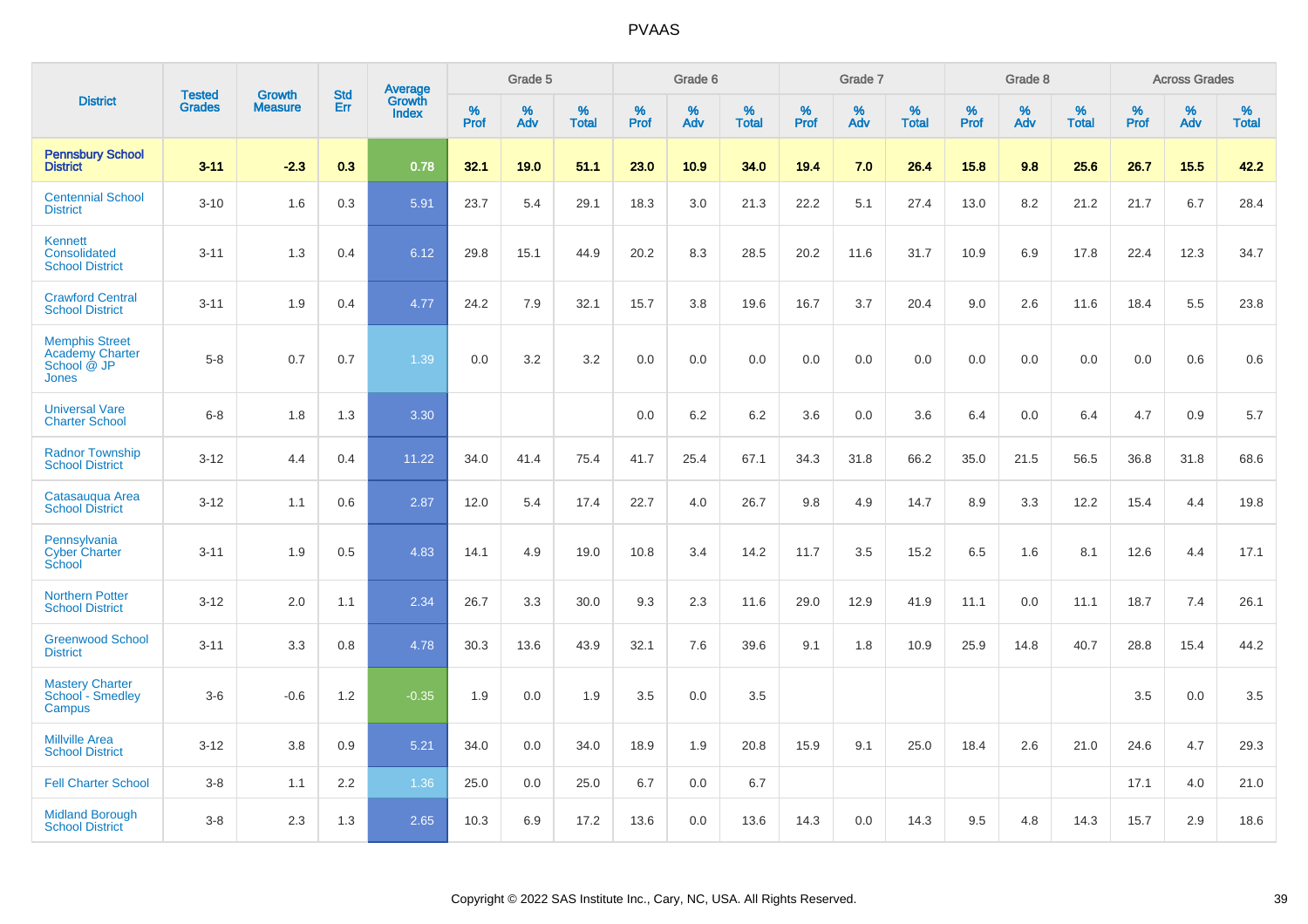|                                                                 |                                | <b>Growth</b>  | <b>Std</b> |                                          |              | Grade 5  |                   |              | Grade 6  |                   |              | Grade 7  |                      |              | Grade 8  |                   |              | <b>Across Grades</b> |                   |
|-----------------------------------------------------------------|--------------------------------|----------------|------------|------------------------------------------|--------------|----------|-------------------|--------------|----------|-------------------|--------------|----------|----------------------|--------------|----------|-------------------|--------------|----------------------|-------------------|
| <b>District</b>                                                 | <b>Tested</b><br><b>Grades</b> | <b>Measure</b> | <b>Err</b> | <b>Average</b><br>Growth<br><b>Index</b> | $\%$<br>Prof | %<br>Adv | %<br><b>Total</b> | $\%$<br>Prof | %<br>Adv | %<br><b>Total</b> | $\%$<br>Prof | %<br>Adv | $\%$<br><b>Total</b> | $\%$<br>Prof | %<br>Adv | %<br><b>Total</b> | $\%$<br>Prof | %<br>Adv             | %<br><b>Total</b> |
| <b>Pennsbury School</b><br><b>District</b>                      | $3 - 11$                       | $-2.3$         | 0.3        | 0.78                                     | 32.1         | 19.0     | 51.1              | 23.0         | 10.9     | 34.0              | 19.4         | 7.0      | 26.4                 | 15.8         | 9.8      | 25.6              | 26.7         | 15.5                 | 42.2              |
| <b>York City School</b><br><b>District</b>                      | $3 - 12$                       | 1.6            | 0.3        | 5.64                                     | 2.5          | 1.0      | 3.5               | 2.0          | $0.2\,$  | 2.2               | 2.6          | 0.5      | 3.1                  | 1.4          | 0.2      | 1.6               | 2.8          | 0.6                  | 3.4               |
| <b>Coudersport Area</b><br><b>School District</b>               | $3 - 11$                       | 1.4            | 0.9        | 1.96                                     | 35.7         | 3.6      | 39.3              | 16.7         | 4.8      | 21.4              | 18.9         | 5.7      | 24.5                 | 15.1         | 3.8      | 18.9              | 22.0         | 5.7                  | 27.7              |
| <b>Duquesne City</b><br><b>School District</b>                  | $3 - 8$                        | 1.2            | 1.3        | 1.95                                     | 6.0          | 2.0      | 8.0               | 5.6          | 0.0      | 5.6               |              |          |                      |              |          |                   | 3.4          | 1.7                  | 5.0               |
| Hatboro-Horsham<br><b>School District</b>                       | $3 - 11$                       | 0.6            | 0.4        | 1.72                                     | 26.2         | 8.5      | 34.7              | 30.0         | 11.1     | 41.1              | 20.8         | 5.2      | 26.0                 | 19.7         | 5.7      | 25.4              | 25.9         | 8.7                  | 34.6              |
| <b>Keystone</b><br><b>Academy Charter</b><br>School             | $3 - 8$                        | 0.8            | 0.8        | 2.54                                     | 12.3         | 5.3      | 17.5              | 9.7          | 4.8      | 14.5              | 12.3         | 1.8      | 14.0                 | 6.8          | 1.7      | 8.5               | 12.4         | 2.8                  | 15.1              |
| Northeastern York<br><b>School District</b>                     | $3 - 11$                       | 1.4            | 0.4        | 3.99                                     | 32.1         | 13.8     | 46.0              | 21.2         | 8.1      | 29.3              | 21.9         | 6.0      | 27.9                 | 29.2         | 15.0     | 44.1              | 27.8         | 13.2                 | 41.0              |
| <b>West Perry School</b><br><b>District</b>                     | $3 - 11$                       | 2.7            | 0.5        | 6.23                                     | 22.5         | 15.9     | 38.4              | 20.9         | 5.7      | 26.6              | 14.0         | 6.7      | 20.7                 | 15.2         | 8.5      | 23.6              | 21.6         | 10.7                 | 32.3              |
| Punxsutawney<br><b>Area School</b><br><b>District</b>           | $3 - 11$                       | 4.6            | 0.6        | 8.24                                     | 37.0         | 6.5      | 43.5              | 36.3         | 10.6     | 46.9              | 22.4         | 4.8      | 27.2                 | 20.5         | 7.1      | 27.6              | 27.8         | 11.1                 | 38.8              |
| <b>General Mclane</b><br><b>School District</b>                 | $3 - 11$                       | 3.9            | 0.5        | 7.89                                     | 36.9         | 15.4     | 52.4              | 27.3         | 12.4     | 39.8              | 25.8         | 23.1     | 49.0                 | 26.9         | 7.7      | 34.6              | 30.2         | 16.6                 | 46.8              |
| Widener<br>Partnership<br><b>Charter School</b>                 | $3 - 7$                        | 2.8            | 1.0        | 2.67                                     | 0.0          | 0.0      | 0.0               | 2.5          | 0.0      | 2.5               | 0.0          | 2.3      | 2.3                  |              |          |                   | 1.4          | 0.5                  | 1.9               |
| <b>Keystone Central</b><br><b>School District</b>               | $3 - 11$                       | 1.5            | 0.4        | 3.98                                     | 18.6         | 8.5      | 27.1              | 20.9         | 8.6      | 29.5              | 10.9         | 3.3      | 14.1                 | 10.5         | 2.2      | 12.6              | 19.2         | 8.0                  | 27.2              |
| Pen Argyl Area<br><b>School District</b>                        | $3 - 12$                       | 0.7            | 0.6        | 1.46                                     | 27.3         | 12.5     | 39.8              | 26.8         | 0.0      | 26.8              | 17.1         | 5.4      | 22.5                 | 14.8         | 5.9      | 20.8              | 23.5         | 8.4                  | 32.0              |
| <b>Young Scholars Of</b><br>Central PA Charter<br><b>School</b> | $3 - 8$                        | 1.7            | $1.2$      | 2.40                                     | 31.8         | 9.1      | 40.9              | 8.0          | 4.0      | 12.0              | 28.6         | 14.3     | 42.9                 | 0.0          | 0.0      | 0.0               | 21.7         | 11.1                 | 32.8              |
| <b>Oley Valley School</b><br><b>District</b>                    | $3 - 11$                       | 0.7            | 0.6        | 2.38                                     | 19.8         | 5.0      | 24.8              | 30.8         | 11.2     | 42.1              | 19.0         | 7.8      | 26.7                 | 12.8         | 2.3      | 15.1              | 25.2         | 6.6                  | 31.8              |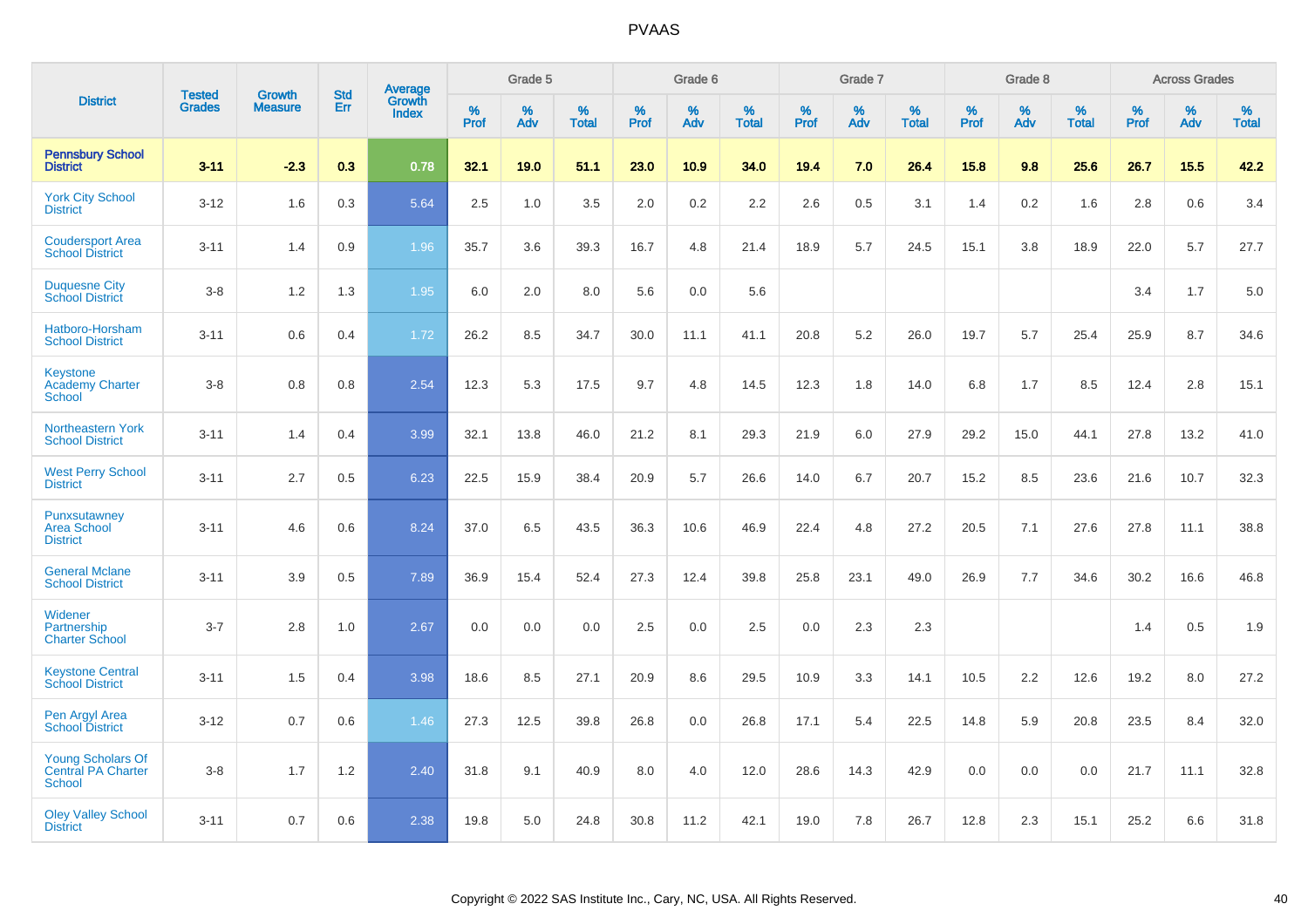|                                                                                          | <b>Tested</b> | <b>Growth</b>  | <b>Std</b> |                                   |                     | Grade 5  |                   |                     | Grade 6  |                   |              | Grade 7  |                   |              | Grade 8  |                   |              | <b>Across Grades</b> |                   |
|------------------------------------------------------------------------------------------|---------------|----------------|------------|-----------------------------------|---------------------|----------|-------------------|---------------------|----------|-------------------|--------------|----------|-------------------|--------------|----------|-------------------|--------------|----------------------|-------------------|
| <b>District</b>                                                                          | <b>Grades</b> | <b>Measure</b> | Err        | Average<br>Growth<br><b>Index</b> | $\%$<br><b>Prof</b> | %<br>Adv | %<br><b>Total</b> | $\%$<br><b>Prof</b> | %<br>Adv | %<br><b>Total</b> | $\%$<br>Prof | %<br>Adv | %<br><b>Total</b> | $\%$<br>Prof | %<br>Adv | %<br><b>Total</b> | $\%$<br>Prof | %<br>Adv             | %<br><b>Total</b> |
| <b>Pennsbury School</b><br><b>District</b>                                               | $3 - 11$      | $-2.3$         | 0.3        | 0.78                              | 32.1                | 19.0     | 51.1              | 23.0                | 10.9     | 34.0              | 19.4         | 7.0      | 26.4              | 15.8         | 9.8      | 25.6              | 26.7         | 15.5                 | 42.2              |
| <b>Mastery Charter</b><br>School-Francis D.<br><b>Pastorius</b><br>Elementary            | $3-8$         | 0.3            | 1.3        | 0.60                              | 3.8                 | 0.0      | 3.8               | 3.7                 | 0.0      | 3.7               | 0.0          | 0.0      | 0.0               | 0.0          | 0.0      | 0.0               | 3.1          | 0.0                  | 3.1               |
| <b>Mount Union Area</b><br><b>School District</b>                                        | $3 - 10$      | 3.0            | 0.7        | 5.20                              | 11.7                | 4.3      | 16.0              | 12.4                | 0.0      | 12.4              | 13.4         | 2.4      | 15.8              | 0.0          | 1.2      | 1.2               | 12.2         | 3.3                  | 15.5              |
| <b>Robert Benjamin</b><br><b>Wiley Community</b><br><b>Charter School</b>                | $3-8$         | 2.8            | 0.8        | 3.93                              | 7.0                 | 2.3      | 9.3               | 0.0                 | 0.0      | 0.0               | 7.3          | 0.0      | 7.3               | 4.4          | 0.0      | 4.4               | 5.7          | 1.7                  | 7.4               |
| <b>Center For Student</b><br><b>Learning Charter</b><br>School At<br>Pennsbury           | $6 - 12$      | $-0.6$         | 3.1        | $-0.20$                           |                     |          |                   |                     |          |                   |              |          |                   | 0.0          | 0.0      | 0.0               | 3.4          | 0.0                  | 3.4               |
| <b>North East School</b><br><b>District</b>                                              | $3 - 11$      | 1.4            | 0.5        | 2.92                              | 33.3                | 9.4      | 42.7              | 23.1                | 9.7      | 32.8              | 26.4         | 9.3      | 35.7              | 31.4         | 13.1     | 44.5              | 29.8         | 12.1                 | 41.8              |
| <b>Global Leadership</b><br><b>Academy Charter</b><br><b>School Southwest</b><br>at Huey | $3 - 8$       | 1.0            | 1.7        | 1.39                              | 0.0                 | 0.0      | 0.0               | 0.0                 | 0.0      | 0.0               |              |          |                   | 0.0          | 0.0      | 0.0               | 0.0          | 0.0                  | 0.0               |
| <b>Hope For</b><br><b>Hyndman Charter</b><br>School                                      | $3 - 11$      | 4.1            | 1.8        | 3.10                              |                     |          |                   | 6.2                 | 0.0      | 6.2               | 8.3          | 8.3      | 16.7              | 0.0          | 0.0      | 0.0               | 9.9          | $1.2$                | 11.1              |
| <b>Moshannon Valley</b><br><b>School District</b>                                        | $3 - 10$      | 2.3            | 0.8        | 2.85                              | 19.6                | 13.0     | 32.6              | 14.8                | 18.5     | 33.3              | 21.0         | 4.8      | 25.8              | 16.9         | 6.2      | 23.1              | 19.9         | 8.5                  | 28.4              |
| Lake-Lehman<br><b>School District</b>                                                    | $3 - 11$      | 2.9            | 0.6        | 5.69                              | 30.6                | 9.9      | 40.5              | 21.0                | 6.7      | 27.6              | 23.7         | 6.1      | 29.8              | 14.2         | 4.4      | 18.6              | 26.3         | 6.7                  | 33.1              |
| <b>Bellefonte Area</b><br><b>School District</b>                                         | $3 - 11$      | 3.1            | 0.5        | 7.49                              | 32.7                | 22.0     | 54.8              | 31.6                | 7.3      | 39.0              | 23.4         | 5.5      | 29.0              | 14.8         | 9.9      | 24.8              | 28.6         | 15.7                 | 44.3              |
| <b>Premier Arts And</b><br><b>Science Charter</b><br>School                              | $3-5$         | $-0.1$         | 2.0        | $-0.05$                           | 0.0                 | 0.0      | 0.0               |                     |          |                   |              |          |                   |              |          |                   | 3.8          | 1.0                  | 4.8               |
| <b>Kane Area School</b><br><b>District</b>                                               | $3 - 10$      | 3.7            | 0.7        | 6.38                              | 21.1                | 19.7     | 40.8              | 14.1                | 3.1      | 17.2              | 29.8         | 17.9     | 47.8              | 6.1          | 1.2      | 7.3               | 21.5         | 9.0                  | 30.4              |
| <b>South Park School</b><br><b>District</b>                                              | $3 - 11$      | 3.3            | 0.6        | 5.37                              | 33.3                | 11.9     | 45.2              | 27.8                | 11.3     | 39.2              | 21.8         | 16.8     | 38.7              | 24.0         | 8.6      | 32.7              | 28.8         | 10.4                 | 39.2              |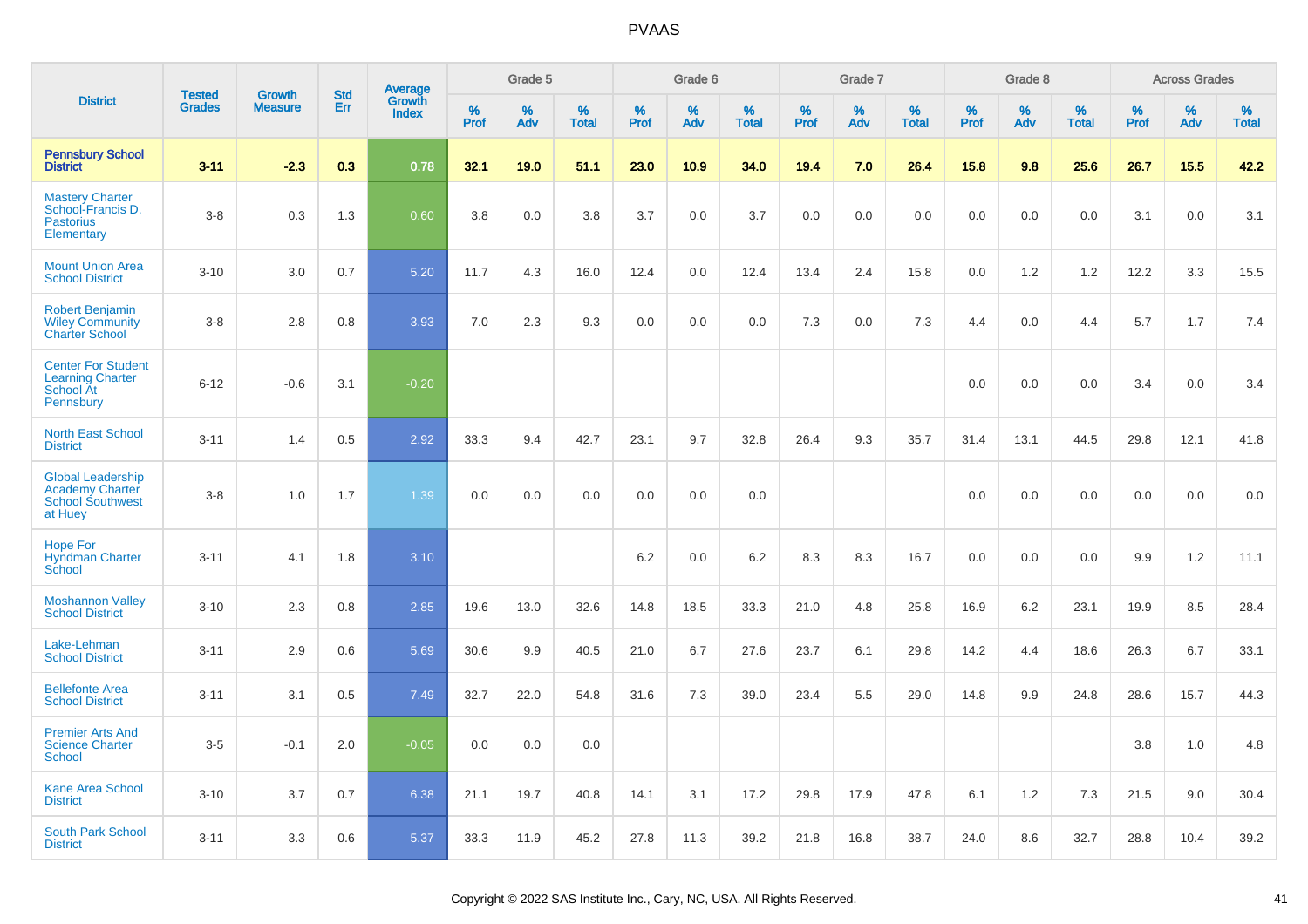|                                                           |                                |                                 | <b>Std</b> | Average                       |              | Grade 5  |                   |           | Grade 6  |                   |           | Grade 7  |                   |           | Grade 8  |                   |           | <b>Across Grades</b> |                   |
|-----------------------------------------------------------|--------------------------------|---------------------------------|------------|-------------------------------|--------------|----------|-------------------|-----------|----------|-------------------|-----------|----------|-------------------|-----------|----------|-------------------|-----------|----------------------|-------------------|
| <b>District</b>                                           | <b>Tested</b><br><b>Grades</b> | <b>Growth</b><br><b>Measure</b> | Err        | <b>Growth</b><br><b>Index</b> | $\%$<br>Prof | %<br>Adv | %<br><b>Total</b> | %<br>Prof | %<br>Adv | %<br><b>Total</b> | %<br>Prof | %<br>Adv | %<br><b>Total</b> | %<br>Prof | %<br>Adv | %<br><b>Total</b> | %<br>Prof | %<br>Adv             | %<br><b>Total</b> |
| <b>Pennsbury School</b><br><b>District</b>                | $3 - 11$                       | $-2.3$                          | 0.3        | 0.78                          | 32.1         | 19.0     | 51.1              | 23.0      | 10.9     | 34.0              | 19.4      | 7.0      | 26.4              | 15.8      | 9.8      | 25.6              | 26.7      | 15.5                 | 42.2              |
| <b>Mastery Charter</b><br>School -<br>Shoemaker<br>Campus | $7 - 10$                       | 1.9                             | 1.6        | 1.76                          |              |          |                   |           |          |                   | 9.4       | 0.0      | 9.4               | 4.2       | 0.0      | 4.2               | 7.1       | 0.0                  | 7.1               |
| <b>Aspira Bilingual</b><br><b>Cyber Charter</b><br>School | $3 - 11$                       | 4.2                             | 1.5        | 3.82                          |              |          |                   | 0.0       | 0.0      | 0.0               | 0.0       | 0.0      | 0.0               | 0.0       | 0.0      | 0.0               | 1.6       | 0.0                  | 1.6               |
| <b>Bear Creek</b><br>Community<br><b>Charter School</b>   | $3 - 8$                        | 4.4                             | 0.8        | 5.57                          | 30.8         | 9.6      | 40.4              | 19.6      | 13.7     | 33.3              | 23.1      | 5.8      | 28.8              | 18.4      | 0.0      | 18.4              | 27.2      | 7.9                  | 35.1              |
| <b>Souderton Charter</b><br>School<br>Collaborative       | $3-8$                          | 4.0                             | 1.3        | 4.28                          | 51.8         | 22.2     | 74.1              | 44.0      | 24.0     | 68.0              | 28.6      | 38.1     | 66.7              | 41.2      | 11.8     | 52.9              | 40.1      | 26.8                 | 66.9              |
| <b>Central Cambria</b><br><b>School District</b>          | $3 - 11$                       | 2.5                             | 0.6        | 4.43                          | 32.5         | 14.5     | 47.0              | 19.5      | 8.0      | 27.4              | 20.2      | 8.8      | 29.0              | 16.5      | 10.2     | 26.8              | 23.8      | 11.4                 | 35.1              |
| <b>Farrell Area School</b><br><b>District</b>             | $3 - 11$                       | 5.3                             | 1.0        | 7.64                          | 15.6         | 0.0      | 15.6              | 17.1      | 0.0      | 17.1              | 2.3       | 0.0      | 2.3               | 5.1       | 0.0      | 5.1               | 12.3      | 1.5                  | 13.8              |
| <b>Infinity Charter</b><br>School                         | $3 - 8$                        | 5.9                             | 1.2        | 4.84                          | 40.9         | 31.8     | 72.7              | 46.2      | 11.5     | 57.7              | 41.7      | 45.8     | 87.5              | 38.1      | 19.0     | 57.1              | 38.7      | 29.6                 | 68.3              |
| <b>Penncrest School</b><br><b>District</b>                | $3 - 11$                       | 1.8                             | 0.4        | 4.21                          | 19.7         | 6.2      | 25.8              | 21.6      | 1.8      | 23.4              | 17.5      | 5.0      | 22.5              | 17.1      | 3.5      | 20.6              | 22.0      | 5.3                  | 27.3              |
| <b>Lehigh Valley Dual</b><br>Language Charter<br>School   | $3 - 8$                        | 3.1                             | 2.3        | 1.36                          | 0.0          | 0.0      | 0.0               | 7.7       | 0.0      | 7.7               |           |          |                   |           |          |                   | 4.2       | 0.0                  | 4.2               |
| <b>Avonworth School</b><br><b>District</b>                | $3 - 10$                       | 2.8                             | 0.5        | 5.25                          | 33.8         | 25.5     | 59.3              | 37.7      | 12.3     | 50.0              | 31.5      | 13.8     | 45.4              | 35.8      | 14.2     | 50.0              | 35.2      | 20.0                 | 55.2              |
| <b>Bald Eagle Area</b><br><b>School District</b>          | $3 - 11$                       | 2.6                             | 0.6        | 4.48                          | 35.2         | 14.8     | 50.0              | 25.7      | 8.9      | 34.6              | 17.0      | 6.8      | 23.7              | 15.0      | 10.6     | 25.7              | 25.1      | 13.7                 | 38.8              |
| <b>Young Scholars</b><br><b>Charter School</b>            | $6-8$                          | 2.6                             | 0.8        | 3.60                          |              |          |                   | 1.8       | 0.0      | 1.8               | 4.6       | 0.0      | 4.6               | 0.0       | 0.0      | 0.0               | 2.0       | 0.0                  | 2.0               |
| <b>Riverside School</b><br><b>District</b>                | $3 - 11$                       | 4.3                             | 0.6        | 7.08                          | 18.6         | 7.8      | 26.5              | 13.1      | 7.1      | 20.2              | 16.5      | 13.6     | 30.1              | 16.4      | 4.6      | 20.9              | 19.2      | 7.7                  | 27.0              |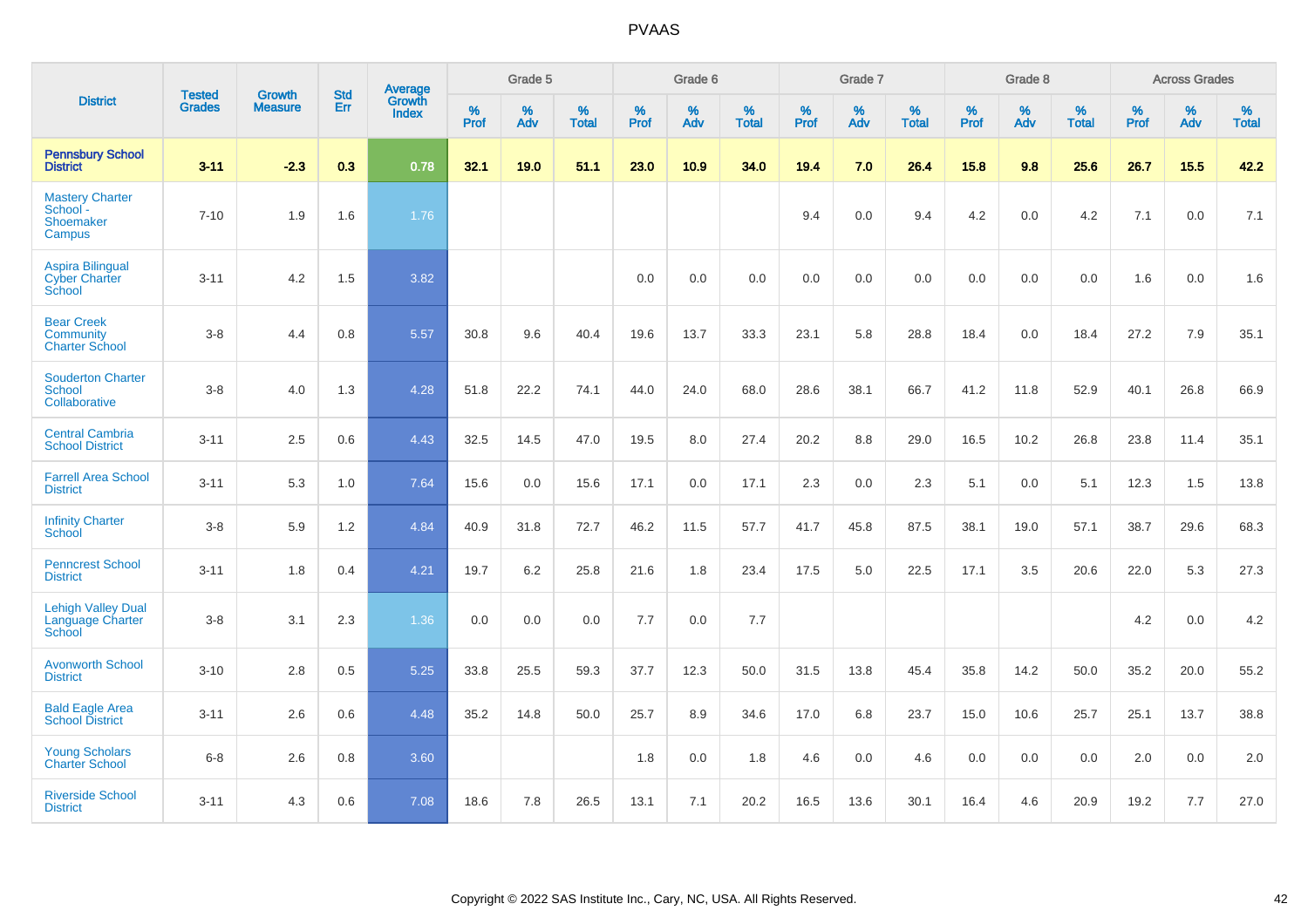|                                                                   |                                |                                 | <b>Std</b> | Average                |           | Grade 5  |                   |           | Grade 6  |                   |           | Grade 7  |                   |           | Grade 8  |                   |           | <b>Across Grades</b> |                   |
|-------------------------------------------------------------------|--------------------------------|---------------------------------|------------|------------------------|-----------|----------|-------------------|-----------|----------|-------------------|-----------|----------|-------------------|-----------|----------|-------------------|-----------|----------------------|-------------------|
| <b>District</b>                                                   | <b>Tested</b><br><b>Grades</b> | <b>Growth</b><br><b>Measure</b> | Err        | Growth<br><b>Index</b> | %<br>Prof | %<br>Adv | %<br><b>Total</b> | %<br>Prof | %<br>Adv | %<br><b>Total</b> | %<br>Prof | %<br>Adv | %<br><b>Total</b> | %<br>Prof | %<br>Adv | %<br><b>Total</b> | %<br>Prof | %<br>Adv             | %<br><b>Total</b> |
| <b>Pennsbury School</b><br><b>District</b>                        | $3 - 11$                       | $-2.3$                          | 0.3        | 0.78                   | 32.1      | 19.0     | 51.1              | 23.0      | 10.9     | 34.0              | 19.4      | 7.0      | 26.4              | 15.8      | 9.8      | 25.6              | 26.7      | 15.5                 | 42.2              |
| <b>Wayne Highlands</b><br><b>School District</b>                  | $3 - 11$                       | 2.2                             | 0.5        | 4.54                   | 36.4      | 14.3     | 50.7              | 31.5      | 11.4     | 43.0              | 25.6      | 14.3     | 39.9              | 27.6      | 4.9      | 32.5              | 29.9      | 16.0                 | 46.0              |
| <b>North Clarion</b><br><b>County School</b><br><b>District</b>   | $3-12$                         | 5.1                             | 0.9        | 5.51                   | 34.1      | 6.8      | 40.9              | 31.7      | 12.2     | 43.9              | 21.4      | 7.1      | 28.6              | 15.9      | 11.4     | 27.3              | 26.5      | 10.6                 | 37.1              |
| <b>Bradford Area</b><br><b>School District</b>                    | $3 - 12$                       | 4.4                             | 0.5        | 9.21                   | 33.5      | 10.2     | 43.7              | 23.4      | 8.8      | 32.2              | 18.9      | 13.9     | 32.8              | 27.8      | 7.6      | 35.4              | 26.9      | 11.3                 | 38.3              |
| <b>New Day Charter</b><br><b>School</b>                           | $7 - 11$                       | 2.2                             | 3.1        | 0.71                   |           |          |                   |           |          |                   |           |          |                   | 0.0       | 0.0      | 0.0               | 0.0       | 0.0                  | 0.0               |
| <b>Port Allegany</b><br><b>School District</b>                    | $3 - 11$                       | 1.7                             | 0.7        | 2.30                   | 20.0      | 5.7      | 25.7              | 7.4       | 1.5      | 8.8               | 17.4      | 2.9      | 20.3              | 13.1      | 9.8      | 23.0              | 16.8      | 5.7                  | 22.5              |
| <b>Athens Area</b><br><b>School District</b>                      | $3 - 11$                       | 3.8                             | 0.5        | 7.01                   | 31.2      | 6.2      | 37.5              | 28.2      | 5.9      | 34.1              | 22.2      | 5.2      | 27.4              | 19.3      | 10.7     | 30.0              | 26.5      | 8.2                  | 34.6              |
| <b>Provident Charter</b><br><b>School</b>                         | $3-8$                          | 3.6                             | 1.0        | 3.98                   | 4.4       | 2.2      | 6.5               | 10.5      | 0.0      | 10.5              | 9.1       | 0.0      | 9.1               | 0.0       | 3.3      | 3.3               | 9.2       | 2.5                  | 11.7              |
| <b>Mastery Charter</b><br>School - Clymer<br>Elementary           | $3-6$                          | 1.9                             | 1.5        | 1.23                   | 0.0       | 0.0      | 0.0               | 3.8       | 0.0      | 3.8               |           |          |                   |           |          |                   | 2.6       | 0.8                  | 3.4               |
| <b>Wattsburg Area</b><br><b>School District</b>                   | $3 - 11$                       | 4.1                             | 0.6        | 6.55                   | 25.0      | 18.2     | 43.2              | 27.2      | 17.4     | 44.6              | 19.6      | 7.6      | 27.2              | 31.7      | 12.9     | 44.6              | 26.7      | 12.5                 | 39.2              |
| <b>Arts Academy</b><br><b>Elementary</b><br><b>Charter School</b> | $3-5$                          | 1.7                             | 1.9        | 0.91                   | 5.3       | 0.0      | 5.3               |           |          |                   |           |          |                   |           |          |                   | 5.1       | 0.0                  | 5.1               |
| <b>South Western</b><br><b>School District</b>                    | $3 - 12$                       | 2.8                             | 0.4        | 7.84                   | 23.7      | 5.4      | 29.2              | 15.7      | 11.7     | 27.4              | 17.8      | 6.0      | 23.8              | 19.1      | 10.1     | 29.2              | 21.6      | 8.9                  | 30.4              |
| <b>Donegal School</b><br><b>District</b>                          | $3 - 12$                       | 3.0                             | 0.5        | 6.51                   | 18.1      | 9.9      | 28.0              | 22.5      | 3.2      | 25.7              | 12.4      | 14.8     | 27.2              | 16.6      | 9.5      | 26.0              | 19.7      | 10.6                 | 30.3              |
| New Hope-<br>Solebury School<br><b>District</b>                   | $3 - 11$                       | 4.2                             | 0.6        | 6.75                   | 40.4      | 25.5     | 66.0              | 41.2      | 11.8     | 52.9              | 25.5      | 17.0     | 42.6              | 37.6      | 19.3     | 56.9              | 36.8      | 21.0                 | 57.8              |
| <b>West York Area</b><br><b>School District</b>                   | $3 - 12$                       | 2.3                             | 0.4        | 5.18                   | 19.9      | 5.6      | 25.5              | 14.8      | 4.8      | 19.6              | 15.0      | 5.8      | 20.9              | 16.3      | 4.2      | 20.5              | 19.8      | 5.9                  | 25.6              |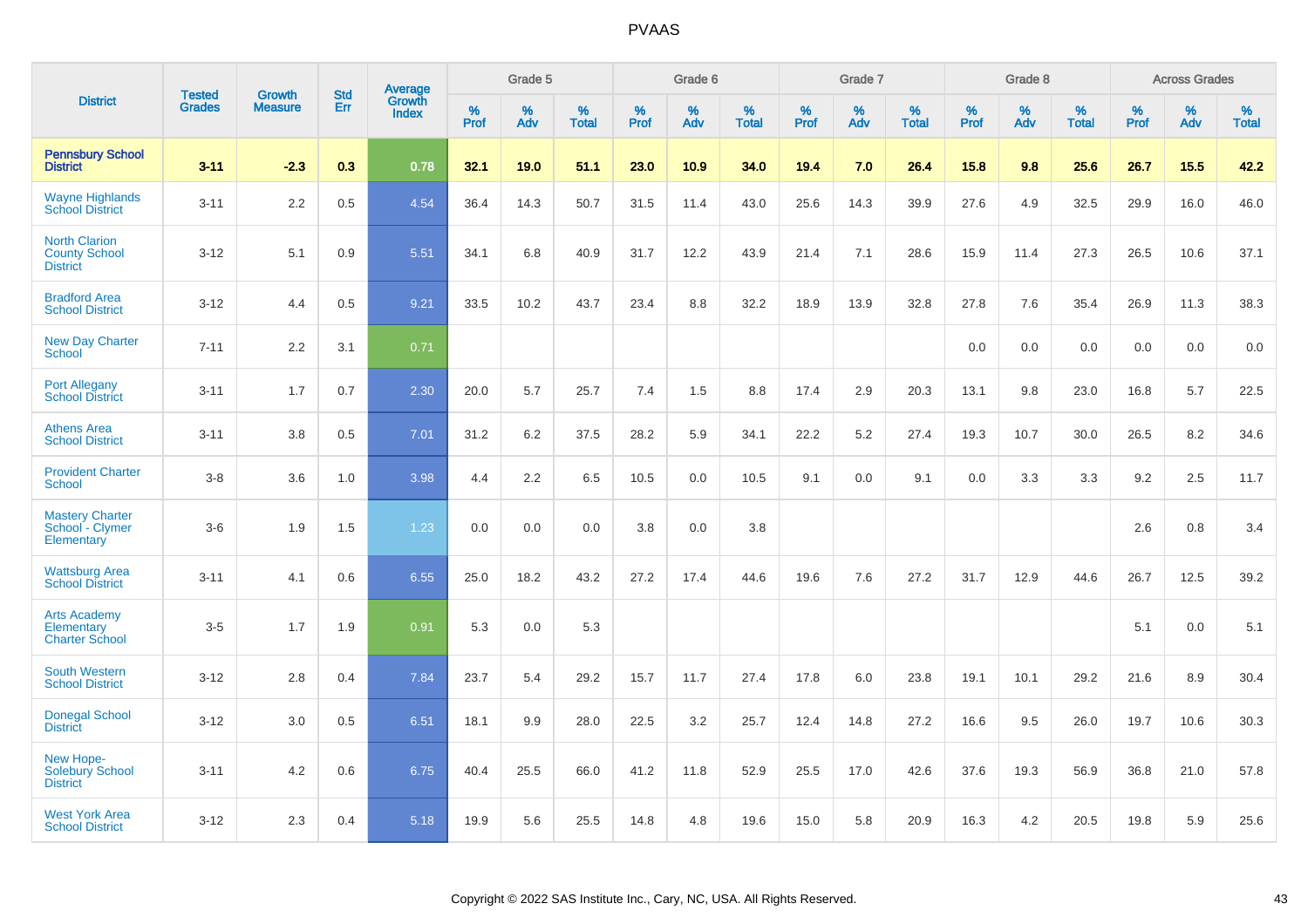|                                                              |                                |                                 | <b>Std</b> | Average                |                     | Grade 5  |                   |                     | Grade 6  |                   |                     | Grade 7  |                   |              | Grade 8  |                   |                     | <b>Across Grades</b> |                   |
|--------------------------------------------------------------|--------------------------------|---------------------------------|------------|------------------------|---------------------|----------|-------------------|---------------------|----------|-------------------|---------------------|----------|-------------------|--------------|----------|-------------------|---------------------|----------------------|-------------------|
| <b>District</b>                                              | <b>Tested</b><br><b>Grades</b> | <b>Growth</b><br><b>Measure</b> | Err        | Growth<br><b>Index</b> | $\%$<br><b>Prof</b> | %<br>Adv | %<br><b>Total</b> | $\%$<br><b>Prof</b> | %<br>Adv | %<br><b>Total</b> | $\%$<br><b>Prof</b> | %<br>Adv | %<br><b>Total</b> | $\%$<br>Prof | %<br>Adv | %<br><b>Total</b> | $\%$<br><b>Prof</b> | %<br>Adv             | %<br><b>Total</b> |
| <b>Pennsbury School</b><br><b>District</b>                   | $3 - 11$                       | $-2.3$                          | 0.3        | 0.78                   | 32.1                | 19.0     | 51.1              | 23.0                | 10.9     | 34.0              | 19.4                | 7.0      | 26.4              | 15.8         | 9.8      | 25.6              | 26.7                | 15.5                 | 42.2              |
| <b>Mountain View</b><br><b>School District</b>               | $3 - 11$                       | 5.6                             | 0.8        | 7.04                   | 28.3                | 1.7      | 30.0              | 16.3                | 2.0      | 18.4              | 25.9                | 7.4      | 33.3              | 27.1         | 8.5      | 35.6              | 21.4                | 4.2                  | 25.6              |
| <b>Centre Learning</b><br>Community<br><b>Charter School</b> | $5-8$                          | 4.9                             | 2.0        | 2.45                   |                     |          |                   |                     |          |                   | 25.0                | 12.5     | 37.5              | 0.0          | 17.6     | 17.6              | 24.1                | 18.5                 | 42.6              |
| <b>Bedford Area</b><br><b>School District</b>                | $3 - 11$                       | 3.8                             | 0.6        | 7.33                   | 34.4                | 4.2      | 38.7              | 32.2                | 7.8      | 40.0              | 25.4                | 8.8      | 34.2              | 24.2         | 7.8      | 32.0              | 31.3                | 10.5                 | 41.7              |
| <b>Seven Generations</b><br><b>Charter School</b>            | $3-5$                          | 2.5                             | 2.0        | 1.26                   | 24.3                | 5.4      | 29.7              |                     |          |                   |                     |          |                   |              |          |                   | 25.6                | 5.6                  | 31.2              |
| <b>Richland School</b><br><b>District</b>                    | $3 - 11$                       | $3.8\,$                         | 0.6        | 6.45                   | 40.8                | 21.4     | 62.1              | 40.4                | 10.6     | 51.1              | 39.8                | 10.9     | 50.8              | 25.5         | 13.2     | 38.7              | 36.6                | 16.5                 | 53.1              |
| Tredyffrin-<br><b>Easttown School</b><br><b>District</b>     | $3 - 10$                       | 1.9                             | 0.4        | 4.37                   | 36.2                | 36.2     | 72.4              | 36.8                | 28.2     | 65.0              | 32.6                | 33.0     | 65.7              | 26.4         | 40.3     | 66.7              | 33.6                | 38.6                 | 72.2              |
| <b>Karns City Area</b><br><b>School District</b>             | $3 - 11$                       | 3.6                             | 0.6        | 5.98                   | 23.6                | 9.0      | 32.6              | 29.6                | 1.1      | 30.7              | 22.4                | 3.4      | 25.9              | 16.8         | 3.7      | 20.6              | 24.0                | 3.2                  | 27.2              |
| Shanksville-<br><b>Stonycreek School</b><br><b>District</b>  | $3 - 10$                       | 6.4                             | 1.4        | 4.61                   | 28.6                | 0.0      | 28.6              | 25.0                | 4.2      | 29.2              | 20.0                | 5.0      | 25.0              | 22.2         | 0.0      | 22.2              | 26.3                | 1.7                  | 28.0              |
| <b>Mastery Charter</b><br>School John Wister<br>Elementary   | $3-5$                          | 3.9                             | 2.6        | 1.52                   | 5.0                 | 0.0      | 5.0               |                     |          |                   |                     |          |                   |              |          |                   | 2.9                 | 0.0                  | 2.9               |
| <b>Universal Bluford</b><br><b>Charter School</b>            | $3-6$                          | 4.8                             | 1.4        | 4.14                   | 4.4                 | 0.0      | 4.4               | 2.7                 | 0.0      | 2.7               |                     |          |                   |              |          |                   | 4.3                 | 0.0                  | 4.3               |
| <b>Dubois Area</b><br><b>School District</b>                 | $3 - 11$                       | 2.1                             | 0.4        | 5.38                   | 22.4                | 11.0     | 33.3              | 21.6                | 8.3      | 29.9              | 18.7                | 5.9      | 24.5              | 14.1         | 5.2      | 19.4              | 22.6                | 11.7                 | 34.2              |
| Gettysburg<br><b>Montessori Charter</b><br><b>School</b>     | $3-6$                          | 5.4                             | 1.9        | 2.75                   | 19.0                | 19.0     | 38.1              | 11.1                | 0.0      | 11.1              |                     |          |                   |              |          |                   | 19.2                | 9.6                  | 28.7              |
| <b>Warren County</b><br><b>School District</b>               | $3 - 11$                       | 2.7                             | 0.4        | 7.14                   | 21.0                | 7.4      | 28.4              | 15.7                | 3.7      | 19.3              | 12.0                | 0.7      | 12.6              | 13.8         | 2.9      | 16.7              | 17.7                | 4.3                  | 22.0              |
| <b>Conneaut School</b><br><b>District</b>                    | $3 - 12$                       | 3.7                             | 0.5        | 6.95                   | 21.8                | 7.5      | 29.3              | 23.8                | 9.8      | 33.6              | 19.4                | 6.7      | 26.1              | 17.9         | 3.4      | 21.4              | 24.4                | 10.4                 | 34.8              |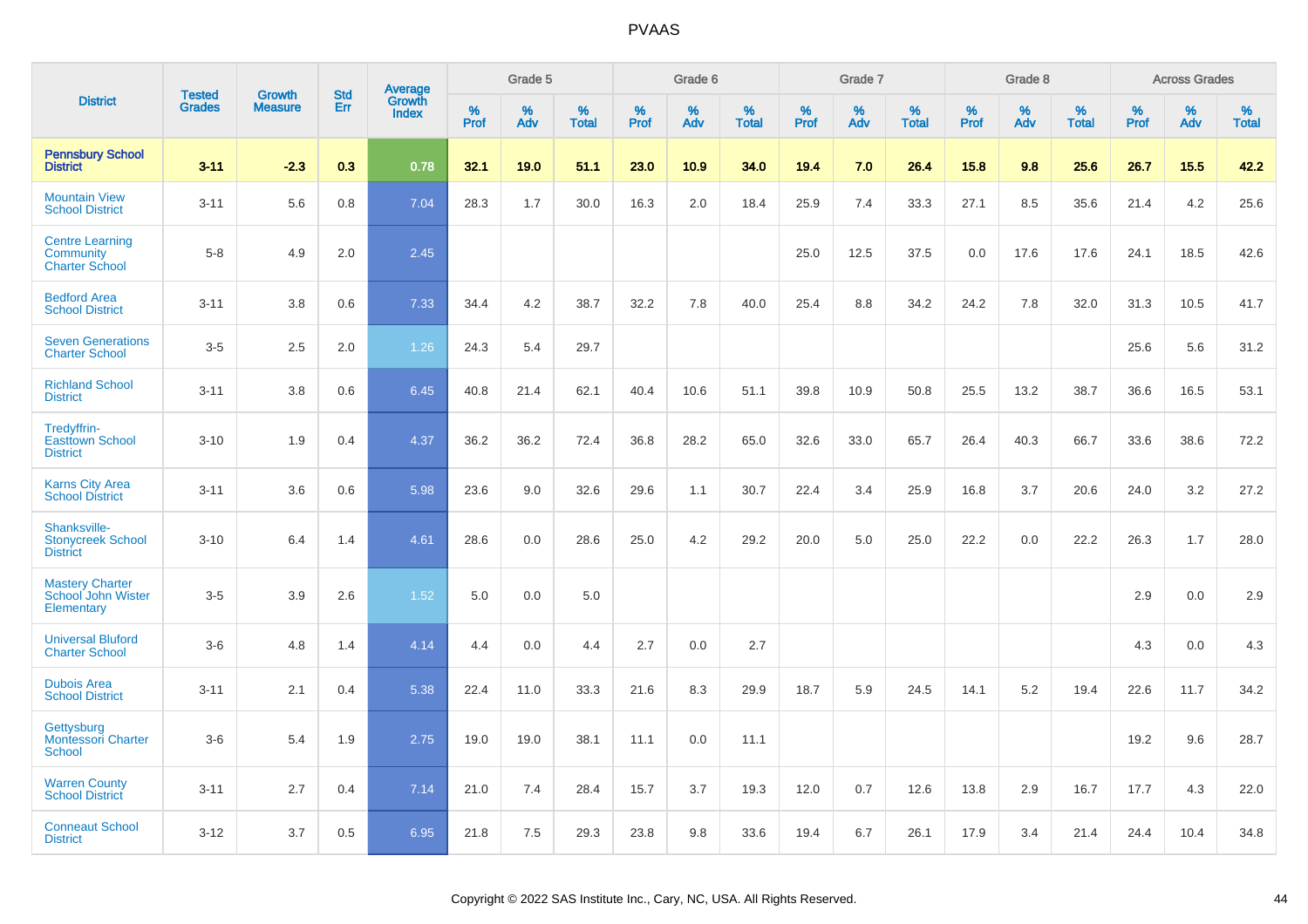|                                                                                |                                |                                 | <b>Std</b> | Average                |              | Grade 5  |                      |           | Grade 6  |                   |           | Grade 7  |                      |           | Grade 8  |                   |              | <b>Across Grades</b> |                   |
|--------------------------------------------------------------------------------|--------------------------------|---------------------------------|------------|------------------------|--------------|----------|----------------------|-----------|----------|-------------------|-----------|----------|----------------------|-----------|----------|-------------------|--------------|----------------------|-------------------|
| <b>District</b>                                                                | <b>Tested</b><br><b>Grades</b> | <b>Growth</b><br><b>Measure</b> | Err        | Growth<br><b>Index</b> | $\%$<br>Prof | %<br>Adv | $\%$<br><b>Total</b> | %<br>Prof | %<br>Adv | %<br><b>Total</b> | %<br>Prof | %<br>Adv | $\%$<br><b>Total</b> | %<br>Prof | %<br>Adv | %<br><b>Total</b> | $\%$<br>Prof | %<br>Adv             | %<br><b>Total</b> |
| <b>Pennsbury School</b><br><b>District</b>                                     | $3 - 11$                       | $-2.3$                          | 0.3        | 0.78                   | 32.1         | 19.0     | 51.1                 | 23.0      | 10.9     | 34.0              | 19.4      | 7.0      | 26.4                 | 15.8      | 9.8      | 25.6              | 26.7         | 15.5                 | 42.2              |
| <b>Montour School</b><br><b>District</b>                                       | $3 - 11$                       | 5.0                             | 0.4        | 11.10                  | 31.8         | 25.1     | 57.0                 | 30.6      | 24.5     | 55.1              | 26.3      | 30.1     | 56.5                 | 26.6      | 30.6     | 57.3              | 31.2         | 26.8                 | 58.1              |
| <b>Hempfield School</b><br><b>District</b>                                     | $3 - 11$                       | 3.5                             | 0.3        | 11.50                  | 32.6         | 14.9     | 47.5                 | 27.8      | 18.0     | 45.8              | 22.6      | 18.5     | 41.1                 | 24.4      | 18.7     | 43.1              | 27.9         | 18.3                 | 46.2              |
| <b>Smethport Area</b><br><b>School District</b>                                | $3 - 12$                       | 7.1                             | 0.8        | 8.76                   | 29.2         | 8.3      | 37.5                 | 24.6      | 8.8      | 33.3              | 16.9      | 6.2      | 23.1                 | 22.6      | 4.8      | 27.4              | 22.1         | 9.4                  | 31.5              |
| <b>Midd-West School</b><br><b>District</b>                                     | $3 - 11$                       | 4.5                             | 0.6        | 8.11                   | 29.8         | 11.2     | 41.0                 | 35.1      | 9.9      | 45.0              | 18.2      | 14.1     | 32.3                 | 21.6      | 8.0      | 29.6              | 27.0         | 9.8                  | 36.8              |
| <b>Austin Area School</b><br><b>District</b>                                   | $3 - 11$                       | 10.1                            | 1.6        | 6.38                   | 23.1         | 15.4     | 38.5                 | 30.8      | 7.7      | 38.5              | 40.0      | 0.0      | 40.0                 | 31.2      | 0.0      | 31.2              | 26.0         | 6.8                  | 32.9              |
| <b>Easton Arts</b><br>Academy<br>Elementary<br><b>Charter School</b>           | $3-5$                          | 4.8                             | 2.4        | 1.94                   | 4.2          | 16.7     | 20.8                 |           |          |                   |           |          |                      |           |          |                   | 12.6         | 3.9                  | 16.5              |
| <b>Huntingdon Area</b><br><b>School District</b>                               | $3 - 11$                       | 9.5                             | 0.5        | 17.36                  | 23.7         | 13.2     | 36.8                 | 17.8      | 10.2     | 28.0              | 18.0      | 4.3      | 22.3                 | 13.6      | 4.8      | 18.4              | 19.7         | 9.1                  | 28.8              |
| <b>Shikellamy School</b><br><b>District</b>                                    | $3 - 10$                       | 2.8                             | 0.4        | 6.42                   | 24.3         | 11.4     | 35.7                 | 18.3      | 8.4      | 26.7              | 18.0      | 7.7      | 25.8                 | 11.5      | 7.8      | 19.3              | 21.2         | 9.8                  | 31.0              |
| <b>Lehighton Area</b><br><b>School District</b>                                | $3 - 11$                       | 3.8                             | 0.5        | 7.54                   | 23.0         | 5.9      | 29.0                 | 26.0      | 4.1      | 30.1              | 12.0      | 5.7      | 17.7                 | 14.7      | 1.8      | 16.6              | 23.4         | 5.4                  | 28.8              |
| <b>Central Columbia</b><br><b>School District</b>                              | $3 - 12$                       | 3.8                             | 0.5        | 7.42                   | 30.5         | 25.2     | 55.6                 | 28.2      | 25.2     | 53.3              | 32.6      | 14.9     | 47.5                 | 30.6      | 20.1     | 50.7              | 32.6         | 22.1                 | 54.7              |
| <b>Warwick School</b><br><b>District</b>                                       | $3 - 11$                       | 4.0                             | 0.4        | 10.87                  | 35.6         | 9.6      | 45.2                 | 30.7      | 6.4      | 37.0              | 22.5      | 7.2      | 29.7                 | 13.2      | 3.6      | 16.8              | 25.6         | 9.8                  | 35.4              |
| <b>Upper Saint Clair</b><br><b>School District</b>                             | $3 - 11$                       | 3.0                             | 0.4        | 7.98                   | 36.3         | 35.5     | 71.8                 | 40.8      | 27.3     | 68.1              | 33.3      | 35.5     | 68.8                 | 31.1      | 30.4     | 61.5              | 36.7         | 35.6                 | 72.3              |
| <b>Bangor Area</b><br><b>School District</b>                                   | $3 - 12$                       | 4.2                             | 0.5        | 8.44                   | 20.3         | 24.8     | 45.1                 | 26.7      | 14.0     | 40.7              | 20.4      | 13.6     | 34.0                 | 23.2      | 6.0      | 29.1              | 27.2         | 17.9                 | 45.2              |
| <b>West Philadelphia</b><br>Achievement<br>Charter<br><b>Elementary School</b> | $3-5$                          | 4.2                             | 1.6        | 2.63                   | 6.7          | 0.0      | 6.7                  |           |          |                   |           |          |                      |           |          |                   | 2.8          | 0.5                  | $3.2\,$           |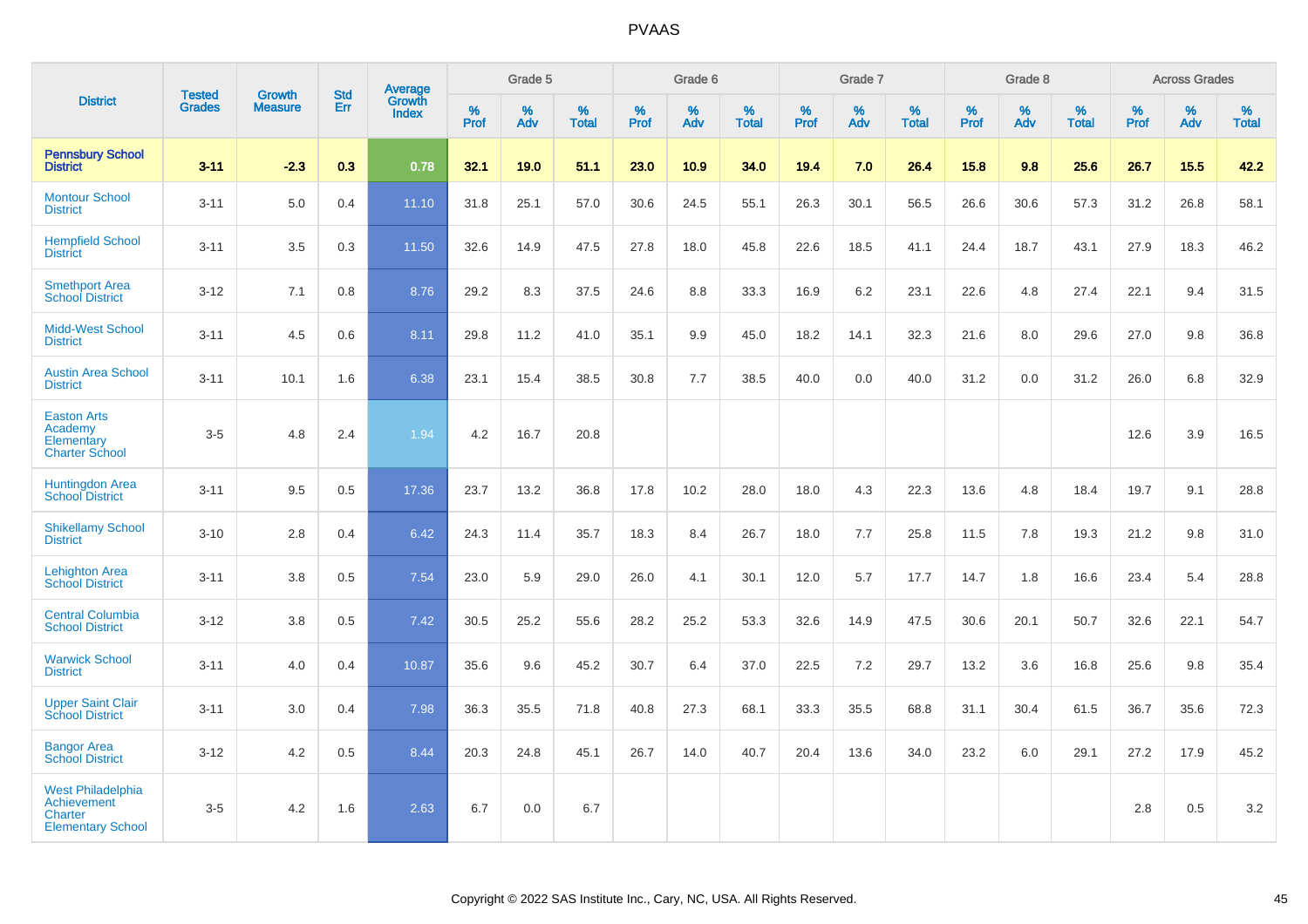|                                                                   | <b>Tested</b> | <b>Growth</b>  | <b>Std</b> | Average                       |           | Grade 5  |                   |           | Grade 6  |                   |           | Grade 7  |                   |           | Grade 8  |                   |           | <b>Across Grades</b> |                   |
|-------------------------------------------------------------------|---------------|----------------|------------|-------------------------------|-----------|----------|-------------------|-----------|----------|-------------------|-----------|----------|-------------------|-----------|----------|-------------------|-----------|----------------------|-------------------|
| <b>District</b>                                                   | <b>Grades</b> | <b>Measure</b> | Err        | <b>Growth</b><br><b>Index</b> | %<br>Prof | %<br>Adv | %<br><b>Total</b> | %<br>Prof | %<br>Adv | %<br><b>Total</b> | %<br>Prof | %<br>Adv | %<br><b>Total</b> | %<br>Prof | %<br>Adv | %<br><b>Total</b> | %<br>Prof | %<br>Adv             | %<br><b>Total</b> |
| <b>Pennsbury School</b><br><b>District</b>                        | $3 - 11$      | $-2.3$         | 0.3        | 0.78                          | 32.1      | 19.0     | 51.1              | 23.0      | 10.9     | 34.0              | 19.4      | 7.0      | 26.4              | 15.8      | 9.8      | 25.6              | 26.7      | 15.5                 | 42.2              |
| <b>Esperanza</b><br><b>Academy Charter</b><br><b>School</b>       | $4 - 11$      | 2.8            | 0.5        | 5.89                          |           |          |                   | 1.5       | 0.0      | 1.5               | 4.2       | 0.0      | 4.2               | 0.5       | 0.0      | 0.5               | 1.8       | 0.0                  | 1.8               |
| <b>Chester</b><br>Community<br><b>Charter School</b>              | $3 - 8$       | 3.5            | 0.6        | 6.06                          | 0.7       | 0.7      | 1.5               | 3.6       | 0.0      | 3.6               | 3.2       | 1.1      | 4.3               | 2.6       | 0.0      | 2.6               | 2.1       | 0.4                  | 2.5               |
| <b>Blacklick Valley</b><br><b>School District</b>                 | $3 - 11$      | 8.2            | 1.0        | 8.15                          | 24.1      | 6.9      | 31.0              | 34.2      | 10.5     | 44.7              | 16.7      | 0.0      | 16.7              | 14.3      | 4.8      | 19.0              | 22.6      | 9.5                  | 32.1              |
| <b>Saucon Valley</b><br><b>School District</b>                    | $3 - 11$      | 6.7            | 0.5        | 12.55                         | 32.0      | 25.4     | 57.4              | 33.6      | 11.0     | 44.5              | 31.1      | 12.1     | 43.2              | 32.8      | 16.0     | 48.8              | 31.2      | 18.8                 | 50.0              |
| <b>Universal Daroff</b><br><b>Charter School</b>                  | $3 - 8$       | 6.1            | 0.8        | 7.55                          | 1.6       | 1.6      | 3.2               | 0.0       | 0.0      | 0.0               | 2.2       | 0.0      | 2.2               | 3.6       | 0.0      | 3.6               | 2.2       | 0.3                  | 2.5               |
| <b>Bucks County</b><br><b>Montessori Charter</b><br><b>School</b> | $3-6$         | 9.5            | 1.8        | 5.15                          | 16.1      | 25.8     | 41.9              | 42.9      | 28.6     | 71.4              |           |          |                   |           |          |                   | 33.0      | 29.8                 | 62.8              |
| <b>Otto-Eldred School</b><br><b>District</b>                      | $3 - 11$      | 7.8            | 0.9        | 8.33                          | 23.8      | 28.6     | 52.4              | 45.0      | 12.5     | 57.5              | 20.0      | 15.6     | 35.6              | 25.0      | 6.2      | 31.2              | 28.3      | 13.9                 | 42.2              |
| <b>Vida Charter</b><br><b>School</b>                              | $3-6$         | 10.1           | 1.8        | 5.60                          | 23.1      | 19.2     | 42.3              | 16.7      | 11.1     | 27.8              |           |          |                   |           |          |                   | 20.4      | 7.8                  | 28.2              |
| <b>Lewisburg Area</b><br><b>School District</b>                   | $3 - 11$      | 6.7            | 0.6        | 12.13                         | 33.6      | 28.3     | 62.0              | 40.0      | 24.2     | 64.2              | 33.1      | 29.4     | 62.5              | 17.9      | 31.3     | 49.2              | 31.0      | 30.1                 | 61.1              |
| <b>Conestoga Valley</b><br><b>School District</b>                 | $3 - 11$      | 4.8            | 0.4        | 12.76                         | 21.3      | 12.6     | 33.8              | 24.9      | 7.7      | 32.7              | 20.4      | 14.0     | 34.4              | 23.0      | 13.5     | 36.5              | 24.2      | 13.5                 | 37.8              |
| <b>Homer-Center</b><br><b>School District</b>                     | $3 - 11$      | 10.3           | 0.8        | 13.11                         | 31.8      | 17.5     | 49.2              | 36.4      | 4.6      | 40.9              | 20.3      | 0.0      | 20.3              | 26.9      | 13.4     | 40.3              | 27.6      | 7.4                  | 35.0              |
| <b>Cumberland Valley</b><br><b>School District</b>                | $3 - 12$      | 3.8            | 0.2        | 15.85                         | 33.5      | 27.3     | 60.8              | 31.4      | 13.8     | 45.2              | 29.0      | 18.7     | 47.6              | 26.6      | 12.4     | 39.0              | 30.7      | 22.4                 | 53.2              |
| <b>Lower Merion</b><br><b>School District</b>                     | $3 - 11$      | 3.3            | 0.3        | 12.62                         | 27.6      | 48.2     | 75.8              | 31.4      | 37.3     | 68.6              | 33.9      | 31.3     | 65.2              | 33.0      | 28.3     | 61.3              | 31.2      | 40.9                 | 72.2              |
| <b>Circle Of Seasons</b><br><b>Charter School</b>                 | $3 - 8$       | 12.3           | 1.2        | 10.35                         | 20.0      | 5.7      | 25.7              | 16.7      | 6.7      | 23.3              | 25.0      | 11.1     | 36.1              |           |          |                   | 20.9      | 7.9                  | 28.8              |